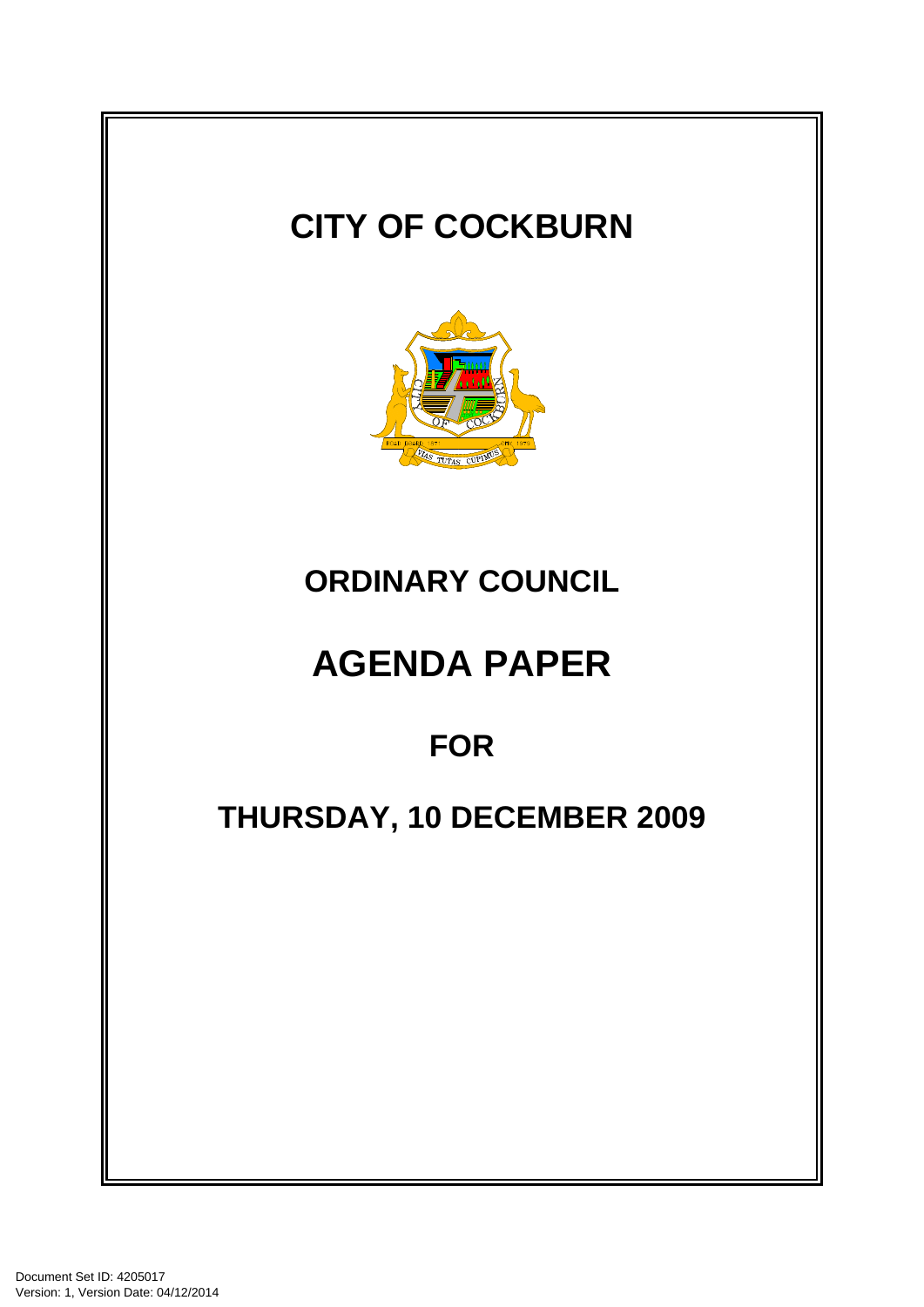# **CITY OF COCKBURN**

### **SUMMARY OF AGENDA TO BE PRESENTED TO THE ORDINARY COUNCIL MEETING TO BE HELD ON THURSDAY, 10 DECEMBER 2009 AT 7:00 PM**

### **Page**

-

| 1.             |                                                                                                                     |                                                                                                                 |  |  |  |
|----------------|---------------------------------------------------------------------------------------------------------------------|-----------------------------------------------------------------------------------------------------------------|--|--|--|
| 2.             | APPOINTMENT OF PRESIDING MEMBER (IF REQUIRED)1                                                                      |                                                                                                                 |  |  |  |
| 3.             | DISCLAIMER (TO BE READ ALOUD BY PRESIDING MEMBER) 1                                                                 |                                                                                                                 |  |  |  |
| $\mathbf{4}$ . | ACKNOWLEDGEMENT OF RECEIPT OF WRITTEN DECLARATIONS OF<br>FINANCIAL INTERESTS AND CONFLICT OF INTEREST (BY PRESIDING |                                                                                                                 |  |  |  |
| 5.             |                                                                                                                     |                                                                                                                 |  |  |  |
| 6.             |                                                                                                                     | ACTION TAKEN ON PREVIOUS PUBLIC QUESTIONS TAKEN ON                                                              |  |  |  |
| 7.             |                                                                                                                     |                                                                                                                 |  |  |  |
| 8.             |                                                                                                                     |                                                                                                                 |  |  |  |
|                | 8.1                                                                                                                 | (OCM 10/12/2009) - ORDINARY COUNCIL MEETING - 12/11/20091                                                       |  |  |  |
| 9.             |                                                                                                                     |                                                                                                                 |  |  |  |
| 10.            |                                                                                                                     |                                                                                                                 |  |  |  |
| 11.            |                                                                                                                     | BUSINESS LEFT OVER FROM THE PREVIOUS MEETING (IF                                                                |  |  |  |
| 12.            | DECLARATION OF COUNCILLORS WHO HAVE NOT GIVEN DUE                                                                   |                                                                                                                 |  |  |  |
| 13.            |                                                                                                                     |                                                                                                                 |  |  |  |
|                | 13.1                                                                                                                | (OCM 10/12/2009) - MINUTES OF THE AUDIT & STRATEGIC<br>FINANCE COMMITTEE MEETING - 19/11/2009 (5009; 5103) (S   |  |  |  |
|                |                                                                                                                     | 13.2 (OCM 10/12/2009) - TENDER PROCUREMENT - POLICIES,<br>DELEGATED AUTHORITIES & POSITION STATEMENTS (5015)    |  |  |  |
|                |                                                                                                                     | 13.3 (OCM 10/12/2009) - PROPOSED AMENDMENT TO POLICY SC26<br>'REIMBURSEMENT OF ELECTED MEMBERS EXPENSES' (1705) |  |  |  |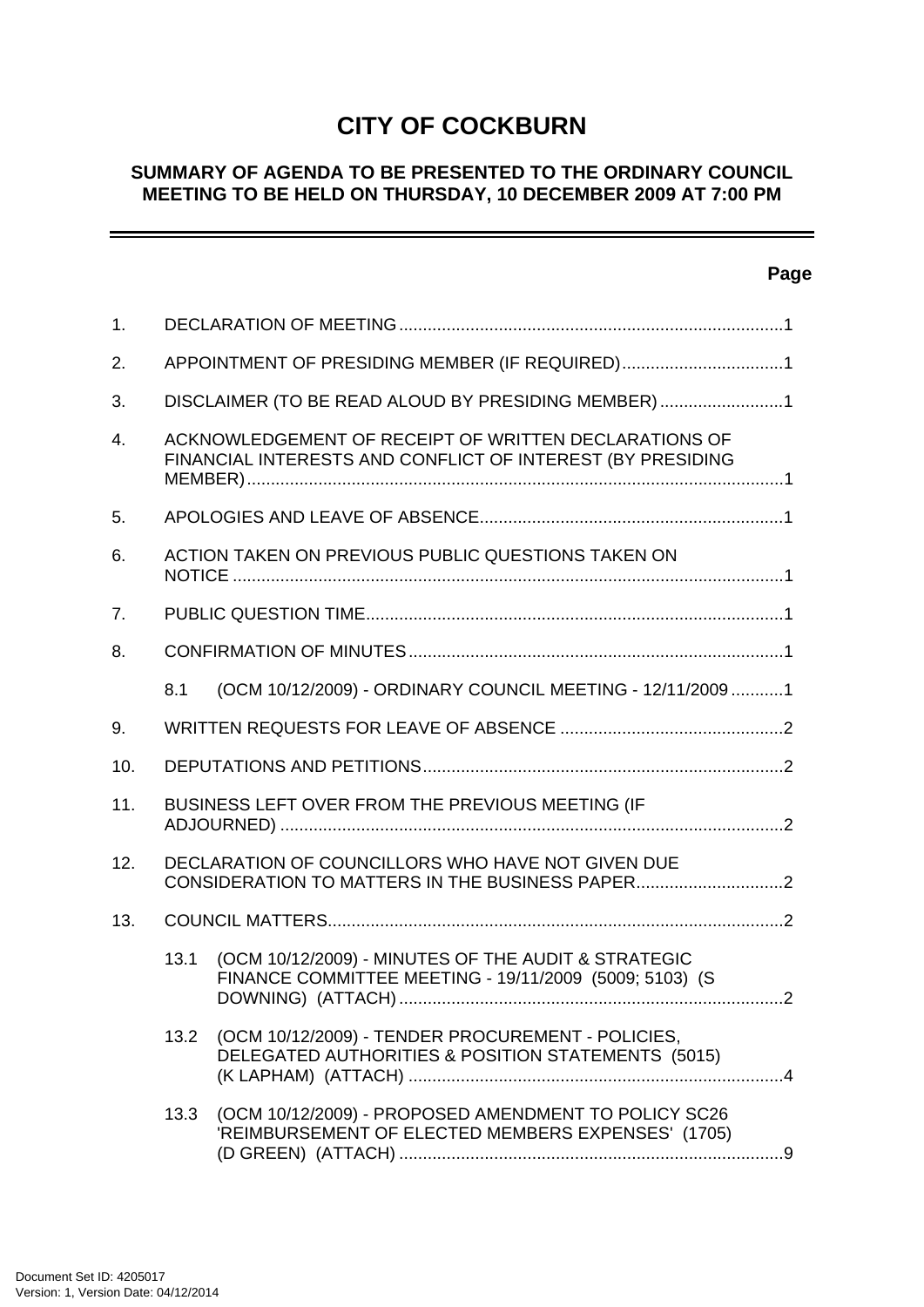|     |      | 13.4 (OCM 10/12/2009) - PROPOSED NEW POLICY SC45 'FLYING OF<br>FLAGS - CITY OF COCKBURN ADMINISTRATION CENTRE' (4602)                                                                                                                                         |  |
|-----|------|---------------------------------------------------------------------------------------------------------------------------------------------------------------------------------------------------------------------------------------------------------------|--|
|     | 13.5 | (OCM 10/12/2009) - 2008/09 ANNUAL REPORT (1712) (P                                                                                                                                                                                                            |  |
|     | 13.6 | (OCM 10/12/2009) - COUNCIL AMALGAMATIONS (1054) (D                                                                                                                                                                                                            |  |
| 14. |      |                                                                                                                                                                                                                                                               |  |
|     | 14.1 | (OCM 10/12/2009) - PROPOSED METROPOLITAN REGION<br>SCHEME AMENDMENT NO. 1161/41 - LOCATION: VARIOUS -<br>OWNER: VARIOUS - APPLICANT: N/A (9116141) (R DONG)                                                                                                   |  |
|     | 14.2 | (OCM 10/12/2009) - PROPOSED OUTBUILDING - LOCATION: LOT<br>33 (NO. 26) MORTIMER STREET, WATTLEUP - OWNER:<br>GUISEPPE PAPARONE - APPLICANT: GABLE CONSTRUCTIONS                                                                                               |  |
|     | 14.3 | (OCM 10/12/2009) - PROPOSED AMENDMENT TO PSPD16<br>'DESIGN GUIDELINES FOR LAKE YANGEBUP BUSINESS PARK<br>ESTATE' - LOCATION: LAKE YANGEBUP BUSINESS PARK<br>ESTATE, COCKBURN CENTRAL - OWNER: VARIOUS -<br>APPLICANT: SAS GLOBAL PROPERTY GROUP (4279) (R     |  |
|     | 14.4 | (OCM 10/12/2009) - OUTBUILDING - LOCATION: LOT 235 (NO.<br>114) FANSTONE AVENUE, BEELIAR - OWNER: W J & P J POOT -<br>APPLICANT: W POOT (3411425) (R COLALILLO) (ATTACH) 30                                                                                   |  |
|     | 14.5 | (OCM 10/12/2009) - VARIATION OF POLICY SPD7 'DUST<br>MANAGEMENT PLANS' TO ALLOW SUBDIVISIONAL BULK<br>EARTHWORKS ON LOT 11 LYON ROAD, AUBIN GROVE -<br><b>OWNER: ALBERT STEVEN MAKJANICH - APPLICANT:</b><br>DEVELOPMENT ENGINEERING CONSULTANTS (5513262) (J |  |
|     | 14.6 | (OCM 10/12/2009) - DEVELOPMENT APPLICATION FOR A<br>LIQUOR STORE (DAN MURPHY'S) - LOCATION: LOT 202<br>BEELIAR DRIVE, SUCCESS - OWNER: PERRON INVESTMENTS<br>PTY LTD - APPLICANT: TPG TOWN PLANNING AND URBAN                                                 |  |
|     |      | 14.7 (OCM 10/12/2009) - PROPOSED SCHEME AMENDMENT NO. 80 -<br>REZONING LOT 9012 WENTWORTH PARADE, SUCCESS FROM<br>'RESIDENTIAL R20' TO 'RESIDENTIAL R25' - OWNER: GOLD<br>ESTATES OF AUSTRALIA - APPLICANT: ROBERTS DAY (93080)                               |  |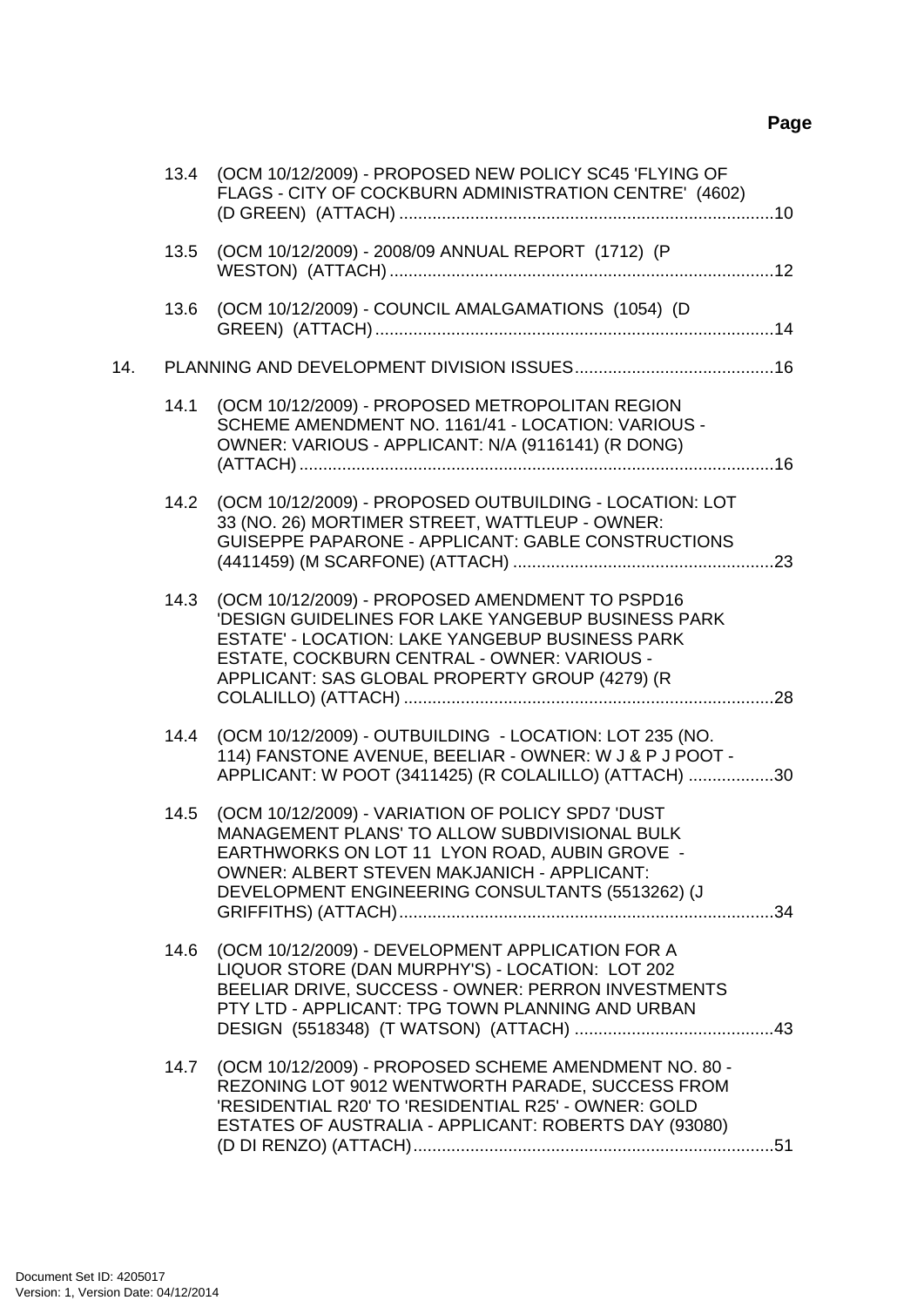|     | 14.8 | (OCM 10/12/2009) - PROPOSED NEW POSITION STATEMENT<br>PSPD20 'NAMING OF PARKS AND RESERVES' AND PROPOSED<br>DELETION OF POSITION STATEMENT PSCS12 'NAMING OF<br>PAVILIONS - COUNCIL CONTROLLED RESERVES' - LOCATION:<br>VARIOUS - OWNER: VARIOUS - APPLICANT: VARIOUS (1050) (A |    |
|-----|------|---------------------------------------------------------------------------------------------------------------------------------------------------------------------------------------------------------------------------------------------------------------------------------|----|
|     | 14.9 | (OCM 10/12/2009) - DETAILED AREA PLANS FOR PORT<br>COOGEE, NORTH COOGEE - STAGE 2B (LOT 642), STAGE 2C,<br>STAGE 3B AND STAGE 8A (LOT 502) - PREPARED BY: TAYLOR<br>BURRELL BARNETT - PROPONENT: AUSTRALAND (9022) (T                                                           |    |
|     |      | 14.10 (OCM 10/12/2009) - DELEGATED AUTHORITY - SECTION 374 OF<br>THE LOCAL GOVERNMENT (MISCELLANEOUS PROVISIONS)                                                                                                                                                                |    |
| 15. |      |                                                                                                                                                                                                                                                                                 |    |
|     | 15.1 | (OCM 10/12/2009) - LIST OF CREDITORS PAID - OCTOBER 2009                                                                                                                                                                                                                        |    |
|     | 15.2 | (OCM 10/12/2009) - STATEMENT OF FINANCIAL ACTIVITY AND                                                                                                                                                                                                                          |    |
|     | 15.3 | (OCM 10/12/2009) - PROPOSED AMENDMENT TO POSITION<br>STATEMENT PSFCS1 'EQUAL OPPORTUNITY' (1030; 2350) (M                                                                                                                                                                       |    |
|     | 15.4 | (OCM 10/12/2009) - PROPOSED AMENDMENT TO POSITION<br>STATEMENT PSFCS22 'SALARY PACKAGING' (1030) (M TOBIN)                                                                                                                                                                      |    |
|     | 15.5 | (OCM 10/12/2009) - ACCESS TO INTERNET SERVICES - VARIOUS<br>LOCATIONS WITHIN THE COCKBURN DISTRICT (1402) (S<br>DOWNING)                                                                                                                                                        | 69 |
| 16. |      |                                                                                                                                                                                                                                                                                 |    |
| 17. |      |                                                                                                                                                                                                                                                                                 |    |
|     | 17.1 | (OCM 10/12/2009) - LEASE - PART OF RESERVE 41007 - SOUTH<br>LAKE DRIVE, SOUTH LAKE - DEPARTMENT FOR COMMUNITIES                                                                                                                                                                 |    |
|     |      | 17.2 (OCM 10/12/2009) - REVISED SPORT AND RECREATION<br>STRATEGIC PLAN 2009 (8163) (S HARRIS) (ATTACH)                                                                                                                                                                          |    |
| 18. |      |                                                                                                                                                                                                                                                                                 |    |
|     |      |                                                                                                                                                                                                                                                                                 |    |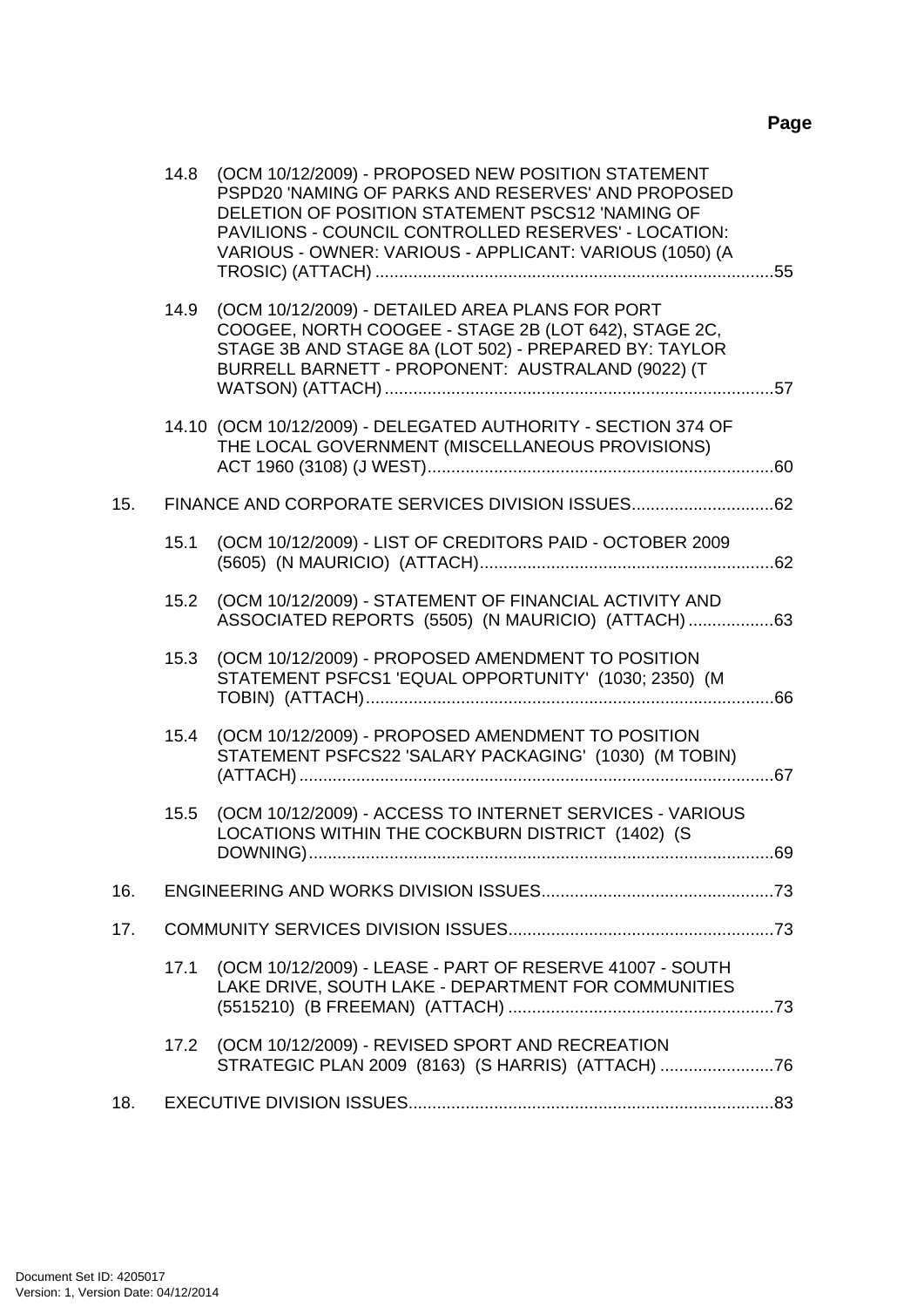# **Page**

| 19. |      | MOTIONS OF WHICH PREVIOUS NOTICE HAS BEEN GIVEN                                                           |  |
|-----|------|-----------------------------------------------------------------------------------------------------------|--|
|     | 19.1 | (OCM 10/12/2009) - NOTICE OF MOTION - CLR O'BRIEN - LOT<br>9500 MAYOR ROAD MUNSTER - DANGEROUS EXCAVATION |  |
| 20. |      | NOTICES OF MOTION GIVEN AT THE MEETING FOR CONSIDERATION                                                  |  |
| 21. |      | NEW BUSINESS OF AN URGENT NATURE INTRODUCED BY                                                            |  |
| 22. |      | MATTERS TO BE NOTED FOR INVESTIGATION, WITHOUT DEBATE88                                                   |  |
| 23. |      |                                                                                                           |  |
| 24  |      | (OCM 10/12/2009) - RESOLUTION OF COMPLIANCE (SECTION 3.18(3),                                             |  |
| 25. |      |                                                                                                           |  |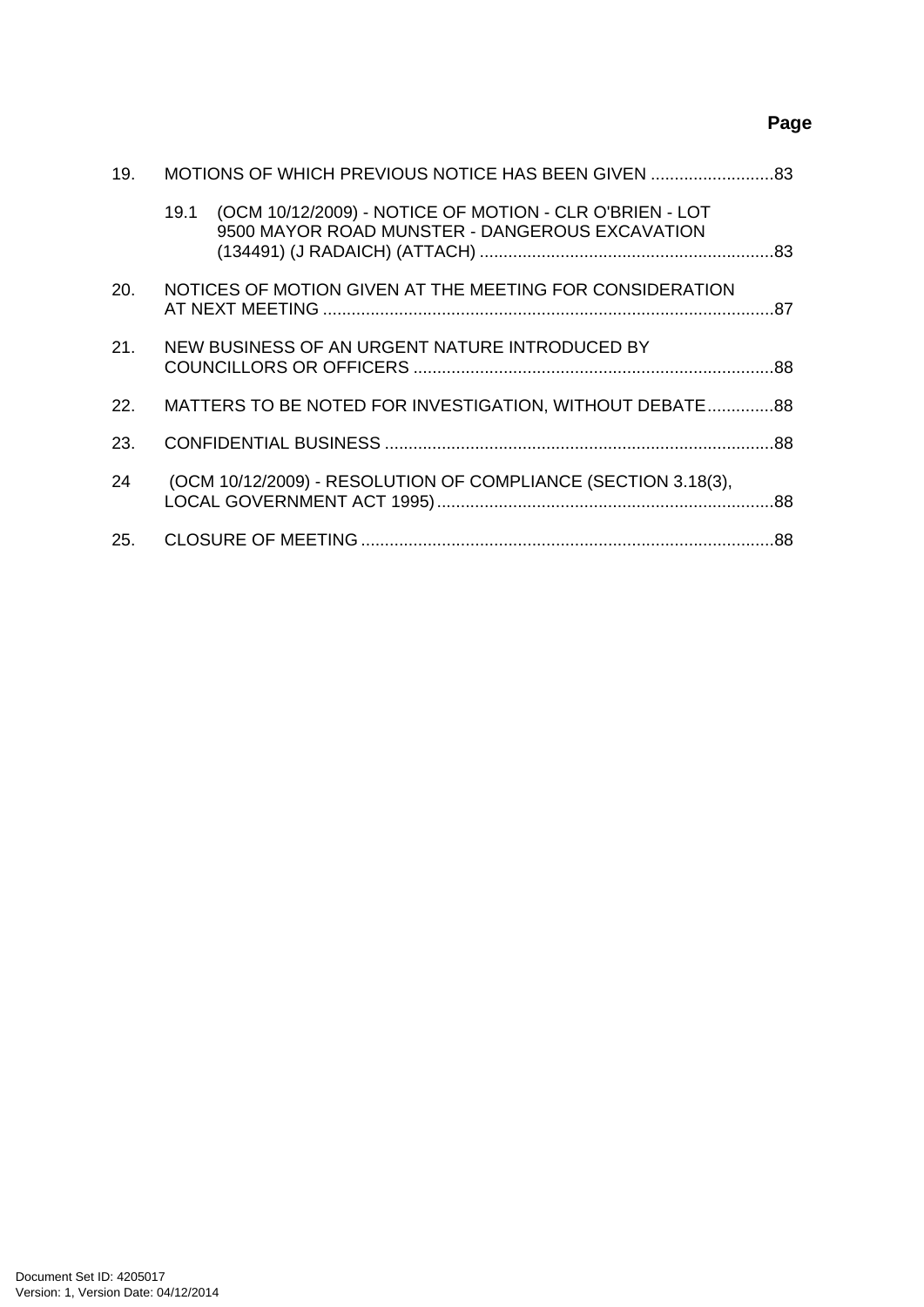Document Set ID: 4205017<br>Version: 1, Version Date: 04/12/2014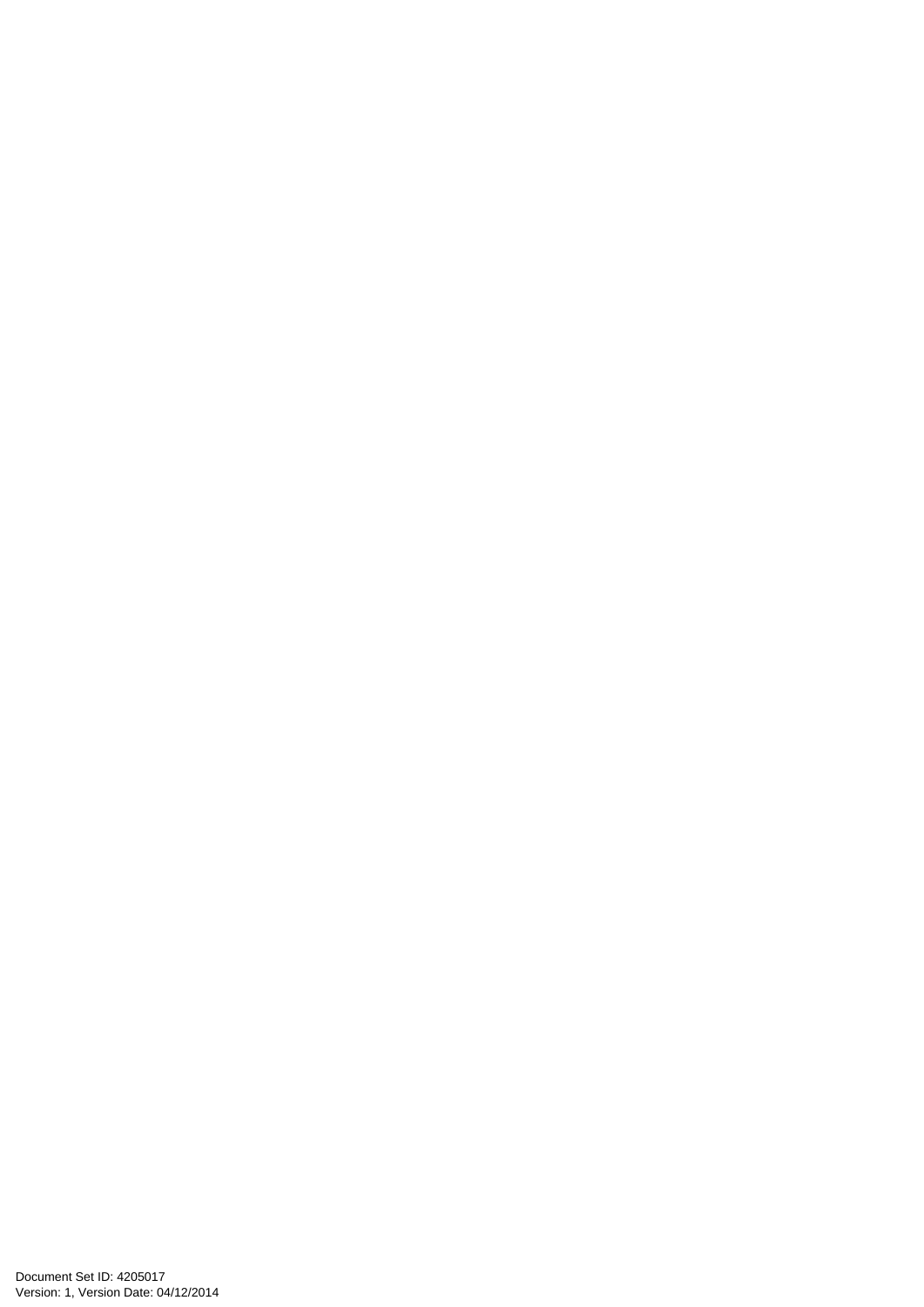# **CITY OF COCKBURN**

# <span id="page-6-0"></span>**AGENDA TO BE PRESENTED TO THE ORDINARY COUNCIL MEETING TO BE HELD ON THURSDAY, 10 DECEMBER 2009 AT 7:00 PM**

### **1. DECLARATION OF MEETING**

### **2. APPOINTMENT OF PRESIDING MEMBER (If required)**

### **3. DISCLAIMER (To be read aloud by Presiding Member)**

Members of the public, who attend Council Meetings, should not act immediately on anything they hear at the Meetings, without first seeking clarification of Council's position. Persons are advised to wait for written advice from the Council prior to taking action on any matter that they may have before Council.

### **4. ACKNOWLEDGEMENT OF RECEIPT OF WRITTEN DECLARATIONS OF FINANCIAL INTERESTS AND CONFLICT OF INTEREST (by Presiding Member)**

## **5. APOLOGIES AND LEAVE OF ABSENCE**

# **6. ACTION TAKEN ON PREVIOUS PUBLIC QUESTIONS TAKEN ON NOTICE**  Nil

### **7. PUBLIC QUESTION TIME**

### **8. CONFIRMATION OF MINUTES**

**8.1 (OCM 10/12/2009) - ORDINARY COUNCIL MEETING - 12/11/2009** 

### **RECOMMENDATION**

That the Minutes of the Ordinary Council Meeting held on Thursday, 12 November 2009, be adopted as a true and accurate record.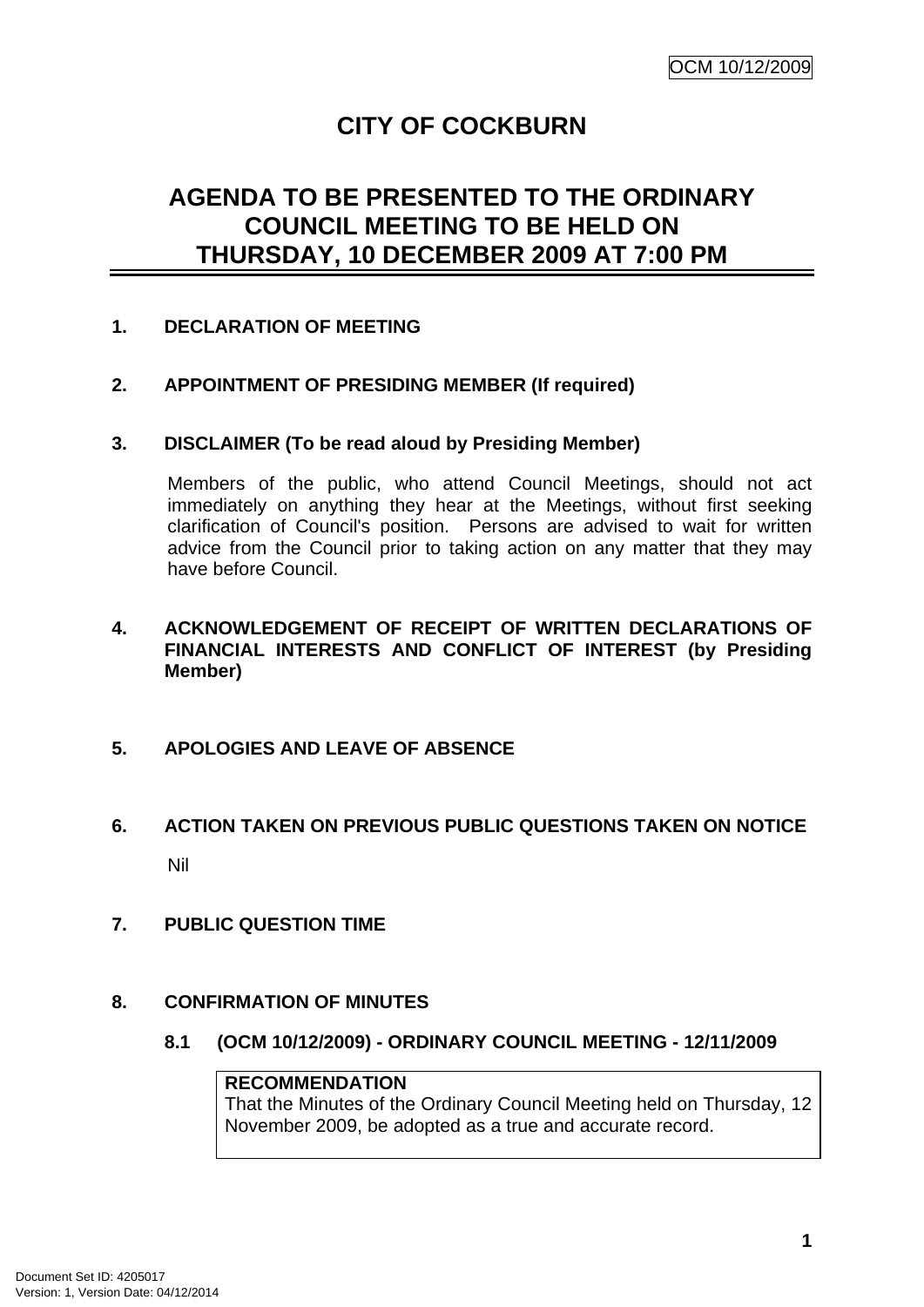### <span id="page-7-0"></span>**COUNCIL DECISION**

### **9. WRITTEN REQUESTS FOR LEAVE OF ABSENCE**

### **10. DEPUTATIONS AND PETITIONS**

**11. BUSINESS LEFT OVER FROM THE PREVIOUS MEETING (If adjourned)**  Nil

### **12. DECLARATION OF COUNCILLORS WHO HAVE NOT GIVEN DUE CONSIDERATION TO MATTERS IN THE BUSINESS PAPER**

### **13. COUNCIL MATTERS**

**13.1 (OCM 10/12/2009) - MINUTES OF THE AUDIT & STRATEGIC FINANCE COMMITTEE MEETING - 19/11/2009 (5009; 5103) (S DOWNING) (ATTACH)** 

#### **RECOMMENDATION**

That Council receive the Minutes of the Audit Committee Meeting held on Thursday, 19 November 2009, as attached to the Agenda and the recommendations contained therein be adopted.

**COUNCIL DECISION** 

### **Background**

A meeting of the Audit and Strategic Finance Committee was conducted on 19 November 2009.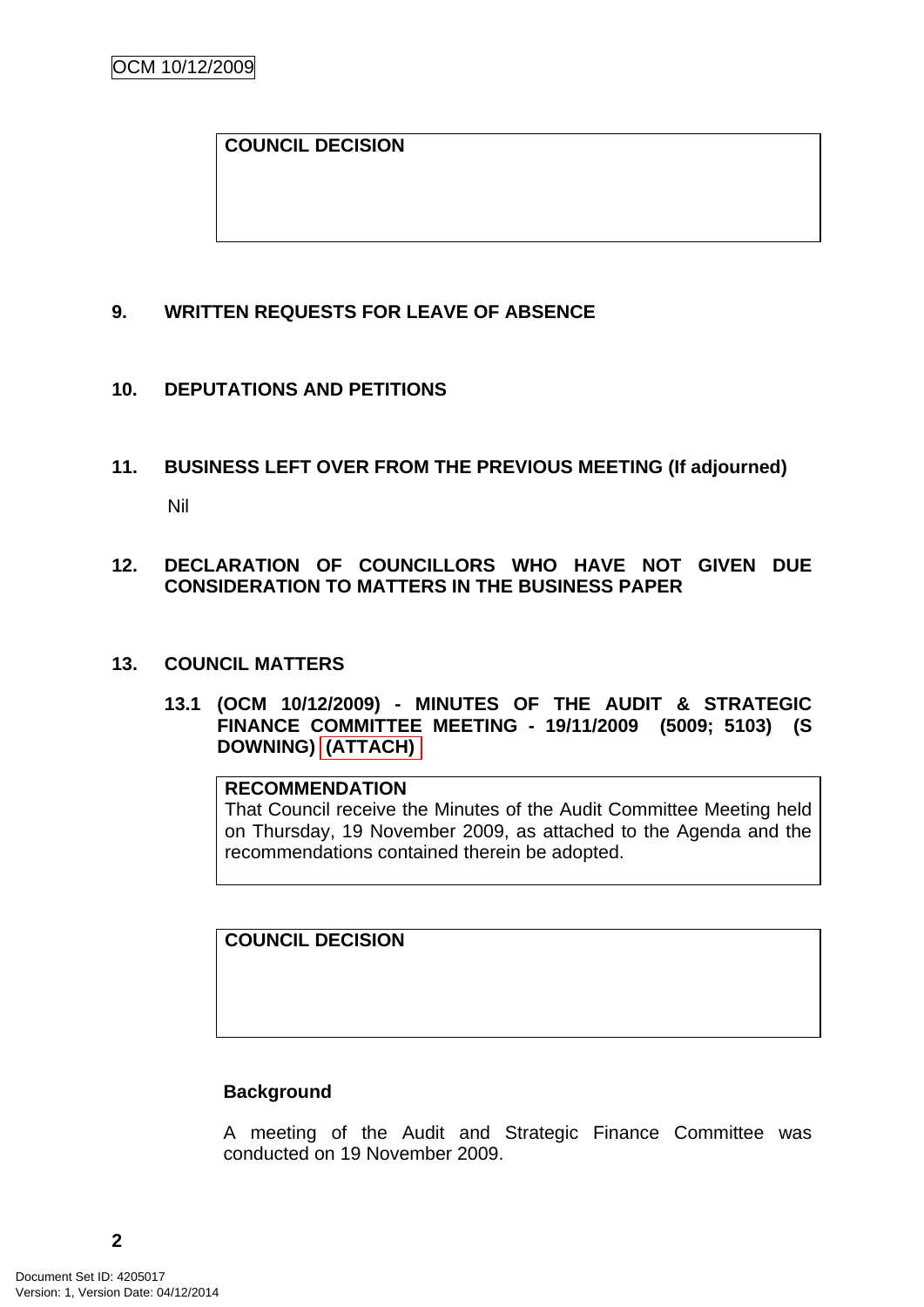## **Submission**

To receive the Minutes of the Audit and Strategic Finance Committee and adopt its recommendation.

# **Report**

The Audit and Strategic Finance Committee received and considered the following items:

- 1. The summary of all legal advice and action taken by the City in the last twelve months. The report was divided into actions/advice that remained active and those that have been closed since the last report in 2008.
- 2. The annual financial statements of the City for the year ended 30 June 2009 together with the report from the Auditor (Grant Thornton's Mr. Michael Hillgrove) to the Ratepayers of the City of Cockburn. The report detailed a review of the City's finances and comments on the Audit Report including the qualification contained in the Auditors Report about the City's remaining structured investments. This qualification has applied to all Councils in Australia with such structured investments in their portfolios.
- 3. A series of reports of internal audit projects was submitted as part of the approved two year internal audit program.

## **Strategic Plan/Policy Implications**

### **Governance Excellence**

To provide effective monitoring and regulatory services that administer relevant legislation and local laws in a fair and impartial way.

## **Budget/Financial Implications**

As contained in the Minutes.

## **Legal Implications**

As contained in the Minutes.

## **Community Consultation**

N/A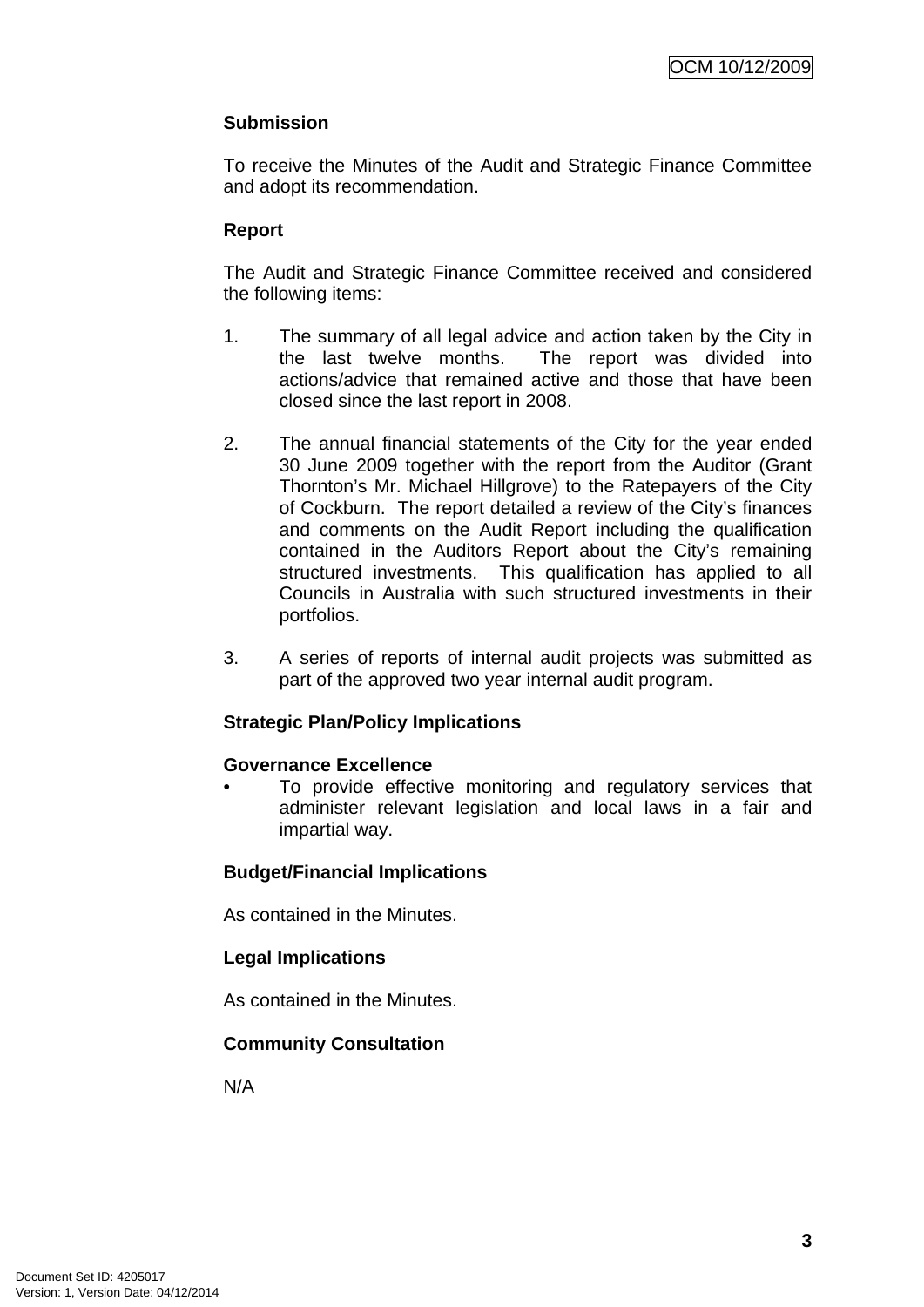# <span id="page-9-0"></span>**Attachment(s)**

Minutes of the Audit & Strategic Finance Committee Meeting held on 19 November 2009.

### **Advice to Proponent(s)/Submissioners**

N/A

**Implications of Section 3.18(3) Local Government Act, 1995**

Nil.

### **13.2 (OCM 10/12/2009) - TENDER PROCUREMENT - POLICIES, DELEGATED AUTHORITIES & POSITION STATEMENTS (5015) (K LAPHAM) (ATTACH) (File Size: 5MB)**

**RECOMMENDATION** That Council:

- (1) adopt proposed amendments to Policy SC38 'Sustainable Procurement;
- (2) adopt proposed amendments to Policy SES3 'Evaluation of Tenders and associated delegated authority;
- (3) adopt proposed amendments to Delegated Authority LGAES4 'Local Government Act 1995 – Contract Variations';
- (4) delete Position Statement PSES15 'Reports to Council Tenders'; and
- (5) update the Delegated Authority Register accordingly.

# **TO BE CARRIED BY AN ABSOLUTE MAJORITY OF COUNCIL**

**COUNCIL DECISION** 

### **Background**

Implementation of Policy SC37 'Sustainability', first adopted by Council on 8 June 2006, has identified impacts on other Council Policies and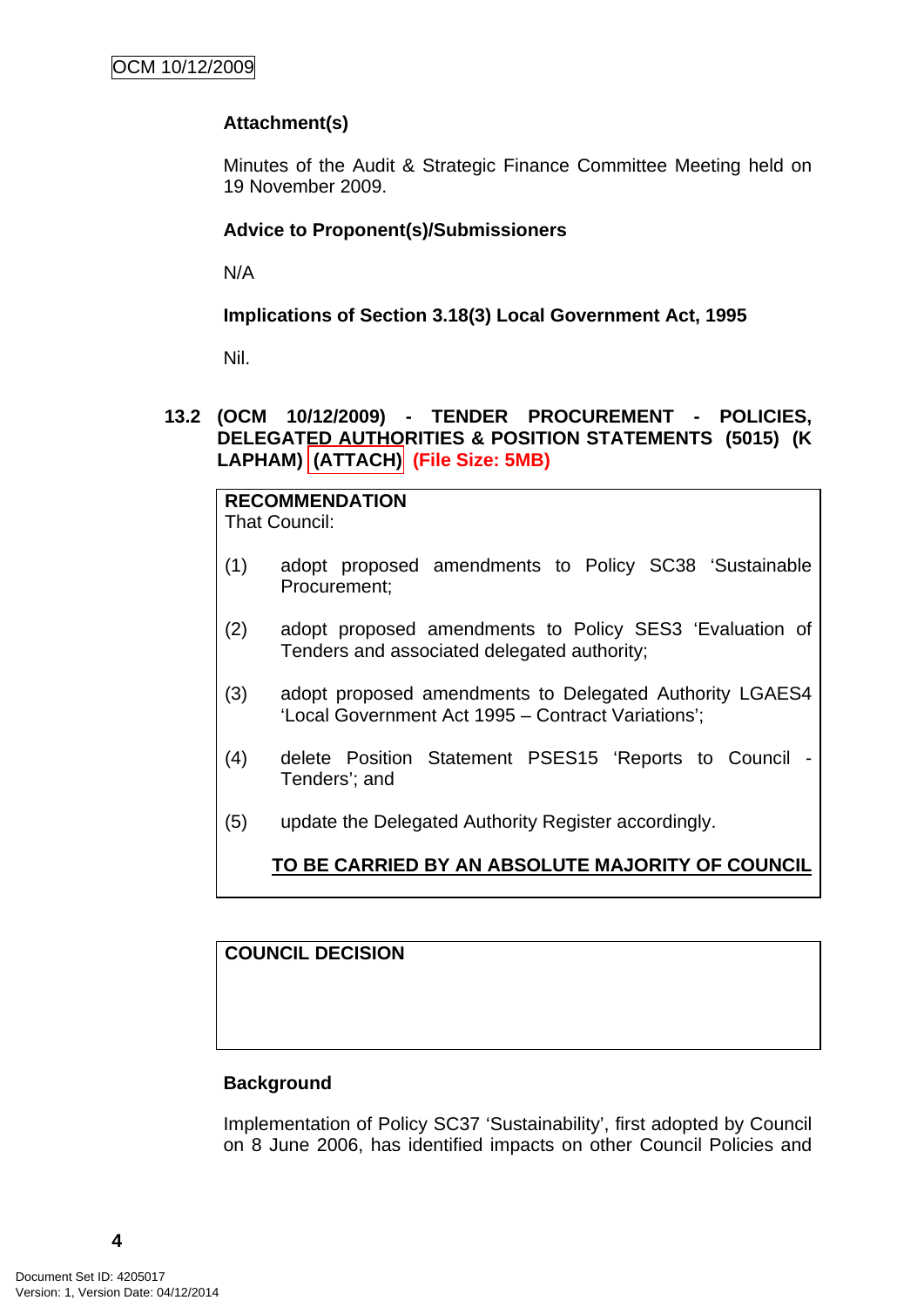Position Statements, necessitating a review of the same to ensure compatibility and effectiveness.

In this report two Policies, two Delegated Authorities and one Position Statement have been reviewed:

- Policy SC38 'Sustainable Procurement'
- Policy SES3 'Evaluation of Tenders'
- Delegated Authority SES3 'Evaluation of Tenders'.
- Delegations made pursuant to the Local Government Act 1995 LGAES4 'Contract Variation'.
- Position Statement PSES15 'Reports to Council Tenders'

### **Submission**

That Council delete Position Statement PSES15 "Reports to Council - Tenders'. Endorse changes to Policy SC38 – Sustainable Procurement, SES3 - Evaluations of Tenders and associated Delegation, and LGAES4 – Contract Variations.

### **Report**

Implementation of Policy SC37 'Sustainability', first adopted by the Council on 8 June 2006, has identified impacts on other Council Policies and Position Statements, necessitating a review of the same to ensure compatibility and effectiveness. Accordingly, a panel of Staff from the following department of the City:

- Finance
- Parks
- Environmental Services

(with support from all Directors and their endorsement) have undertaken a review of:

- 1. Policy SC38 'Sustainable Procurement';
- 2. Policy SES3 'Evaluation of Tenders'; and
- 3. Delegated Authorities LGAES4 'Local Government Act 1995, 'Contract Variation' and SES3 ' Evaluation of Tenders'.
- 4. Position Statement PSES 15 'Reports to Council Tenders';

It is recommended that Position Statement PSES15 'Reports to Council – Tenders' is deleted and its content incorporated into Policy SES3 'Evaluation of Tenders'.

Policies SC38 and SES3 are attached, with recommended changes tracked. The major recommended changes, and reasons for the changes, to each of these is summarised below: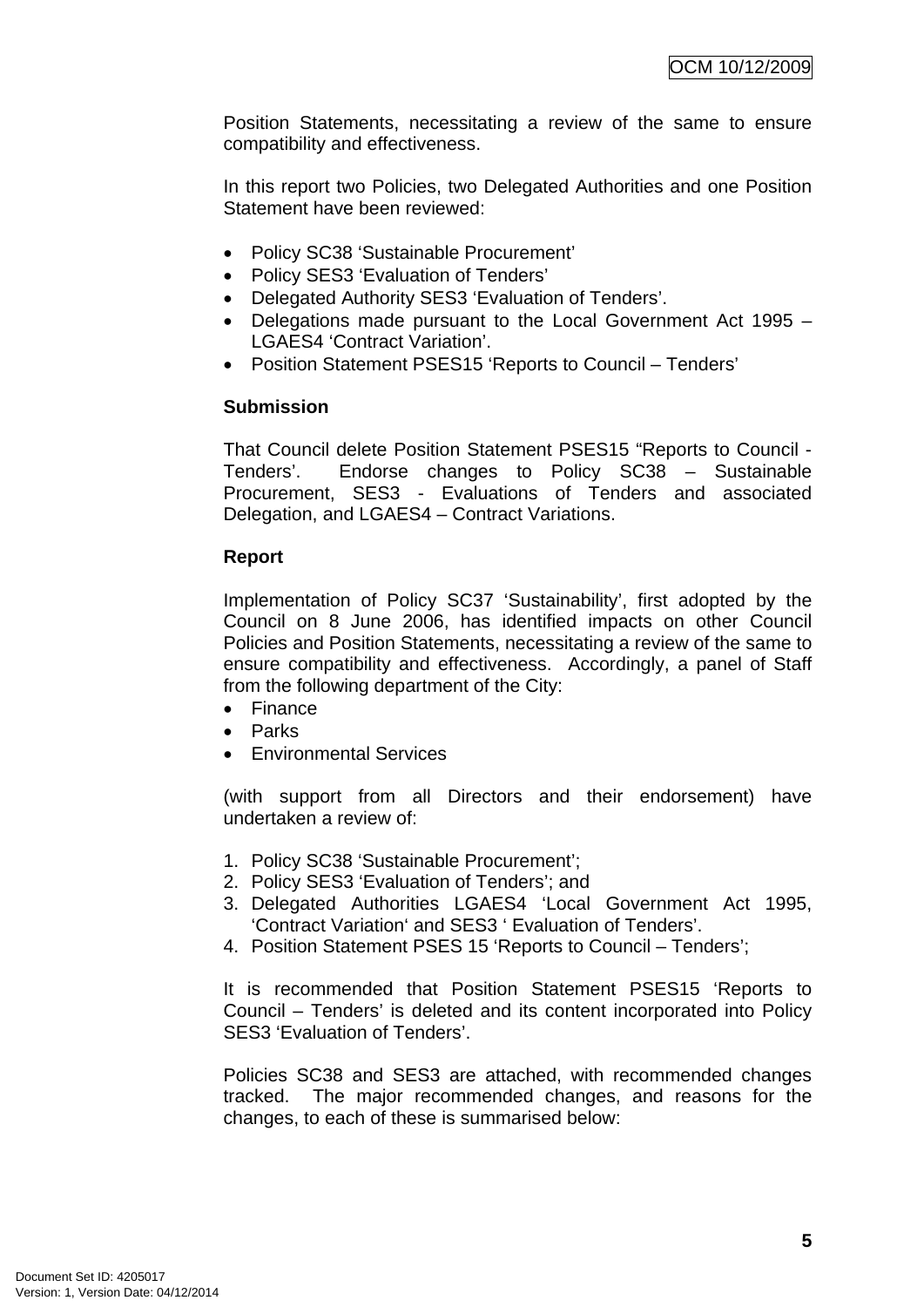### Policy SC38 'Sustainable Procurement'

#### *Sustainability Section*

The section on sustainability expanded for clarity and to reflect its priority within the existing policy. Sustainability will be introduced into procurement procedures and processes. The aim is to minimise environmental, social and economical impacts, and encourage the City's suppliers to adopt similar policies.

### *Procurement Thresholds Increased*

The procurement thresholds have been altered. Currently, two written quotes are required for purchases between \$2,001 and \$10,000. Three for values between \$10,001 to \$49,999. A formal RFQ is required for \$50,000 to \$99,000. It is proposed that the ceiling limit on this be raised to \$99,000. It is difficult for the organisation to police and enforce the current threshold, and it is envisaged that increasing this will enable greater efficiency of purchasing procedures within the organisation. A formal request for quotation (RFQ) shall only be required to be called where a specification, selection criteria and conditions of contract are required.

#### Policy SES3 'Evaluation of Tenders'

### *Policy Background Condensed*

The background to the policy has been enhanced. The previous policy section was too detailed, and as such has been modified for clarity.

Qualitative criteria have been expanded, particularly with regard to sustainability, and including examples for reader clarity.

#### *Tender Weightings Changes*

Weightings have been altered to accommodate sustainability. Price has been allocated a 50% maximum weighting to greater reflect the importance to the City that the tender outcome is of high economic importance.

### *10% Allocated for Sustainability Goods and Services*

Sustainability can attract a higher cost and up to 10% price differential has been allowed for in the evaluation process. This will give greater support for sustainability in the evaluation of tenders.

### *Insertion of Evaluation Panel*

An Evaluation panel has been inserted, which stipulates a minimum of three staff. The panel must specifically contain a member of the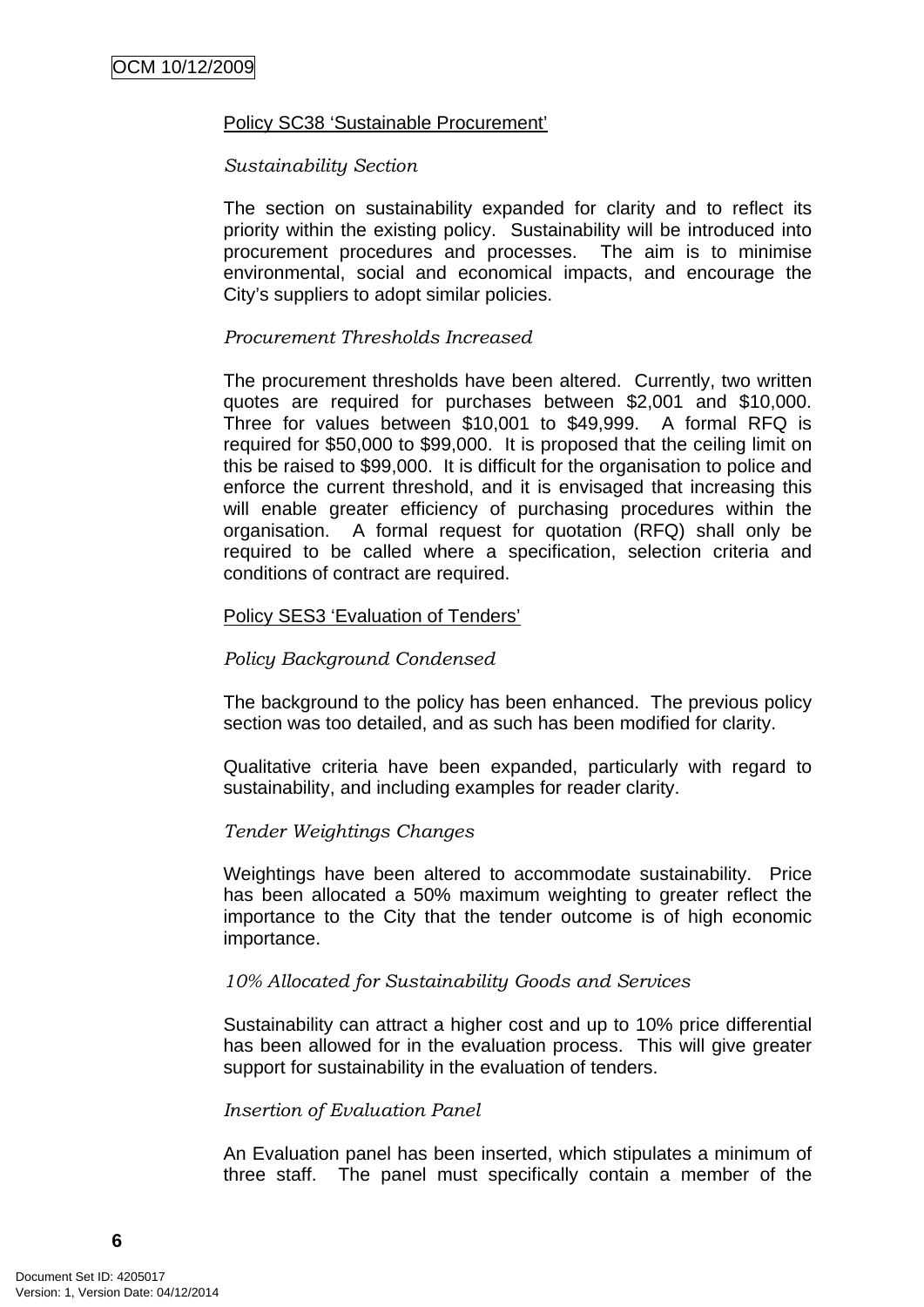Strategic Business Group, and should not contain more than 2 members from the same service or business unit proposing the tender. An officer from the Environmental Services unit can be used where specific expertise is required in the area of sustainability. However, it is expected that each member of every evaluation panel will have sufficient expertise to address the sustainability components when required.

#### Delegated Authority SES3 'Evaluation of Tenders'

The delegation to the CEO and Directors has been increased from \$500,000 to \$1 million. This amendment will give authority to two Directors or the CEO and one Director to accept a tender that has a total value of less than \$1 million (excluding GST). A summary of tenders that would have fallen into this range that Council has approved, over the past 12 month period is attached to the Agenda. In summary, this delegation would have affected the purchasing of the following services/equipment:

- **Pre-mixed Concrete two year contract \$597,000;**
- Two rubbish trucks \$642,000;
- Tree watering service three year contract \$717,000:
- Weed and Turf/Plant pest control three year contract \$958,000;
- Landscape maintenance (Atwell) three year contract \$787,000 ;
- Plant hire (wet & Dry) three year contract \$719,000;
- Crushed Stone metal three year contract \$560,000;
- Mowing of road verges three year contract \$942,000;
- Architectural services (library and super clinic) \$958,000.

Please note that this expenditure has already been approved by Council through the annual budget process and this change is affecting the contract acceptance only. All tenders are noted in the Elected Members bulletin and can be withdrawn and considered by Council at the request of an Elected Member(s).

#### PSES15 – Reports to Council – Tenders

This Position Statement has been deleted as a stand alone document, and the majority of this has been incorporated into Policy SES3 'Evaluation of Tenders'. There is an existing Position Statement PSES7 'Reports to Council', and the specific requirements for reports to Council for tenders have been added to Policy SES3 'Evaluation of Tenders'.

#### Delegations made pursuant to the Local Government Act 1995 – LGAES4 'Contract Variation'

The delegation to approve price variations for a specific contract has been modified to include Managers who constitute the Strategic Business Group. These Managers are responsible for the day to day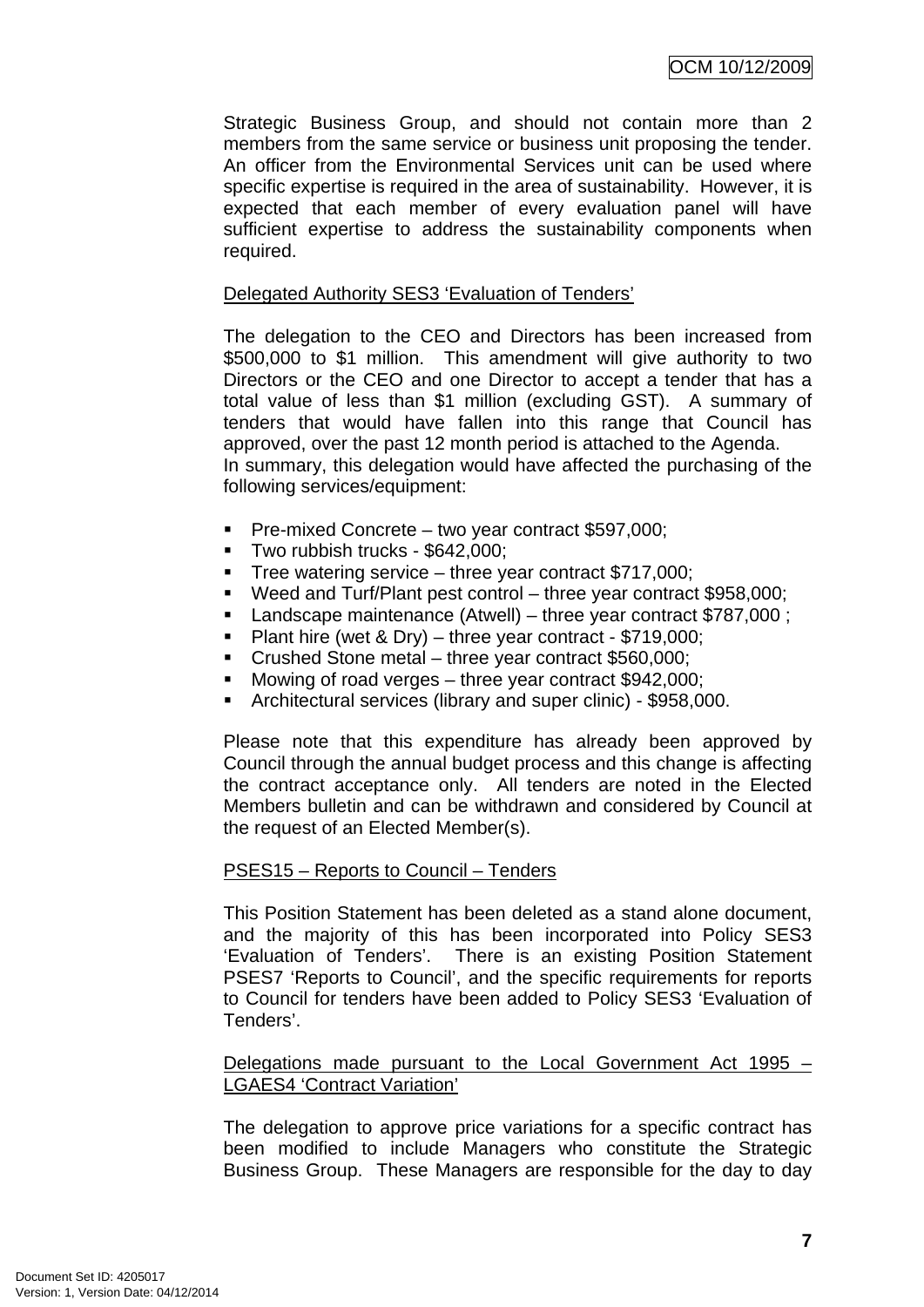management of their own budgets, and are accountable for expenditure of Council funds. Such responsibility should encompass the conditions/guidelines as listed under LGAES4.

### **Strategic Plan/Policy Implications**

#### **Governance Excellence**

- To conduct Council business in open public forums and to manage Council affairs by employing publicly accountable practices.
- To develop and maintain a financially sustainable City.

### **Budget/Financial Implications**

N/A

### **Legal Implications**

N/A

### **Community Consultation**

N/A

### **Attachment(s)**

- 1. Proposed amended Policy SC38 'Sustainable Procurement'
- 2. Proposed amended Policy SES3 'Evaluation of Tenders'
- 3. Proposed amended Delegated Authority SES3 'Evaluation of Tenders'
- 4. Proposed amended Delegated Authority LGAES4 'Contract Variation'
- 5. Proposed deleted Position Statement PSES15 'Reports to Council – Tenders'
- 6. Details of policy effect Council endorsed Tenders

## **Advice to Proponent(s)/Submissioners**

N/A

## **Implications of Section 3.18(3) Local Government Act, 1995**

Nil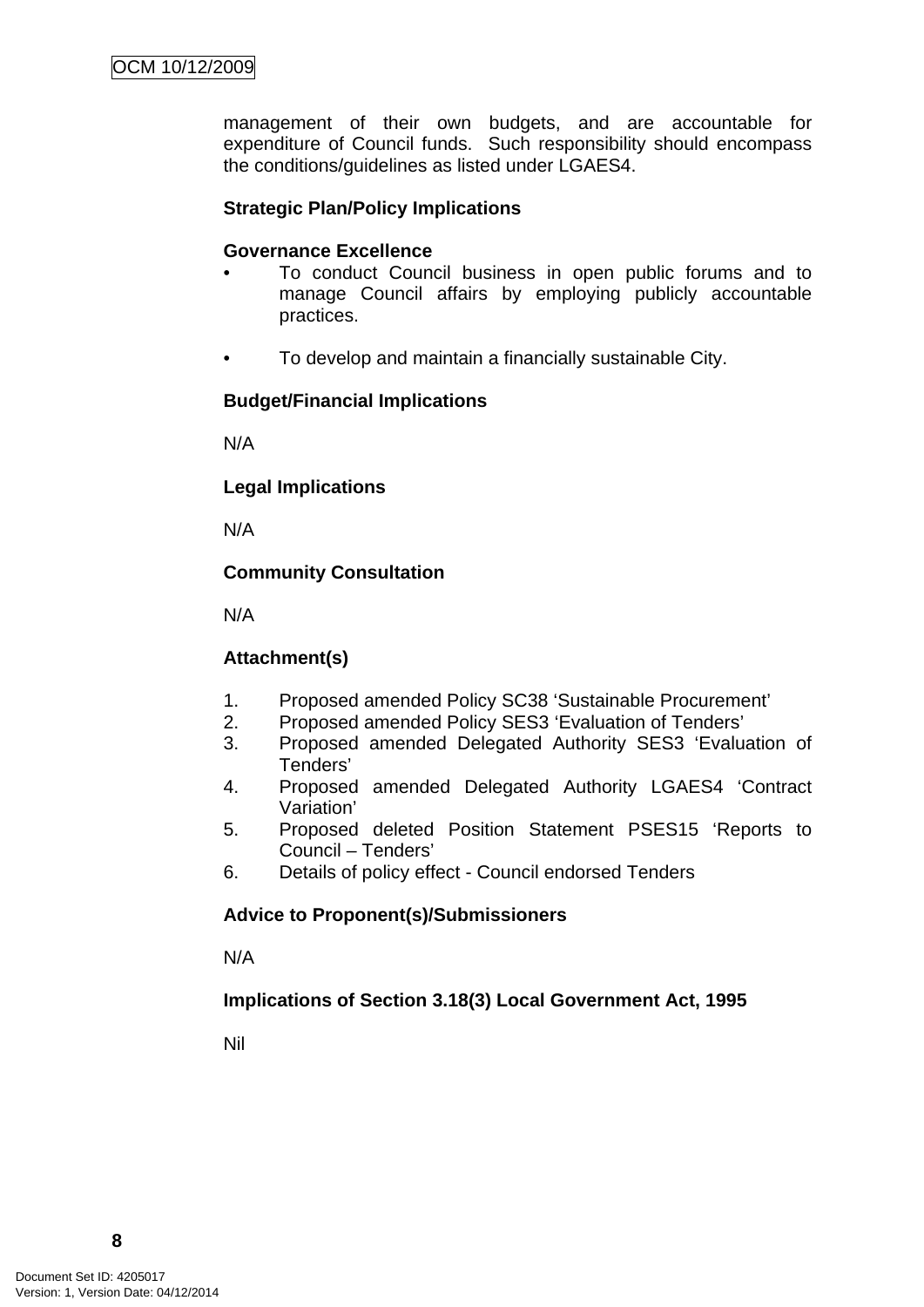### <span id="page-14-0"></span>**13.3 (OCM 10/12/2009) - PROPOSED AMENDMENT TO POLICY SC26 'REIMBURSEMENT OF ELECTED MEMBERS EXPENSES' (1705) (D GREEN) (ATTACH)**

### **RECOMMENDATION**

That Council adopts proposed amendments to Policy SC26 'Reimbursement of Elected Members Expenses', as shown in the attachment to the Agenda.

# **COUNCIL DECISION**

## **Background**

Council has a Policy for the reimbursement of a comprehensive range of expenses incurred by Elected Members in the course of carrying out their civic duties. However, the Policy does not specify a time limit on the period for which such claims are payable in arrears. This could leave Council exposed to the potential for claims to be back-dated indefinitely and is considered to be an unacceptable risk.

### **Submission**

To include a time period in the Policy within which expenditure reimbursement claims may be submitted.

## **Report**

It has recently been brought to the attention of Council's Administration that the current Policy is open ended and provides no guidance to members in terms of time limitations within which claims for reimbursement of expenditure may be submitted. This will overcome any doubts about such timeframes and provide some specific guidelines to members relative to the submission of expenditure claims. This is considered particularly important given that there is no statutory provisions to govern this process.

### **Strategic Plan/Policy Implications**

### **Governance Excellence**

• To conduct Council business in open public forums and to manage Council affairs by employing publicly accountable practices.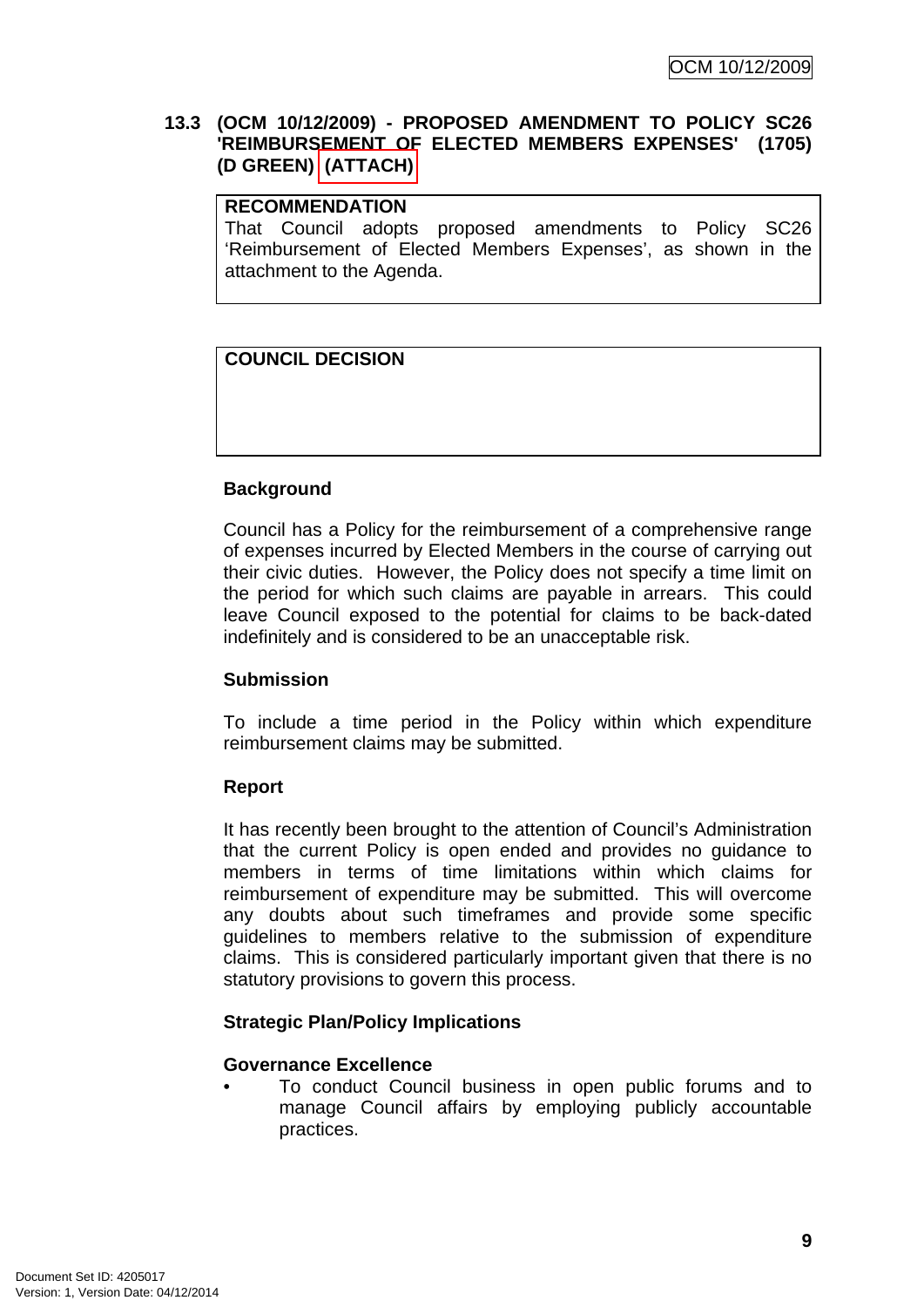### <span id="page-15-0"></span>**Budget/Financial Implications**

Funds are allocated within Council's Municipal Budget to cover Elected Members expenditure.

### **Legal Implications**

N/A

### **Community Consultation**

N/A

## **Attachment(s)**

Proposed amended Policy SC26 'Reimbursement of Elected Members Expenses'.

### **Advice to Proponent(s)/Submissioners**

N/A

### **Implications of Section 3.18(3) Local Government Act, 1995**

Nil.

### **13.4 (OCM 10/12/2009) - PROPOSED NEW POLICY SC45 'FLYING OF FLAGS - CITY OF COCKBURN ADMINISTRATION CENTRE' (4602) (D GREEN) (ATTACH)**

### **RECOMMENDATION**

That Council adopts proposed new Policy SC45 'Flying of Flags – City of Cockburn Administration Centre', as shown in the attachment to the Agenda.

**COUNCIL DECISION** 

### **Background**

Council often receives requests from members of the community to fly a representative or special flag in recognition of a significant day or event. Similarly, requests are also received to fly the flags located at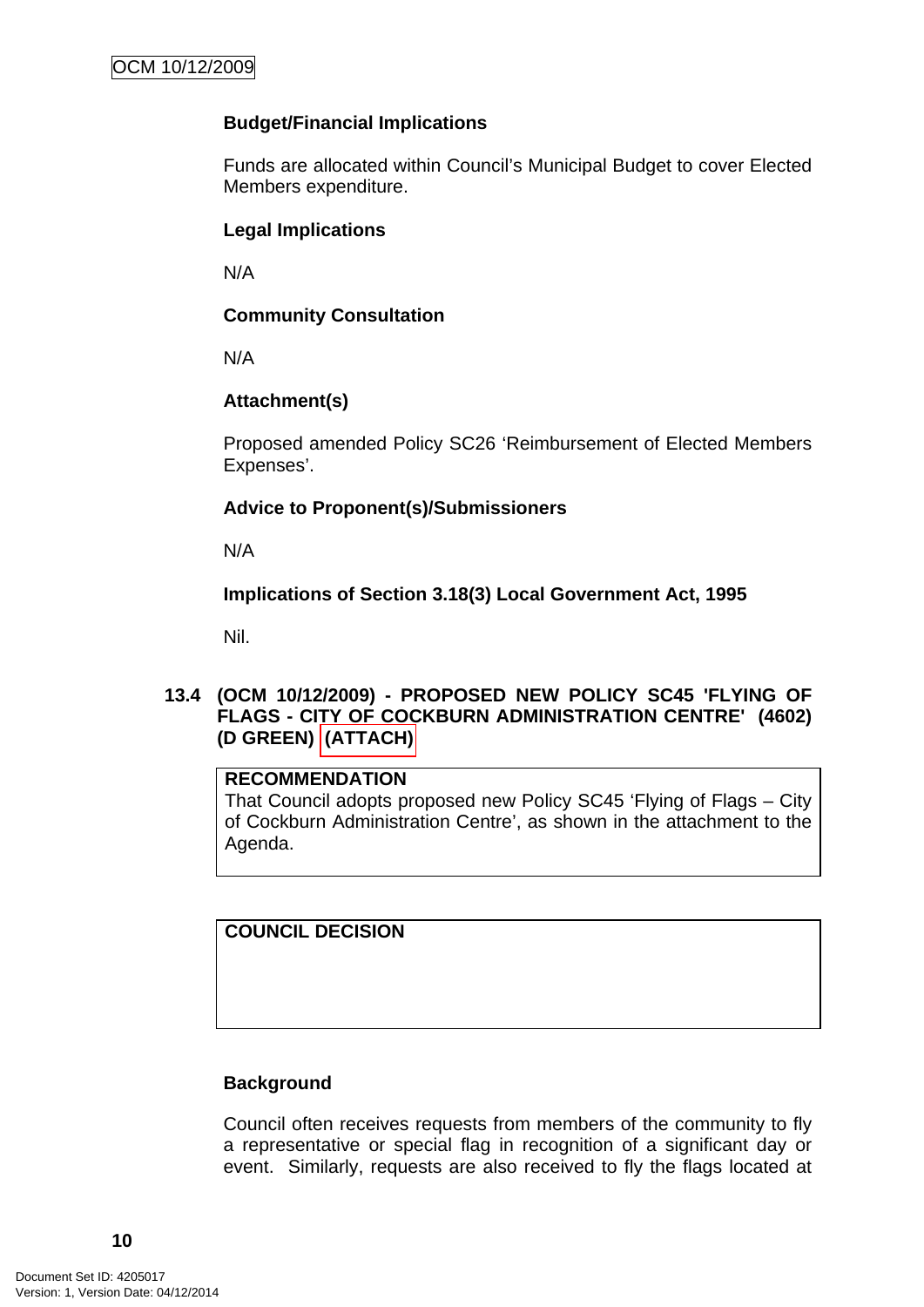the City of Cockburn Administration Building at half mast upon the death of a long term resident of the District, on the day of that person's funeral.

Approvals to such requests have not been subject to any processes or procedures and have been granted on an adhoc basis as requests are received.

#### **Submission**

N/A

### **Report**

It is considered appropriate for Council to establish a Policy to provide guidance for the administration in processing requests for the use of Council's flag poles located at the City of Cockburn Administration Building.

These occasions include approaches made to the City for flags representing a significant event (eg. Aboriginal Flag during NAIDOC week) and as a request for the City to mark the passing of notable local citizens by flying the flags at half mast on the day of the funeral.

It is considered beneficial for Council to set minimum guidelines to be able to clearly identify when it is appropriate to consider requests and grant approvals for such requests which require the placement, or replacement, of flags on Council's masts.

The Draft Policy proposes that the State Flag may be substituted on occasions deemed to be of local significance/interest, noting that the Australian Flag is a constant.

In addition, it provides a definition for the identification of local notable citizens, for when the lowering of flags on display at the Council Administration Building at the time, would be an appropriate mark of respect on the day of their funeral.

### **Strategic Plan/Policy Implications**

### **Governance Excellence**

• To conduct Council business in open public forums and to manage Council affairs by employing publicly accountable practices.

## **Budget/Financial Implications**

N/A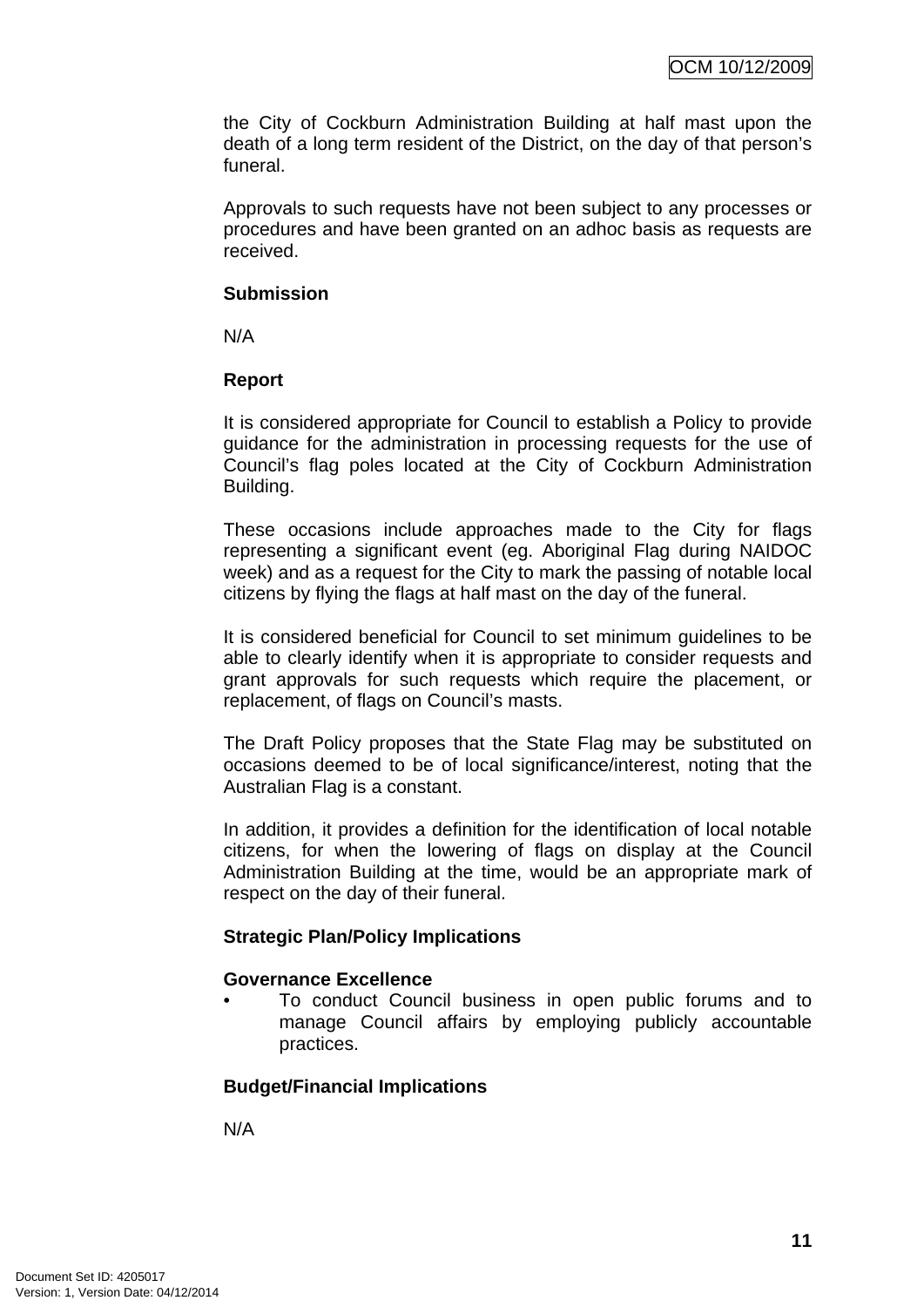## <span id="page-17-0"></span>**Legal Implications**

Flags Act, 1953 refers.

## **Community Consultation**

N/A

# **Attachment(s)**

Proposed new Policy SC45 'Flying of Flags – City of Cockburn Administration Building'.

## **Advice to Proponent(s)/Submissioners**

N/A

**Implications of Section 3.18(3) Local Government Act, 1995**

Nil.

### **13.5 (OCM 10/12/2009) - 2008/09 ANNUAL REPORT (1712) (P WESTON) (ATTACH)**

### **RECOMMENDATION**

That Council accepts the 2008/09 Annual Report as attached to the Agenda, in accordance with Section 5.54(1) of the Local Government Act, 1995.

## **TO BE CARRIED BY AN ABSOLUTE MAJORITY OF COUNCIL**

**COUNCIL DECISION** 

### **Background**

Council is required to accept the 2008/09 Annual Report to enable it to be available for the Annual Electors Meeting, scheduled to be held on Tuesday, 2 February 2010. The Act requires Council to accept the Report no later than 31 December each year. Elected Members were provided with the Financial Report and Auditor's Report, in November. The consolidated report is now presented for acceptance.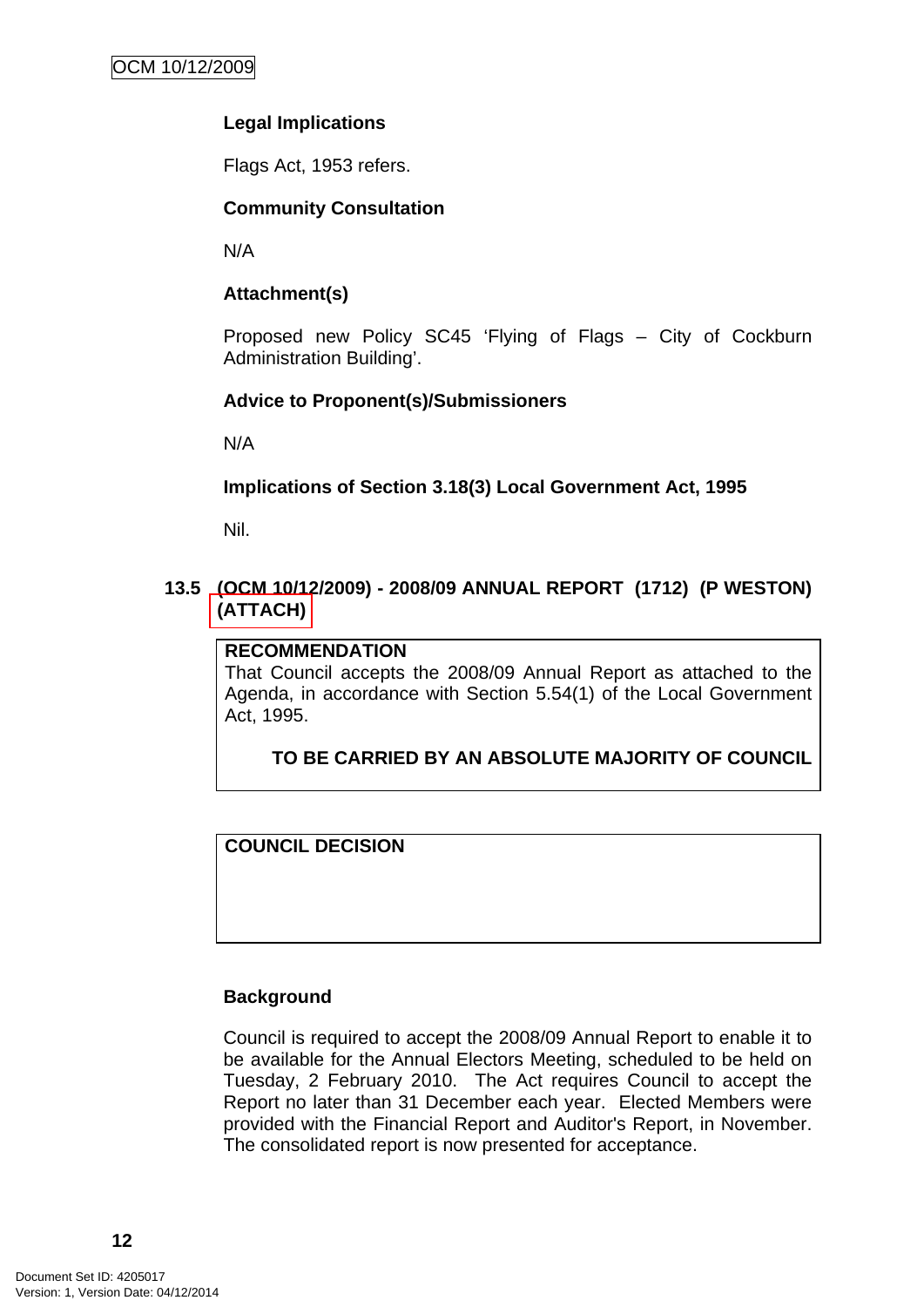# **Submission**

N/A

### **Report**

The 2008/09 Annual Report is in conformity with the following requirements of the Act and contains:

- 1. Mayoral Report
- 2. Chief Executive Officer's Report
- 3. Measuring our performance data
- 4. Overview of the plan for the future of the district
- 5. Report in relation to the Complaints Register
- 6. Report required under Section 29(2) of the *Disabilities Services Act 1993*
- 7. Divisional Reports
- 8. Financial Report
- 9. Auditor's Report

# **Strategic Plan/Policy Implications**

### **Governance Excellence**

• To conduct Council business in open public forums and to manage Council affairs by employing publicly accountable practices.

### **Budget/Financial Implications**

The cost of producing 100 copies of the Report is provided for in Council's Governance Budget.

### **Legal Implications**

As provided in the Report.

### **Community Consultation**

N/A

## **Attachment(s)**

Draft 2008/09 Annual Report.

## **Advice to Proponent(s)/Submissioners**

N/A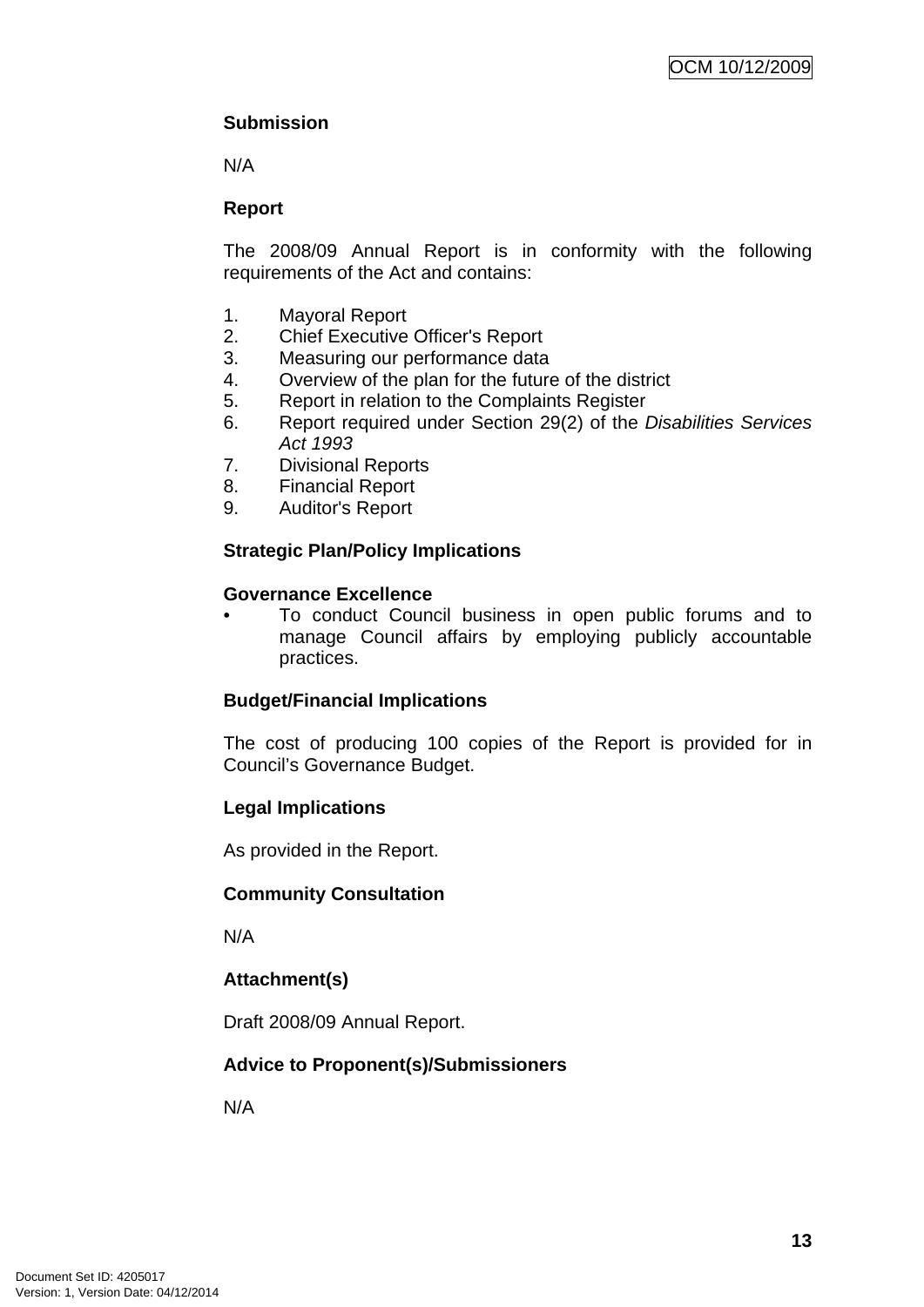### <span id="page-19-0"></span>**Implications of Section 3.18(3) Local Government Act, 1995**

Nil.

# **13.6 (OCM 10/12/2009) - COUNCIL AMALGAMATIONS (1054) (D GREEN) (ATTACH)**

#### **RECOMMENDATION** That Council:

- (1) not pursue an amalgamation with the City of Fremantle, in recognition of the rejection of the proposal at the referendum held on 17 October 2009; and
- (2) inform the Minister for Local Government and the City of Fremantle of Council's decision.

# **COUNCIL DECISION**

## **Background**

At the Council Meeting held on 12 November 2009, Clr Attrill listed the following, as a 'Matter to be Noted for Investigation, Without Debate':

*prepare a report for the December 2009 Ordinary Meeting of Council that contains the results on the recent referendum conducted on the proposed Local Government Amalgamations.* 

### **Submission**

N/A

### **Report**

At the local government elections conducted on 17 October 2009, the following referendum question was submitted for elector consideration:

Do you support the Council of the City of Cockburn pursuing an amalgamation with the City of Fremantle?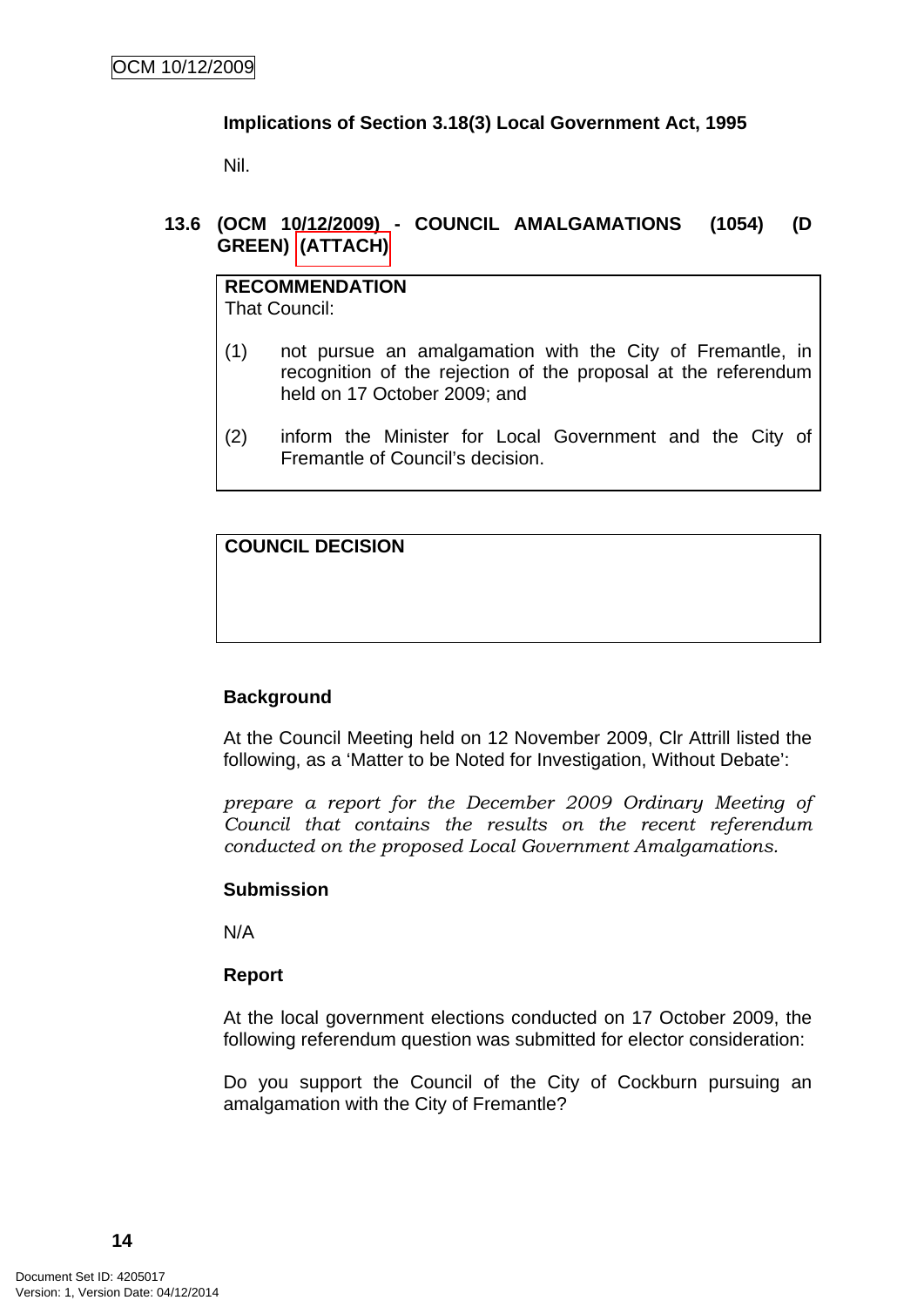The results were:

| Yes                           | 5,467<br>(33.71%)  |
|-------------------------------|--------------------|
| No                            | 10,752<br>(66.29%) |
| <b>Total Valid Votes</b>      | 16,219             |
| Total<br>Enrolled<br>Electors | 53,631             |
| TurnoutRate                   | 30.36%             |

|                   |                      | <b>East Ward</b> | <b>Central Ward</b> | West Ward |
|-------------------|----------------------|------------------|---------------------|-----------|
| Yes               | 5,467<br>$(33.71\%)$ | 1,740            | 1,790               | 1,.937    |
| No                | 10,752<br>(66.29%)   | 3,245            | 3,750               | 3,757     |
| Total Valid Votes | 16.219               | 4,835            | 5,540               | 5,694     |

As indicated, the distribution across the Wards was reasonably consistent.

Given the strong rejection of the proposal by the community, together with the lack of interest in an amalgamation by the City of Fremantle, it is considered opportune for Council to indicate to its community and other interested stakeholders that it sees no necessity to continue to pursue a formal union of local governments with Fremantle. Should Council agree with this position, then it would also be appropriate to advise the Minister for Local Government of this outcome.

Notwithstanding this, the submission previously provided to the Structural Reform Steering Committee can still be used as a reference document, should the City of Cockburn be the subject of any future reform proposals by the State Government.

## **Strategic Plan/Policy Implications**

## **Governance Excellence**

• To develop and maintain a financially sustainable City.

# **Budget/Financial Implications**

N/A

# **Legal Implications**

N/A

# **Community Consultation**

Referendum conducted on 17 October 2009, in conjunction with the Local Government Elections.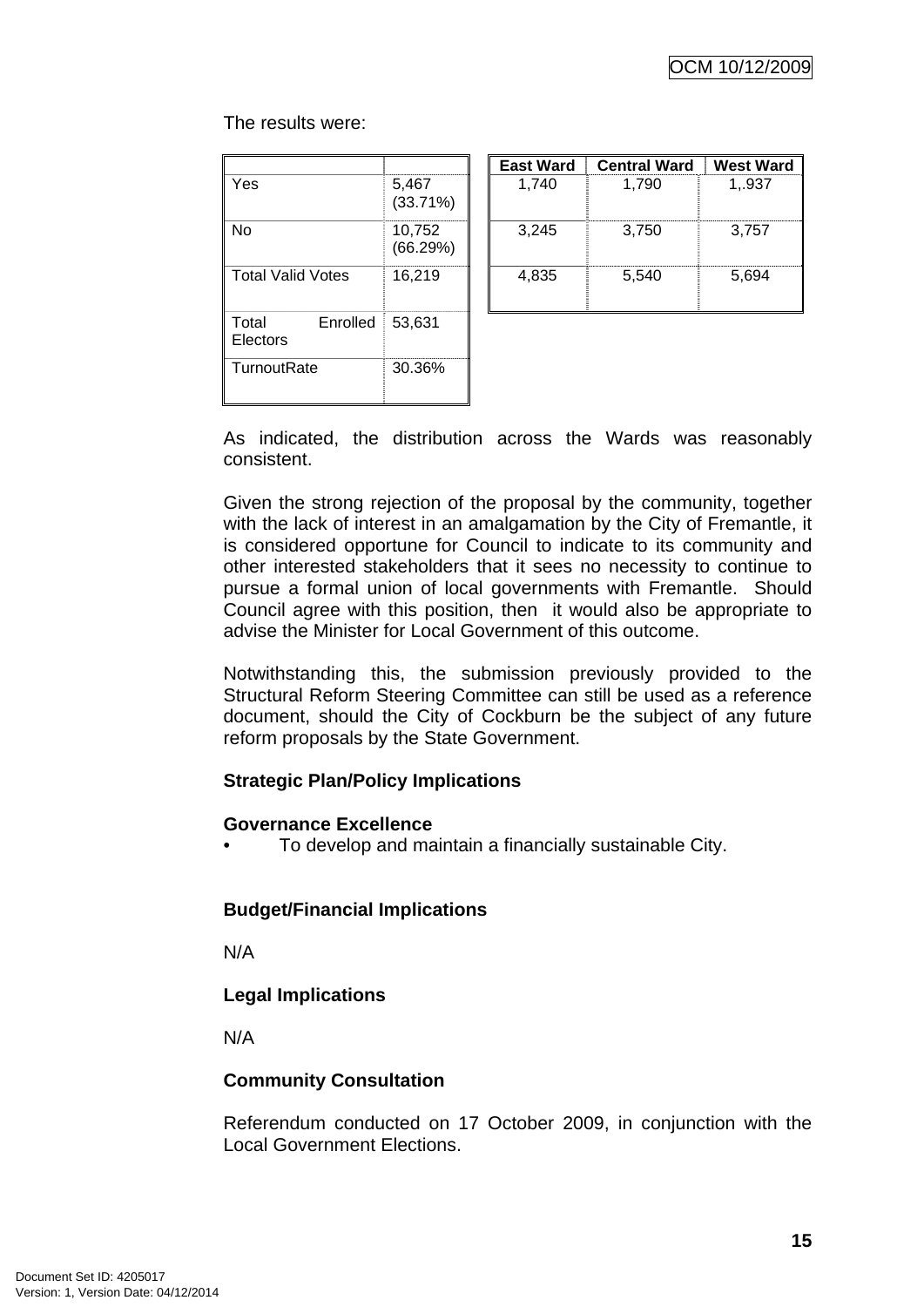# <span id="page-21-0"></span>**Attachment(s)**

Results of Referendum.

# **Advice to Proponent(s)/Submissioners**

N/A

**Implications of Section 3.18(3) Local Government Act, 1995**

Nil.

# **14. PLANNING AND DEVELOPMENT DIVISION ISSUES**

### **14.1 (OCM 10/12/2009) - PROPOSED METROPOLITAN REGION SCHEME AMENDMENT NO. 1161/41 - LOCATION: VARIOUS - OWNER: VARIOUS - APPLICANT: N/A (9116141) (R DONG) (ATTACH)**

# **RECOMMENDATION**

That Council:

- (1) receive the Metropolitan Region Scheme Amendment No. 1166/41 (Parks and Recreation Reservations for Public Lands); and
- (2) make a submission to the Western Australian Planning Commission as follows:
	- 1. For proposal 2, recommend the proposed 'Urban' zone for the subject section of Hope Road not be supported, and be retained in the regional 'Parks & Recreation' reservation.
	- 2. For proposal 4, recommend the proposed 'Urban' zone for the subject section of Bibra Drive not be supported, and be retained in the regional 'Parks & Recreation' reservation.
	- 3. For Proposal 6, recommend the proposed regional 'Parks & Recreation' reservation for the subject land not be supported, and be retained in the 'Urban' zone.
	- 4. Support remaining Proposals 1, 3, 5, 7 and 8.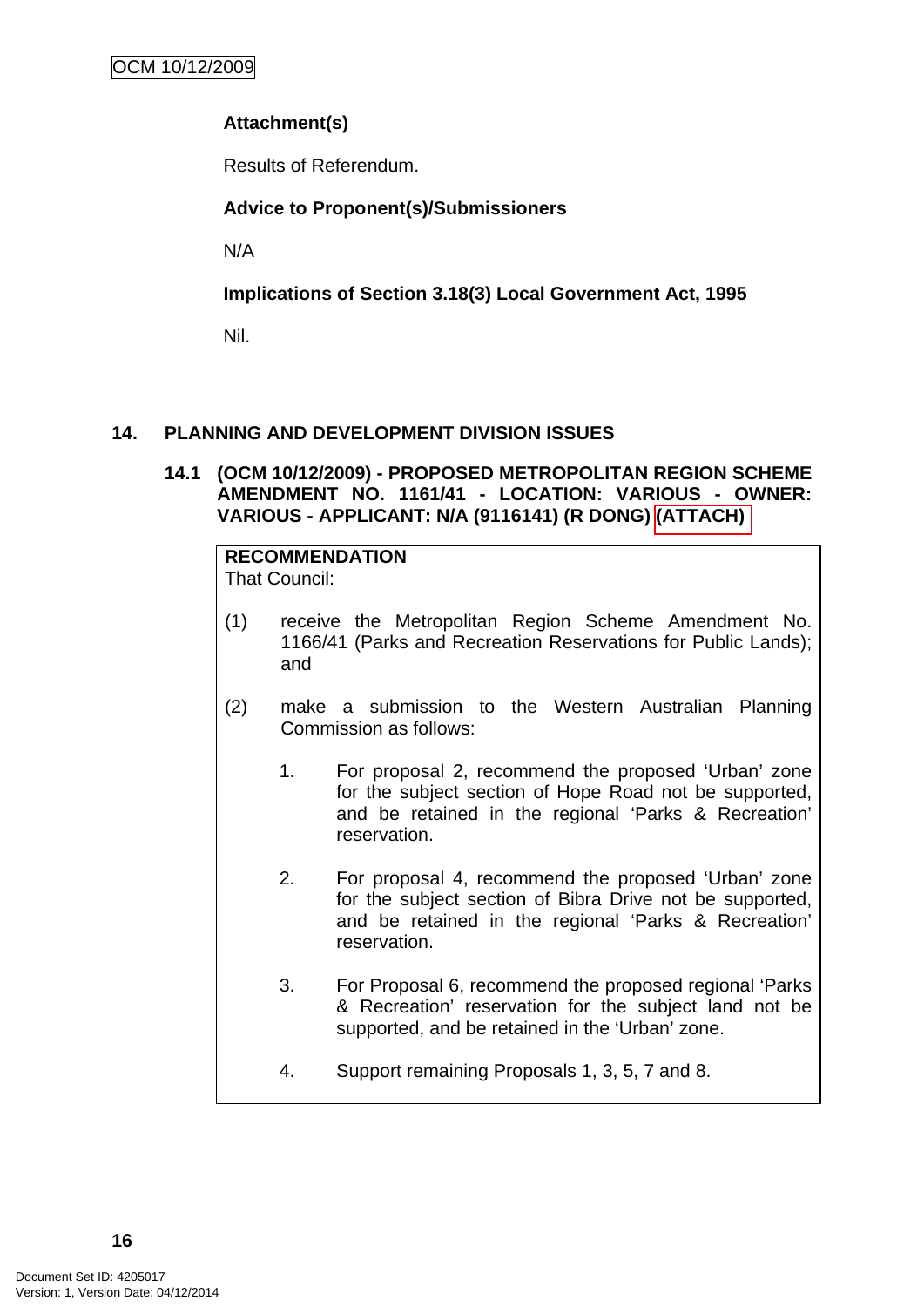### **COUNCIL DECISION**

### **Background**

The Western Australian Planning Commission (WAPC) has recently resolved to amend the Metropolitan Region Scheme (MRS) in accordance with the provisions of the Planning and Development Act 2005. The purpose of the proposed amendment (Amendment No. 1161/41) is to update zones and reservations in the MRS in relation to public lands to ensure that reservations match cadastral boundaries and to ensure that the MRS is kept up to date as the statutory regional plan for Perth.

The WAPC recently commenced advertising of the proposed MRS amendment. Submissions are due by 29 January 2010. In the proposed amendment, there are eight proposals (Attachment 1 refers) which directly affect public lands within the City of Cockburn. It is therefore necessary that the City makes submission on the amendment.

#### **Submission**

N/A

### **Report**

As mentioned above, eight proposals (numbered 1 to 8) fall within the City of Cockburn's jurisdiction, and form the consideration of this report. The eight proposals are listed below with an explanation to clarify their purposes:

### Proposal 1

Proposal 1 serves two purposes: 1) to transfer Lot 820 Fraser Road, Banjup from the 'Rural' zone to the 'Parks & Recreation', and concurrent 'Water Catchments' reservations; and 2) to align the boundary of Bush Forever Site 390 with the cadastral boundary of Lot 820.

1) Lot 820 is a 20.5ha property, which is contained within Bush Forever Site 390. The acquired portion was nominated for acquisition to offset land developed by Main Roads WA for stage 7 of the Roe Highway, as it contains declared rare flora (Caladenia Huegelii). The land is currently owned by the Department of Housing and Works.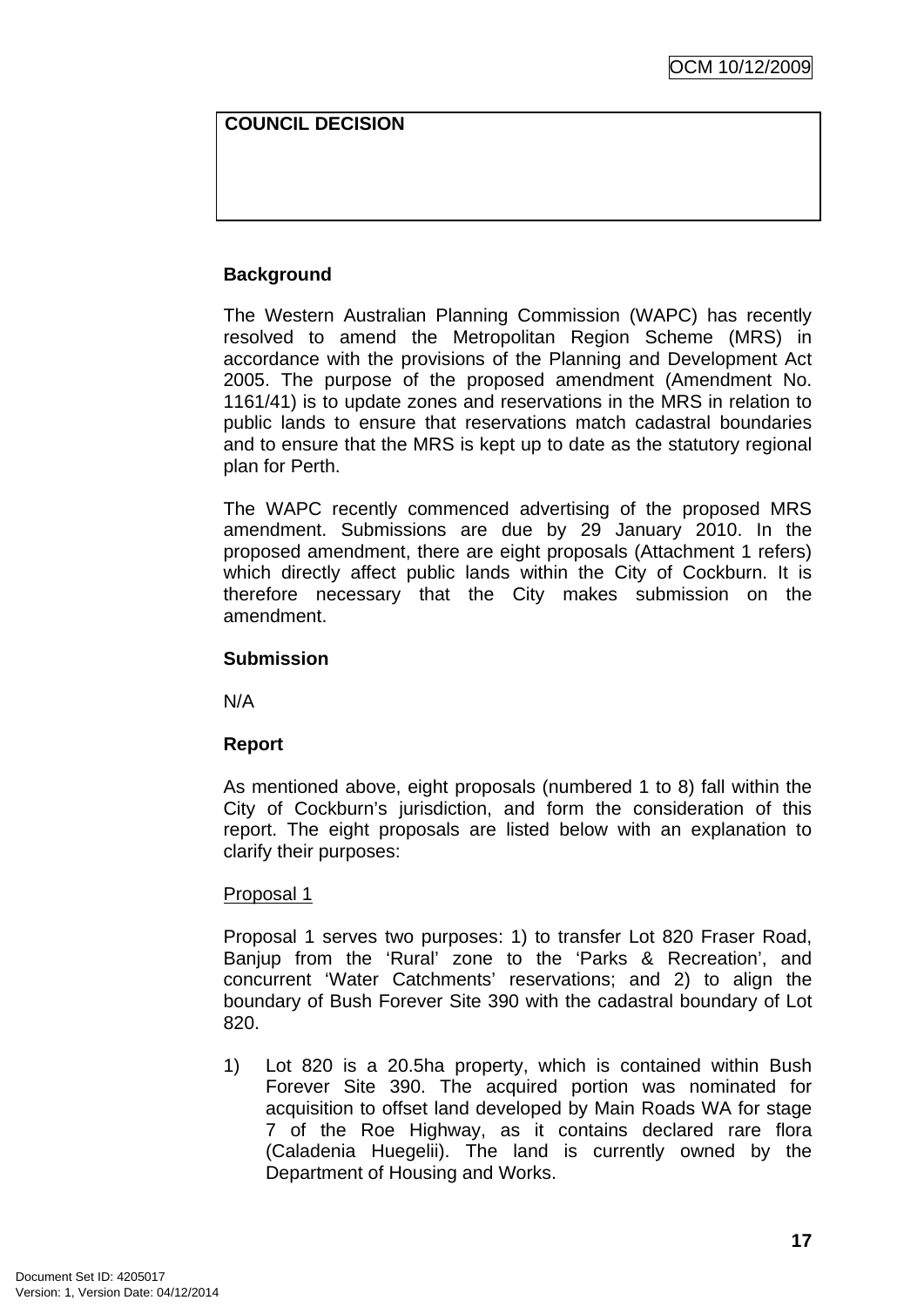2) Aligning the boundary of Bush Forever Site 390 with the cadastral boundary dividing Lot 820 from Lot 821 will increase the Bush Forever area and more clearly define its boundary.

### *Officer Comment*

The inclusion of the property within the 'Parks & Recreation' and 'Water Catchment' reservations and adjustment of the Bush forever boundary is consistent with WAPC policy to protect regionally significant vegetation and public drinking water areas. It is therefore recommended that Proposal 1 be supported.

### Proposal 2

Proposal 2 is to transfer portion of Hope Road, Bibra Lake from the regional 'Parks & Recreation' reservation to the 'Urban' zone.

The subject portion of the road reserve contains a constructed road, which serves an urban purpose by providing access to residential development. The Amendment report states that the section of road reserve is more appropriately zoned 'Urban', and it will also provide a distinct boundary to Beeliar Regional Park.

### *Officer Comment*

There are many similar instances throughout the City where a road reserve falls within a regional park has a regional 'Parks & Recreation' reservation over it. There is no negative planning implication for having the road retained within the regional 'Parks & Recreation' reservation. As such, there is no reason why the subject portion of Hope Road has to be transferred to 'Urban' zone whereas other road reserves in a similar situation are still retained in the regional 'Parks & Recreation' reservation.

Secondly, while the final outcome of Roe Highway Stage 8 (Attachment refers) have not been determined yet, it is too early to suggest that rezoning to the subject portion of Hope Road "will provide a distinct boundary to Beeliar Regional Park". In fact, Roe Highway Stage 8 would form a more distinct boundary to Beeliar Regional Park if it was approved and constructed.

For the above reasons, it is recommended that Proposal 2 not be supported until such time as the outcome of Roe 8 has been determined.

### Proposal 3

Proposal 3 serves two purposes: 1) to transfer Lot 72 Farrington Road, North Lake from the regional 'Parks & Recreation' reservation to the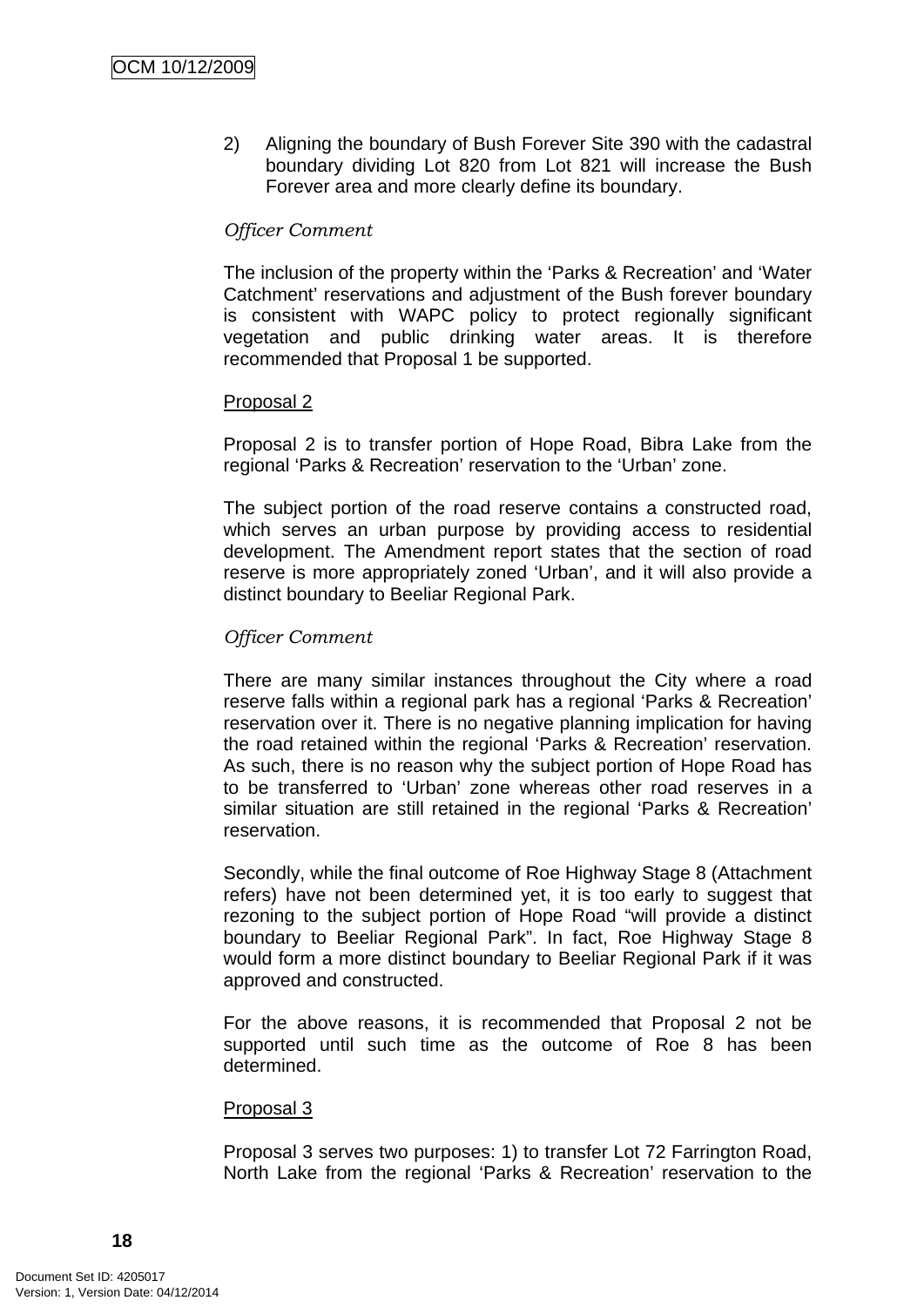'Public Purposes (WSD)' reservation; and 2) to transfer portion of Farrington Road, North Lake to the 'Urban' zone.

- 1) Lot 72 contains infrastructure owned by the Water Corporation. The proposed change reflects the current purpose and status of the property under the terms of the MRS and will also provide a distinct boundary to Beeliar Regional Park.
- 2) The subject portion of the Farrington Road reserve contains a constructed road, which serves an urban purpose by providing access to residential development. The section of road reserve is more appropriately zoned 'Urban' in the MRS.

### *Officer's Comment*

As mentioned in the above, Lot 72 contains Water Corporation's infrastructure and is owned by Water Corporation. It is logical to have the site transferred to the regional 'Public Purpose (WSD)' reservation.

The majority portion of Farrington Road is zoned 'Urban' except for the subject small portion which is still under the regional 'Parks & Recreation' reservation. The proposed rezoning will remove the zoning inconsistency on Farrington Road and therefore it should be supported.

In view of the above, it is recommended that Proposal 3 be supported.

#### Proposal 4

Proposal 4 is to transfer portion of Bibra Drive, North Lake from the regional 'Parks & Recreation' reservation to the 'Urban' zone.

The subject portion of road reserve contains a constructed road, which serves an urban purpose by providing access to residential development. The Amendment report states that the section of road reserve is more appropriately zoned 'Urban', and it will also provide a distinct boundary to Beeliar Regional Park.

#### *Officer Comment*

Similar to the reasons provided for Proposal 2 above, it is recommended that Proposal 4 not to be supported until such time as the outcome of Roe 8 has been determined.

#### Proposal 5

Proposal 5 serves two purposes: 1) to transfer Lot 195 Phoenix Road, Bibra Lake from the 'Industrial' zone to the 'Parks & Recreation' reservation; and 2) include it within Bush Forever Site 254.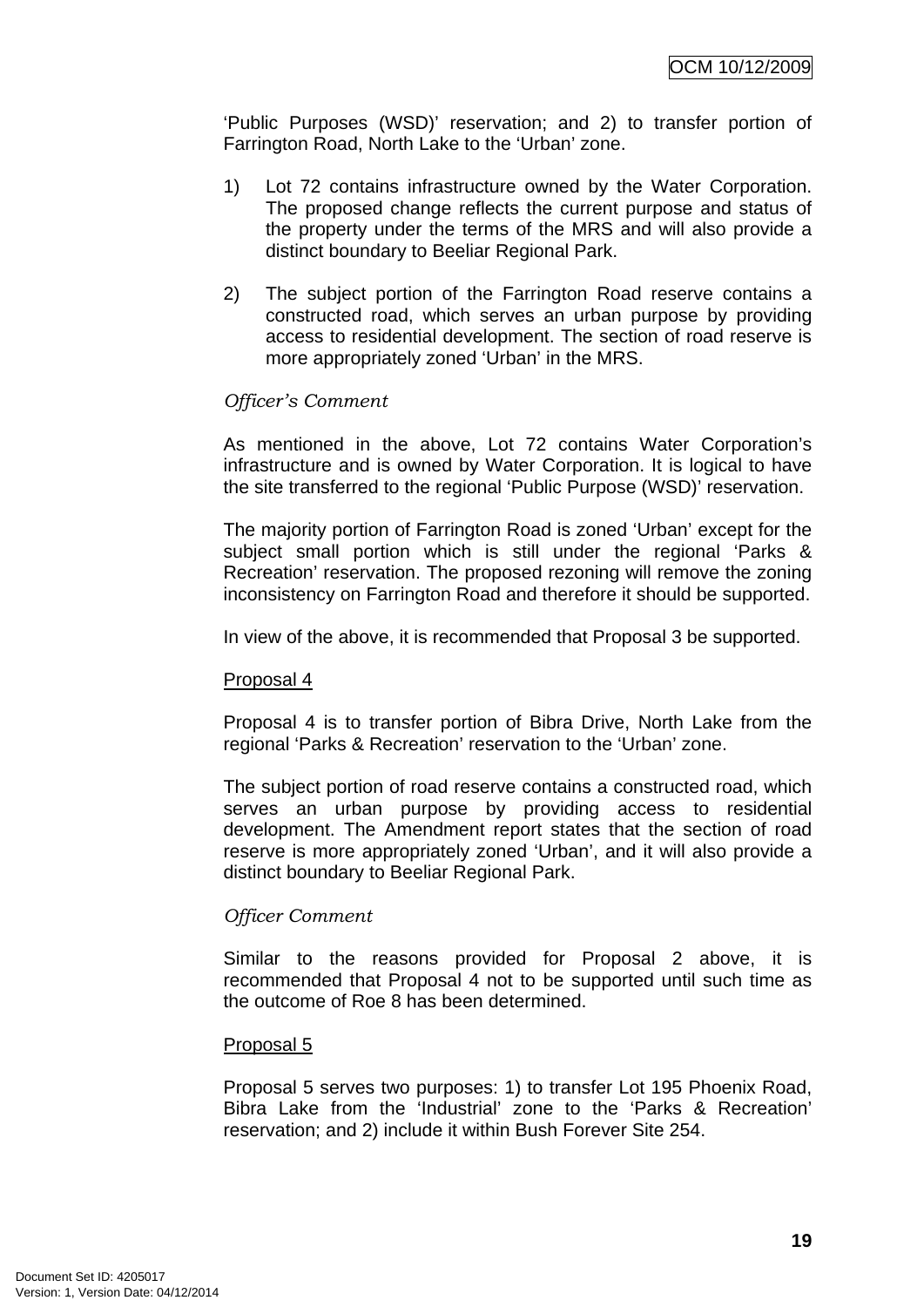The WAPC acquired this 22 ha lot because of its established conservation values and its contiguity with the existing 'Parks & Recreation' reservation over South Lake. The South Lake area is contained within Beeliar Park and Lot 195 should be included in the park and adjoining Bush Forever Site 254.

### *Officer Comment*

The subject land is in the local 'Parks & Recreation' reservation in the City's Town Planning Scheme No. 3 (TPS No. 3). Accordingly, Proposal 5 will ensure the MRS zoning for the land is consistent with the TPS zoning. It is therefore recommended that Proposal 5 be supported.

#### Proposal 6

Proposal 6 is to transfer Crown Reserve 48161 (Lot 60) and Lot 25 Astroloma Drive, Success from the 'Urban' zone to the regional 'Parks & Recreation' reservation.

Reserve  $48161$  is a  $9577 \text{ m}^2$  reserve created as a condition of subdivision for public recreation and drainage. It adjoins Beeliar Regional Park. Lot 25 has been transferred to the State of Western Australia as a condition of subdivision. The property will be given the same status as Reserve 48161.

The Amendment report states that the proposal extends the regional 'Parks & Recreation' reservation of Beeliar Regional Park to ensure consistent management of the area.

### *Officer Comment*

The subject land is zoned 'Development' in the TPS No. 3 and shown as POS on approved structure plan, which was ceded as a condition of subdivision. The City already has the responsibility in managing and maintaining this POS and the drainage. Proposed inclusion of this POS into the regional 'Parks & Recreation' reservation may have the following planning implications:

- Any development proposal such as a playground for this POS would require the WAPC's approval given that it is a regional reserve rather than a local one. This would complicate the approval process should there be any proposal for a playground in the POS in the future. The City's Parks Services have indicated that the City may propose a playground in this POS in the future.
- This local park represents 10% of POS credit for the relevant subdivision area. Inclusion of the park into the regional 'Parks and Recreation' reservation could lead to a shortfall in future local POS calculations in this area.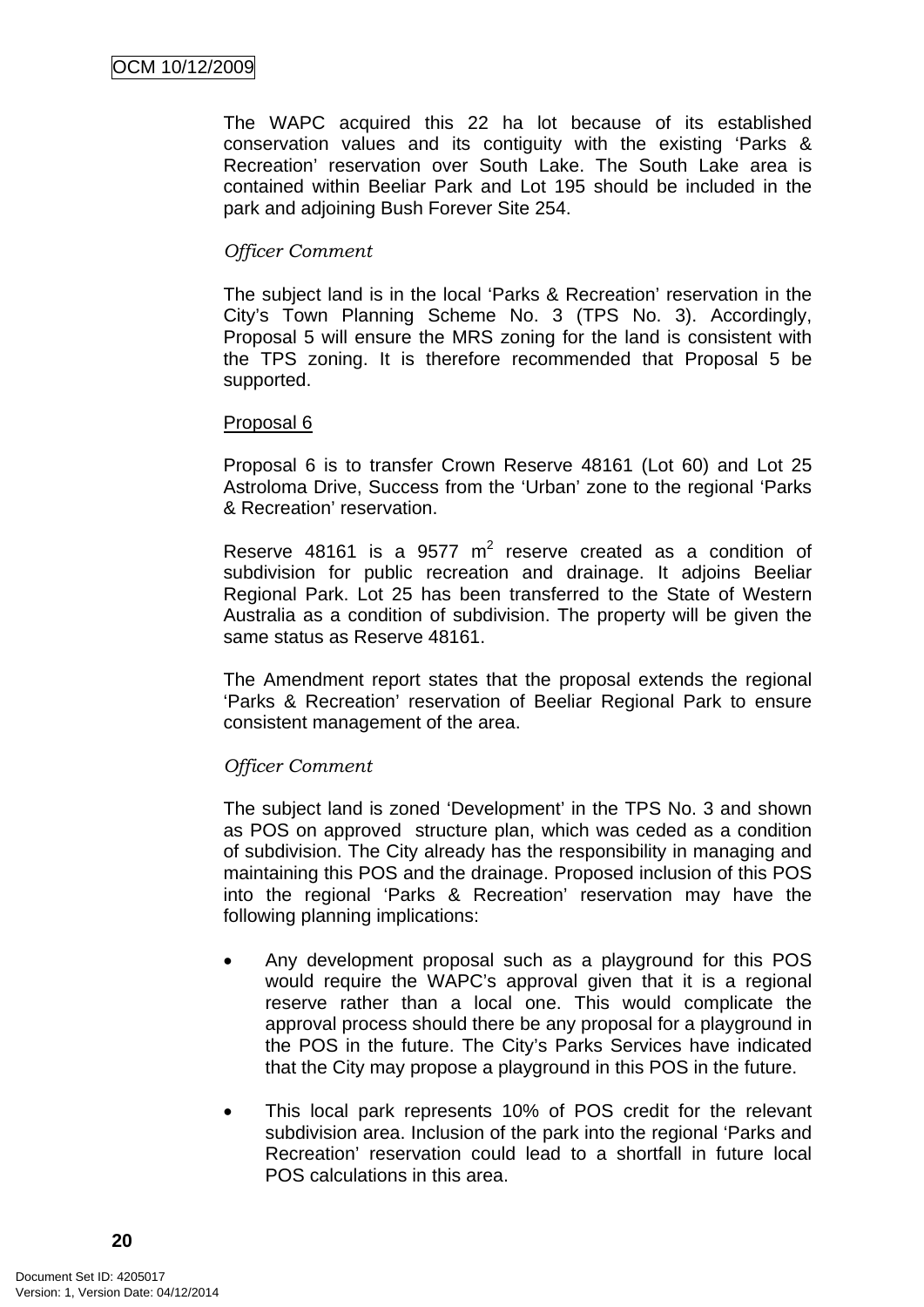Given the above reasons, it is therefore recommended Proposal 6 not be supported.

#### Proposal 7

Proposal 7 is to transfer Crown reserve 32715 (Lot 2302) Mills Street and portion of Lot 9002 Christine Court, Coogee from the urban zone to the regional 'Parks & Recreation' reservation.

Reserve 32715 is a 1012  $m^2$  reserve managed by the City. The land adjoins an existing regional parks and recreation reservation. The proposal will extend the parks and recreation reservation to a constructed road and simplify management of the area.

Lot 9002 is owned by the WAPC and is zoned parks and recreation. The proposal extends the parks and recreation reservation to the cadastral boundary of the property.

#### *Officer Comment*

The subject land comprises two parts: one is Reserve 32715 (rectangular shape) which is in the local 'Drainage' reservation in the TPS No. 3; the other is a small portion of Lot 9002 (triangular shape) which is not zoned land in the TPS No. 3. Both parts have no POS credit. Furthermore, it is unlikely that the City would construct any playground on the subject land given the size of the land. Hence, there are no negative planning implications for including the land into the regional 'Parks & Recreation' reservation. The inclusion would ensure consistent management of the area.

In view of the above, it is therefore recommended Proposal 7 be supported.

#### Proposal 8

Proposal serves two purposes: 1) to transfer portion of Lots 15 and 126 Anderson Road, Henderson from the 'Industrial' zone to the regional 'Parks & Recreation' reservation; and 2) include them in Bush Forever Site 346.

Part of Lot 15 was included in the 'Parks and Recreation' reservation in a previous amendment to the MRS. These lots are located at the northern end of Brownman Swamp, which is contained within the Beeliar Regional Park. The WAPC negotiated the acquisition of 7.36ha from Lot 15 and 6413  $m^2$  from Lot 126 from LandCorp / the WA Land Authority to increase the buffer between the Regional Park and the industrial development.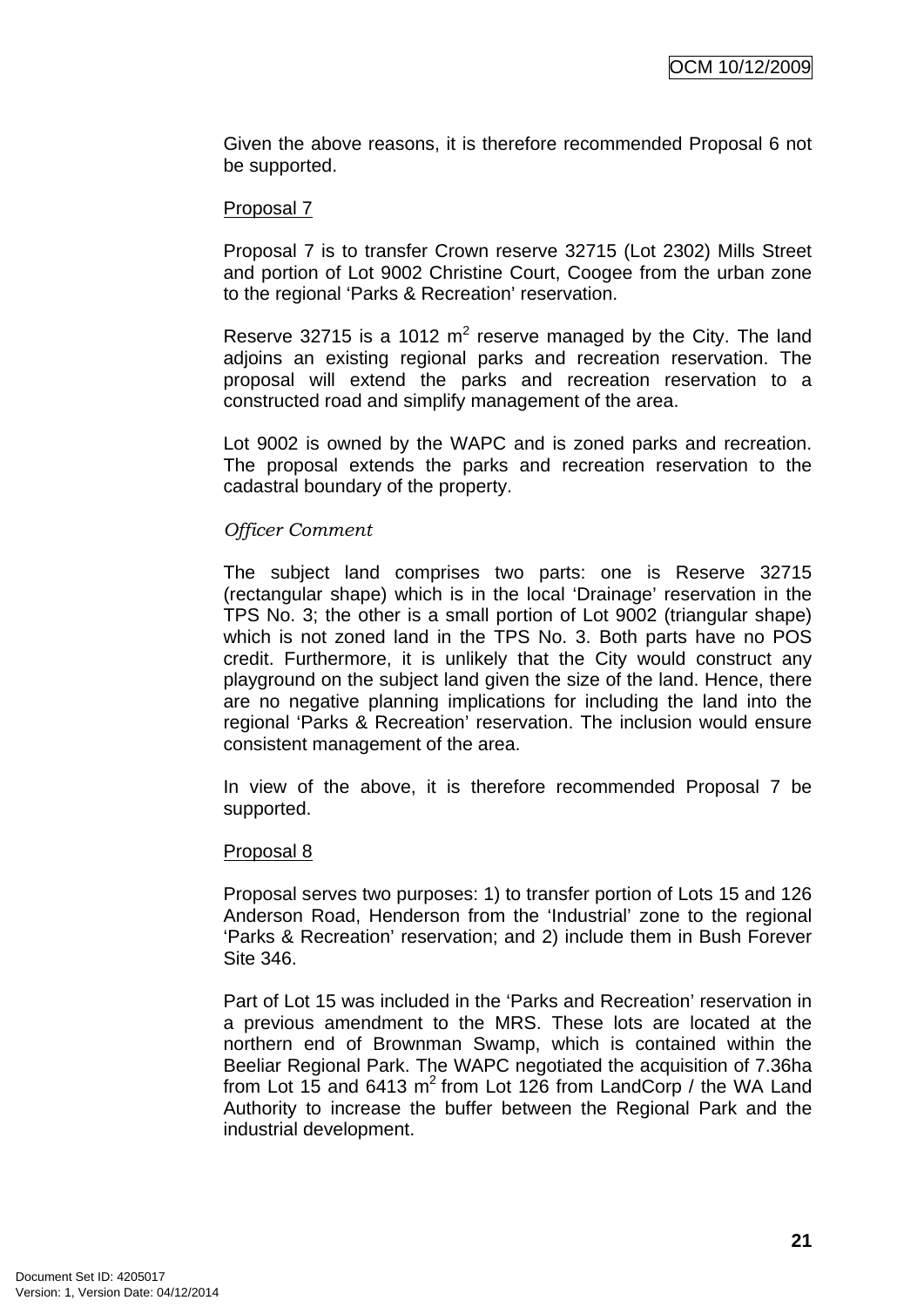### *Officer Comment*

The proposal increases the regional 'Parks and Recreation' reservation and the adjoining Bush Forever Site 346, and is consistent with the regional significance of this area of Beeliar Regional Park and its bushland values. It also ensures consistent management and responsibility of the area. The drainage (including the verge) within the subject land will be maintained by the DEC as a part regional park. It is recommended Proposal 8 be supported.

### **Conclusion**

In summary, it is recommended that Council make a submission to the Western Australian Planning Commission as follows:

- 1. For Proposal 2, it is recommend the proposed 'Urban' zone for the subject section of Hope Road not be supported, and be retained in the regional 'Parks & Recreation' reservation. This is due to the following two reasons:
	- a. It is premature to rezone the subject section of Hope Road while the final outcome of Roe Highway Stage 8 has not been determined yet.
	- b. There is no negative planning implication for having the road retained within the regional 'Parks & Recreation' reservation.
- 2. For Proposal 4, it is recommend the proposed 'Urban' zone for the subject section of Bibra Drive not be supported, and be retained in the regional 'Parks & Recreation' reservation, for same reasons stated in 1 above.
- 3. For Proposal 6, it is recommend the proposed regional 'Parks & Recreation' reservation for the subject land not be supported, and be retained in the 'Urban' zone. This is due to the following two reasons:
	- a. Proposed rezoning would complicate the planning approval process should the City propose a playground in this POS in the future.
	- b. Proposed rezoning would lead to a shortfall in future local POS calculations in this area.
- 4. Support remaining Proposals 1, 3, 5, 7 and 8, for better protection to the bushlands and consistent management.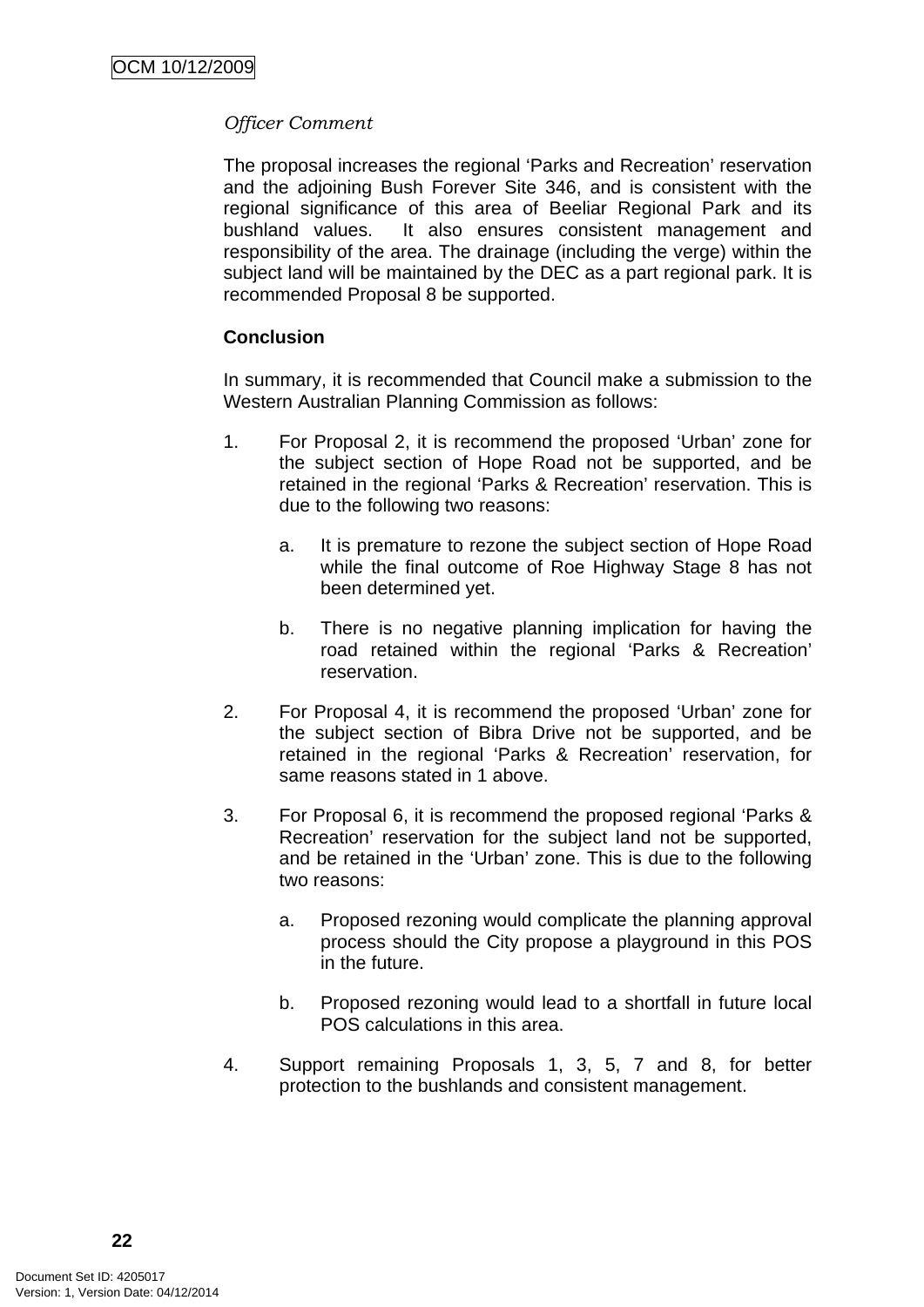### <span id="page-28-0"></span>**Strategic Plan/Policy Implications**

#### **Infrastructure Development**

• To construct and maintain parks and bushland reserves that are convenient and safe for public use, and do not compromise environmental management.

#### **Natural Environmental Management**

• To conserve, preserve and where required remediate the quality, extent and uniqueness of the natural environment that exists within the district.

### **Budget/Financial Implications**

There will be a loss of income totalling \$2,626 p.a. for Proposal 1. The owner of the property currently pays rates and this will cease when the land is zoned as a Park, with Bush Forever.

### **Legal Implications**

N/A

### **Community Consultation**

Submissions are due to the WAPC by 29 January 2010. No consultation is required by the City of Cockburn. Affected landowners have also been advised by the WAPC.

### **Attachment(s)**

Proposals 1 to 8.

### **Advice to Proponent(s)/Submissioners**

N/A

**Implications of Section 3.18(3) Local Government Act, 1995**

Nil.

**14.2 (OCM 10/12/2009) - PROPOSED OUTBUILDING - LOCATION: LOT 33 (NO. 26) MORTIMER STREET, WATTLEUP - OWNER: GUISEPPE PAPARONE - APPLICANT: GABLE CONSTRUCTIONS (4411459) (M SCARFONE) (ATTACH)** 

| <b>RECOMMENDATION</b> |  |
|-----------------------|--|
| <b>That Council:</b>  |  |

(1) grant planning approval for the erection of an outbuilding on Lot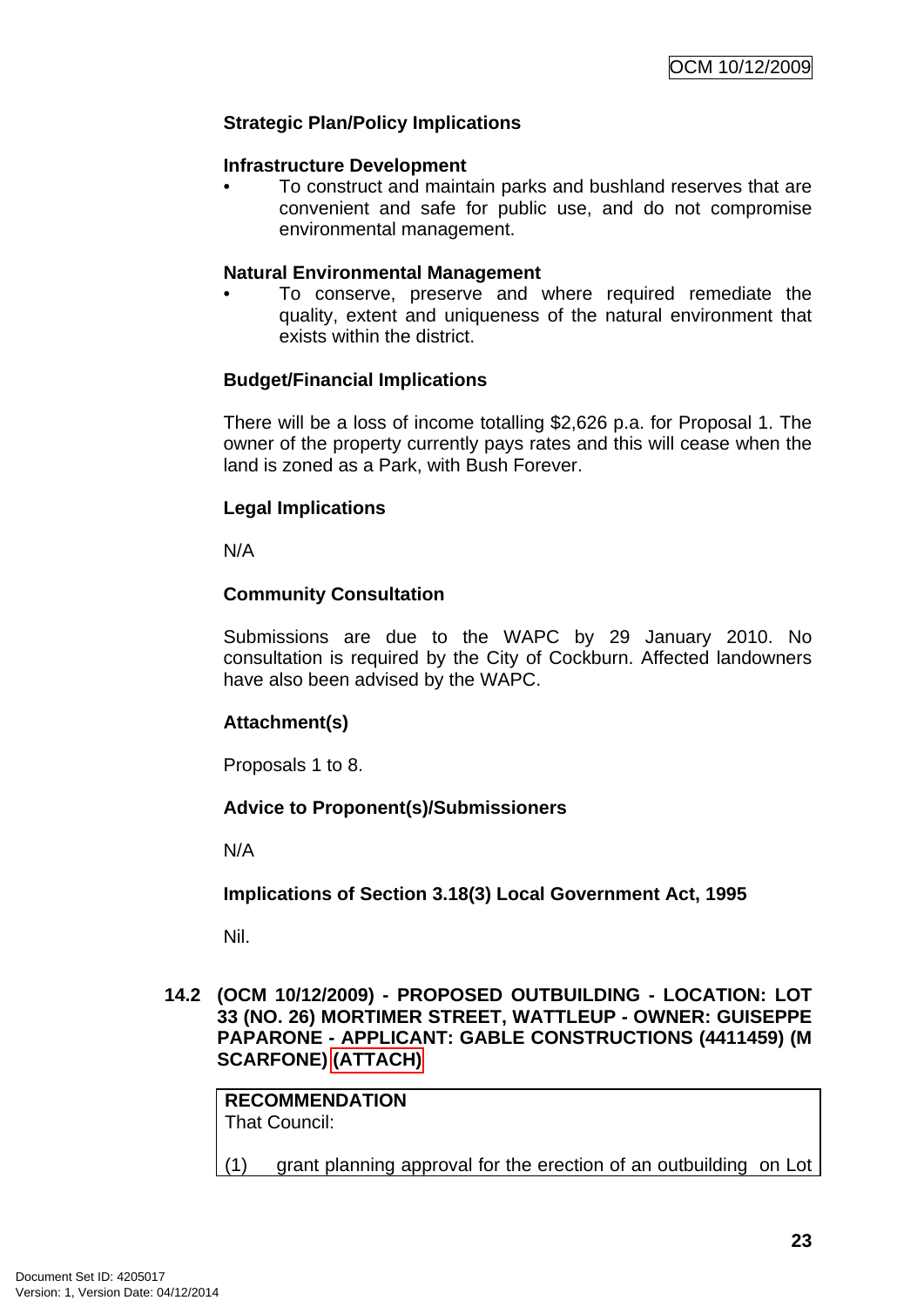33 (No.26) Mortimer Street, Wattleup, in accordance with the submitted plans and subject to the following conditions and footnotes:

# **CONDITIONS**

- 1. The outbuilding shall be used for domestic purposes only. No human habitation or commercial activities are permitted to take place within the outbuilding at any time.
- 2. During the construction phase, no activities causing noise and/or inconvenience to neighbours being carried out after 7.00pm or before 7.00am, Monday to Saturday, and not at all on Sunday or Public Holidays.

Crossovers are to be located and constructed to the City's specifications. Copies of specifications are available from the City's Engineering Services. Existing crossovers that are not required as part of the development, shall be removed and the verge reinstated within a period of 60 days, to the satisfaction of the City.

3. The materials proposed for use in the construction hereby approved shall match with and/or be complementary to the existing buildings on the subject lot, to the satisfaction of the Manager Statutory Planning. Non reflective materials and colours should be used.

# **FOOTNOTES**

- 1. This is a Planning Approval only, and does not obviate the responsibility of the applicant/owner to comply with all relevant building, health and engineering requirements of the Council, or with any other requirements of the City of Cockburn Town Planning Scheme No. 3.
- 2. Prior to the commencement of development, a Building Licence may be required.

# **COUNCIL DECISION**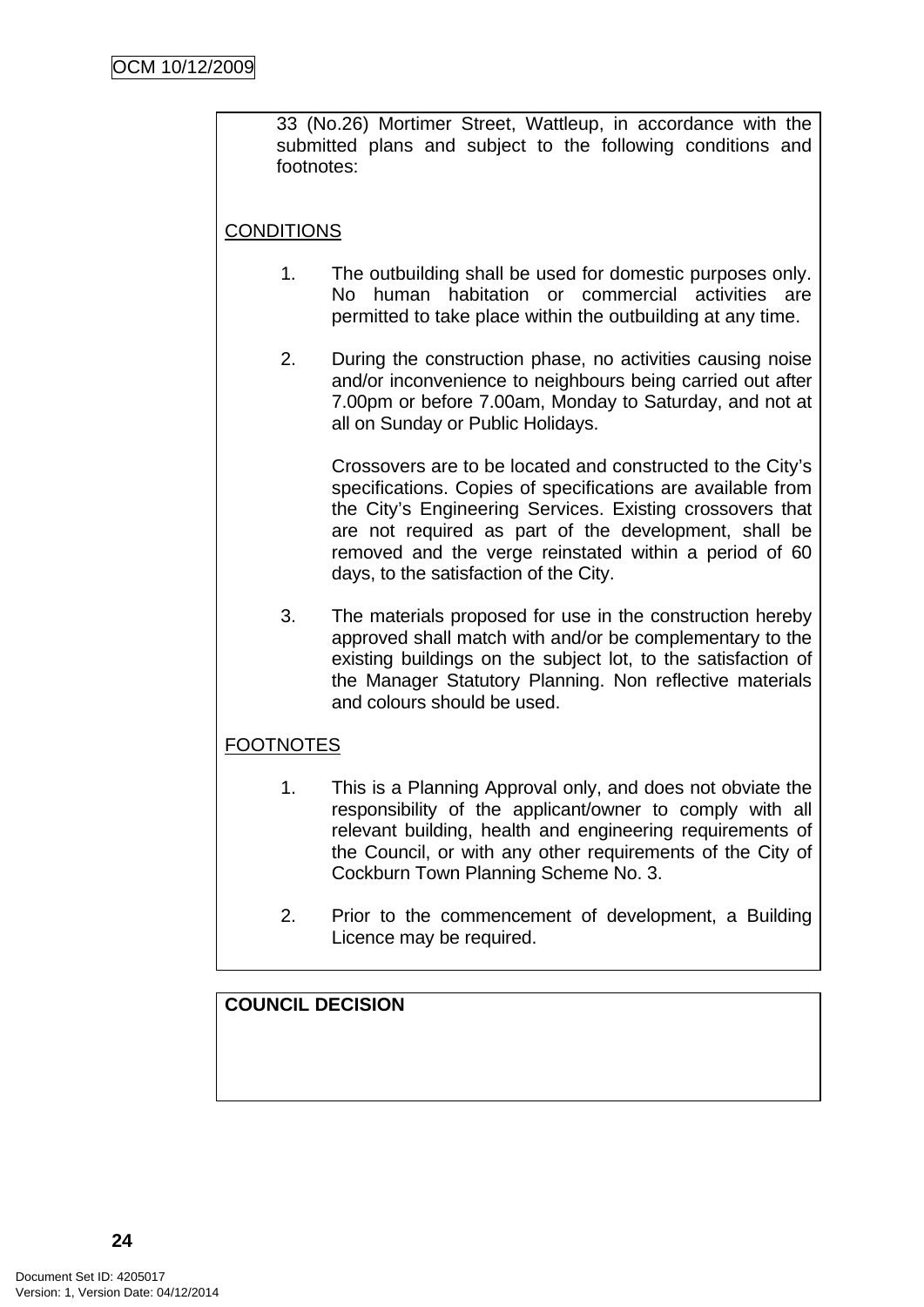## **Background**

| Zoning:    | MRS:                            | Rural |  |
|------------|---------------------------------|-------|--|
|            | TPS3:                           | Rural |  |
| Land use:  | <b>Residential/Rural Living</b> |       |  |
| Lot size:  | 9594 m2                         |       |  |
| Use class: | House – Single 'P' (Permitted)  |       |  |

Lot 33 (No. 26) Mortimer Street, Wattleup (herein referred to as the 'subject site') is located on the south side of Mortimer Street with a secondary street frontage to Collis Road. The subject site currently houses a single dwelling and a number of outbuildings. The wider locality is typically rural residential in character, with a mix of dwellings varying in age, design and appearance, and interspersed with numerous lots used for:

- both residential and rural living/agricultural purposes; or
- used solely for intensive agricultural purposes (market gardening, orchards etc).

### **Submission**

Application is made to erect an additional Outbuilding on the subject site, setback 7.5 metres from the Collis Road frontage and located directly abutting another similarly sized outbuilding.

The proposed outbuilding is 18.3 metres in length, 12.2 metres in width, and has a total floor area of 223.26  $m^2$ . The wall height is proposed to be 4.8 metres, rising to a ridge height of 6.0 metres.

The proposal does not comply with the maximum floor area of outbuildings (combined) as specified in Council Policy APD18 'Outbuildings' or the setback requirements contained in Town Planning Scheme No. 3. The proposal was advertised to the affected neighbour and no objections were received however given the total floor space proposed, the application has been presented to Council for determination.

### **Report**

#### Development Framework

Development of the subject lot is dictated to by the provisions of TPS No. 3 and Council Policy APD18 'Outbuildings'.

#### Town Planning Scheme No. 3

Under the provisions of Clause 5.10.2 (d) of TPS No 3, and in the absence of a building envelope, buildings in the rural zone should be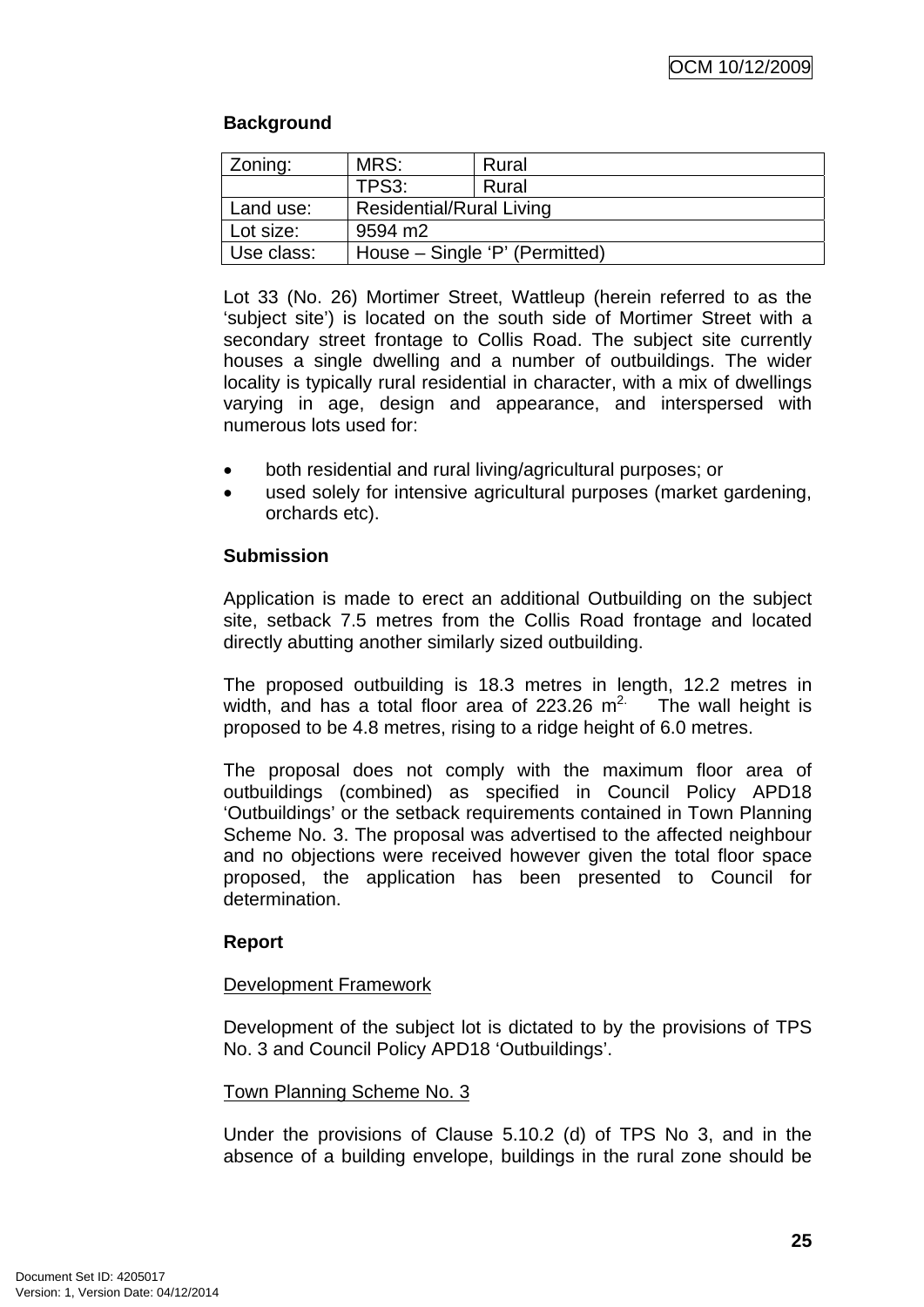setback a minimum of10 metres from any boundary or 20 metres from a road reserve.

As previously indicated, the proposed outbuilding in this case will be setback 7.5 metres from the Collis Road boundary, in lieu of the required 20 metres. This reduced setback represents a variation to the provisions of TPS No. 3 but is supported in this instance on the grounds that the proposed outbuilding is sited adjacent to an existing outbuilding of similar design and proportion, and also setback 7.5 metres from the Collis Road boundary. Collis Road is a minor secondary road that exists to provide access from Mortimer Street to the neighbouring rural lot to the south. The fact that this is a secondary road, coupled with the fact that the proposed outbuilding is sited alongside an existing outbuilding, mitigates against any adverse visual impact than might otherwise result, thereby safeguarding the amenity of the area in accordance with TPS No. 3 requirements.

The proposed outbuilding will be used for the storage of a boat, various motor vehicles and farm equipment, all of which are currently stored out in the open. The ability to store these items under cover will further enhance the visual appearance of the subject lot in the interests of visual amenity in accordance with TPS No. 3 objectives.

#### Council Policy APD 18 'Outbuildings'

Council Policy APD 18 'Outbuildings' exists to guide the development of outbuildings in the 'Residential', 'Rural Living', 'Resource' and 'Rural' zones. The Policy was initially adopted in August 1997, and last reviewed in December 2008. The following table is extracted from APD 18 and relates solely to outbuilding development in the 'Rural' zone.

| Zone  | <b>Maximum floor</b> | <b>Maximum wall</b> | Maximum ridge |
|-------|----------------------|---------------------|---------------|
|       | area of all          | height of           | height of     |
|       | outbuildings         | outbuildings        | outbuildings  |
|       | combined $(m2)$      | (metres)            | (metres)      |
| Rural | 300                  | 5.0                 |               |

While the above table sets a maximum floor area of 300  $m^2$  in the 'Rural' zone, Clause 5 of APD 18 permits this to be increased to 400  $m<sup>2</sup>$  in areas zoned 'Rural' under the Metropolitan Region Scheme, as is the case with the subject lot, provided that the proposed use of the outbuilding complies with the scheme.

The subject proposal will result in a total of approximately 520  $m^2$  of floor space within outbuildings at the lot. This represents a 30% increase on the 400  $m^2$  considered acceptable under the provisions of APD 18. Given this proposed variation, the matter is referred to Council for its consideration.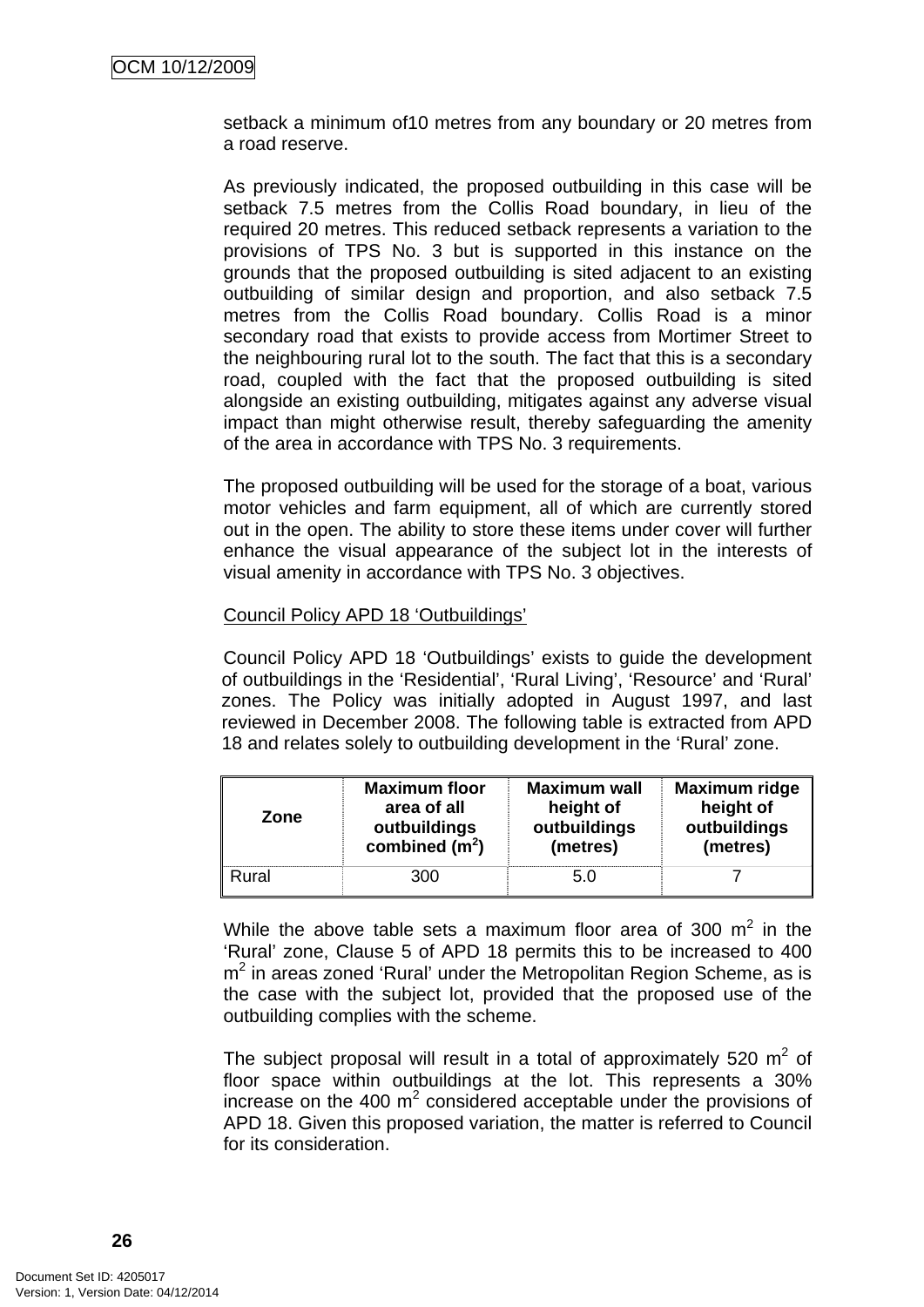## **Conclusion**

Based on the advice given to the City by the applicant and landowner, officers are confident that the proposed use of the outbuildings is consistent with the objectives of the 'Rural' zone, and will not have an adverse impact on the amenity of the locality. The proposal may actually serve to improve visual amenity by allowing various items to be stored in an enclosed structure out of open view.

### **Strategic Plan/Policy Implications**

### **Demographic Planning**

- To ensure the planning of the City is based on an approach that has the potential to achieve high levels of convenience and prosperity for its citizens.
- To ensure development will enhance the levels of amenity currently enjoyed by the community.

### **Budget/Financial Implications**

N/A

### **Legal Implications**

Town Planning Scheme No. 3 Planning and Development Act 2005 State Administrative Tribunal Regulations

## **Community Consultation**

In accordance with TPS No. 3 and Council's Policy APD18 'Outbuildings', the proposal was the subject of consultation with one adjoining neighbour. No submissions on the proposed development were received as a result of this consultation exercise.

## **Attachment(s)**

- 1. Location Plan
- 2. Site Plan
- 3. Elevations

## **Advice to Proponent(s)/Submissioners**

The Proponent has been advised that this matter is to be considered at the Ordinary Meeting of the Council on 10 December 2009.

## **Implications of Section 3.18(3) Local Government Act, 1995**

Nil.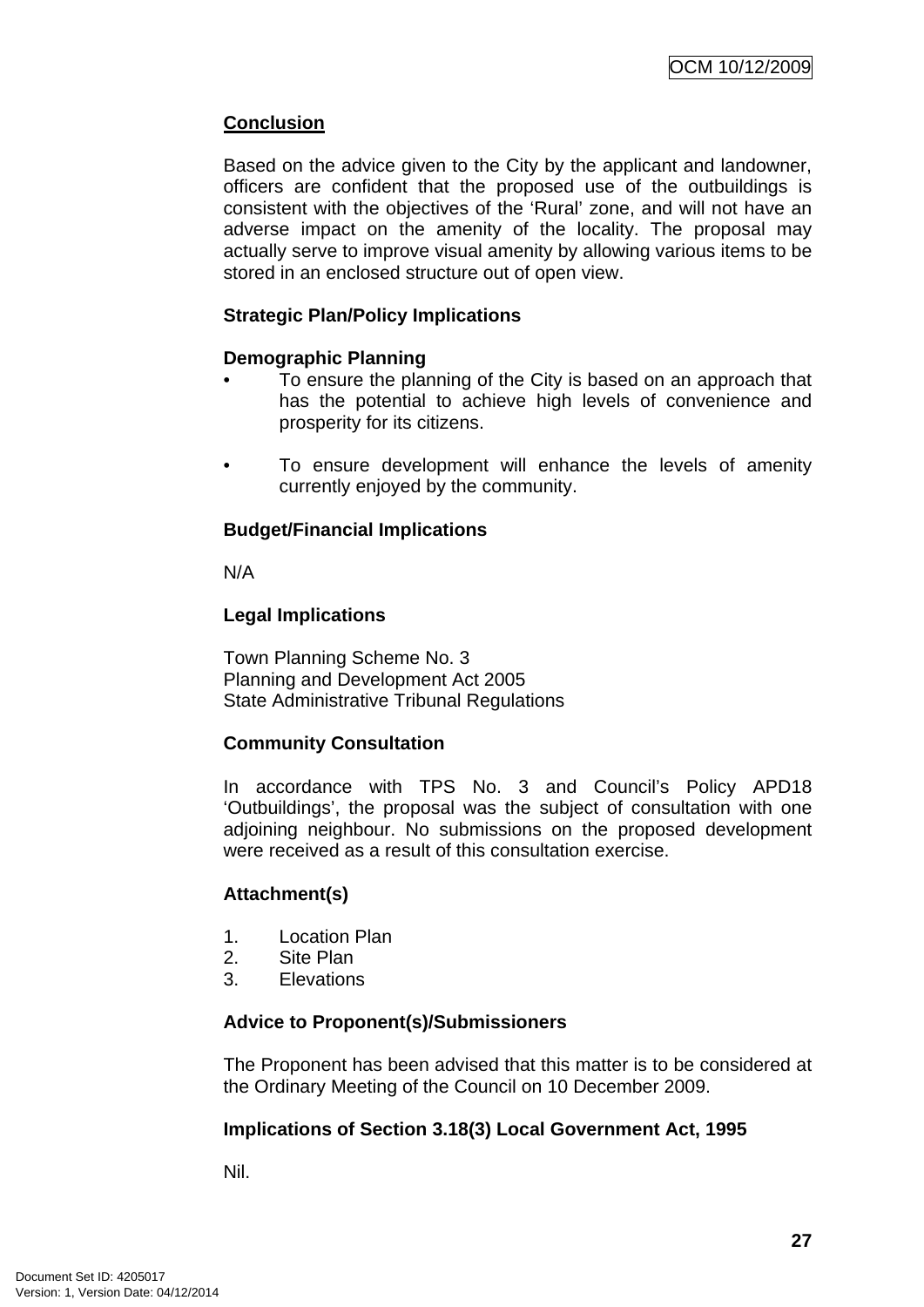### <span id="page-33-0"></span>**14.3 (OCM 10/12/2009) - PROPOSED AMENDMENT TO PSPD16 'DESIGN GUIDELINES FOR LAKE YANGEBUP BUSINESS PARK ESTATE' - LOCATION: LAKE YANGEBUP BUSINESS PARK ESTATE, COCKBURN CENTRAL - OWNER: VARIOUS - APPLICANT: SAS GLOBAL PROPERTY GROUP (4279) (R COLALILLO) (ATTACH)**

#### **RECOMMENDATION**

That Council adopts proposed amendments to Position Statement PSPD16 'Design Guidelines for Lake Yangebup Business Park Estate', as shown in the attachments to the Agenda.

### **COUNCIL DECISION**

### **Background**

The purpose of the City's PSPD16 "Design Guidelines for Lake Yangebup Business Park Estate" was to ensure that all prospective purchasers of lots located within the Lake Yangebup Business Park were informed of and guided by the criteria contained within the Business Park Design Guidelines and that development assessment was consistent with achieving those desired outcomes.

In order to achieve this, and prior to the submission of a planning application, to the City, PSPD16 required applicants to submit plans for assessment to the estate developers - SAS Global Yangebup Ltd (SAS). SAS's role in the process was to ensure that proposed development was consistent with the adopted Design Guidelines.

Following endorsement/approval from SAS, the applicant was required to submit the approved stamped plans to the City as part of the development application submission and determination process.

### **Submission**

A request from SAS to remove them from the approval process has been received. This request has been made as all lots within the Business Park Estate have been sold, and all new landowners are aware of the Design and Development Guidelines, as these form part of the contract of sale process.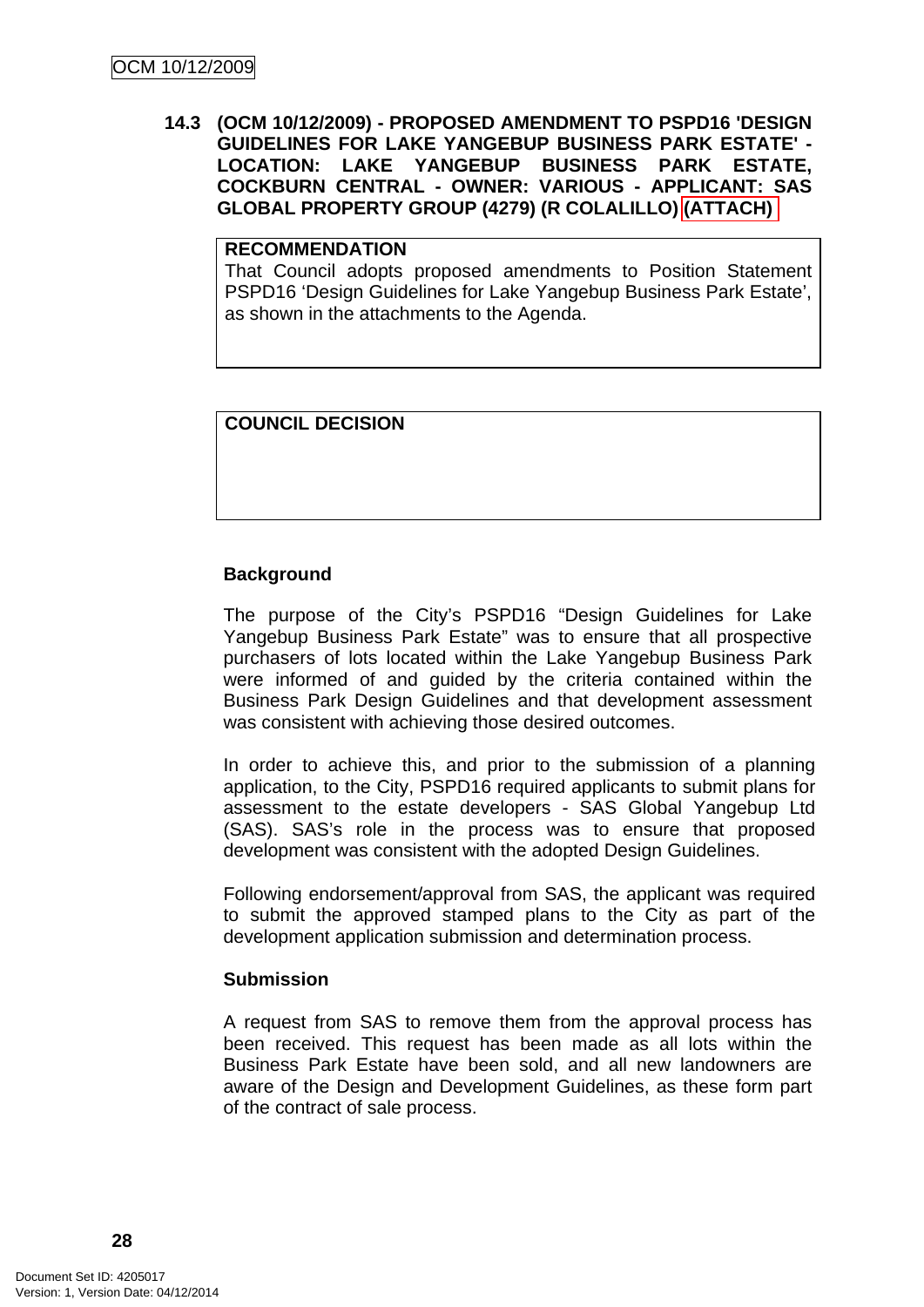### **Report**

It is considered that on that basis, the requirements of PSPD 16 can be varied to remove SAS from the development assessment procedure. In addition to the fact that all lots within the business park have been sold, over 50% have been developed in accordance with the specific design guidelines. The removal of the requirement for SAS to endorse the details of development proposals within the Business Park will not prejudice the achievement of desired design outcomes in relation to this development. Furthermore, this revision will streamline the approval process as the two stage assessment undertaken by SAS and the Council will cease.

The Statutory Planning Team has the necessary technical expertise to assess and approve proposed development in accordance with the Design Guidelines and Town Planning Scheme No. 3.

In view of this, PSPD16 and the associated Design Guidelines document have been amended to remove reference to the requirement for endorsement by SAS. The revised PSPD 16 is attached to this report.

### **Strategic Plan/Policy Implications**

### **Demographic Planning**

- To ensure the planning of the City is based on an approach that has the potential to achieve high levels of convenience and prosperity for its citizens.
- To ensure development will enhance the levels of amenity currently enjoyed by the community.

## **Budget/Financial Implications**

N/A

### **Legal Implications**

N/A

## **Community Consultation**

N/A

## **Attachment(s)**

Proposed amended Position Statement PSPD16 'Design Guidelines for Lake Yangebup Business Park Estate'.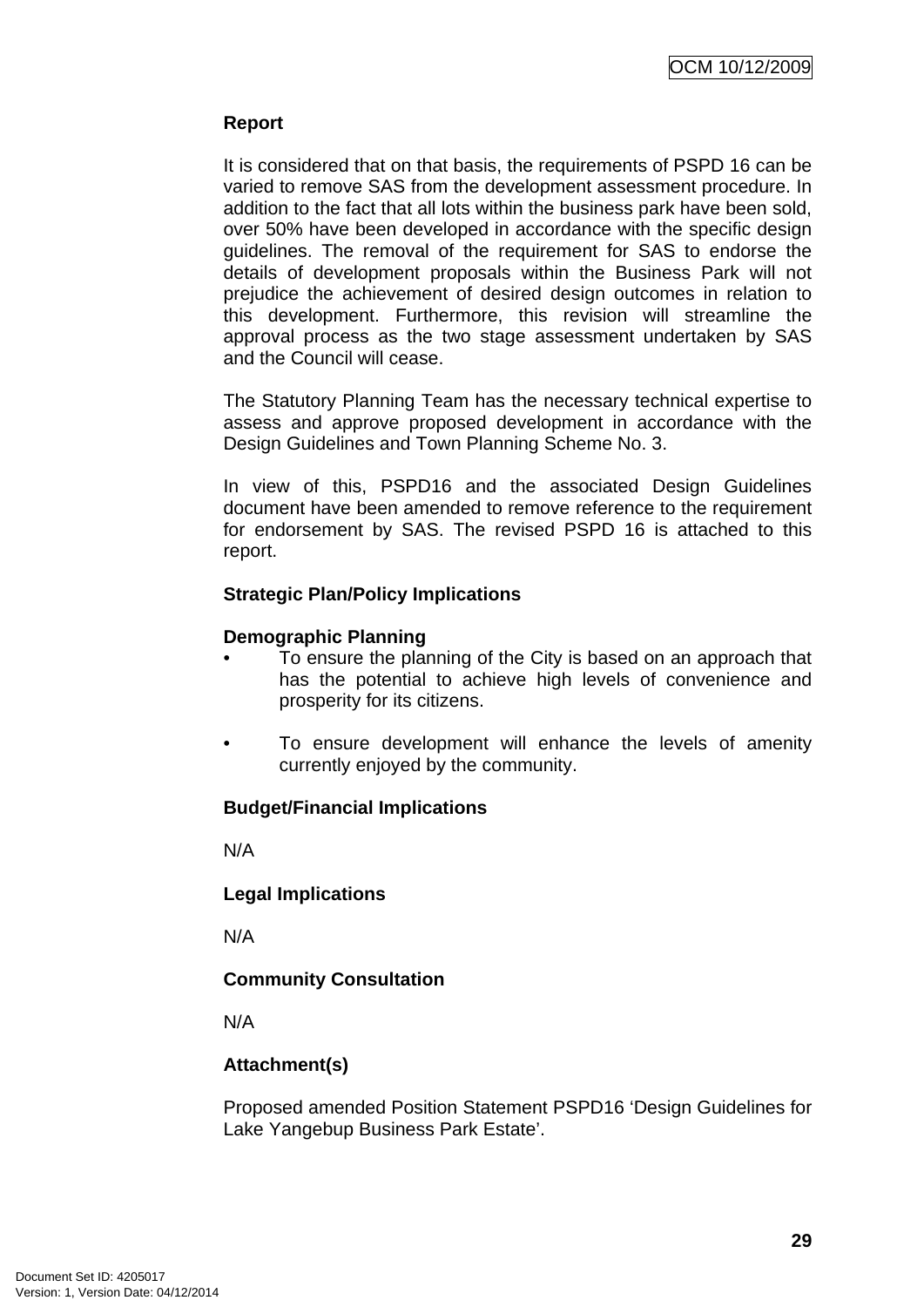## <span id="page-35-0"></span>**Advice to Proponent(s)/Submissioners**

The Proponent has been advised that this matter is to be considered at the 10 December 2009 Council Meeting.

### **Implications of Section 3.18(3) Local Government Act, 1995**

Nil.

### **14.4 (OCM 10/12/2009) - OUTBUILDING - LOCATION: LOT 235 (NO. 114) FANSTONE AVENUE, BEELIAR - OWNER: W J & P J POOT - APPLICANT: W POOT (3411425) (R COLALILLO) (ATTACH)**

#### **RECOMMENDATION** That Council:

- (1) approve the application for an Outbuilding at Lot 235 (No. 114) Fanstone Avenue, Beeliar subject to the following conditions:-
	- 1. Development may be carried out only in accordance with the details of the application as approved herein and any approved plan.
	- 2. Nothing in the approval or these conditions shall excuse compliance with all other relevant written laws in the commencement and carrying out of the development.
	- 3. Plans submitted with the building licence application are to demonstrate the outbuilding being reduced to no more than 200 sqm in building footprint area to the satisfaction of the City.
	- 4. The outbuilding shall be used for domestic and purposes only associated with the existing dwelling on site and not for human habitation. No commercial activities are permitted to take place within the outbuilding.
- (2) advise the applicant of Council's decision accordingly.

**COUNCIL DECISION**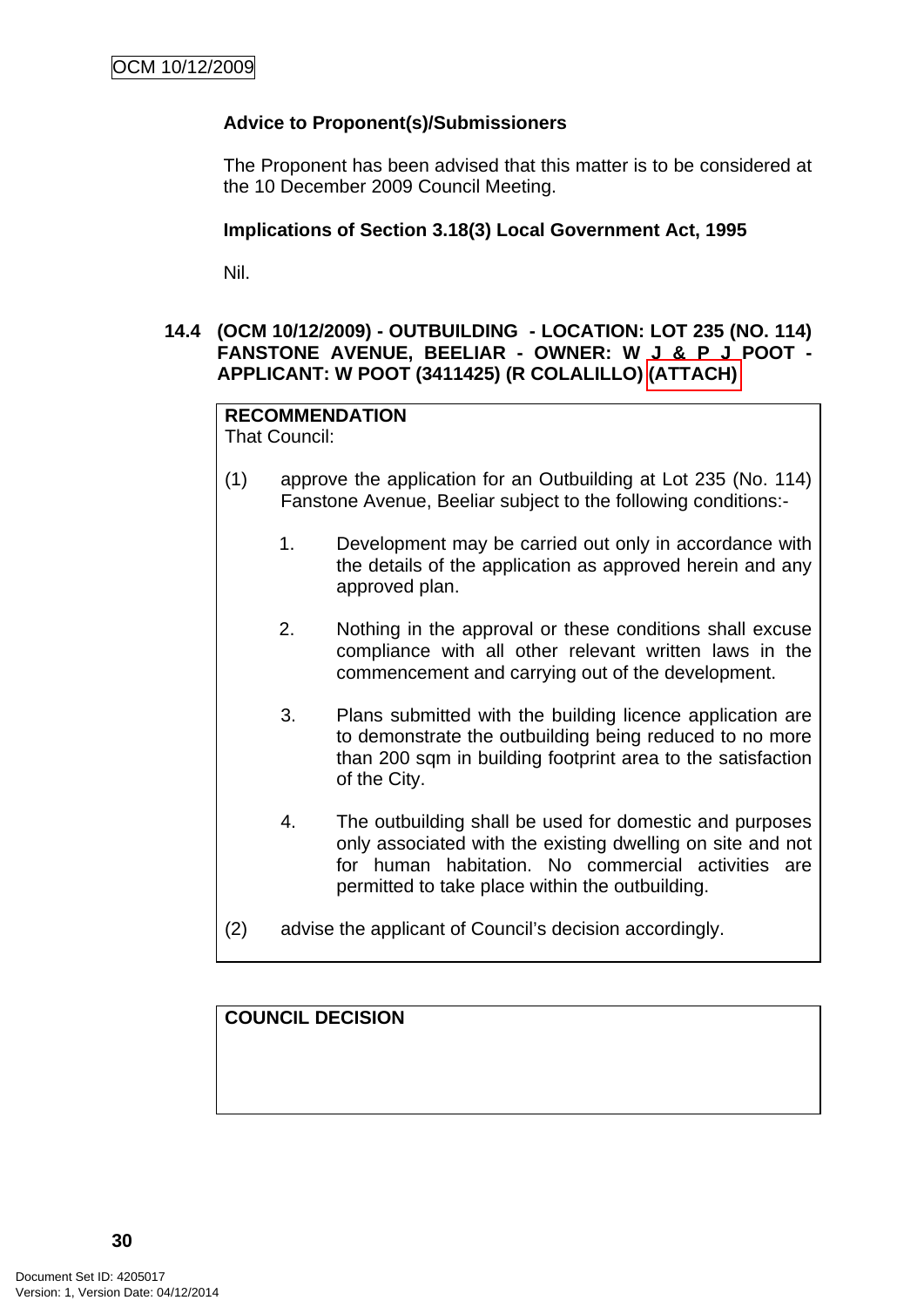## **Background**

| Zoning:    | MRS:                       | Rural               |  |
|------------|----------------------------|---------------------|--|
|            | TPS3                       | <b>Rural Living</b> |  |
| Land use:  | Single House (Outbuilding) |                     |  |
| Lot size:  | 4047sqm                    |                     |  |
| Use class: | D                          |                     |  |

The subject site contains an existing dwelling, stables (100 sqm), and garage (100 sqm).

The proposal does not comply with the City's Policy APD 18 "Outbuildings" with regards to maximum aggregate floor area. Applications for outbuildings which are not in accordance with this policy require full Council determination.

## **Submission**

The applicant proposes to construct a 280 sqm colorbond outbuilding with a wall height of 5 metres and a ridge height of 5.97 metres. The outbuilding is proposed to be located 65 metres from the front (south) boundary and 3 metres from the side (east) boundary. The outbuilding comprises 200 sqm of general storage area, 80 sqm ground floor garage area for car parking and 80sqm of mezzanine floor space for gym and other domestic activities. (Refer to the attachments to this report). The façade of the outbuilding is proposed to be rendered or treated to match the existing dwelling on site.

The City is advised that the proposed outbuilding is required as the property is situated near Cockburn Cement and due to associated dust emissions; adequate cover is required to provide protection to vehicles and boats. The applicant has confirmed that the existing shed is to be removed, and the proposed outbuilding will be used for domestic storage purposes only.

## **Report**

#### *Development Framework*

Development of the subject lot is dictated to by the provisions of TPS No. 3 and Council Policy APD18 "Outbuildings".

#### Town Planning Scheme No. 3

Under the provisions of Town Planning Scheme No. 3 (TPS No. 3), outbuildings are required to be setback 10 metres from side boundaries within the rural living zone. The proposed outbuilding is located 3 metres from the east side boundary. This is considered acceptable in this case given that the lot is only 30 metres in width and there are a number of other examples of outbuildings in the immediate vicinity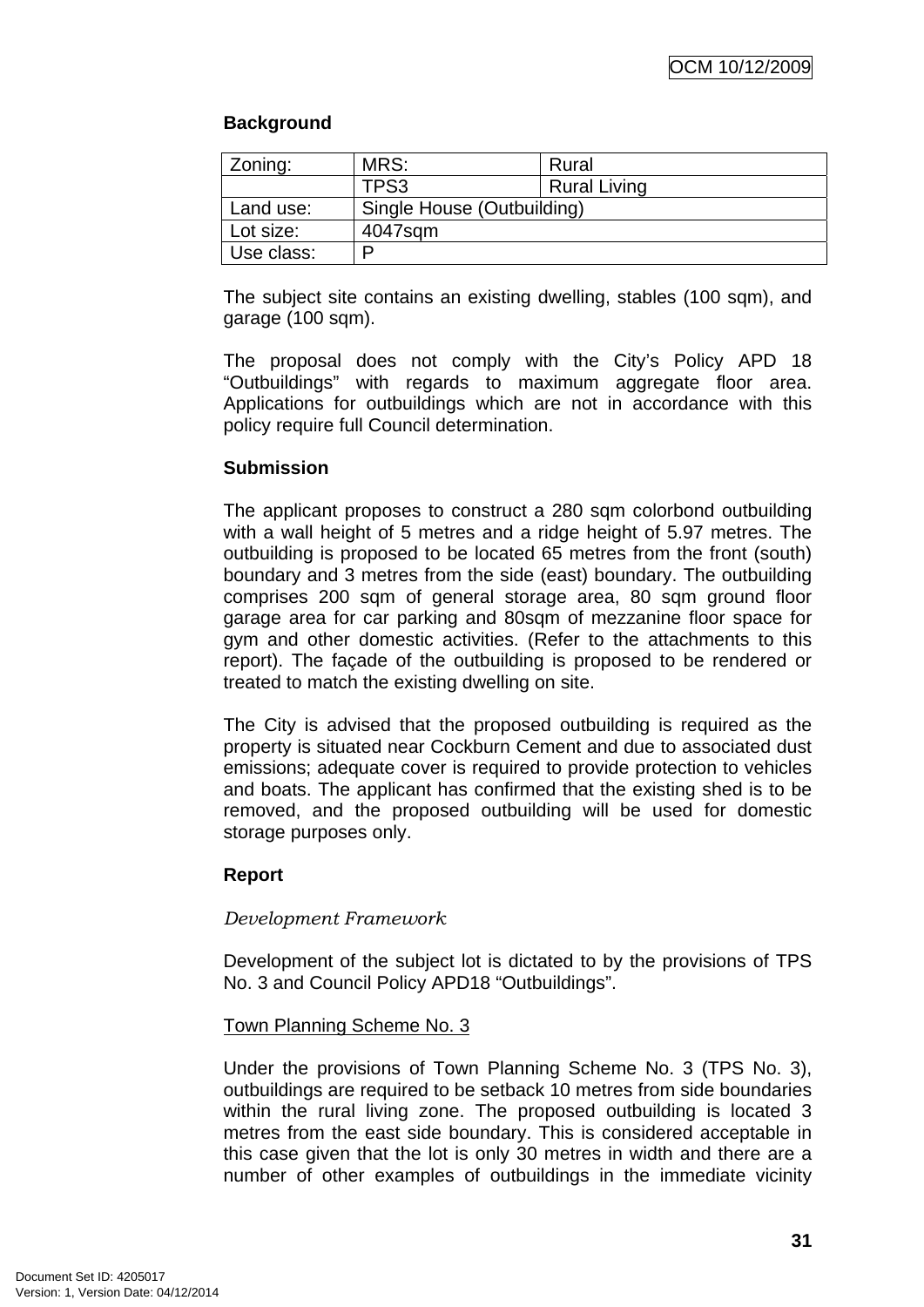which have similarly reduced side setbacks. These exist without prejudice to visual or residential amenity in accordance with TPS No. 3 requirements.

The proposed development has not been the subject of consultation with owners of adjoining properties as it is sited approximately 90 metres away from surrounding dwellings, and as such will have no adverse impact on the levels of residential amenity currently enjoyed by those neighbours.

Whilst the proposed outbuilding is located in an area already cleared of vegetation, its construction will necessitate the removal of one tree which is located within the proposed new driveway.

#### Council Policy APD18 "Outbuildings"

Council Policy APD18 "Outbuildings" exists to guide the development of outbuildings in the 'residential', 'rural living', 'resource' and 'rural' zones. The Policy was initially adopted in August 1997, and last reviewed in December 2008. The following table is extracted from APD18 and relates solely to outbuilding development in the 'rural' zone.

The following table summarises the floor area and height requirements of Policy APD18, including reference to the actual details associated with this proposal:

| <b>Policy Criteria</b>                | <b>Policy</b><br>Requirement | <b>Proposed</b> | <b>Comment</b>  |
|---------------------------------------|------------------------------|-----------------|-----------------|
| Floor Area<br>(Building<br>Footprint) | $200$ sqm                    | $280$ sqm       | Variation (40%) |
| Wall Height                           | 4 m                          | 5 m             | Variation (25%) |
| Ridge Height                          | 6 m                          | 5.97 m          | Complies        |

As demonstrated in the above table, the proposed development does not comply with the floor area and wall height requirements for an outbuilding in the rural living zone and therefore approval of the proposal would constitute a variation to the policy.

In this instance, the proposed variation to Council's policy in terms of wall height is considered to be acceptable as the increased height is not overly excessive and it will not have a detrimental impact on the amenity of the area given its location within the subject lot and distance from surrounding residences.

Whilst the additional wall height is considered an acceptable variation to the policy, the increased floor area is not supported. The applicant proposes to create an additional 80.sqm of mezzanine floor space, facilitated by the increase to the wall height, and this, together with the existence of a 100.sqm stable outbuilding, would result in an excessive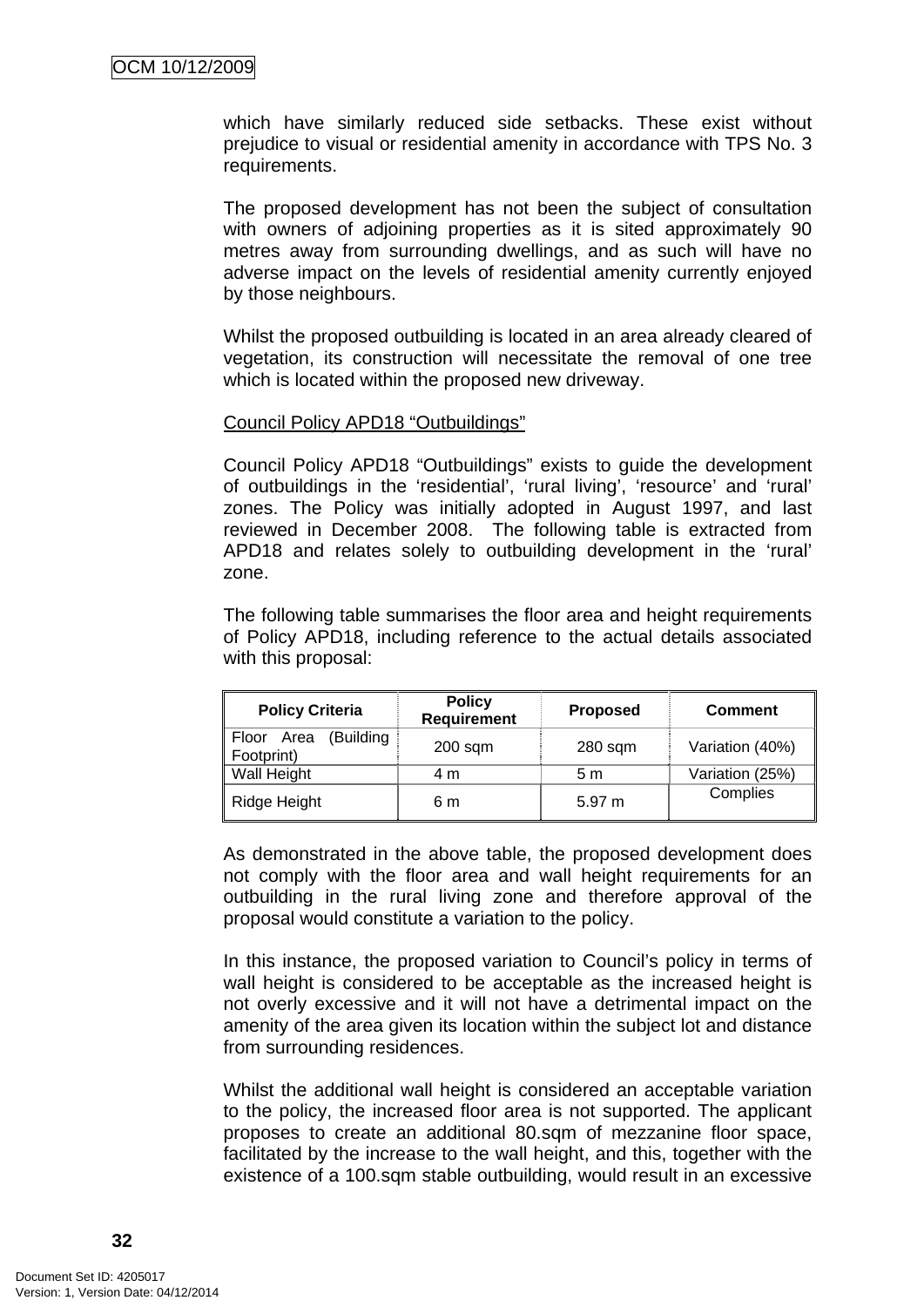level of outbuilding floor space inconsistent with the objectives of Council Policy.

It is recommended therefore, that the applicant be advised to reduce the footprint of this proposal by 80.sqm. This requirement should be a condition of any approval issued.

## **Conclusion**

Subject to a reduction in footprint area of 80 sqm, the proposed outbuilding is supported for the following reasons:

- The proposed outbuilding is not considered to detract from the amenity of the area.
- The proposed outbuilding will not result in an excessive loss of existing vegetation on the site.
- The proposed outbuilding is located centrally on the subject site and is sufficiently setback from surrounding dwellings.

## **Strategic Plan/Policy Implications**

## **Demographic Planning**

- To ensure the planning of the City is based on an approach that has the potential to achieve high levels of convenience and prosperity for its citizens.
- To ensure development will enhance the levels of amenity currently enjoyed by the community.

The Planning Policy which applies to this item is Policy APD18 "Outbuildings".

## **Budget/Financial Implications**

N/A

## **Legal Implications**

Town Planning Scheme No. 3 Planning and Development Act 2005 State Administrative Tribunal Regulations

#### **Community Consultation**

N/A

## **Attachment(s)**

- 1. Aerial Photo
- 2. Site Plan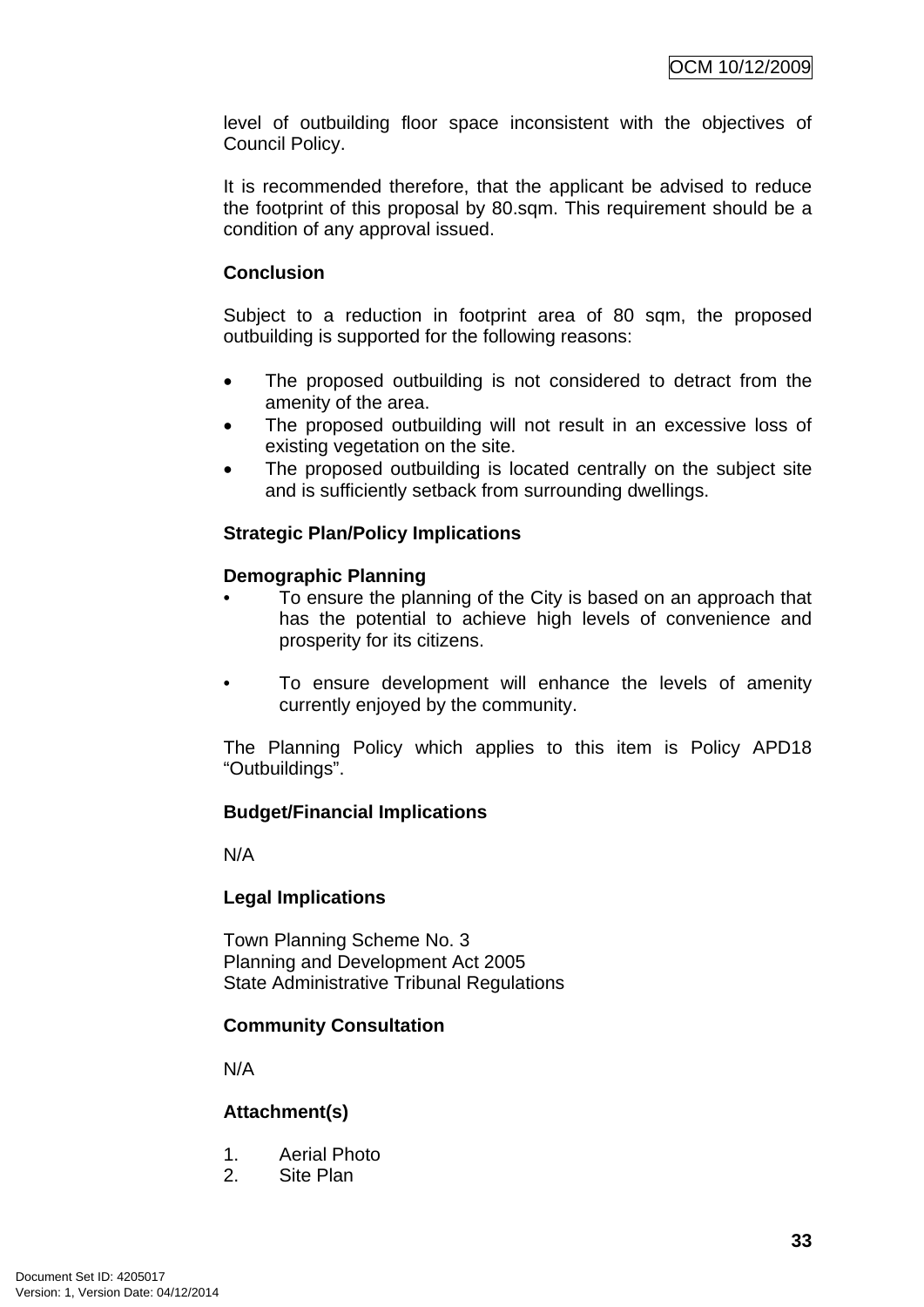- 3. Floor Plan
- 4. Elevations

## **Advice to Proponent(s)/Submissioners**

The Proponent has been advised that this matter is to be considered at the 10 December 2009 Council Meeting.

**Implications of Section 3.18(3) Local Government Act, 1995**

Nil.

**14.5 (OCM 10/12/2009) - VARIATION OF POLICY SPD7 'DUST MANAGEMENT PLANS' TO ALLOW SUBDIVISIONAL BULK EARTHWORKS ON LOT 11 LYON ROAD, AUBIN GROVE OWNER: ALBERT STEVEN MAKJANICH - APPLICANT: DEVELOPMENT ENGINEERING CONSULTANTS (5513262) (J GRIFFITHS) (ATTACH) (File Size: 3MB)**

**RECOMMENDATION** That Council:

- (1) approves an exemption to Policy SPD7 "Dust Management" to allow bulk earthworks during the moratorium period on Lot 11 Lyon Road, Aubin Grove subject to compliance with the following standard and special conditions:
	- 1. All dust management measures outlined in the dust management plan and supporting information must be adhered to at all times.
	- 2. All proposed clearance strategies, timing and dust suppression measures undertaken by the developer must be effective in controlling dust and sand drift from the site to ensure that adjacent properties are not adversely impacted upon.
	- 3. Burning of green waste or cleared vegetation on this site is prohibited.
	- 4. Times of operation are to be limited to 7.00 a.m. to 7.00 p.m., Mondays to Saturdays inclusive. No works on site (other than dust suppression works) are permitted outside these hours without prior written approval of the City's Health Service.
	- 5. Bulk earth works will be permitted to be undertaken on the sites over the period 1 October to 31 March, subject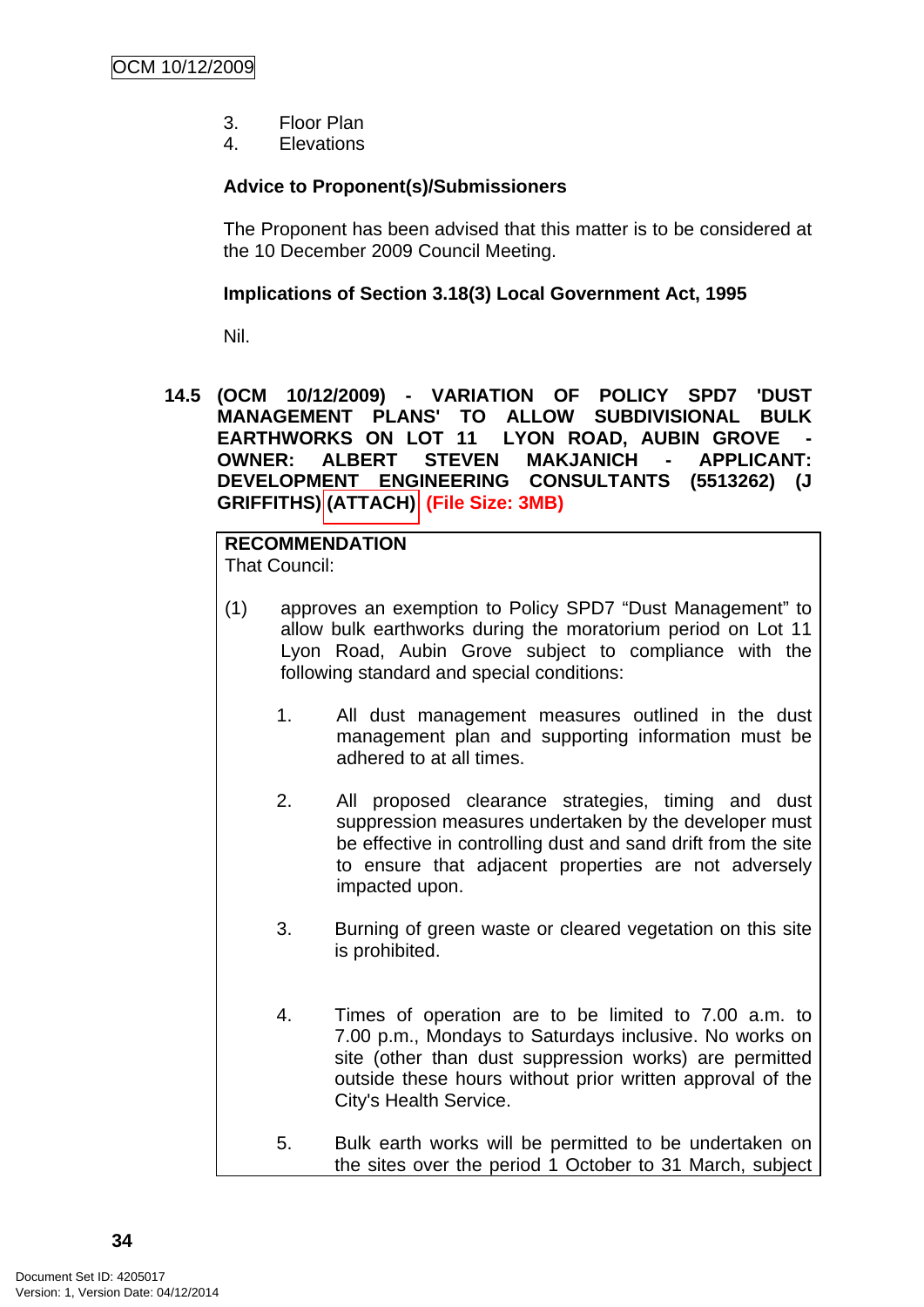to an ongoing program of stabilisation on all exposed land prior to the completion of works on the lots, to the satisfaction of the City's Principal Environmental Health officer.

- 6. Supervisory staff of the contractor shall visit the site each non working day when adverse weather conditions are conducive for the production of dust and commence dust suppression measures if necessary.
- 7. Advisory notices shall be issued to adjoining land occupiers, the local government and the Department of Environment and Conservation at least 24 hours before site works commence. The notices shall include the name and after hours contact number of the developer, engineer and contractor, the contact number for the City's Health Services, and the expected completion date.
- 8. Wind fencing, as agreed to in the dust management plan, shall be erected before any part of the site surface is disturbed.
- 9. An amount of wind fencing, sufficient to surround the exposed boundaries of the site needs to be stored on site or available within one hour of being required by the engineer for the developer/local government/Department of Environment and Conservation.
- 10. The nominated wind fencing is to remain in position until the disturbed surface is stable. Any damaged fencing is to be repaired prior to commencement of site works on that day.
- 11. Surface stabilisation is to be applied to the disturbed area of each section of the site upon completion of the works in that section.
- 12. The engineer for the developer shall maintain strict control of works with dust-creating potential. Material which has been excavated for trenching shall be stabilised if the trench is to be left exposed for longer than 72 hours.
- 13. After all site works are completed, and before the contractor has vacated the site, the developer should ensure that the entire site is stable. The developer then retains responsibility for site stability until change of ownership/control takes place. After the change of ownership/control has taken place, the new owner or controlling party will inherit responsibility for site stabilisation.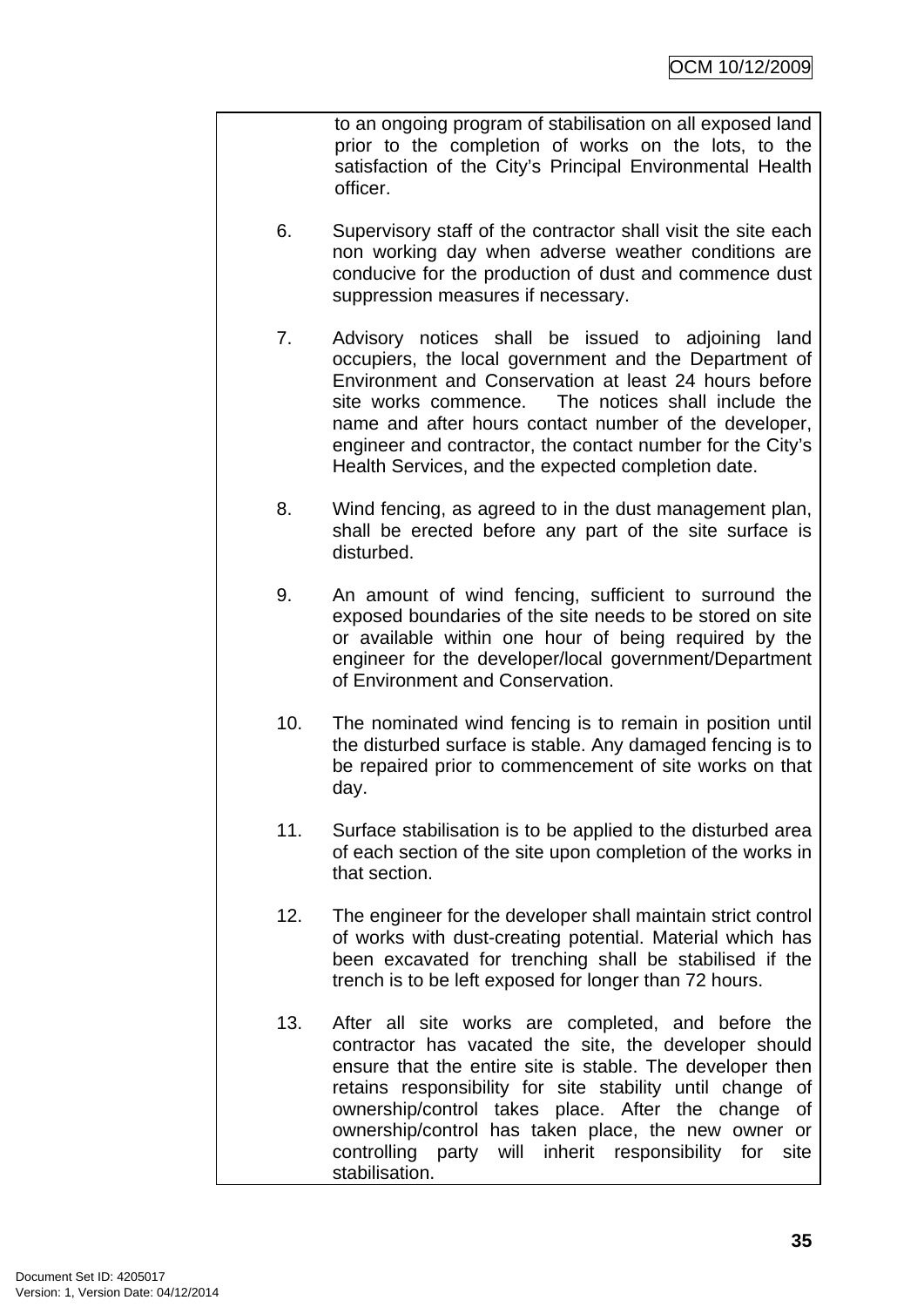- 14. Suitable water-carts in good working condition and of not less than 10,000 litres capacity per 5 hectares of disturbed site, or an appropriate alternative, shall be available to commence immediate watering on the site.
- 15. Surface stabilisation equipment shall be available to commence operation on site within 48 hours of being required to do so by the engineer for the developer/local government/Department of Environment and Conservation and with sufficient capacity to cover the disturbed site area within a further 48 hours.
- 16. Additional wind fencing shall be erected within 18 hours of the contractor being required to do so by the engineer for the developer/local government/Department of Environment and Conservation. Dust generating works on the site shall cease in the interim.
- 17. Include an allowance for water-cart operation, wind fencing and surface stabilisation during the construction period for the purposes of dust and wind-borne material suppression.
- 18. Include an allowance for surface stabilisation for the purposes of dust and wind-borne material suppression to be maintained after the construction period and until change of ownership/control takes place.
- 19. Details of any complaints received are to be logged and forwarded immediately to the City's Health Service.
- 20. Where unfavourable wind conditions exist for works with respect to dust nuisance to neighbouring premises, the Site Manager is to determine whether works can proceed without causing such a nuisance. Works must be ceased in extreme wind conditions, and the site sufficiently stabilised or water carts operated until such a time as the wind conditions are appropriate to resume works.
- 21. Should dust visibly cross the site boundary, operations must be modified and dust management measures increased immediately. Should dust continue to be generated, all operations must cease immediately and the site sufficiently stabilised or water carts operated until such a time as the wind conditions are appropriate to resume works.
- 22. No work is to be undertaken on the site between 25 December 2009 and 4 January 2010.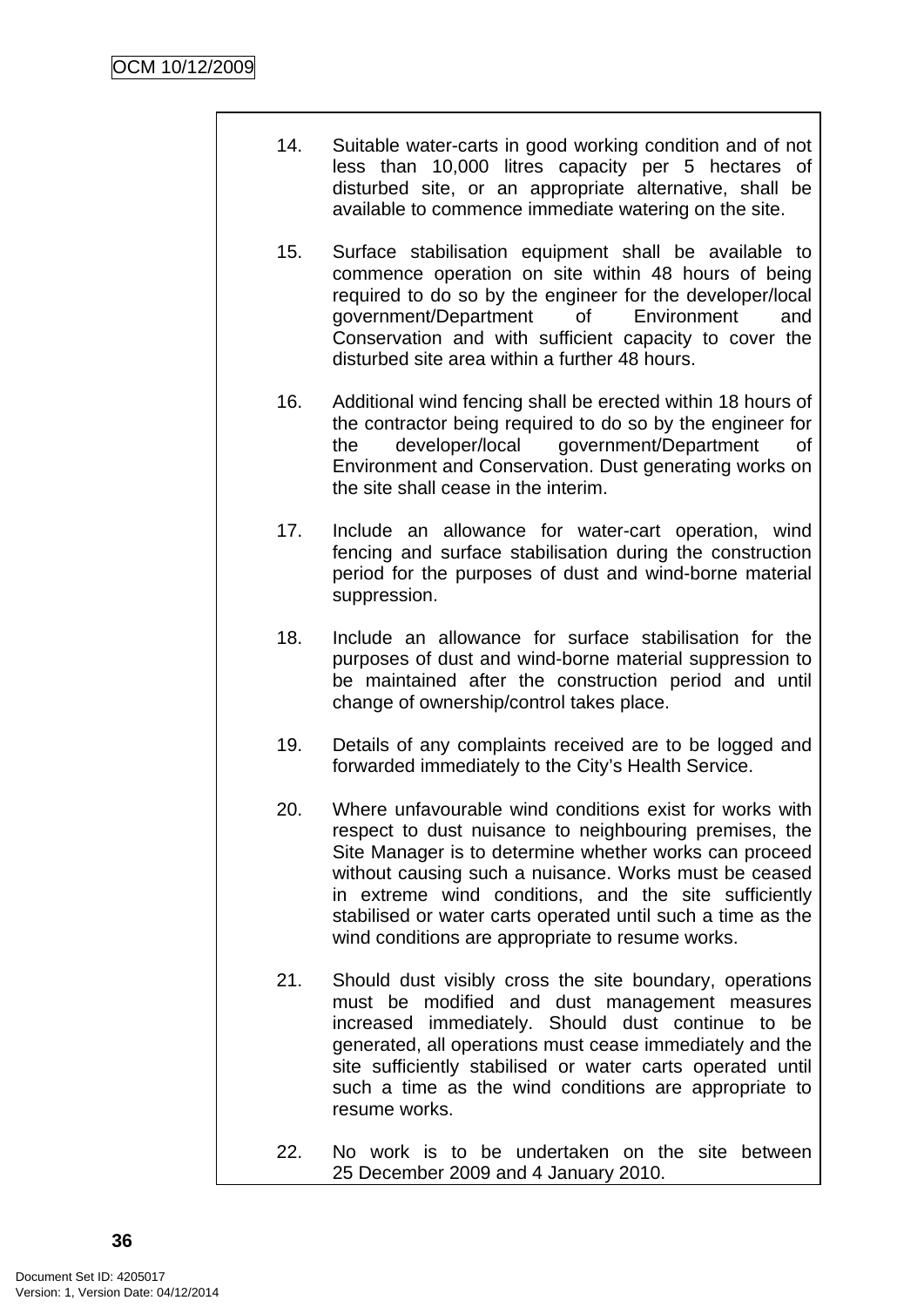- 23. If at any time complaints are received and/or the City's Environmental Health Officer has sufficient evidence to believe operations cannot feasibly continue without affecting neighbouring properties, operations will be required to cease until the Manager Environmental Health Services is satisfied that dust management measures are sufficient to allow the continuation of works. During this time the site must be sufficiently stabilised to ensure that dust is not generated from the site and affects neighbouring properties.
- (2) ensure the timing of the work and control of dust emissions as specified above is strictly adhered to. Failure to do so may result in the rescinding of the approval to operate during the moratorium and/or subject the Developer to possible legal action; and
- (3) advise the applicant of the decision of Council.

# **COUNCIL DECISION**

## **Background**

Local Law 5.9 of the City of Cockburn (Local Government Act) Local Laws 2000 requires owners or occupiers of land who intend to undertake any work involving the clearing of land from which any sand or dust is likely to be released to submit a Dust Management Plan (hereafter referred to as DMP) in accordance with Council's "Guidelines for the Preparation of a Dust Management Plan for Development Sites within the City of Cockburn", and obtain written approval of the plan before the commencement of any work (see City of Cockburn website). When approving DMPs, the City's Environmental Health Officers assess the site and procedures for the management of dust lift-off against the Department of Environment and Conservation Land development sites and impacts on air quality (hereafter referred to as the 'DEC Guideline'), and complete a checklist and risk matrix for assessing submitted plans (see City of Cockburn website and attachments titled 'Checklist' and 'Site Classification Assessment Chart').

DMPs are approved subject to compliance with the above guideline and Council's Policy SPD7 "Prevention of Sand Drift from Subdivision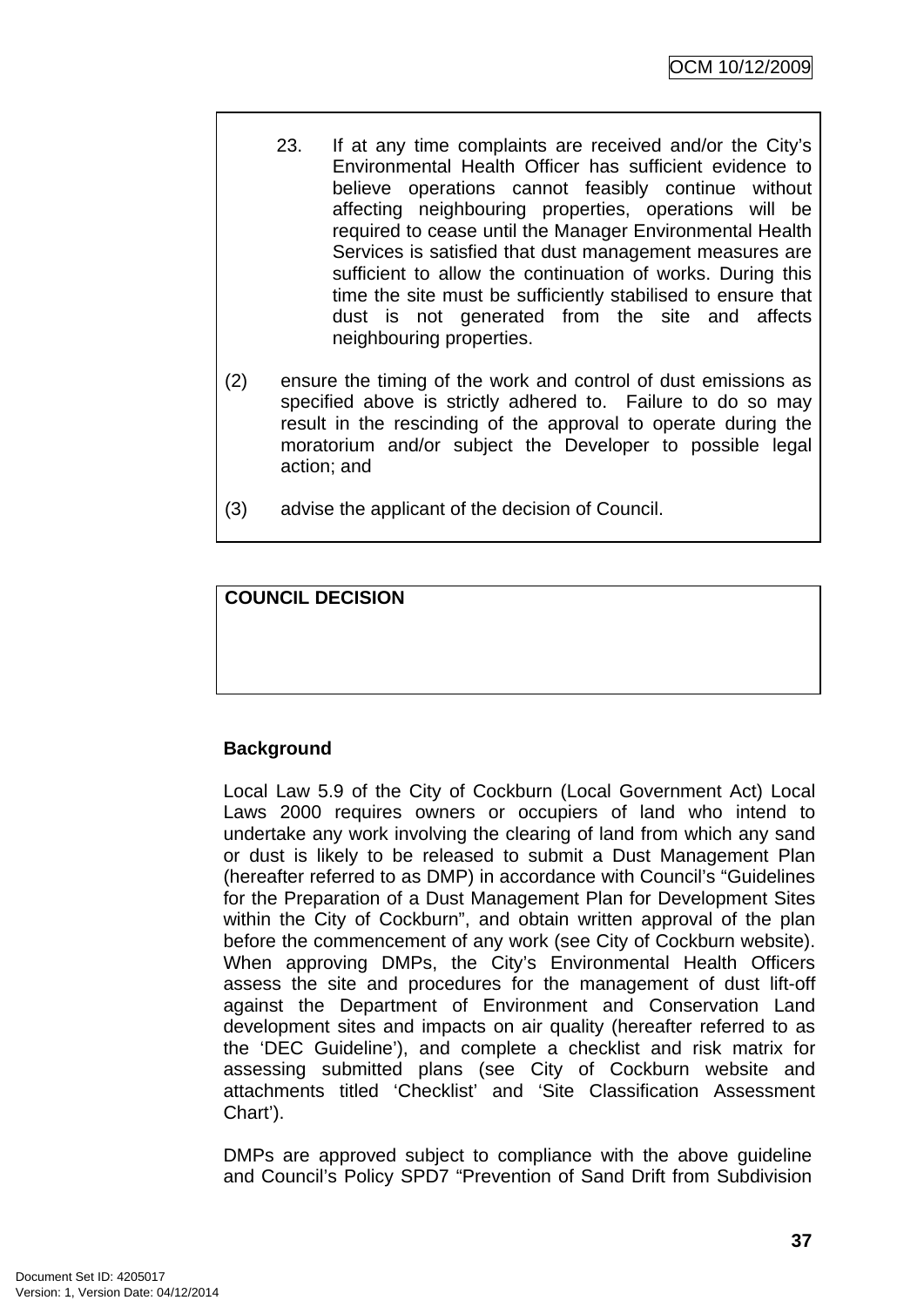and Development Sites" (see City of Cockburn website). This policy was adopted on 21 October 2003, and prohibits bulk earthworks, defined as site clearance, land re-contouring and cut and fill operations, between 1 October and 31 March annually ('moratorium period') on Class 3 (medium risk) and 4 (high risk) sites.

#### **Submission**

The engineers and contractors responsible for Lot 11 Lyon Road have submitted a DMP and requested that the Council policy be varied to allow bulk earthworks to be carried out on the site during the 'moratorium period'. The submission includes correspondence from Development Engineering Consultants that outlines a summary of the dust suppression measures that will be followed (see attachment titled 'cover letter'). A copy of the specifications that the contractors must follow with regards to dust and wind borne material control in their contract is also provided (see attachments titled 'contract specifications' and 'Dust Management Plan'). A sample notification letter to surrounding residents was also provided in the contract specifications Appendix B (see 'Notice to Residents').

## **Report**

The engineers and contractors responsible for Lot 11 Lyon Road have submitted a DMP and requested that the Council policy be varied to allow bulk earthworks to be carried out on the site during the 'moratorium period'. The resulting development will form Stage 1 of subdivision of Lot 11 Lyon Road and Lot 1001 Gaebler Road, Aubin Grove. The submission outlines that a borrow pit will be established at the western end of Lot 11 Lyon Road for supply of fill required. The extraction of fill from borrow pit shall be staged in two parts in order to minimise exposed area. Cut Area 1 of borrow pit shall be stabilised before extracting fill from Cut Area 2. Lot 11 Lyon Road has been earth worked previously, is relatively flat and as such each of the four proposed staged areas require varying degrees of cut and fill to establish required finish levels. Topsoil has been previously stripped and remaining soil appears to be leached yellow Tamala/Bassendean sand.

The land is currently owned and being developed by Albert Steven Makjanich (Lot 1001 Gaebler Road, Aubin Grove). The engineers for the project are Development Engineering Consultants, and the contractors, Marsh Civil (Engineering Contractors Pty Ltd). Development Engineering Consultants and Marsh Civil have been responsible for the earthworks on several subdivisions within the City, and the City's Environmental Health Officers have a good working relationship with the senior management and site supervisors. Few complaints have been received from sites being worked on by these companies, and any complaints have been responded to promptly and effectively.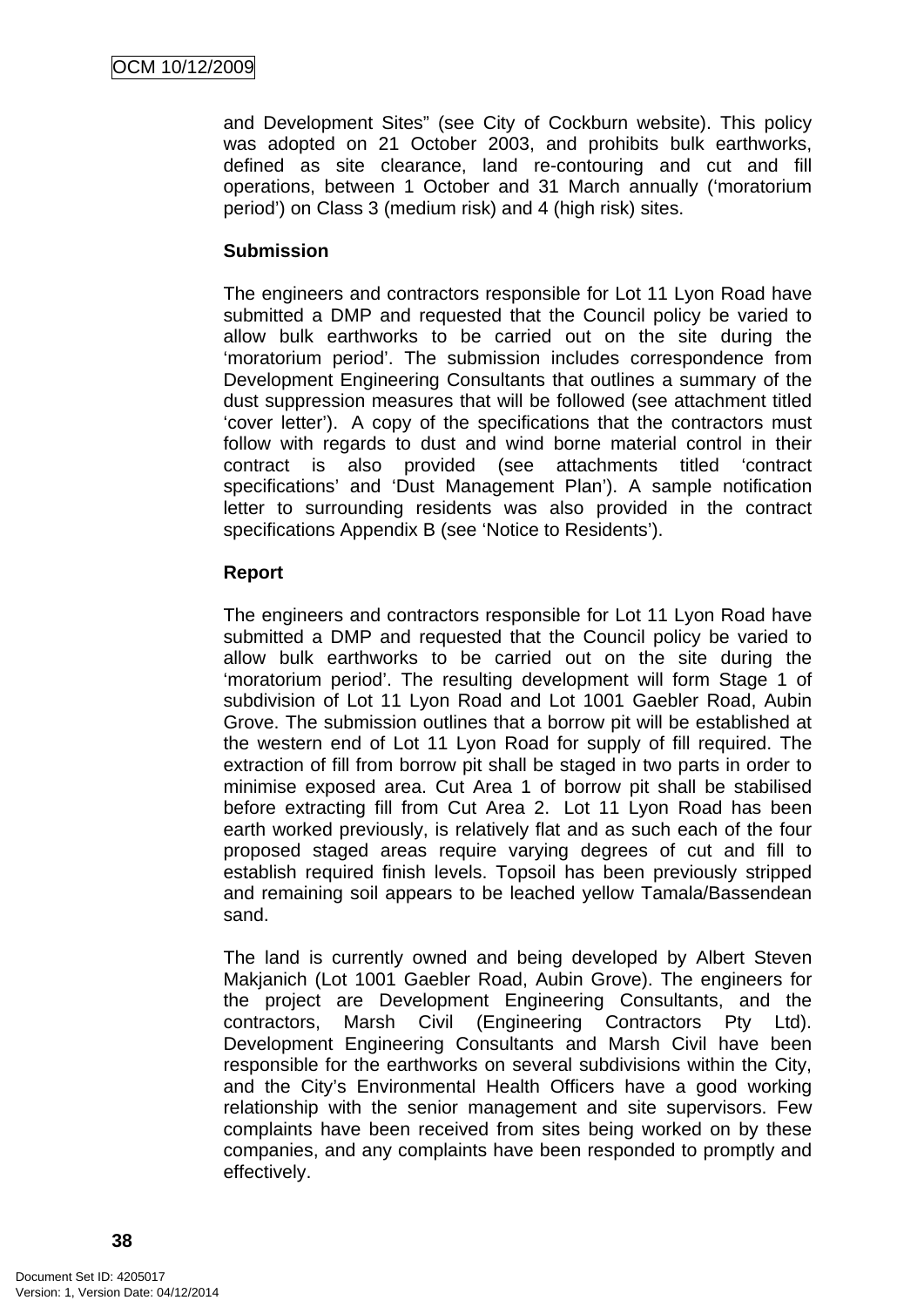The preventative measures that can be used by Marsh Civil are outlined as part of their standard environmental procedure policy. A site map is provided showing the staging and the location of wind fencing (see attachment titled 'Site Map – Staged Works Areas').

The classification of a site is determined using a chart outlined in the DEC Guideline (Appendix 1), and is based on criteria such as nuisance potential of soil, size of the site, distance to housing, type of works (bulk earthworks are known to create more dust), and effect of prevailing winds.

The site classification assessment chart in this case determined that the development is a Class 3 site, and considered medium risk under the DEC Guideline. The guidelines however require that where other land uses are located within 100m from the site, sites assessed as Class 3 will be upgraded to Class 4. Therefore, the DMP is assessed against the Class 4 provisions of the DEC guideline. The Checklist for assessing submitted plans was also completed to assess if all required information had been provided (see attachment titled 'Checklist').

Although the site is in close proximity to the houses to the west and south and the works (cut and filling) are such that there is a high potential for a dust nuisance to be created, the size of the site that is exposed at any one time is limited to 1 hectare. The score options given to the various categories to produce a Class 3 classification are outlined:

#### Part A – Nature of Site

- 1. The nuisance potential of the soil when disturbed is considered 'medium' due to the leached yellow Tamala/Bassendean sands located on Lot 11 Lyon Road. Fine black topsoil generally associated with high risk nuisance potential has been previously stripped.
- 2. Little protection is provided by the existing vegetation, however the site is somewhat protected from the south by established residences. A 4 metre contoured batter exist between Lot 11 Lyon Road (29 m AHD) and Lot 1001 Gaebler Road (33 m AHD) providing some protection to residences located to the north of the proposed works. In general the site would be considered as having 'little screening'.
- 3. The area that is disturbed at any one time is 'less than 1 ha'. The remaining site will either be undisturbed, or stabilised.
- 4. The works involve cut and filling, and are therefore considered as 'bulk earthworks'.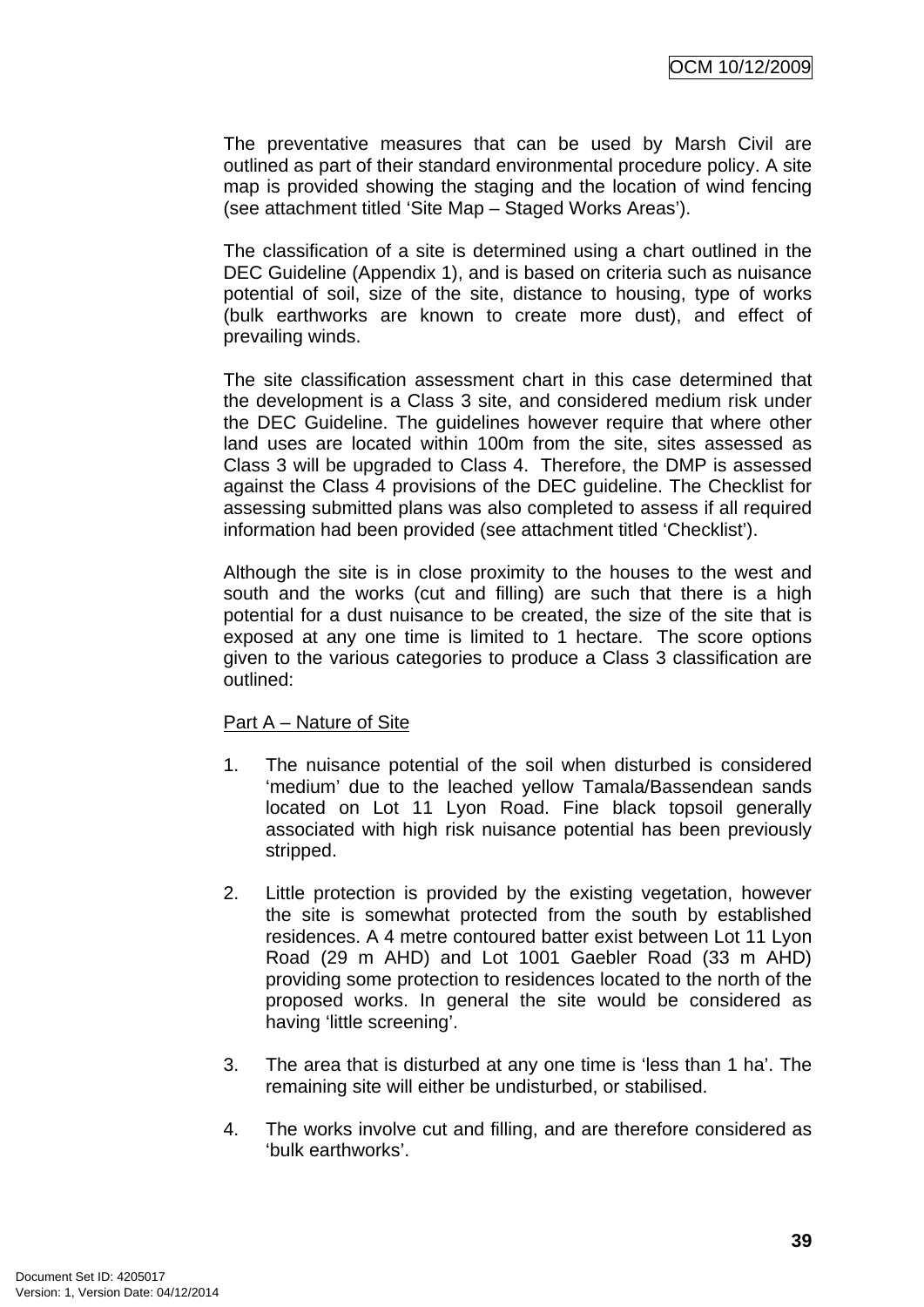#### Part B – Proximity of the site to other land uses

- 1. The houses to the west and south are 'less than 100 m' from the site boundary.
- 2. The surrounding land uses are 'dense land uses affected by prevailing winds'. The winds in this area are easterly in the mornings, moving south westerly in the afternoon. Easterly winds are unlikely to cause a nuisance, however the south westerly winds have the potential to cause dust to blow to the north eastern properties unless adequate dust suppression measures are used.

In order to minimise the dust nuisance to surrounding properties the plan proposes that the area to be cleared and earth worked at any one time will be limited to 1 hectare. The sequence of works will be staged as Area 1, Area 2, Area 3, and Area 4, with only one Cut Area supplying fill at any one time. Development Engineering Consultants anticipate it will take approximately 1 week to complete cut and filling operations for each area. Once the works in each stage has been completed, the area will be stabilised (hydro-mulched) before moving onto the next stage. This staging will ensure that the exposed area can be more adequately managed with the dust management measures outlined.

The application of water to disturbed soil can be effective in reducing dust lift-off. The dust management measures that the contractor will adopt include the provision of water carts, provision for sprinkler systems and storage of Dustex soil stabilising agent on site. It is Development Engineering Consultants, Marsh Civil's intention to apply Dustex to site each Friday prior to end of shift where weather forecast warrants this. A provision for after hour's water cart has also been provided to ensure that dust is controlled during non-standard working hours.

The use of wind fencing to aid in controlling dust has proved to be effective in most situations. The site boundary to the north is largely protected by existing topography along with 1.8 m wind fencing on top of 4 m elevation difference. Wind fencing (1.8 m) will be fixed to existing chain mesh fence on eastern boundary. Provision for additional wind fencing within the Lot to prevent sand lift off has been considered by Development Engineering Consultants and where warranted shall be erected. Additional wind fencing will be available to be erected within 24 hours if required.

Exposed areas and stockpiles can be temporarily stabilised by the use of hydro-mulch or stabiliser, or by covering areas with appropriate materials such as geofabric. The use of hydro-mulch or stabiliser can be effective as a short-term measure; provided the area is not disturbed (i.e. the crust is broken). Seed can be added to the products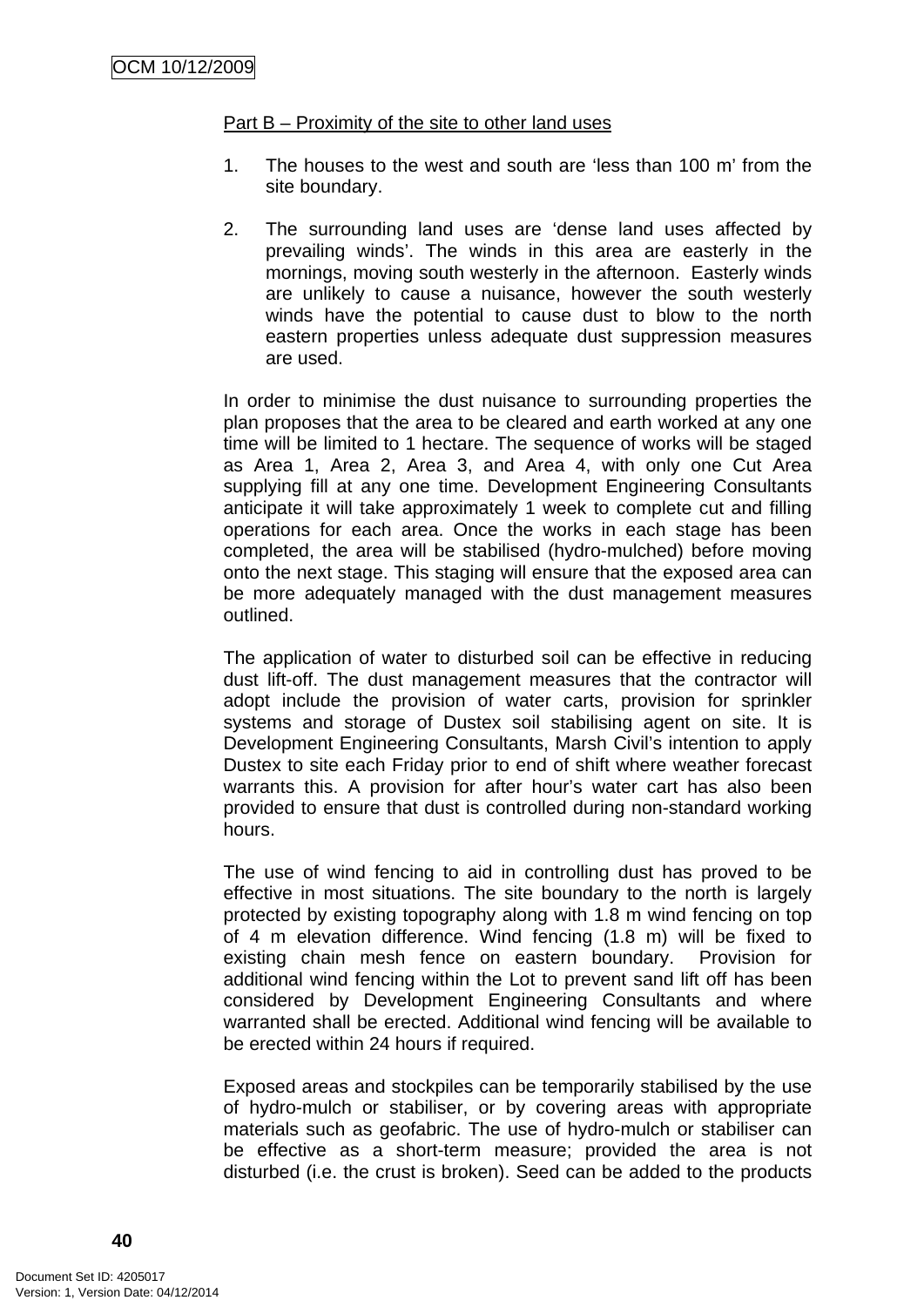for long-term stabilisation. Marsh Civil's dust management commitments specify the use of hydro-seeding, spray emulsion or geofabric to stabilise areas that would otherwise be left bare for extended periods, and keeping dust suppression equipment on line or when needed. An amount of Dustex (chemical stabiliser) will be stored on site for use in the water carts. A standard condition placed on dust management plan approvals also requires that stockpiles must be stabilised if they are to be left exposed for longer than 72 hours.

Experience has shown that the use of wind fencing, water carts and stabilisation equipment is effective in normal wind conditions, however if extreme wind conditions are present, it is likely that dust will be generated despite these provisions. In these instances, it is imperative that the site manager assesses the wind conditions and the site works to determine if works can feasibly continue without causing a dust nuisance to surrounding residents. The dust management plan provided by Development Engineering Consultants confirms that works will be ceased in extreme wind conditions.

Previous experience has shown that surrounding residents feel they have more control over situations when they are clearly informed, and provided with the contact details of the parties involved. For this reason prior to the commencement of works on Class 4 sites, it is compulsory to distribute advisory notices to surrounding residents providing the proposed finish date for the works, an after hours contact number for the engineer, and a contact number for the local government Environmental Health officer. A sample letter to residents is provided, with confirmation that this will be distributed to neighbouring properties.

An assessment of the dust management measures outlined in the DMP show they adequately address the provisions required for a Class 4 site as outlined in the DEC Guideline, and all the information required, as per the Checklist is provided*.* The standard conditions for dust management plan approvals will be placed on the approval, as well as the additional conditions as above. These conditions allow the City's Environmental Health officers to require the works to cease at any time where a dust nuisance is being created, and to prohibit any further works in the moratorium period until the City's Manager Environmental Health Services is satisfied that the works can continue without causing a nuisance.

The *City of Cockburn (Local Government Act) Local Laws 2000* provides a nuisance provision that specifically addresses dust. Local Law 5.10 states, *'An owner or occupier of land or premises, from which any sand or dust is released or escapes, whether by means of wind, water or any other cause, commits an offence'*. Under this Local Law, an infringement of \$500.00 can be issued, or court action initiated. Should complaints be received from surrounding residents, and evidence is gathered to confirm that a dust nuisance has been created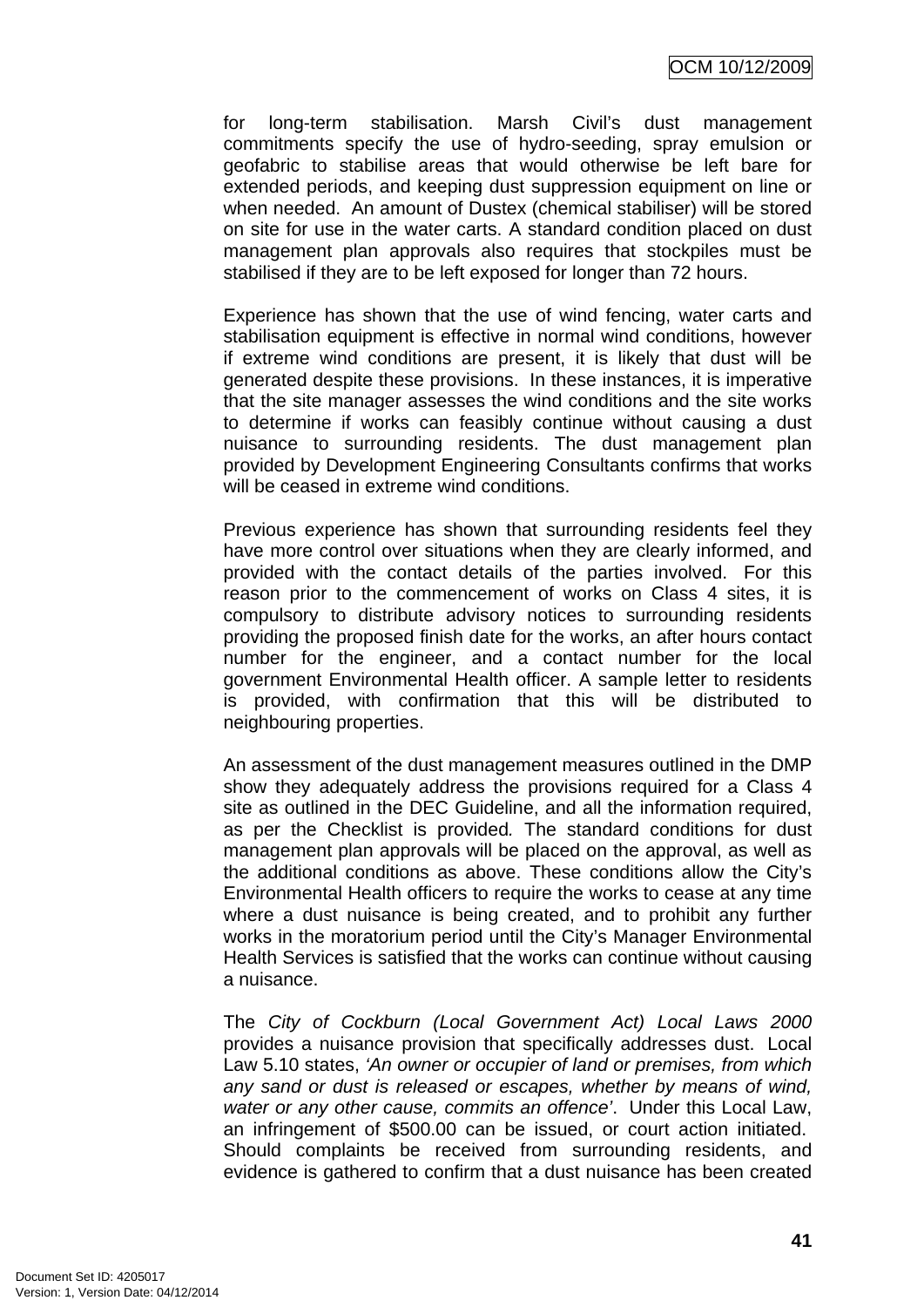from Lots 9003 and 24 Lyon Road, Aubin Grove, an infringement notice will be issued, and the above condition enforced.

#### **Strategic Plan/Policy Implications**

#### **Governance Excellence**

To provide effective monitoring and regulatory services that administer relevant legislation and local laws in a fair and impartial way.

The Planning Policy which applies to this item is SPD7 "Prevention of Sand Drift from Subdivision and Development Sites".

#### **Budget/Financial Implications**

N/A

#### **Legal Implications**

N/A

#### **Community Consultation**

No community consultation is required. Residents that will potentially be affected will be advised of the works prior to commencement.

#### **Attachment(s)**

- 1. Site Classification Assessment Chart
- 2. Letter to Residents (Sample)
- 3. Cover letter
- 4. Contract specifications
- 5. Dust Management Plan
- 6. Site map Staged Works Areas
- 7. Aerial Site
- 8. Aerial Topography

#### **Advice to Proponent(s)/Submissioners**

The Proponent(s) and those who lodged a submission on the proposal have been advised that this matter is to be considered at the 10 December 2009 Council Meeting.

#### **Implications of Section 3.18(3) Local Government Act, 1995**

Nil.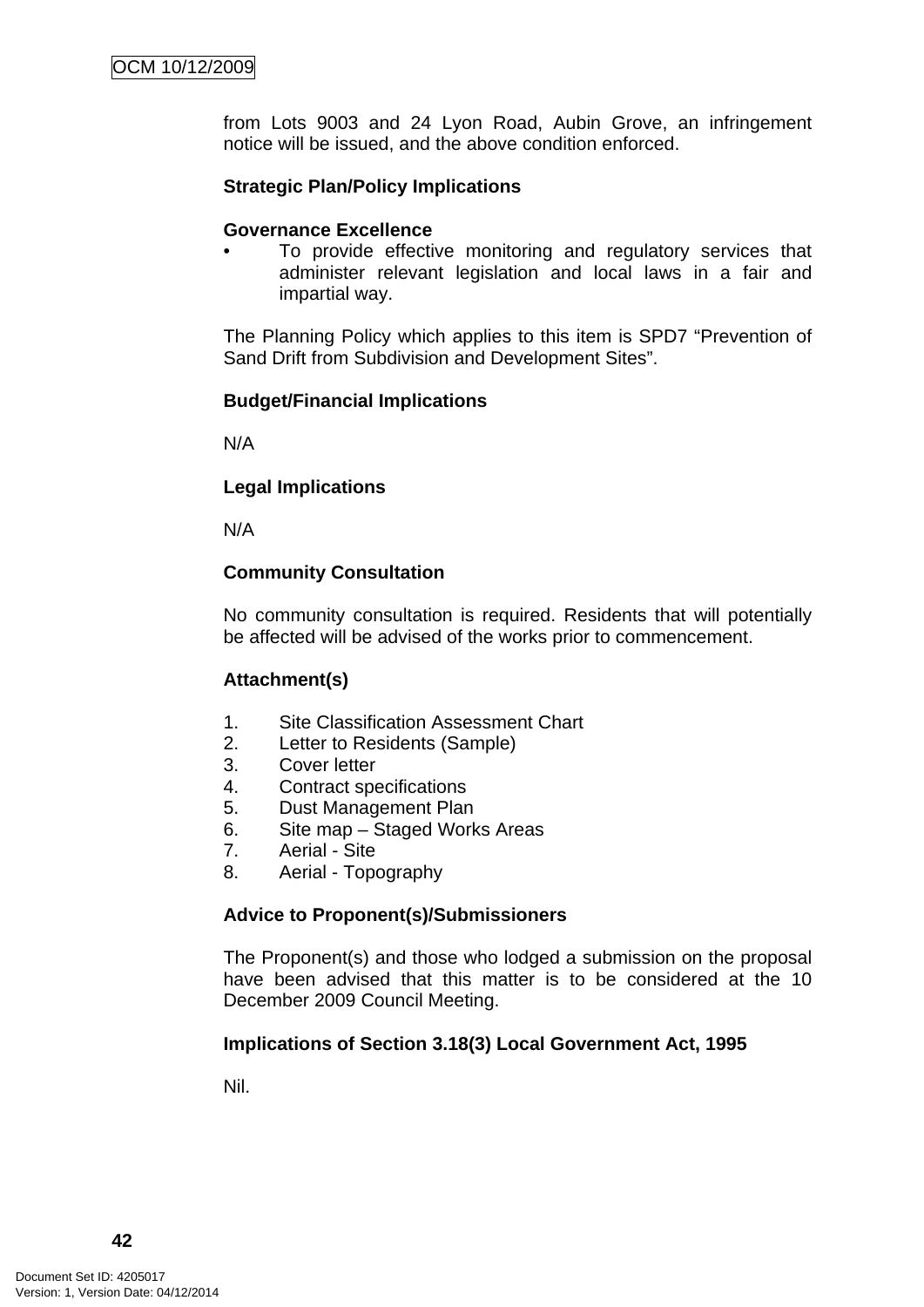**14.6 (OCM 10/12/2009) - DEVELOPMENT APPLICATION FOR A LIQUOR STORE (DAN MURPHY'S) - LOCATION: LOT 202 BEELIAR DRIVE, SUCCESS - OWNER: PERRON INVESTMENTS PTY LTD - APPLICANT: TPG TOWN PLANNING AND URBAN DESIGN (5518348) (T WATSON) (ATTACH) (File Size: 2MB)**

**RECOMMENDATION** That Council:

- (1) grant approval to the use and development of a Liquor Store on Lot 202 Beeliar Drive, Success, in accordance with the approved plan/s and accompanying information subject to the following conditions:
	- 1. Development may be carried out only in accordance with the details of the application and any approved plan/s unless otherwise required by a specific condition in this approval. In the event it is proposed to vary or change the use/s of the land, a further application needs to be made to the City for determination.
	- 2. Nothing in the approval or these conditions shall excuse compliance with all other relevant written laws and/or legislation in the commencement and carrying out of the use and development.
	- 3. The submission of drawings showing the pedestrian crossing and associated pedestrian refuge area to be established between the proposed use/development and the Gateways shopping centre car parking, the details in respect are to be provided to the City's satisfaction prior to the issue of a Building Licence.
	- 4. The preparation and submission of a detailed landscaping plan. The landscaping plan is to be prepared in consultation with the City's Parks and Environment team, and is to be provided to the City's satisfaction within 60 days of the date of approval.
	- 5. All landscaping and reticulation is to be undertaken and completed in accordance with the approved landscaping plan prior to the occupation of the premises.
	- 6. The landscaping installed in accordance with the approved landscaping plan is to be reticulated/irrigated and maintained to the City's satisfaction.
	- 7. The installation of outdoor lighting (if proposed) is to be in accordance with the requirements of Australian Standard AS 4282-1997: 'Control of the Obtrusive of Outdoor Lighting'.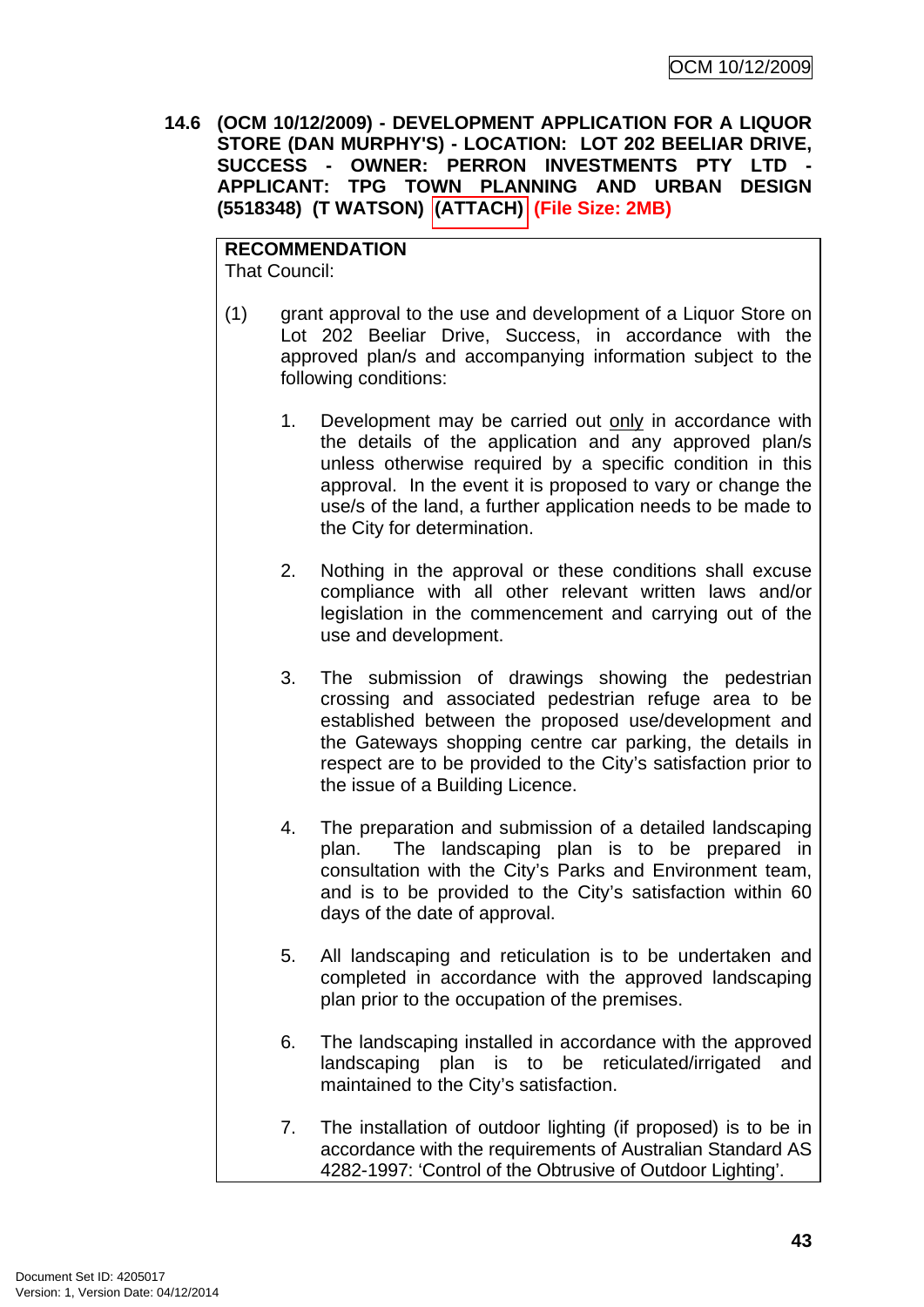- 8. All stormwater being contained and disposed of on-site to the satisfaction of the City.
- 9. All stormwater drainage shall be designed in accordance with the document entitled "Australian Rainfall and Runoff" 1987 (where amended) produced by the Institute of Engineers, Australia. The design is to be certified by a suitably qualified practicing Engineer or the like, to the satisfaction of the City, and to be designed on the basis of a 1:100 year storm event. The required certification is to be provided within 60 days of the date of the approval.
- 10. The development is to comply with the noise pollution provisions of the *Environmental Protection Act 1986*, and more particularly with the requirements of the *Environmental Protection (Noise) Regulations 1997*.
- 11. All car parking and access complying with the minimum requirements of the applicable Australian Standard and the Building Code of Australia (including disabled parking), the details of which are to be provided to the City's satisfaction prior to the release of a building licence for the development.
- 12. The premises shall be kept in a neat and tidy condition at all times to the satisfaction of the City.

## **FOOTNOTES**

- 1. The application has been determined on the basis of the plans and information provided to the City for assessment.
- 2. In the event it is proposed to vary or change the use of the land or approved development, a further application needs to be made to the City for determination.
- 3. In the event there are any questions regarding the requirements of this approval, or the planning controls applicable to the land and/or location, the City's Statutory Planning team should be consulted.
- 4. The *Environmental Protection (Noise) Regulations 1997* establish night time noise levels so that residential amenity is protected from 10:00 p.m. until 7:00 a.m. Industries are able to operate at any time, but attention must be given to ensure that noisy activities including truck deliveries to the site are minimised after 10:00 p.m. Failure to comply with the night time noise limits may result in further action and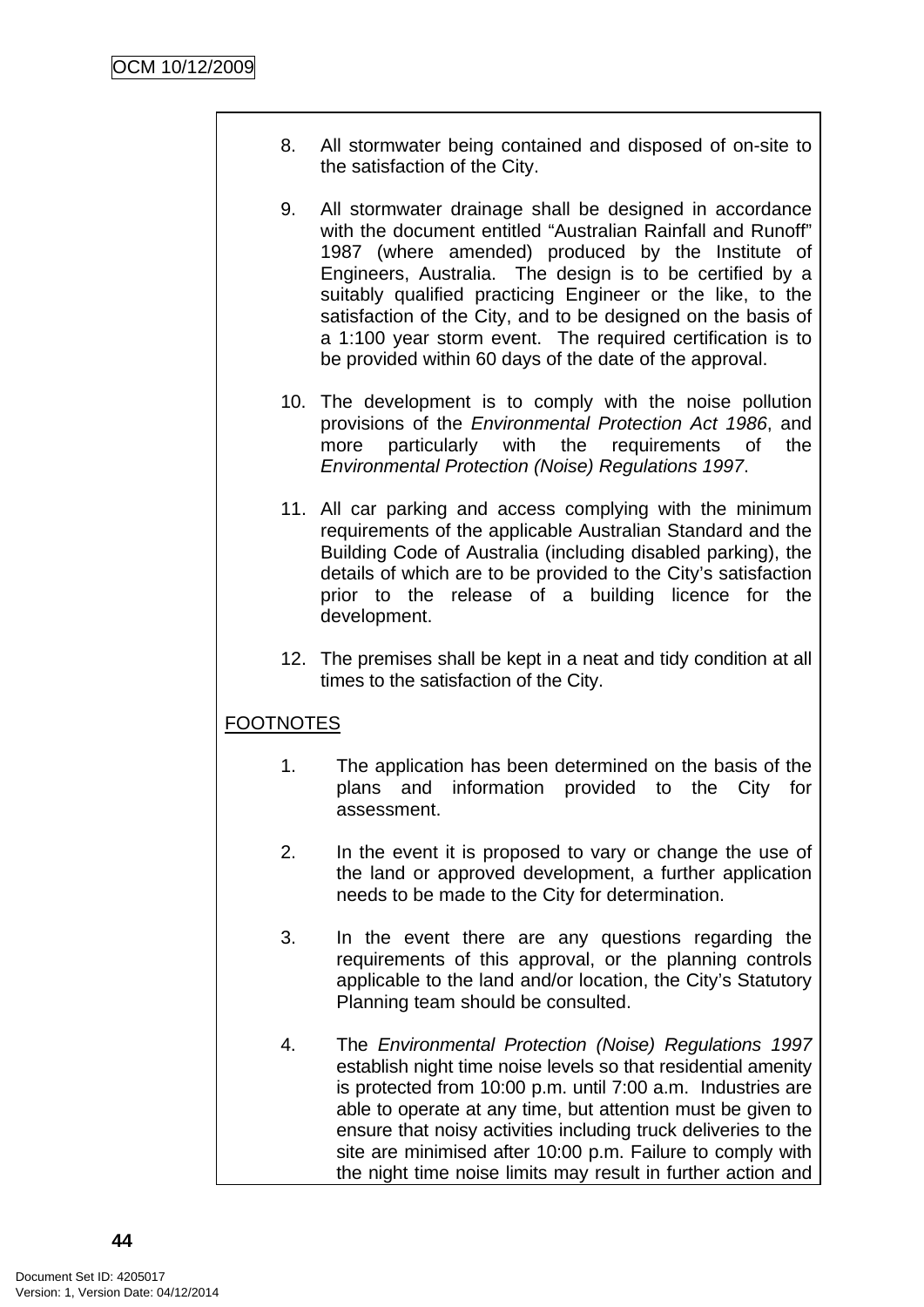significant penalties to be paid by the owner and/or occupier.

- 5. Access and facilities for disabled persons is to be provided in accordance with the requirements of the Building Code of Australia.
- (2) issue a Notice of Determination of Application for Planning Approval under the City of Cockburn Town Planning Scheme No. 3; and
- (3) advise the applicant of Council's decision accordingly.

## **COUNCIL DECISION**

## **Background**

The land subject of this application (Lot 202 Beeliar Drive) adjoins the Gateways Shopping complex in Success. Elongated in shape, the lot in question extends south from Beeliar Drive and is currently occupied by a BP service station and two (2) fast food franchises - Red Rooster and McDonalds. The Dan Murphy's liquor store is proposed across the balance of the lot.

The location within which the land sits is characterised by a mix of land uses. Adjacent to the east is at-grade, open air parking associated with Gateways shopping centre. To the south is 'The Gate' tavern, including a Cellarbrations drive-through bottle shop. Adjoining to the east is the City's Youth Centre which includes the Café Nocello restaurant.

It is noted the City's Youth Centre occupies the southern portion of a larger two (2) hectare site that extends north to Beeliar Drive. Intentions for this land include development of a medical 'Superclinic', health services allied to the Superclinic, a City library and commercial (office) floor space. The design of the buildings that will accommodate these uses is about commence.

Access to the precinct and the uses within currently occurs via internal roads that extend from the major intersection of Beeliar Drive and North Lake Road, and Wentworth Parade from the west.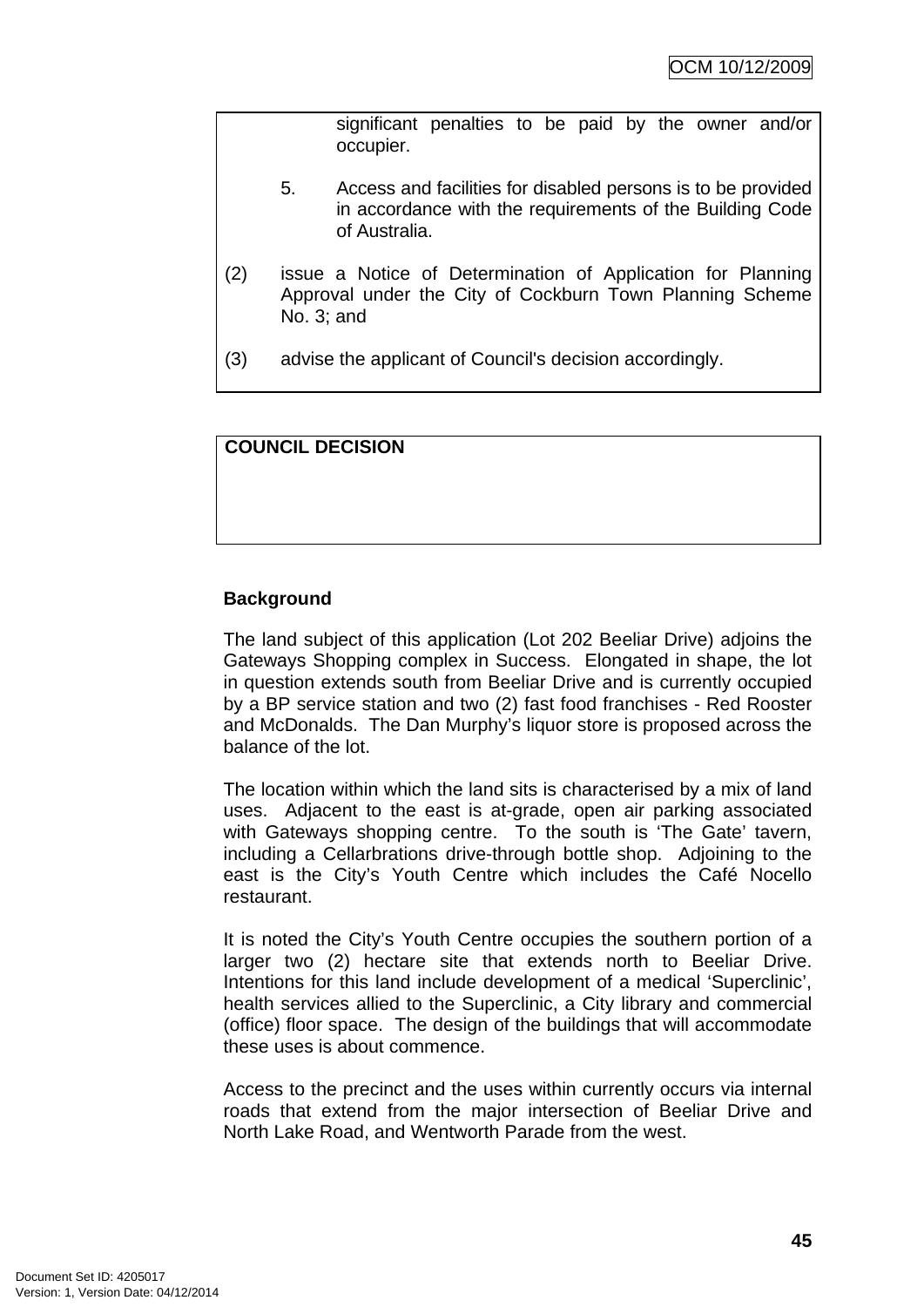## **Submission**

An application seeking approval for the use and development of a liquor store on the subject land has been received by the City. The application report, prepared and lodged by TPG Town Planning and Urban Design on behalf of the property owners Perron Investments Pty Ltd, details the following:

- 1. *the construction of a building and car park on the southernmost extent of Lot 202*; and
- 2. *the establishment of a Dan Murphy's liquor store, having a net lettable area (NLA) being no greater than 1,400 m2*.

In support of the proposal, the applicant states:

*The proposal provides for the use of the subject land consistent with the objectives of the Regional Centre Zone and Development Area 24.* 

*Car parking provision is demonstrated to be viable, satisfying demonstrated demand associated with the liquor store. In addition, the development will not include drive-through facilities for alcohol purchase.* 

*The development will feature excellent access to public transport, reducing the number of cars required by employees and customers travelling to and from the store, in conjunction with shopping trips to the Cockburn Gateway Shopping Centre.* 

*The building will feature an attractive façade that addresses and adds to the amenity of the internal street system, in addition to landscaping treatments to be established on-site.* 

#### **Report**

The proposal has been assessed against the relevant provisions of the City's Town Planning Scheme No. 3. These include those pertaining to both the use and development of the land.

#### Use of Land

The subject land is zoned Regional Centre under Town Planning Scheme No. 3. The use, however, is not listed in the Zoning Table and its permissibility therefore is not explicit. In the event a use is not specifically mentioned, the Scheme enables the City to:

(i) determine that the use is consistent with the objectives of the particular zone and is therefore permitted;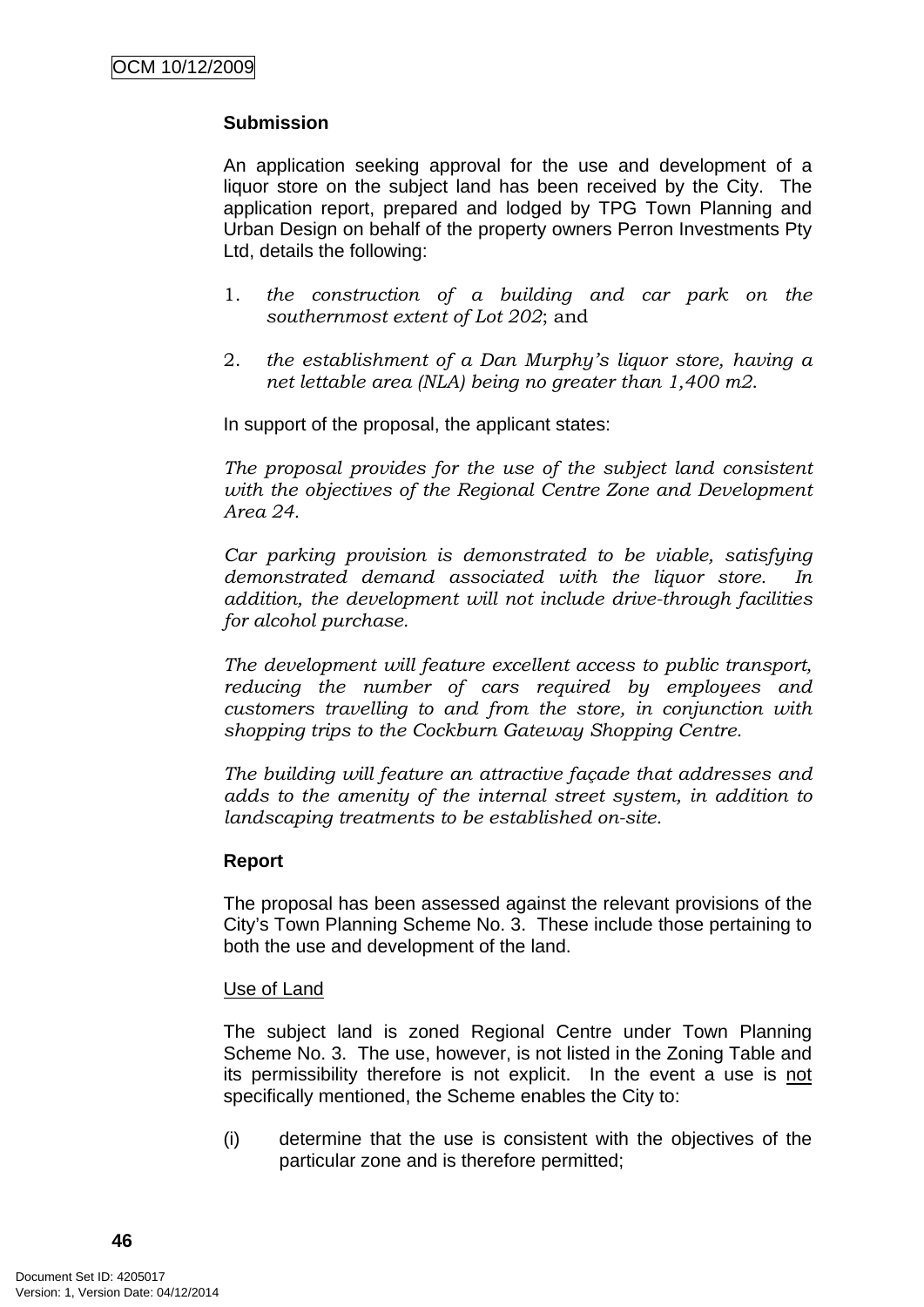- (ii) determine that the use may be consistent with the objectives of the zone and thereafter follow the advertising procedures of Clause 9.4 in considering an application for planning approval; or
- (iii) determine that the use is not consistent with the objectives of the particular zone and is therefore not permitted.

In the subject instance, the use is considered consistent with the objectives of the Regional Centre Zone. These are t*o provide for a full*  range of shopping, office, administrative, social, recreation, entertainment and community services, consistent with the regionserving role of the centre and including residential uses.

Whilst a liquor store is expressly excluded from the definition of "shop", referred to as suitable in the above objective, the nature of the use is tantamount to that of a shop in the absence of a provision stating or precluding otherwise. In this regard, liquor stores within the City are generally found in Local Centre zones which, like the Regional Centre zone, provide for shopping and related services.

#### **Landscaping**

Town Planning Scheme No. 3 requires a minimum 10% landscaping to be provided on-site in association with the development of land. Where agreed, the 10% may be reduced to 5% providing the street verge in front of a property is developed and maintained for the same purpose (landscaping).

To ensure compliance with the Scheme requirement, noting the presence of existing development on Lot 202, the applicant was asked to provide further information regarding landscaping. In advice received, the applicant confirms the provision of sufficient landscaping in association with the development of Lot 202, including the Dan Murphy's proposal.

Specifically, 9.4% of Lot 202 will be landscaped. Inclusion of the landscaping across the northern frontage (Beeliar Drive) increases this by 2.7% to 12.1%.

#### Car Parking

The applicant presents the case the parking proposed is sufficient; a total of 60 bays are proposed, including two disabled bays. The applicant's position is based on the same parking standard applied to Gateways shopping centre (1/20 m2). Presented as a 'destination specific' use; however, concern in respect of this aspect of the proposal has been expressed to the applicant.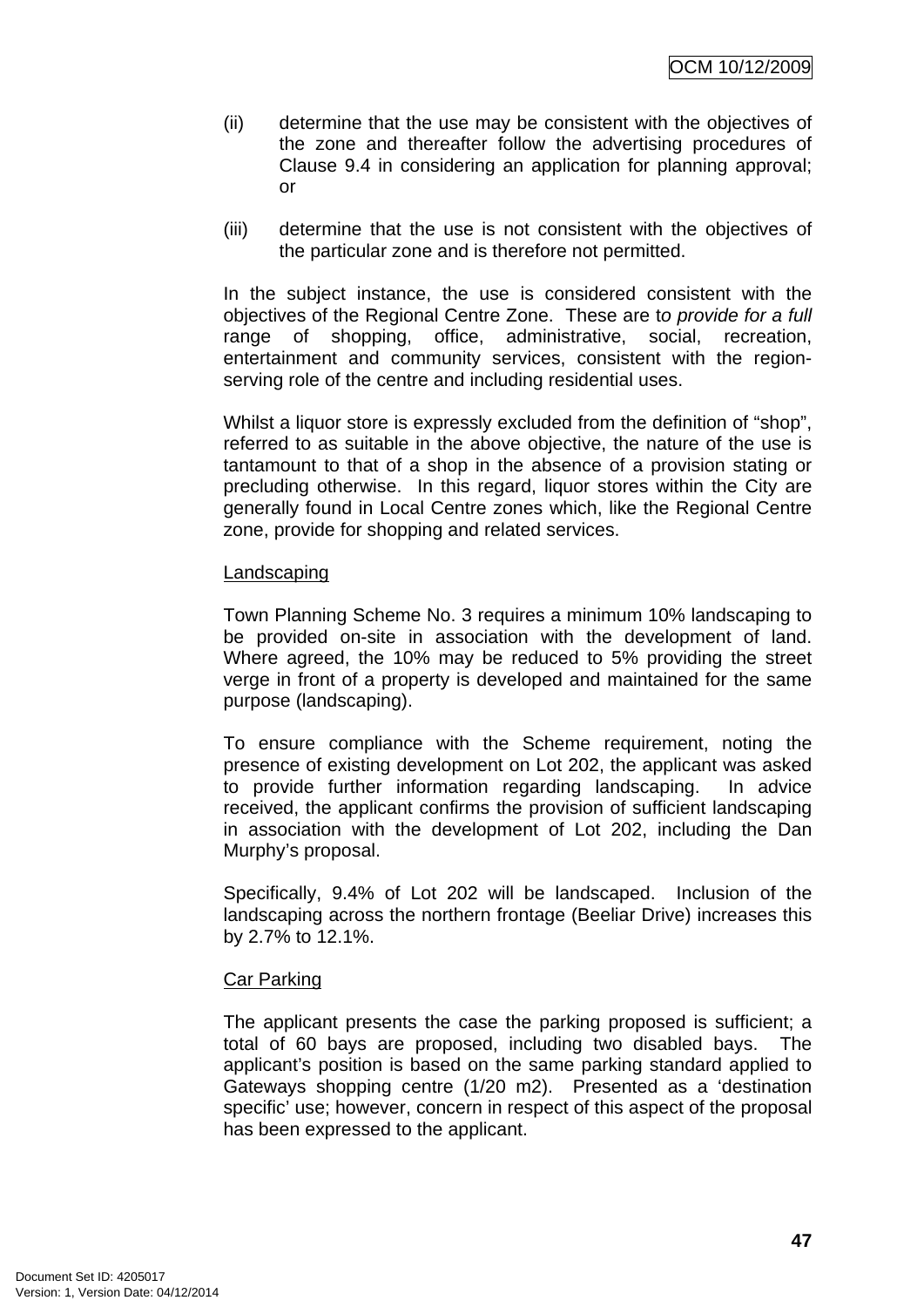For development up to 5,000 m2 is size, the Scheme requirement for shop use (applying this as the most relevant standard) is 1 bay/12 m2. There is also the less onerous requirement of 1 bay/16 m2 that applies to floor areas in excess of 10,000 m2 - still more onerous; however, than the 1/20 m2 standard presented in support of the application.

In response to the concerns expressed, the applicant has provided the following additional justification:

- 1*. Customers that use big box liquor stores spend on average the following time shopping in stores:* 
	- *Under 5 minutes 24%*
	- *5-9 minutes 35%*
	- *10-14 minutes 22%*
	- *15-19 minutes 10%*
	- *20 minutes+ 9%*
- *2. This compares to the more traditional retail shopping centres where customers tend to stay a minimum of 60 minutes.*
- *3. On the basis of the above information it can be demonstrated that 59% of customers for the Dan Murphy's will stay less than 9 minutes, whilst 81% will stay for less than 14 minutes. This equates to more than 6 and 4 times the turnover of car parking bays respectively when compared to a traditional retail shopping centre and has the effect of significantly reducing the demand for car parking bays through more efficient usage.*
- *4. The pattern of usage of big box liquor stores is different to traditional retail shopping centres, both in the behavioral patterns of customers and also in that under the current retail opening hours regime, whilst general retail trading hours are restricted, the liquor store will be open from 9:00 a.m. – 8:00 p. m. Monday/Tuesday/Wednesday/Thursday, and 9.00 a.m.– 9.00 p.m.Friday/Saturday and 10:00 a.m. – 6:00 p.m. on Sundays. In terms of customer behavior patterns it is noted that many people purchase liquor on their way home in the evenings and that the heaviest period of trading extends into the early evening after more conventional retail shops and other commercial activities have closed for the day.*

On the basis of the additional information provided, the proposed number of bays is considered acceptable. The number of bays is also supported recognising some customers will park off-site in the vicinity of the store and will visit by foot. It is in this respect, however, that a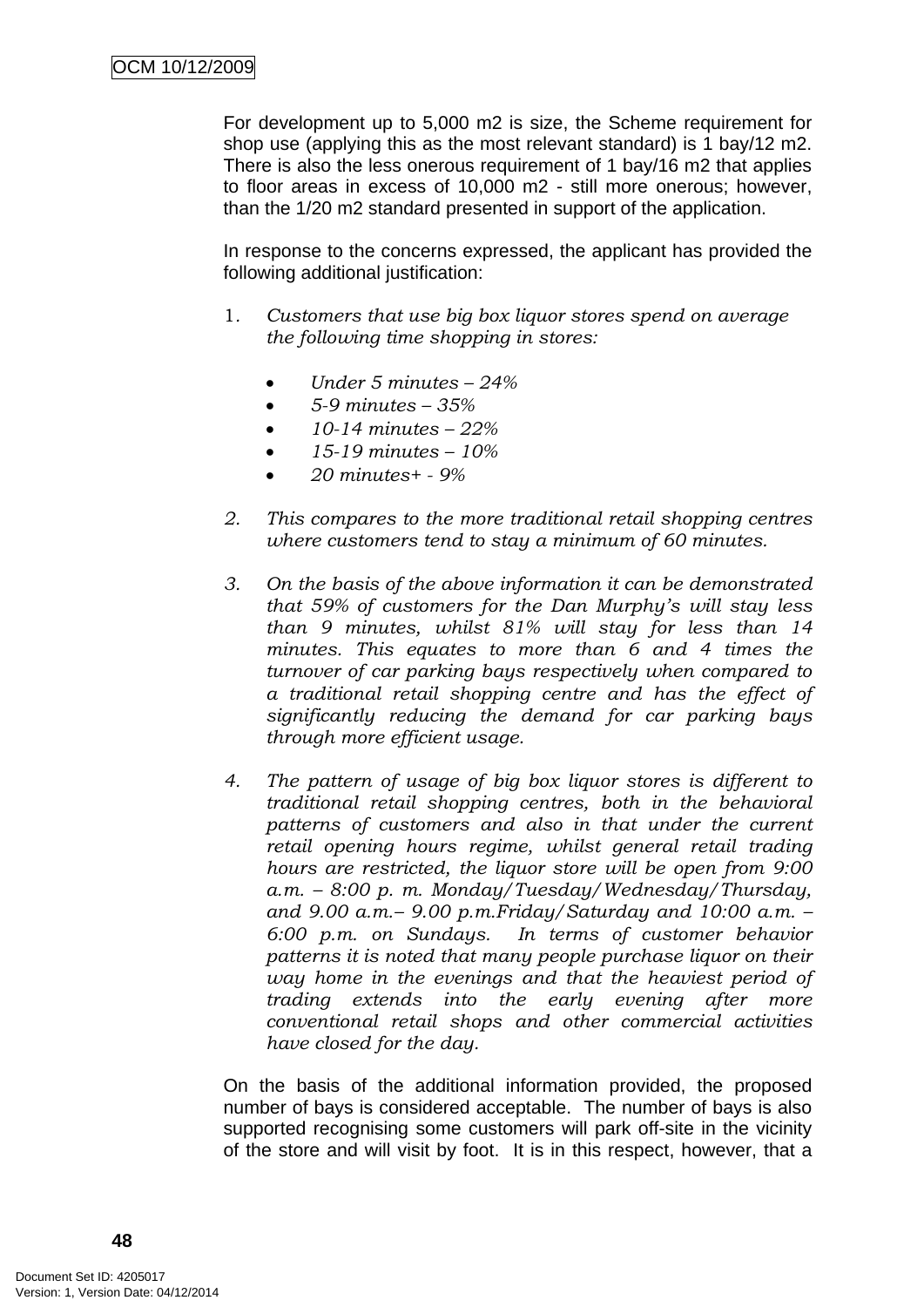related concern arises, notably the provision of safe pedestrian connections to and from the site (covered below).

#### Functionality

#### *Pedestrian Movement*

Given the nature of the use and the likelihood for pedestrian movement between the subject and adjoining sites, safe and convenient pedestrian movement is fundamental. This was raised with the applicant prior to lodgement of the application, at which time a pedestrian movement plan was requested.

The plan initially lodged with the application shows the connection of the proposed establishment with the fast food outlets adjoining to the north. This meaningful connection has also been accommodated in the design of the building with the inclusion of an awning for a section of the eastern elevation and a pedestrian crossing to the McDonalds store.

The primary concern with respect to pedestrian movement, however, relates that between the proposed store and the Gateways shopping centre car park. The dividing internal road in this location currently carries approximately 16,000 vehicles per day. In this knowledge, the expectation of a dedicated pedestrian crossing has been met by the applicant with the submission of amended plans.

As stated by the applicant; *To accommodate the City's concern about pedestrians moving between the shopping centre on Lot 203 and the liquor store site a pedestrian crossing point has now been accommodated on the internal vehicle carriageway as depicted on the amended plans. The pedestrian crossing point includes a pedestrian refuge to maximize safety*.

The applicant has been advised the pedestrian crossing is to be constructed concurrent with the construction of the liquor store and is to be completed for use prior to occupancy of the store. It is noted the requirement for the crossing responds to specific scheme provisions for the balance of the Gateways locality which requires safe and efficient pedestrian connections between the Cockburn Central Railway Station, the Town Centre Precinct and the Gateways Precinct.

#### Vehicular Movement and Servicing

Vehicular access to the site is proposed via:

• the same access serving the City's Youth Centre (extending between Wentworth Parade and the internal street network); and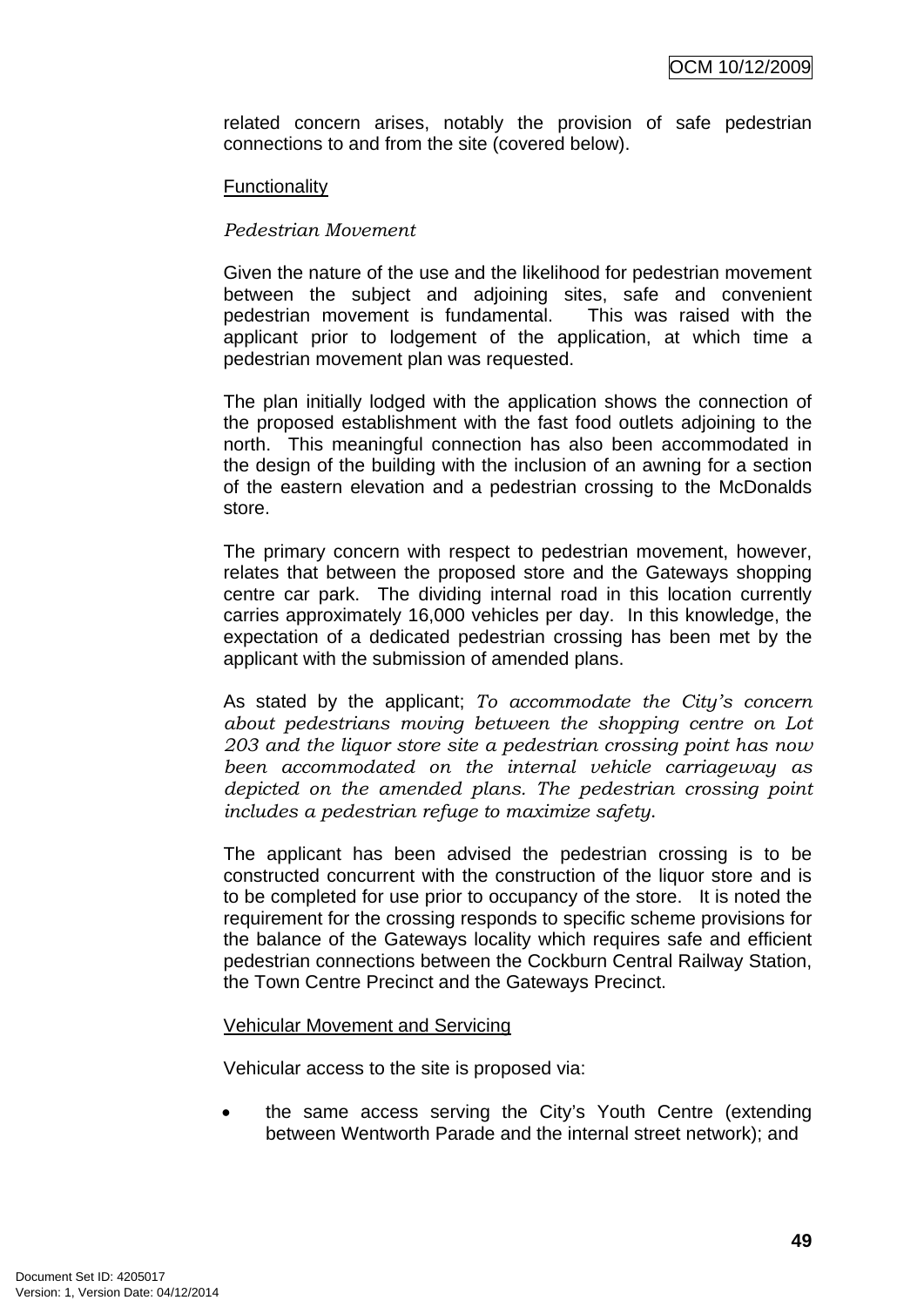an access way extending west from the main north south internal road, between McDonalds and the proposed Dan Murphy's store.

It is noted both access ways extend across land protected by an easement, in place to facilitate functional traffic movement and connectivity around and across the benefited lots.

Initially, as part of the application before the City, one way movement was proposed across the majority of the easement to enable large articulated vehicles to service the store. The use of the easement for predominantly this purpose; however, is not supported and the relevant plan has been amended accordingly (to show two-way movement). Dependant on the layout of the future Superclinic, the easement in question may also be used to facilitate access to this and other uses within the street block.

## **Conclusion**

Having regard for the above comments the subject proposal is conditionally supported from a planning perspective. Importantly, the matter of access, notably two way movement across the easement extending around the land and between the City's Youth Centre has been resolved via the application process. The commitment on the part of the developer to providing a designated pedestrian crossing between the subject land and Gateways shopping centre parking bays (including a pedestrian refuge for improved safety) is also noted as being fundamental to the support offered in respect of the application. The detail design and construction of this aspect to the development is to be resolved in accordance with the condition relating to such.

#### **Strategic Plan/Policy Implications**

#### **Governance Excellence**

- To conduct Council business in open public forums and to manage Council affairs by employing publicly accountable practices.
- To provide effective monitoring and regulatory services that administer relevant legislation and local laws in a fair and impartial way.

#### **Employment and Economic Development**

- To plan and promote economic development that encourages business opportunities within the City.
- To pursue high value employment opportunities for our residents.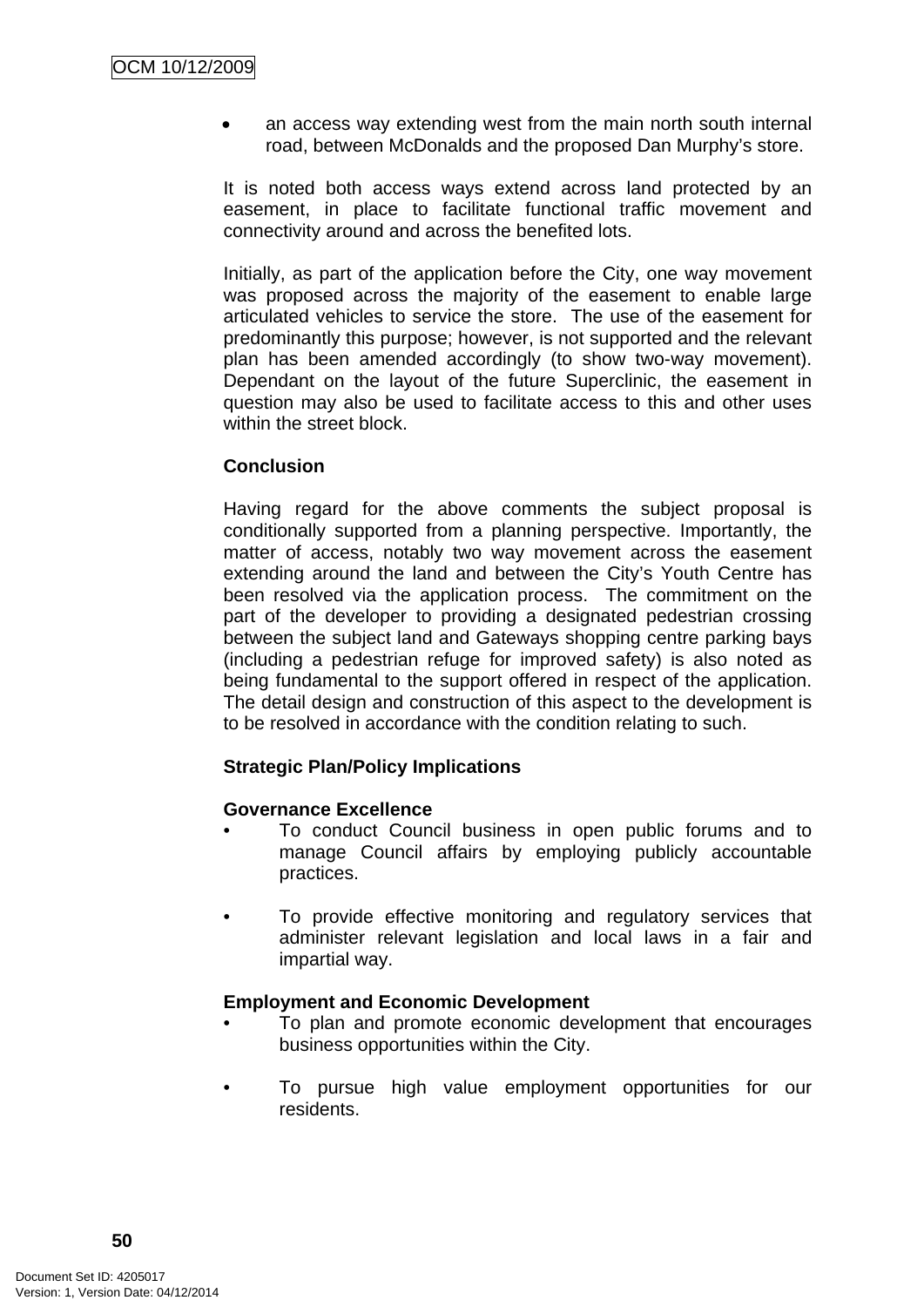## **Budget/Financial Implications**

In the event an application for review to the State Administrative Tribunal arises in respect of the Council's determination, there may be a cost to be borne by the City (out of the existing operational budget).

#### **Legal Implications**

Town Planning Scheme No.3.

#### **Community Consultation**

Not Undertaken

#### **Attachment(s)**

- 1. Location plan
- 2. Application plans

## **Advice to Proponent(s)/Submissioners**

The applicant has been advised that this matter is to be considered at 10 December 2009 Council Meeting.

#### **Implications of Section 3.18(3) Local Government Act, 1995**

Nil.

**14.7 (OCM 10/12/2009) - PROPOSED SCHEME AMENDMENT NO. 80 - REZONING LOT 9012 WENTWORTH PARADE, SUCCESS FROM 'RESIDENTIAL R20' TO 'RESIDENTIAL R25' - OWNER: GOLD ESTATES OF AUSTRALIA - APPLICANT: ROBERTS DAY (93080) (D DI RENZO) (ATTACH)** 

# **RECOMMENDATION**

That:

- (1) Council in pursuance of Section 75 of the *Planning and Development Act 2005* ("Act"), initiate an amendment to City of Cockburn Town Planning Scheme No. 3 for the purposes of rezoning portion of Lot 9012 Wentworth Parade, Success from 'Residential R20' to 'Residential R25' as shown on the Scheme Amendment Map;
- (2) as the amendment is in the opinion of Council consistent with Regulation 25(2) of the *Town Planning Regulations 1967* ("Regulations"), and upon receipt of the necessary amendment documentation, the amendment be referred to the Environmental Protection Authority ("EPA") as required by Section 81 of the Act,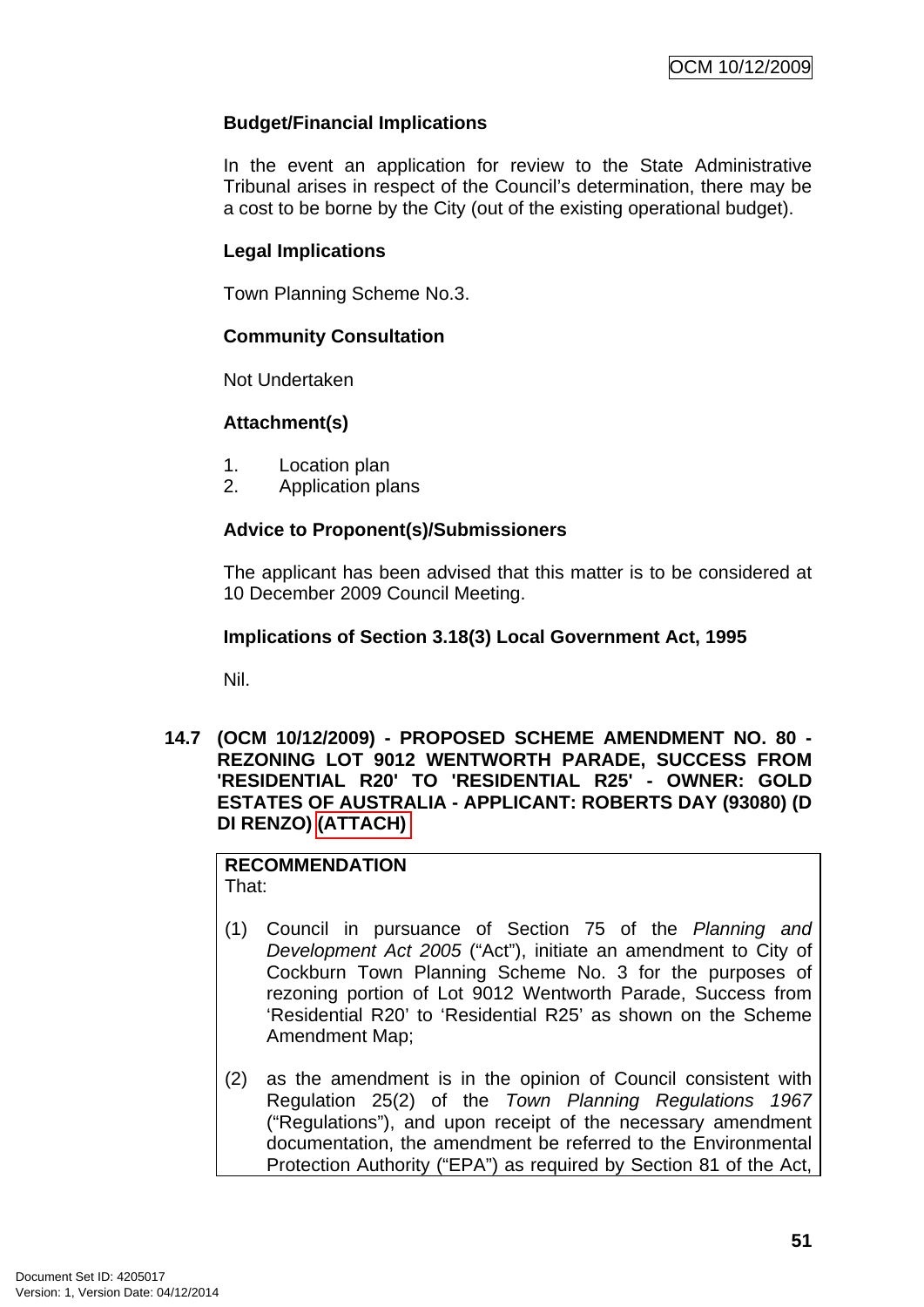and on receipt of a response from the EPA indicating that the amendment is not subject to formal environmental assessment, be advertised for a period of 42 days in accordance with the Regulations. In the event that the EPA determines that the amendment is to be subject to formal environmental assessment, this assessment is to be prepared by the proponent prior to advertising of the amendment; and

(3) the amendment documentation be prepared in accordance with the standard format prescribed by the Regulations, with the specific addition of a commitment to requiring Detailed Area Plan(s) for the lots adjacent to Wentworth Parade, and proposed Lot 17.

## **COUNCIL DECISION**

## **Background**

Portion of Lot 9012 Wentworth Parade, Success ("subject land") is currently zoned 'Residential R20' pursuant to City of Cockburn Town Planning Scheme No. 3 ("Scheme").

The portion of the subject land proposed to be rezoned is 1.06 ha in area, and is bound by Wentworth Parade to the west, 'Primary Regional Roads' reservation to the south and a drainage reserve to the east. The land to the north has been subdivided and developed in accordance with the 'Residential R20' zoning.

#### **Submission**

The proposed rezoning has been requested by the applicant, who has submitted Scheme Amendment documentation and a subdivision concept plan in support of the proposal.

#### **Report**

A Scheme Amendment has been prepared for a portion of the subject land proposing to rezone it from 'Residential R20' to 'Residential R25'. The Scheme Amendment documentation includes a proposed subdivision plan, demonstrating the road and lot layout at a density of R25 (Attachment). The proposed subdivision concept indicates an extension of existing Minerva Loop (15m road reserve); with a laneway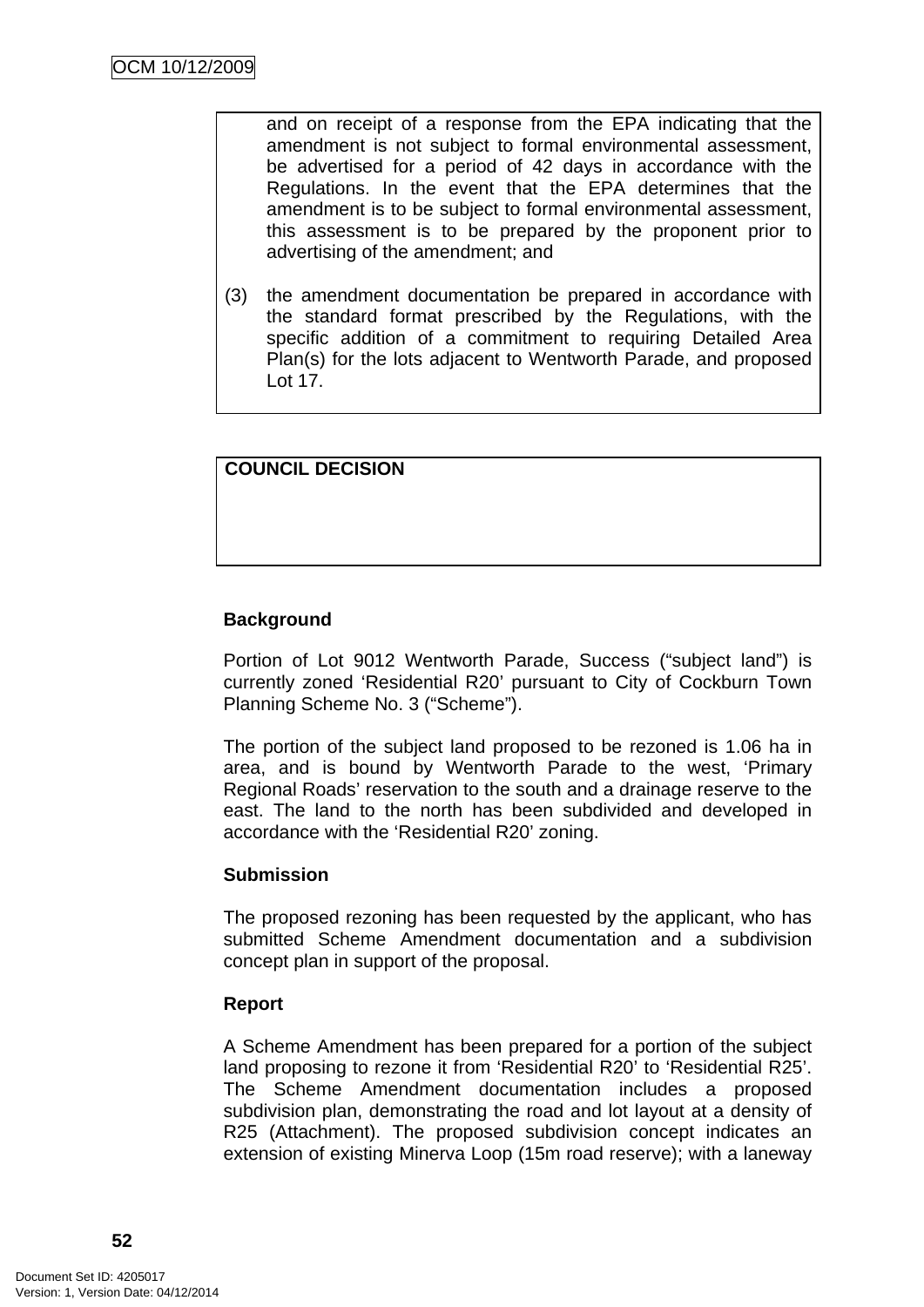to provide access to three lots in the south western corner of the subject land adjacent to Wentworth Parade.

The proposed subdivision plan shows the creation of 20 lots that are consistent with the R25 requirement pursuant to the Residential Design Codes of Western Australia ("R-Codes"), including a minimum lot frontage of 8 m, and an average lot size of 416.5  $m^2$ . This plan demonstrates that the proposed rezoning will achieve four additional lots than would be possible under the existing R20 coding.

*Directions 2031 Draft Spatial Framework for Perth and Peel* is a document prepared by the Western Australian Planning Commission ("WAPC") that will set the direction for how the metropolitan region will grow, building on the themes identified in *Network City: Community Planning Strategy for Perth and Peel*. It seeks to ensure urban growth is managed, and to make the most efficient use of available land and infrastructure, particularly prioritising the development and use of land that is already zoned urban. It seeks to achieve an average of 15 dwellings per zoned hectare, which equates to a residential coding of at least R25 - this is consistent with this proposal.

*Liveable Neighbourhoods* is an operational WAPC policy for the design and assessment of new development areas, and seeks to facilitate new development which supports the efficiency of public transport systems where available, and provide safe, direct access to the system for residents. The subject land is located within 500 m of a bus stop on Wentworth Parade which directly connects to the Cockburn Central train station.

Given the subject land's proximity to public transport, and the objectives of *Directions 2031*, a coding of R25 is considered appropriate in this case.

The existing lots to the north of the subject land that are located adjacent to Wentworth Parade are subject to a Detailed Area Plan ("DAP") (Wentworth Gardens Stage 9B) to ensure that dwellings are oriented to face Wentworth Parade with open style pillar and iron fencing, with garages located to the rear and vehicle access from Minerva Loop. The proposed lots adjacent to Wentworth Parade should achieve the same orientation, setback and access arrangements to ensure a consistent streetscape. Therefore a DAP will be required for these seven lots, and it is recommended that the Scheme Amendment documentation be amended to reflect this requirement. It is also recommended that a DAP be required for proposed Lot 17, which is an unusual shape, to ensure appropriate location of the garage and fencing.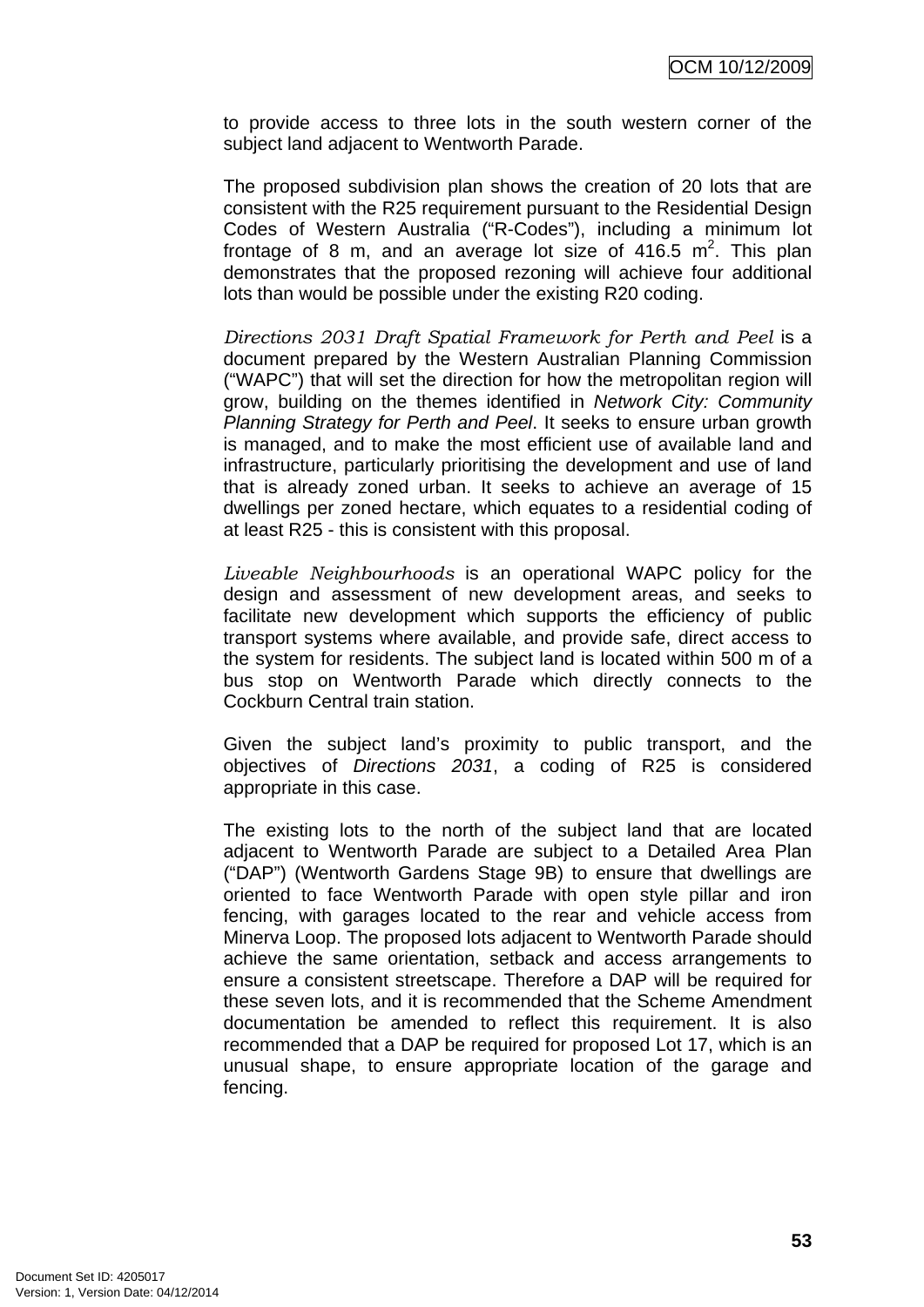## **Conclusion**

The proposed rezoning is considered to achieve a more efficient use of urban zoned land, consistent with *Liveable Neighbourhoods*, *Network City*, and *Directions 2031*. Accordingly it is recommended that Council initiate Scheme Amendment No. 80, and undertake landowner, government agency and community consultation in accordance with the *Town Planning Regulations 1967*, and normal amendment procedures.

## **Strategic Plan/Policy Implications**

#### **Demographic Planning**

- To ensure the planning of the City is based on an approach that has the potential to achieve high levels of convenience and prosperity for its citizens.
- To ensure development will enhance the levels of amenity currently enjoyed by the community.

#### **Transport Optimisation**

• To achieve provision of an effective public transport system that provides maximum amenity, connectivity and integration for the community.

#### **Budget/Financial Implications**

The Scheme Amendment fees for this proposal have been calculated in accordance with the *Planning and Development Regulations 2009*, including the cost of advertising, which has been paid by the applicant.

#### **Legal Implications**

N/A

#### **Community Consultation**

In accordance with the *Town Planning Regulations 1967* consultation is to be undertaken subsequent to the local government adopting the Scheme Amendment and the Environmental Protection Authority ("EPA") advising that the proposal is environmentally acceptable.

#### **Attachment(s)**

- 1. Aerial Photo
- 2. Scheme Amendment Map
- 3. Proposed Subdivision Plan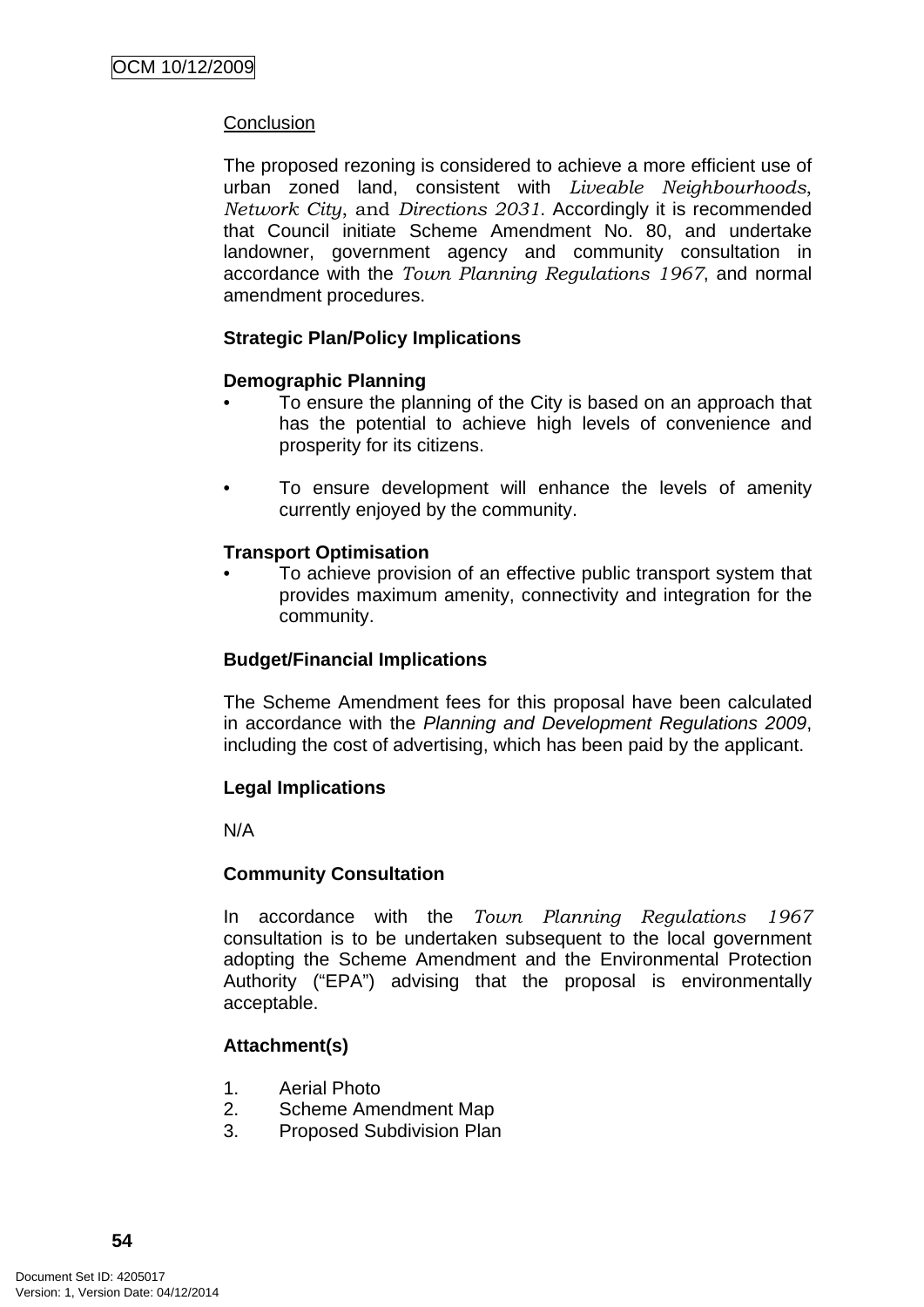## **Advice to Proponent(s)/Submissioners**

The proponent has been advised that this matter is to be considered at the 10 December 2009 Council Meeting.

#### **Implications of Section 3.18(3) Local Government Act, 1995**

Nil.

**14.8 (OCM 10/12/2009) - PROPOSED NEW POSITION STATEMENT PSPD20 'NAMING OF PARKS AND RESERVES' AND PROPOSED DELETION OF POSITION STATEMENT PSCS12 'NAMING OF PAVILIONS - COUNCIL CONTROLLED RESERVES' - LOCATION: VARIOUS - OWNER: VARIOUS - APPLICANT: VARIOUS (1050) (A TROSIC) (ATTACH)** 

**RECOMMENDATION** That Council:

- (1) adopts proposed new Position Statement PSPD20 'Naming of Parks and Reserves', as shown in the attachment to the Agenda; and
- (2) deletes Position Statement PSCS12 'Naming of Pavilions Council Controlled Reserves', as shown in the attachment to the Agenda.

**COUNCIL DECISION** 

## **Background**

The City is responsible for processing applications for the naming of parks and reserves (including ovals, pavilions, playgrounds etc) which exist throughout the City of Cockburn. It is considered appropriate to adopt a Position Statement to set out clear guidelines for this process, which is based upon the state wide processes which exist.

## **Submission**

N/A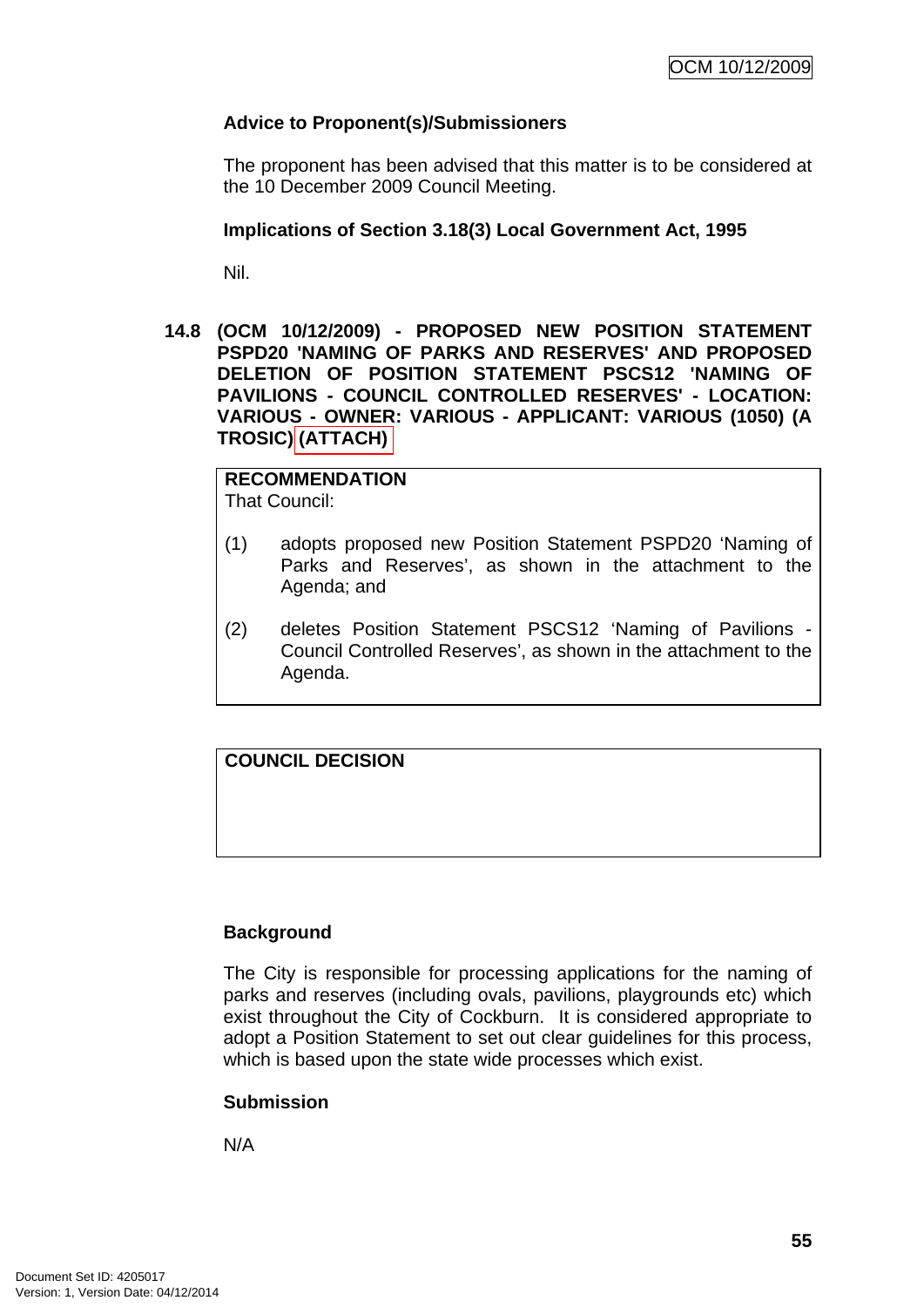## **Report**

A new Position Statement (PSPD20) has been prepared to provide acceptable and up-to-date guidelines to be used in the consideration of naming of parks and reserves within the City of Cockburn. This has been based upon the Geographic Names Committee Western Australia Principles, Guidelines and Procedures document, as well as Part 2 (Naming of Parks and Reserves) of the Land Administration Act 1997.

The Position Statement provides acceptable guidelines for the initial naming of parks, reserves, ovals, pavilions, playgrounds etc, and for the circumstances in which renaming may be considered.

Currently the naming of pavilions on Council controlled reserves is covered by Position Statement PSCS12 "Naming of Pavilions - Council Controlled Reserves". These guidelines are proposed to be incorporated into the new Position Statement, therefore it is recommended that Council delete PSCS12, and adopt Position Statement PSPD20 "Naming of Parks and Reserves".

## **Strategic Plan/Policy Implications**

#### **Infrastructure Development**

• To construct and maintain community facilities that meet community needs.

#### **Lifestyle and Aspiration Achievement**

- To foster a sense of community spirit within the district generally and neighbourhoods in particular.
- To conserve the character and historic value of the human and built environment.

#### **Budget/Financial Implications**

N/A

#### **Legal Implications**

N/A

#### **Community Consultation**

N/A

#### **Attachment(s)**

1. Proposed new Position Statement PSPD20 'Naming of Parks and Reserves'.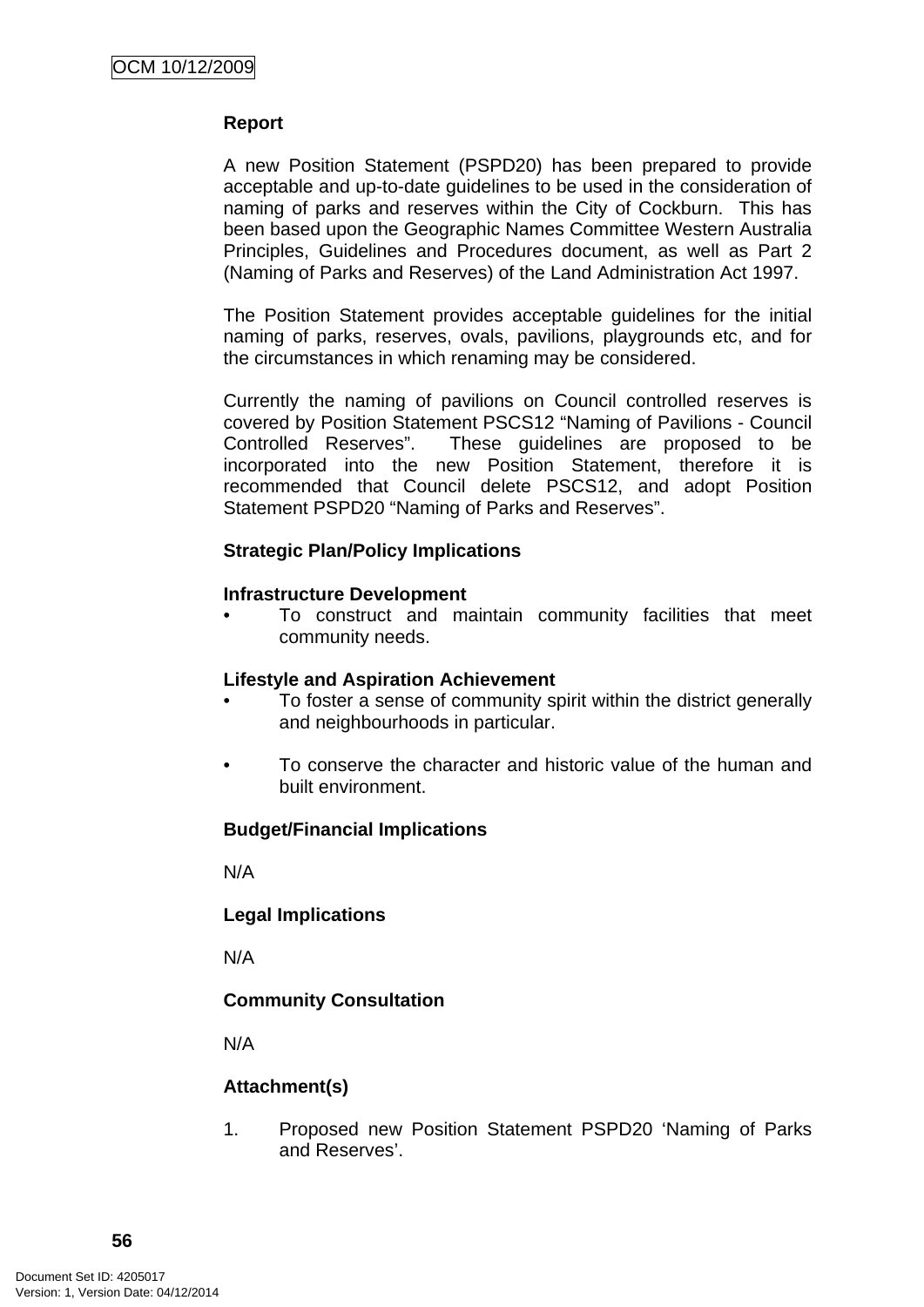2. Proposed deletion of Position Statement PSCS12 'Naming of Pavilions – Council Controlled Reserves'.

## **Advice to Proponent(s)/Submissioners**

N/A

**Implications of Section 3.18(3) Local Government Act, 1995**

Nil.

**14.9 (OCM 10/12/2009) - DETAILED AREA PLANS FOR PORT COOGEE, NORTH COOGEE - STAGE 2B (LOT 642), STAGE 2C, STAGE 3B AND STAGE 8A (LOT 502) - PREPARED BY: TAYLOR BURRELL BARNETT - PROPONENT: AUSTRALAND (9022) (T WATSON) (ATTACH)** 

**RECOMMENDATION** That Council:

- (1) approve the Detailed Area Plan's presented for Stage 2b (Lot 642), Stage 2c, Stage 3b and Stage 8a (Lot 502) Port Coogee, North Coogee, prepared by Taylor Burrell Barnett for Australand, pursuant to the provisions contained under Clause 6.2.15 of the City of Cockburn Town Planning Scheme No. 3; and
- (2) advise the applicant accordingly.

**COUNCIL DECISION** 

#### **Background**

Stages 2b and 2c are located south of Pantheon Avenue in the 'Dry Land Residential' area within Port Coogee. Stages 3b and 8a are located north of Pantheon Avenue, again within the 'Dry Land Residential' area. Under the Local Structure Plan, the land covered by the relevant Detailed Area Plans (DAP's) is identified for low-medium density residential development (R20-R50).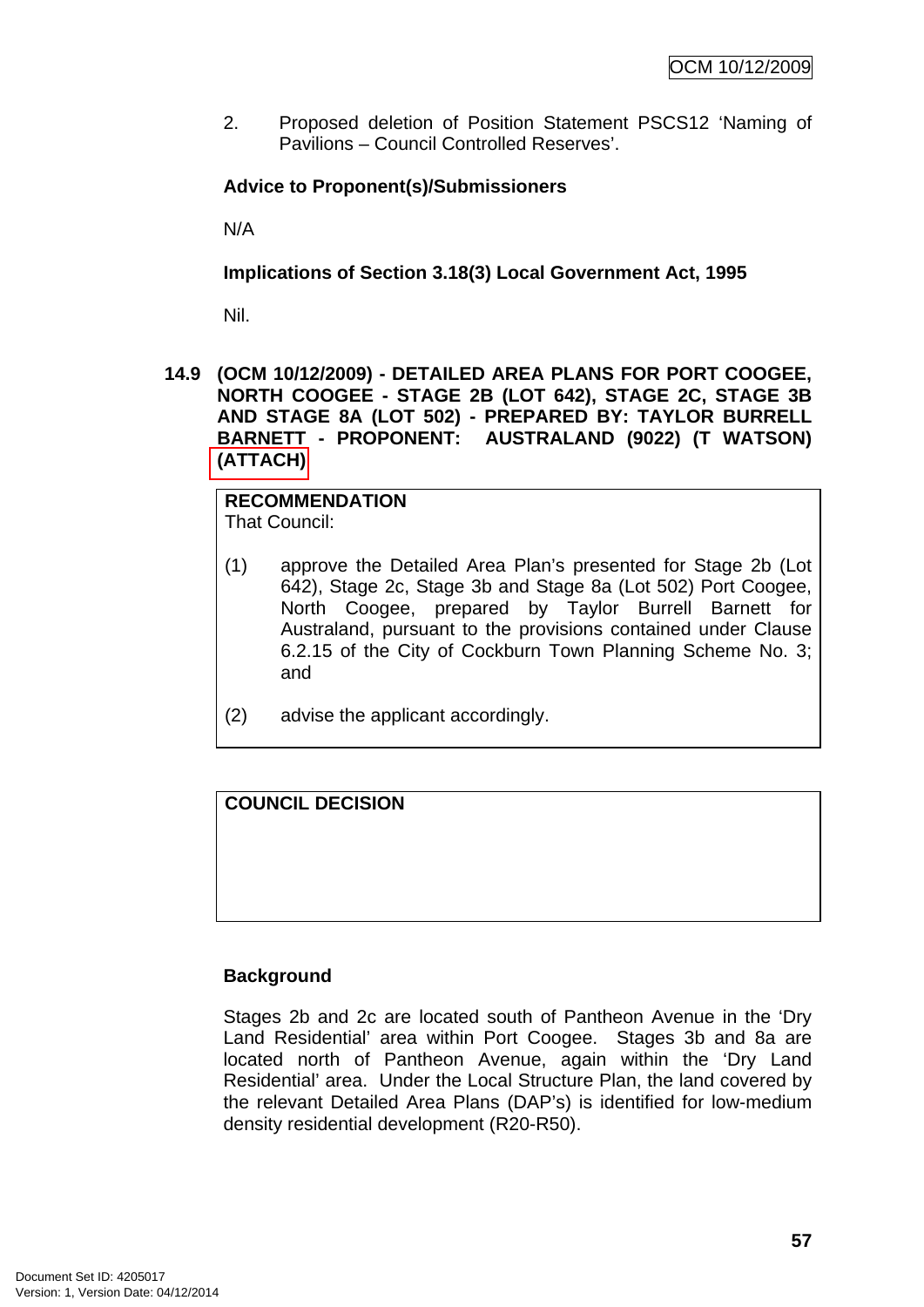It is noted the DAP for Stages 2b and 2c includes one (1) lot from Stage 2b (Lot 642). This lot was mistakenly left off the DAP for Stage 2b, approved by Council in March 2008.

#### **Submission**

The attached DAP's (in the case of Stages 2b, 2c and 3b) address amongst matters:

- Key elements to be considered in the design of dwellings.
- Dwelling setback requirements, including the extent to which parapet walls can be erected on side boundaries.
- Dwelling height.
- Access and garage requirements.

Where the DAP's do not refer to an alternate standard, the applicable standard is that prescribed in the Residential Design Codes (R-Codes) or the City's Town Planning Scheme No. 3 and/or Policies where the R-Codes do not apply.

The DAP presented for Stage 8a deals with the required garage setback for Lot 502. Due to a greater disparity between the laneway and lot levels than originally anticipated, the garage setback for this lot is now required to be 1.5 metres; 1.0 metre originally approved by Council in March 2008.

## **Report**

The DAP's for Port Coogee provide a site-specific layer of planning information, to be considered in the design and development of the lots covered by the respective documents. The information is to be considered within the framework of the Structure Plan adopted by Council for Port Coogee, as well as the R-Codes and the City's Planning Scheme and/or Policies.

Presentation of the DAP's to the City was by the planning consultant for Port Coogee. Subsequent to an initial assessment, several minor changes have been made to the documents to assist all stakeholders in the interpretation of their content. No major changes to the technical content of the DAP's has been made. In this regard, the technical content reflects the ongoing refinement in DAP content for Port Coogee, noting 18 DAP's have been approved to date by Council (commencing with Stage 1 in December 2006).

## **Conclusion**

The amended DAP's provide detailed controls for small lot development identified in the Structure Plan for the Stages in question. It is, therefore, recommended that the DAP's be approved by Council.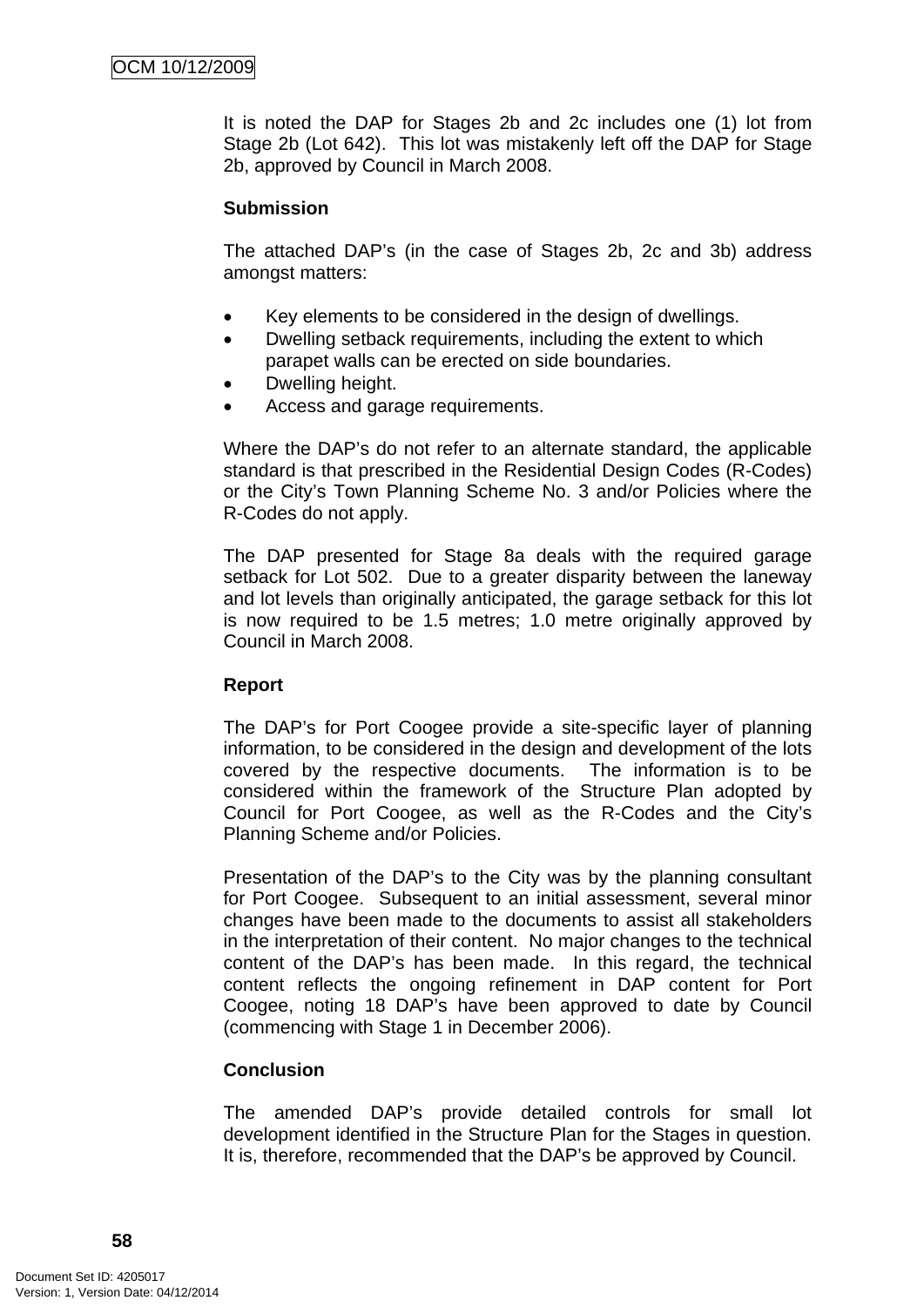The approval of the DAP's is in accordance with the provisions of 6.2.15 of the Scheme. The provisions identify planning considerations to be included in DAP's and the process for adopting such. Where a DAP may affect landowners other than the owner of the land subject of the plan, the City may undertake consultation. As Australand owns the majority of surrounding land in the case of 3b, and as the content of the DAP's for Stages 2b and 2c reflect the content of the Structure Plan (and future development will occur as anticipated), consultation has not occurred. In the case of Stage 8a, the change is considered minor and will not impact on adjoining property owners.

Clause 6.2.15.8 provides scope for a DAP to be amended.

# **Strategic Plan/Policy Implications**

The Planning Policy which applies to this item is Policy APD31 "Detailed Area Plans".

## **Demographic Planning**

- To ensure the planning of the City is based on an approach that has the potential to achieve high levels of convenience and prosperity for its citizens.
- To ensure development will enhance the levels of amenity currently enjoyed by the community.

#### **Lifestyle and Aspiration Achievement**

• To foster a sense of community spirit within the district generally and neighbourhoods in particular.

#### **Budget/Financial Implications**

N/A

## **Legal Implications**

Town Planning Scheme No. 3 Planning and Development Act 2005

## **Community Consultation**

The DAP's have not been the subject of consultation for the reasons detailed above.

## **Attachment(s)**

- 1. Structure/Location Plan
- 2. Detailed Area Plan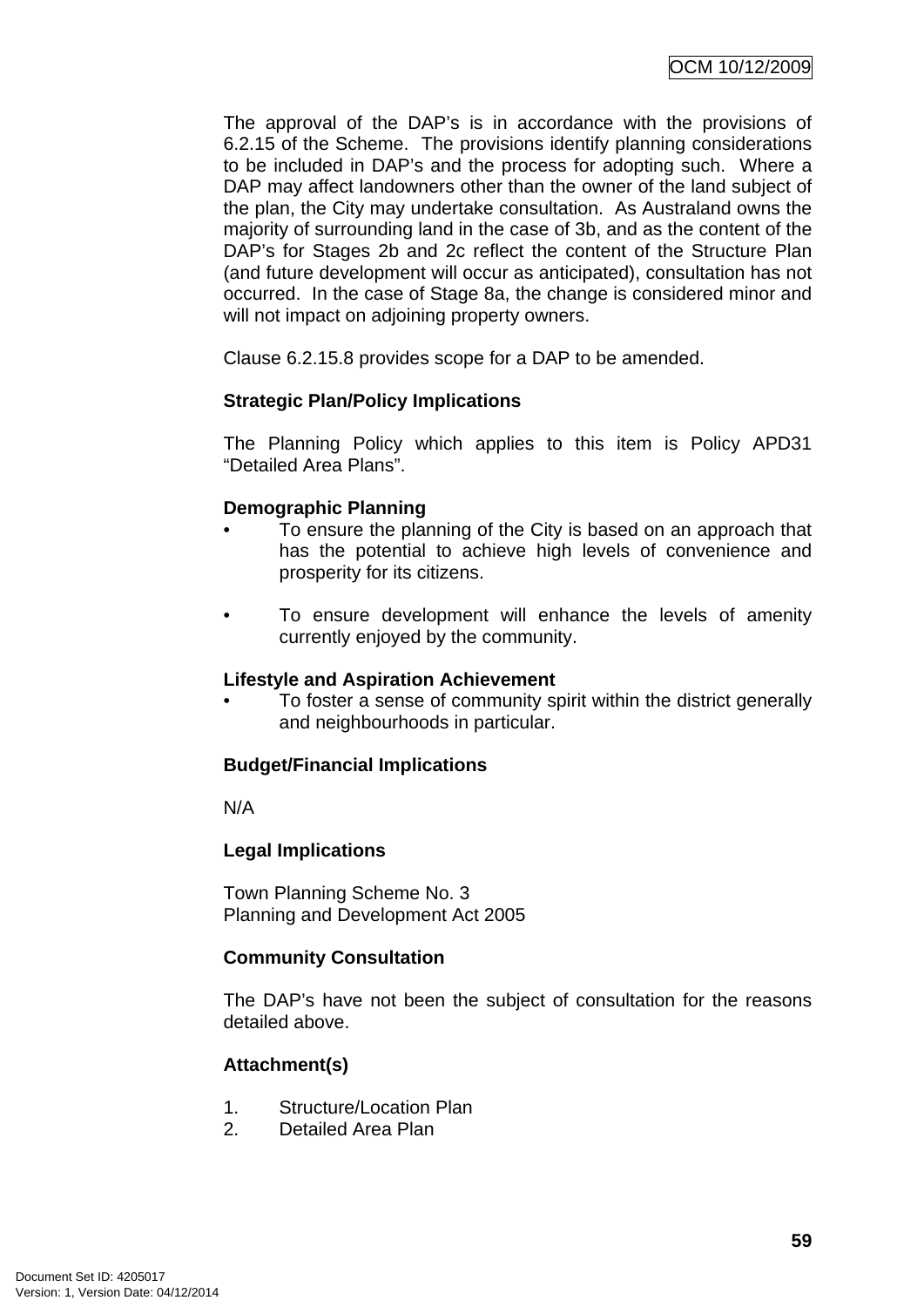## **Advice to Proponent(s)/Submissioners**

The proponent has been advised that this matter is to be considered at the 10 December 2009 Council Meeting.

#### **Implications of Section 3.18(3) Local Government Act, 1995**

Nil.

#### **14.10 (OCM 10/12/2009) - DELEGATED AUTHORITY - SECTION 374 OF THE LOCAL GOVERNMENT (MISCELLANEOUS PROVISIONS) ACT 1960 (3108) (J WEST)**

# **RECOMMENDATION**

That Council:

- (1) delegate its authority to approve or to refuse to approve plans and specifications or unauthorised building work to Council's Building Surveyor, Kuan Seng Tan;
	- 1. Under Section 374 & 374AAB of the Local Government (Miscellaneous Provisions) Act 1960.
	- 2. To the extent permitted by the Local Government (Building Surveyors) Regulations 2008, as a Level 1 Building Surveyor. (i.e. all types of building proposals).
- (2) issue to Kuan Seng Tan a Certificate of Authorisation in relation to recommendation (1) above as required by Section 9.10(2) of the Local Government Act 1995.

## **TO BE CARRIED BY AN ABSOLUTE MAJORITY OF COUNCIL**

**COUNCIL DECISION** 

#### **Background**

Mr Kuan Seng Tan commenced work with the City on 30 November 2009. Part of Mr Tan's duties is to approve or refuse to approve Building Licence applications and Building Approval Certificate Applications under delegated authority of Council.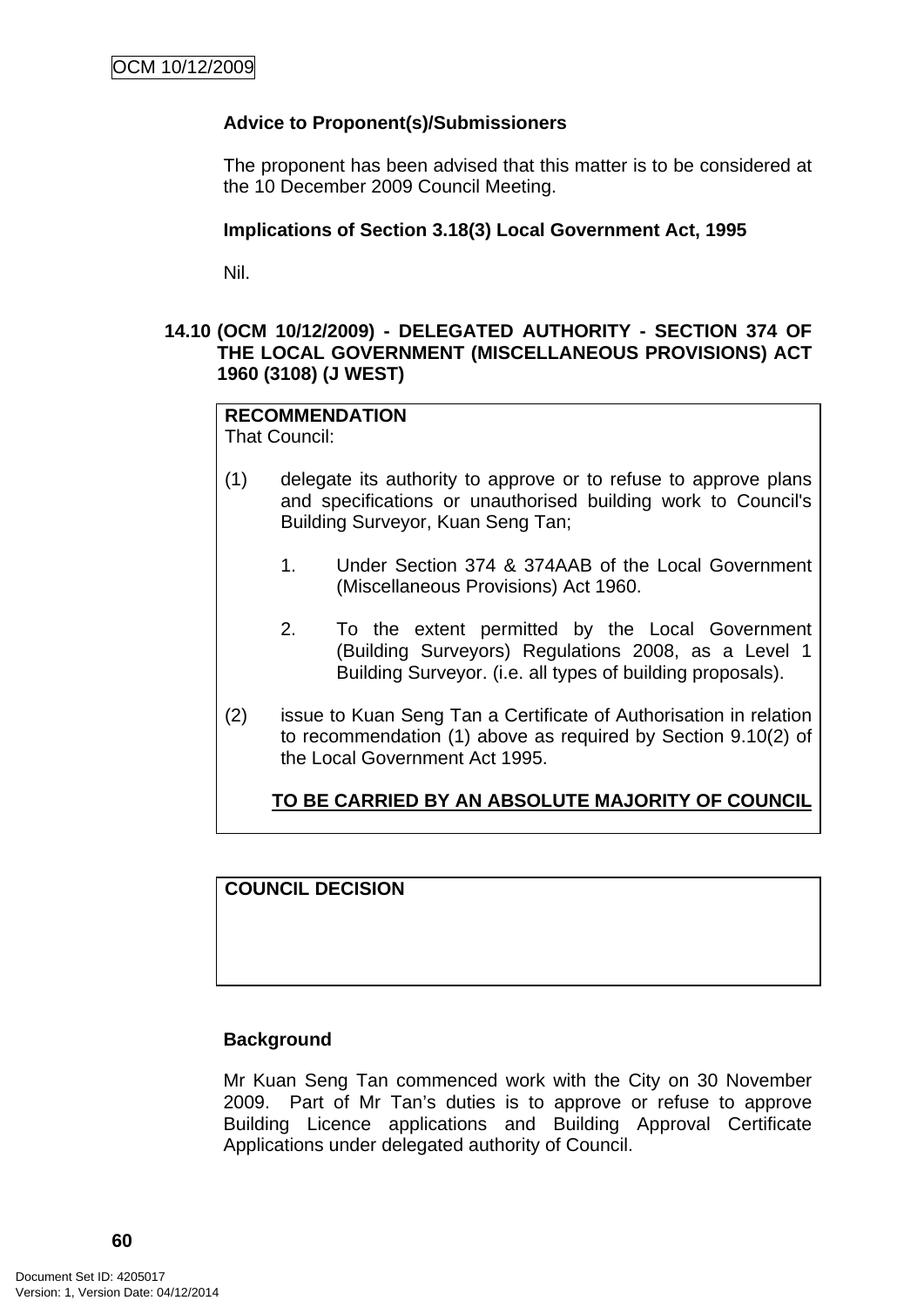# **Submission**

N/A

## **Report**

Mr Tan is qualified as a Level 1 Building Surveyor and as such has the qualifications to accept this delegation to the extent permitted under legislation (ie. to consider all types of building proposals).

# **Strategic Plan/Policy Implications**

## **Demographic Planning**

- To ensure the planning of the City is based on an approach that has the potential to achieve high levels of convenience and prosperity for its citizens.
- To ensure development will enhance the levels of amenity currently enjoyed by the community.

# **Budget/Financial Implications**

Mr Tan has been appointed due to the resignation of another officer. The position is permanent and is within budget.

## **Legal Implications**

N/A

## **Community Consultation**

N/A

# **Attachment(s)**

N/A

## **Advice to Proponent(s)/Submissioners**

N/A

**Implications of Section 3.18(3) Local Government Act, 1995**

Nil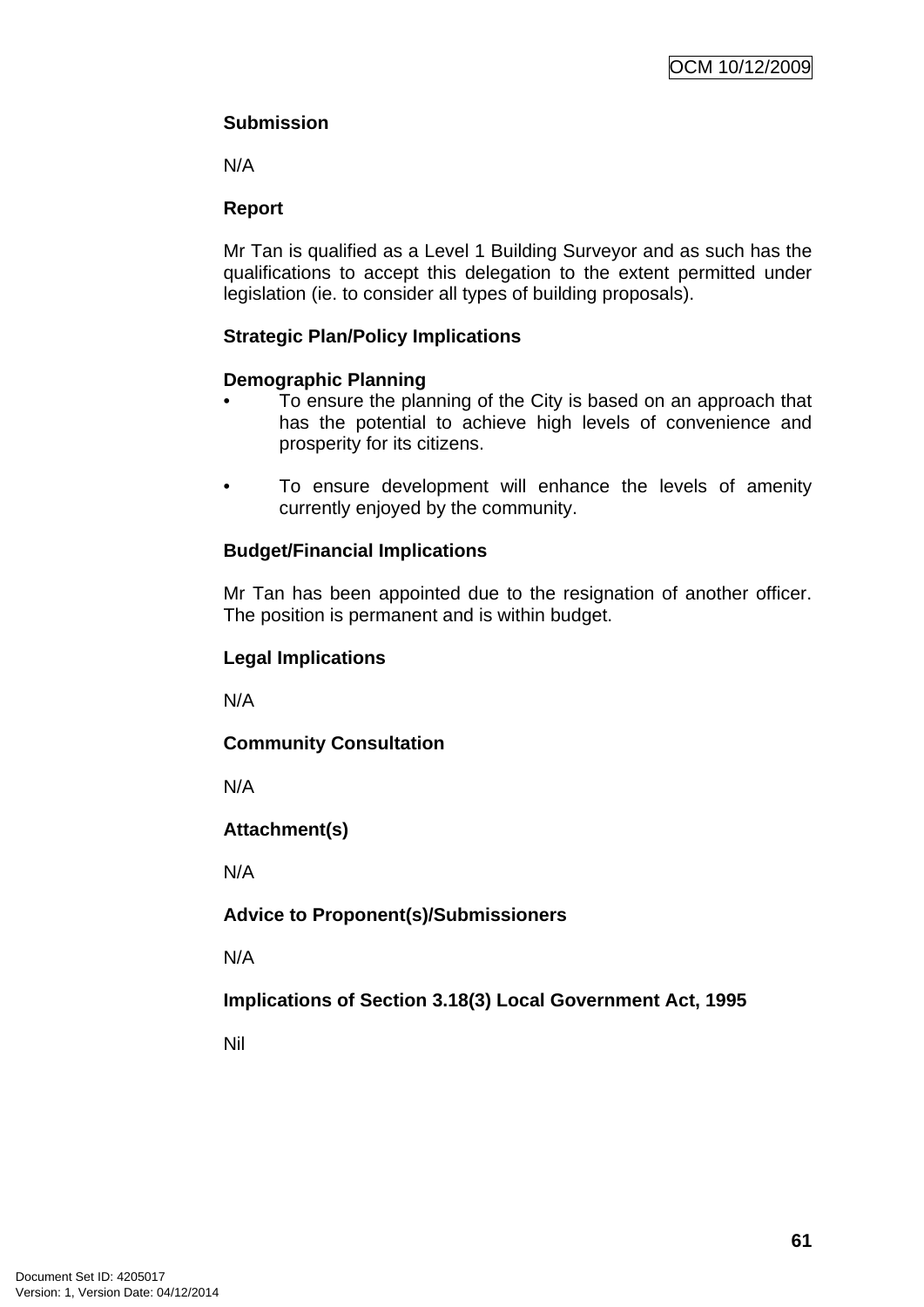#### **15. FINANCE AND CORPORATE SERVICES DIVISION ISSUES**

## **15.1 (OCM 10/12/2009) - LIST OF CREDITORS PAID - OCTOBER 2009 (5605) (N MAURICIO) (ATTACH)**

#### **RECOMMENDATION**

That Council receive the List of Creditors Paid for October 2009, as attached to the Agenda.

## **COUNCIL DECISION**

## **Background**

It is a requirement of the Local Government (Financial Management) Regulations 1996, that a List of Creditors be compiled each month and provided to Council.

#### **Submission**

N/A

#### **Report**

The list of accounts for October 2009 is attached to the Agenda for consideration. The list contains details of payments made by the City in relation to goods and services received by the City.

#### **Strategic Plan/Policy Implications**

#### **Governance Excellence**

• To conduct Council business in open public forums and to manage Council affairs by employing publicly accountable practices.

#### **Budget/Financial Implications**

N/A

#### **Legal Implications**

N/A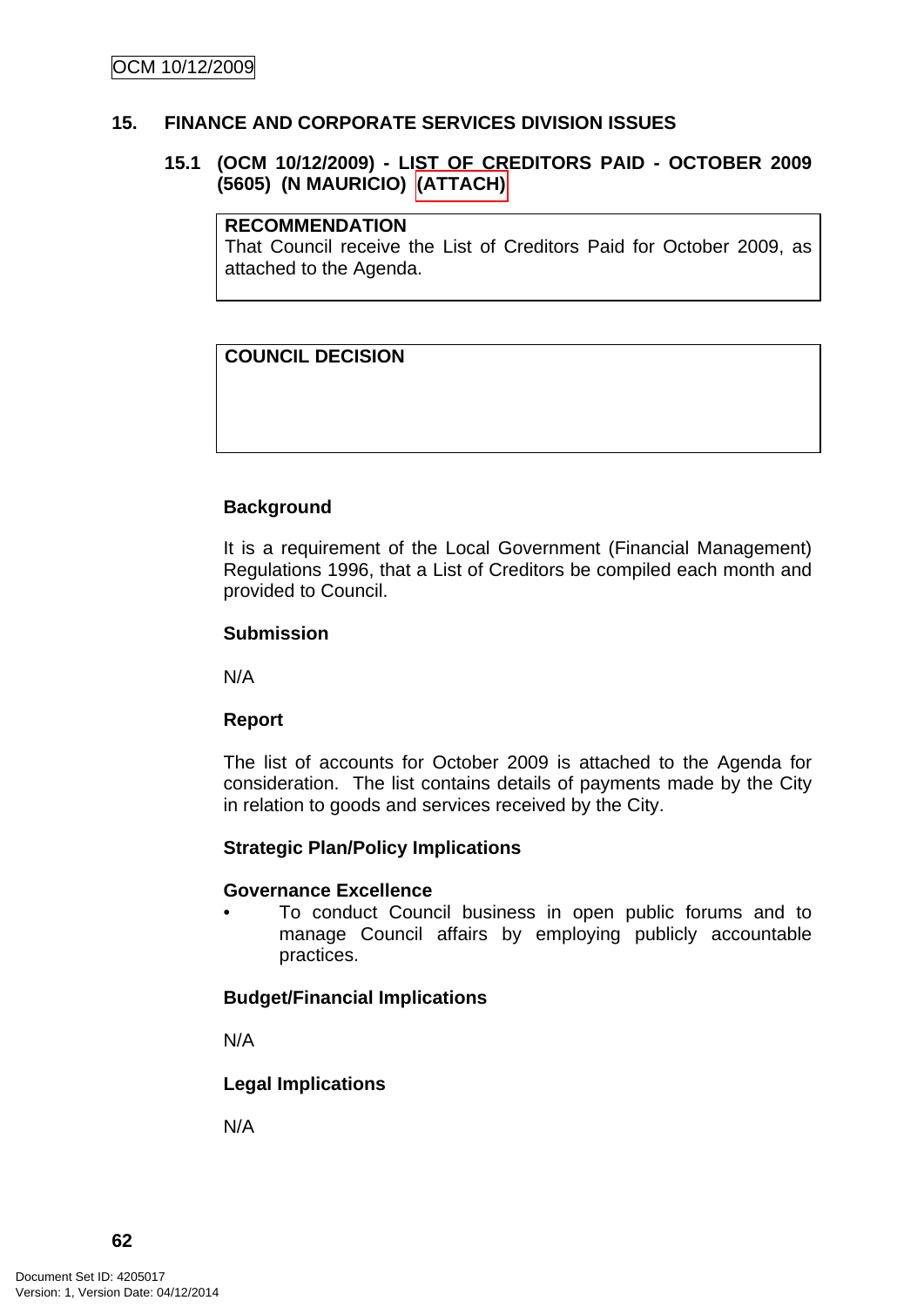## **Community Consultation**

N/A

# **Attachment(s)**

List of Creditors Paid – October 2009.

# **Advice to Proponent(s)/Submissioners**

N/A

# **Implications of Section 3.18(3) Local Government Act, 1995**

Nil.

# **15.2 (OCM 10/12/2009) - STATEMENT OF FINANCIAL ACTIVITY AND ASSOCIATED REPORTS (5505) (N MAURICIO) (ATTACH)**

# **RECOMMENDATION**

That Council receive the Statements of Financial Activity and associated reports for October 2009, as attached to the Agenda.

**COUNCIL DECISION** 

# **Background**

Regulation 34(1) of the Local Government (Financial Management) Regulations 1996 prescribes that a local government is to prepare each month a Statement of Financial Activity.

Regulation 34(2) requires the Statement of Financial Activity to be accompanied by documents containing:–

- (a) details of the composition of the closing net current assets (less restricted and committed assets);
- (b) explanations for each material variance identified between YTD budgets and actuals; and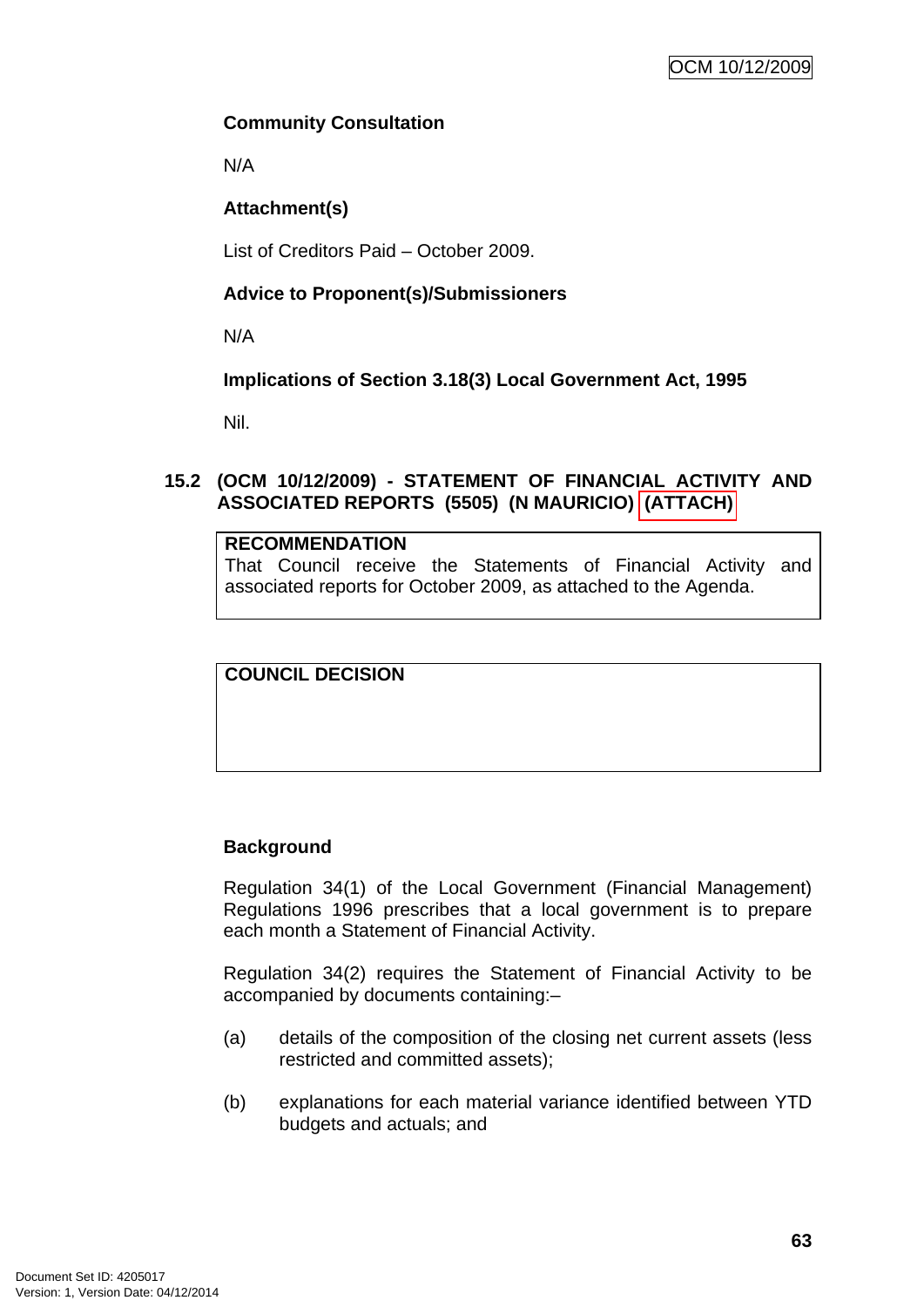(c) any other supporting information considered relevant by the local government.

Regulation 34(4)(a) prescribes that the Statement of Financial Activity and accompanying documents be presented to Council within 2 months after the end of the month to which the statement relates.

The regulations require the information reported in the statement to be shown either by nature & type, statutory program or business unit.

The City has chosen to report the information according to its organisation structure and also by nature & type.

Financial Management Regulation 34(5) requires Council to annually set a materiality threshold for the purpose of disclosing budget variance details. To this end, Council has adopted a materiality threshold variance of \$100,000 for the 2009/10 financial year.

#### **Submission**

N/A

#### **Report**

Council's closing funds within the Statement of Financial Activity (adjusted net current position) stands at \$48.7M. This is approximately \$9M more than the YTD budget forecast. The major factors behind this result is the operating and capital expenditures both trailing the cashflow forecasts by some degree.

Council's cash position (including restricted cash) stands at a healthy \$80.5M. Cash reserves and other restricted cash accounts for \$39.3M of this total, with the balance available to fund remaining commitments and operations for the 2008/09 year.

On a YTD budget comparison basis, operating income is slightly ahead by \$305k. Landfill income is below YTD budget by \$735K but is offset by additional revenue from rubbish removal charges. Income on investments is performing well to date, due to favourable rates being received on our term deposit investments. With likely rate rises later in the financial year, this area should out perform the budget target. See the attached report for other variations for this month.

Cash operating expenses continue tracking behind budget by \$4.2M, mainly in material and contract costs. Large variances appear within the Waste Services, but are mainly due to timing issues. The Parks and Environmental Business Unit are also tracking behind budget by about \$655k. See the attached report for specific details of the variances.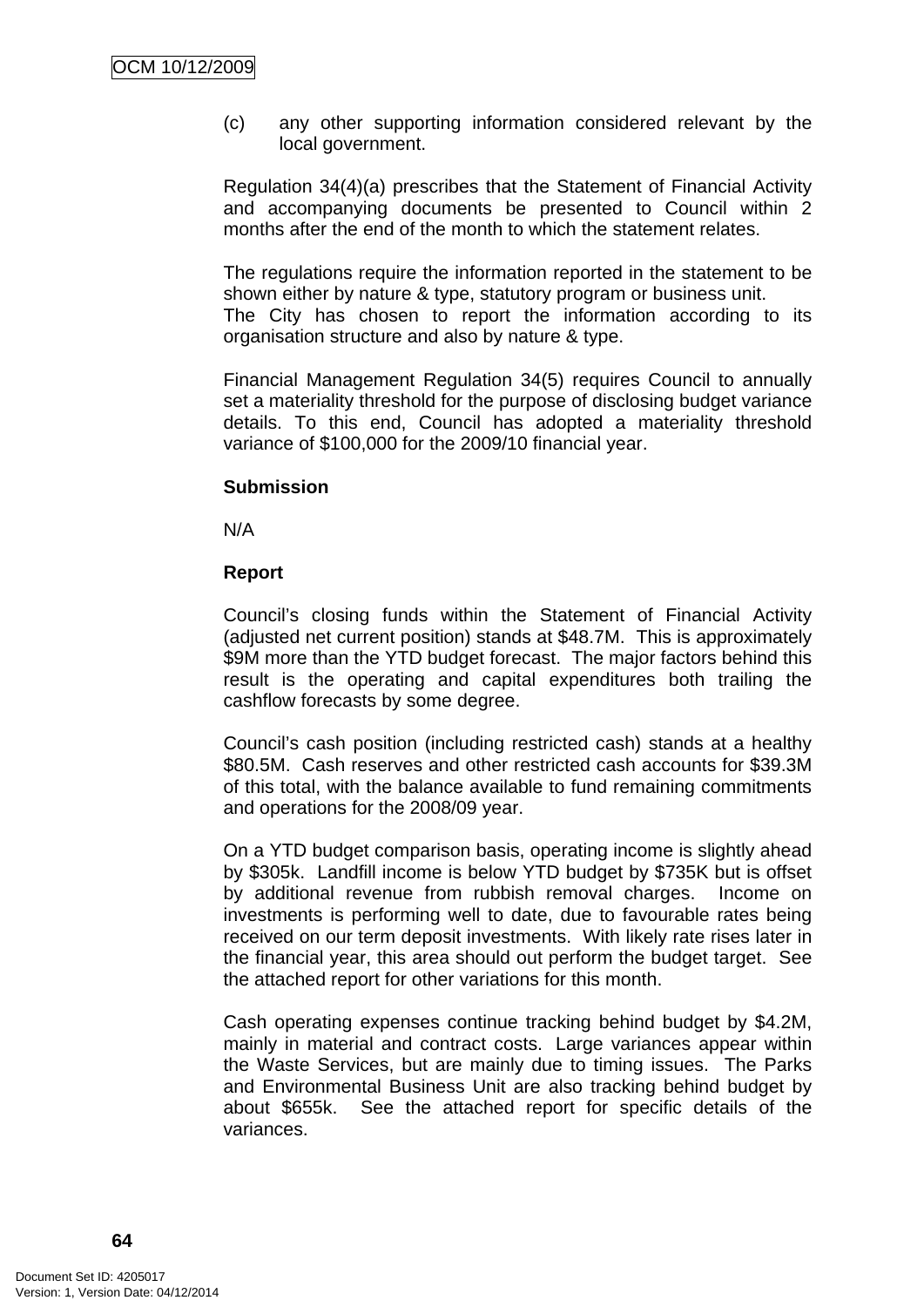Council's capital spend is \$6.1M below YTD budget, with the main contributors to this being the recreation facility projects at Success and Aubin Grove, the Coolbellup Community Centre upgrade and implementation of the Bibra Lake Management Plan. However, these are temporary in nature only, as the funds have already been committed. Details for the specific projects contributing to this variance can be found in the attached report.

#### Description of Graphs & Charts included within Statements

A liquidity graph shows the level of Council's net current position (adjusted for restricted assets) and trends this against previous years. This gives a good indication of Council's capacity to meet its financial commitments over the course of the year. Comparing with prior years, the Council's liquidity remains strong.

There is a bar graph tracking Business Unit operating expenditure against budget. This provides a very quick view of how the different areas are tracking and the comparative size of their budgets.

Pie charts included show the break up of actual operating income and expenditure by nature and type and the make up of Council's current assets and liabilities (comprising the net current position).

#### **Strategic Plan/Policy Implications**

#### **Governance Excellence**

• To conduct Council business in open public forums and to manage Council affairs by employing publicly accountable practices.

#### **Budget/Financial Implications**

Where variances reported are of a permanent nature (ie. not due to timing issues), they will impact Council's end of year budget surplus/deficit position and will be assessed during the mid-year budget review.

#### **Legal Implications**

N/A

#### **Community Consultation**

N/A

#### **Attachment(s)**

Statements of Financial Activity and associated reports – October 2009.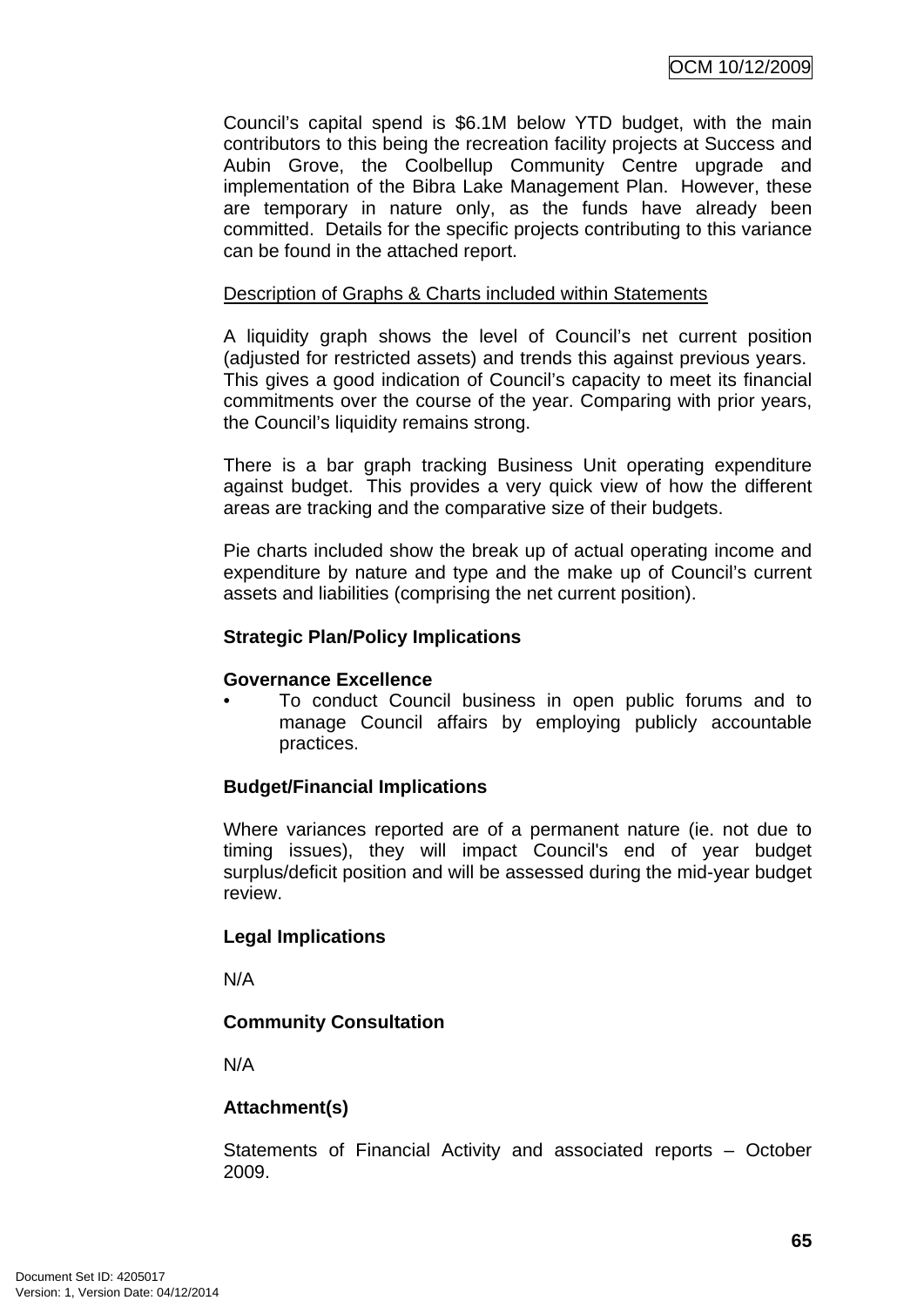## **Advice to Proponent(s)/Submissioners**

N/A

**Implications of Section 3.18(3) Local Government Act, 1995**

Nil.

## **15.3 (OCM 10/12/2009) - PROPOSED AMENDMENT TO POSITION STATEMENT PSFCS1 'EQUAL OPPORTUNITY' (1030; 2350) (M TOBIN) (ATTACH)**

#### **RECOMMENDATION**

That Council adopt proposed amendment to Position Statement PSFCS1 'Equal Opportunity', as attached to the Agenda.

**COUNCIL DECISION** 

## **Background**

The current Position Statement has been reviewed to ensure currency particularly as the Fair Work Act 2009 has references to equal opportunity.

#### **Submission**

That Council adopt the revised Position Statement PSFCS1 'Equal Opportunity'.

#### **Report**

The Equal Opportunity Position Statement has been reviewed to ensure it is current and in accordance with the Fair Work Act 2009. Mostly there have only been minor changes to terminology. The reference to contact officers has also been changed as Council no longer has a contact officer network, this having fallen from best practice guidelines in the 1990's. Any issues are now dealt with through the normal grievance procedure.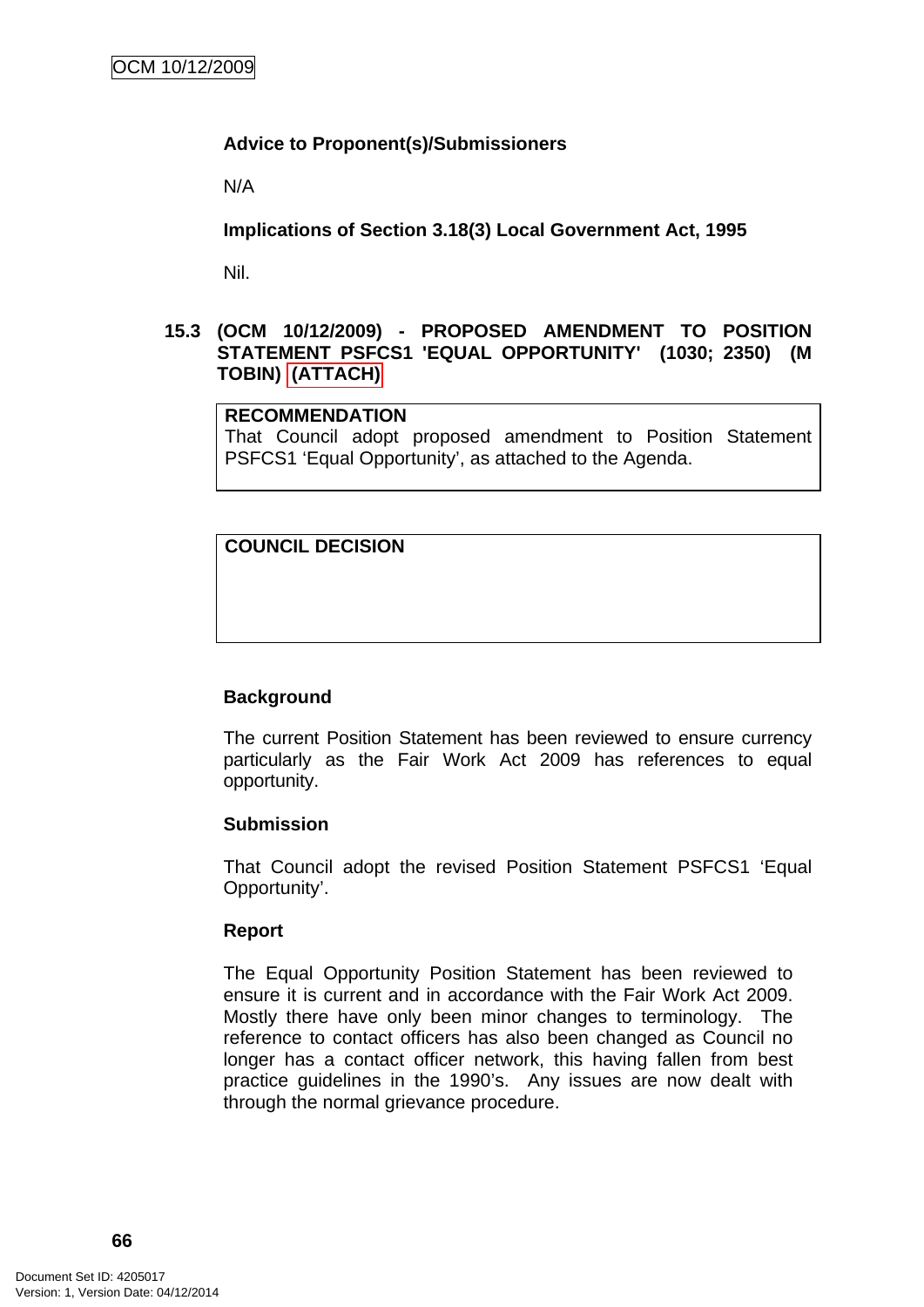# **Strategic Plan/Policy Implications**

### **Governance Excellence**

• To conduct Council business in open public forums and to manage Council affairs by employing publicly accountable practices.

### **Budget/Financial Implications**

N/A

# **Legal Implications**

N/A

# **Community Consultation**

N/A

# **Attachment(s)**

Proposed amended Position Statement PSFCS1 'Equal Opportunity'.

# **Advice to Proponent(s)/Submissioners**

N/A

# **Implications of Section 3.18(3) Local Government Act, 1995**

Nil.

## **15.4 (OCM 10/12/2009) - PROPOSED AMENDMENT TO POSITION STATEMENT PSFCS22 'SALARY PACKAGING' (1030) (M TOBIN) (ATTACH)**

### **RECOMMENDATION**

That Council adopt proposed amendment to Position Statement PSFCS22 'Salary Packaging', as attached to the Agenda.

# **COUNCIL DECISION**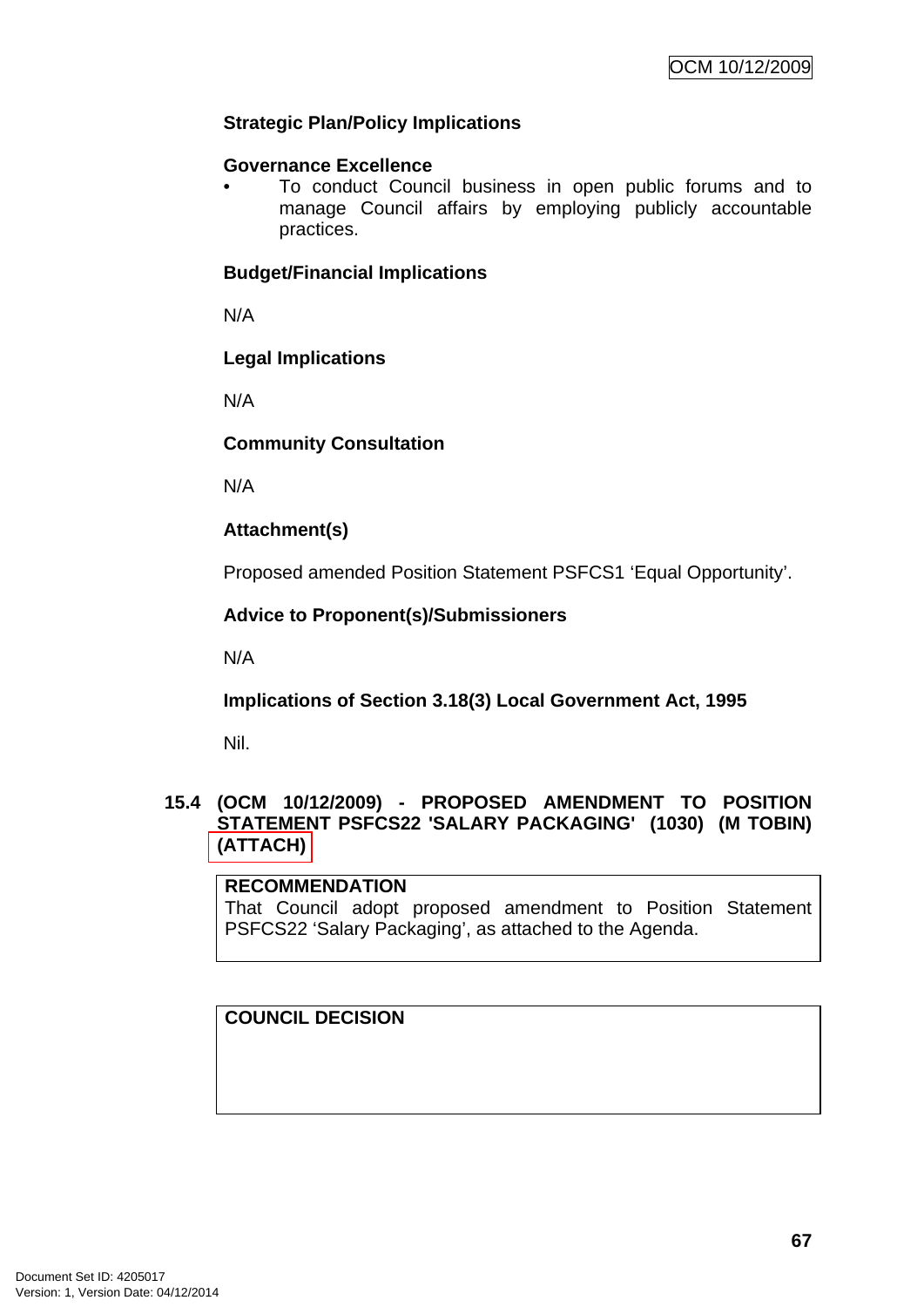# **Background**

The current Position Statement has been reviewed to ensure currency as it has now been in place for two years and there have been some changes to relevant legislation.

### **Submission**

That Council adopt the revised Position Statement PSFCS22 'Salary Packaging'.

### **Report**

The Salary Packaging Position Statement has been reviewed to ensure it is current and in accordance with relevant legislation. Three changes are proposed:

- That novated vehicles be available to part time and full time staff, rather than just full time;
- That laptops can be packaged each fringe benefits tax (FBT) year not each financial year (legislative change); and
- That a reference to Council amalgamations be included.

# **Strategic Plan/Policy Implications**

### **Governance Excellence**

• To conduct Council business in open public forums and to manage Council affairs by employing publicly accountable practices.

### **Budget/Financial Implications**

N/A

### **Legal Implications**

N/A

### **Community Consultation**

N/A

# **Attachment(s)**

Proposed amended Position Statement PSFCS22 'Salary Packaging'.

# **Advice to Proponent(s)/Submissioners**

N/A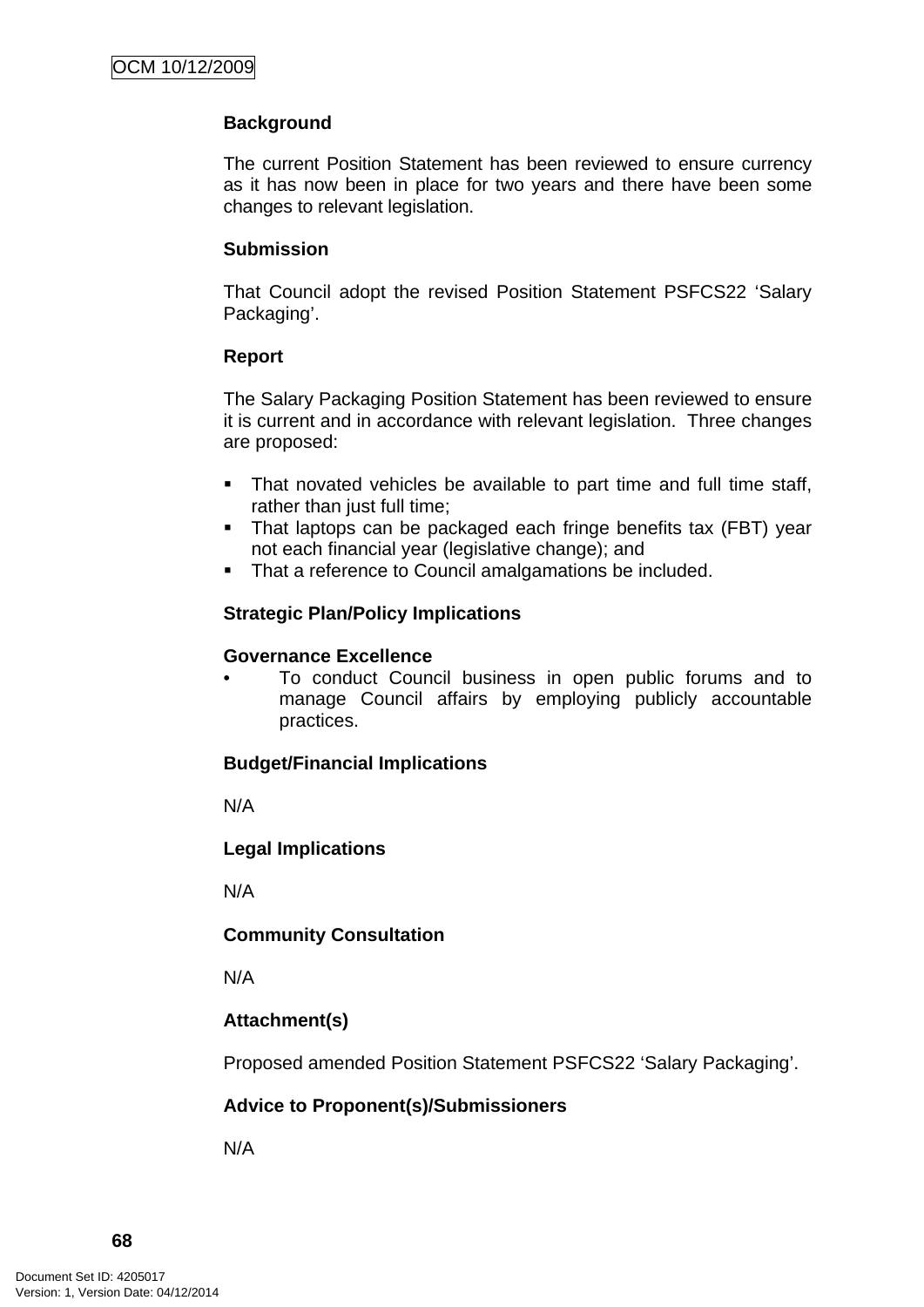# **Implications of Section 3.18(3) Local Government Act, 1995**

Nil.

## **15.5 (OCM 10/12/2009) - ACCESS TO INTERNET SERVICES - VARIOUS LOCATIONS WITHIN THE COCKBURN DISTRICT (1402) (S DOWNING)**

# **RECOMMENDATION**

That Council:

- (1) through the City's Administration call a public meeting for the purpose of discussing and attempting to resolve the issue of the lack of relevant infrastructure for the provision of high speed internet access to facilitate business communication;
- (2) invite the following participants to the public meeting:
	- 1. Members of the business community from the Cockburn Commercial Park.
	- 2. Telstra and other telecom providers.
	- 3. The developer of the Cockburn Commercial Park, Landcorp.
	- 4. Federal Member of Parliament, Melissa Parkes MP.
	- 5. State Members of Parliament, Fran Logan MLA and Joe Francis MLA.
	- 6. Elected Members of the City of Cockburn.
	- 7. Melville-Cockburn Chamber of Commerce.
	- 8. Print media, Cockburn Gazette and the Herald.
- (3) write to the WA Planning Commission, WALGA and UDIA, with the purpose of seeking changes to State Planning Policies so as to ensure suitable infrastructure and provision of high speed broadband are a mandatory service similar to water, power and roads; and
- (4) make a submission to the Department of Planning and Infrastructure on recently released State Industrial Land Strategy, so as to reflect the needs of the business community.

**COUNCIL DECISION**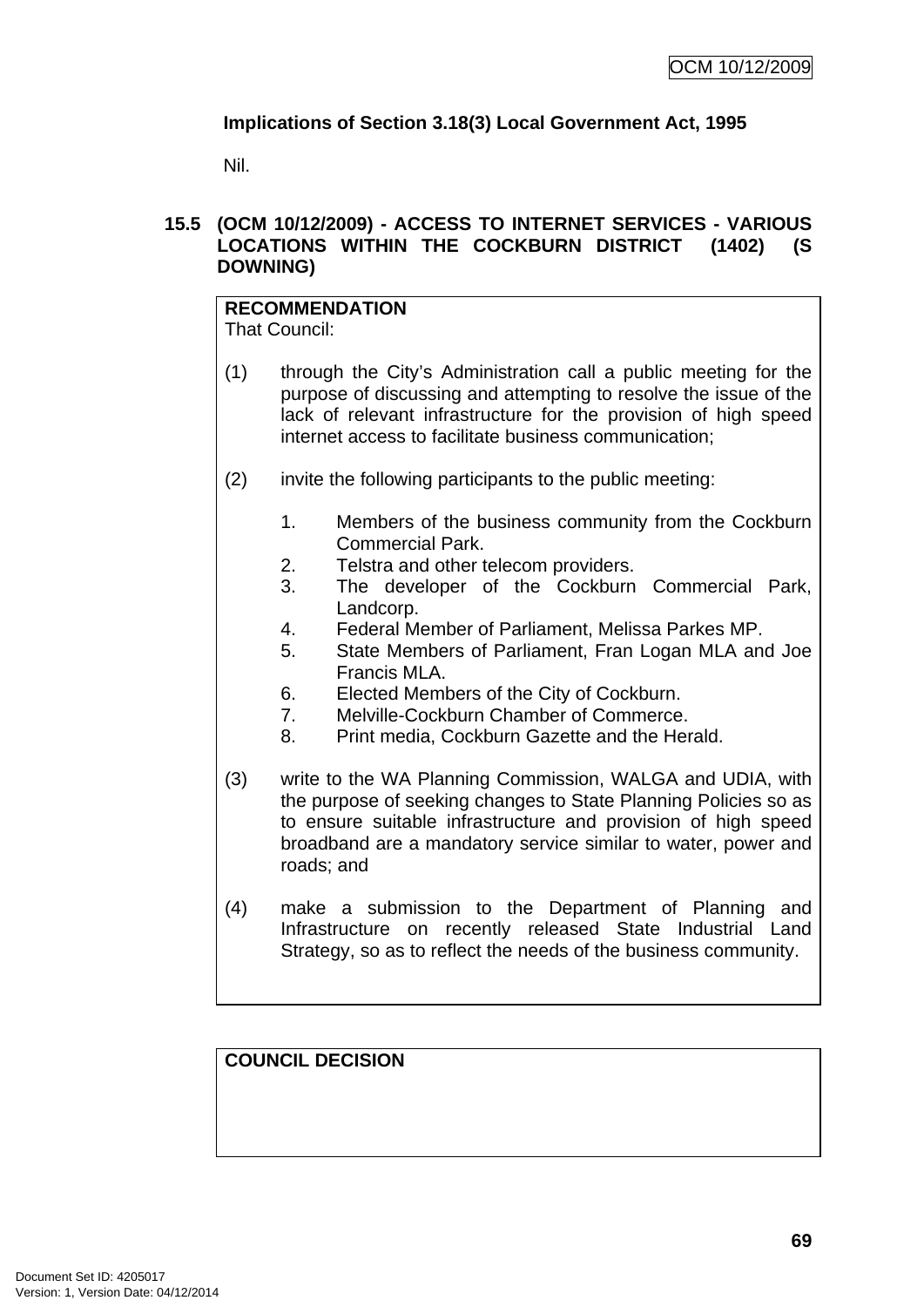# **Background**

The City has been approached by a number of ratepayers and businesses in Cockburn Business Park, Atwell, Aubin Grove and North Lake to assist them, if possible to obtain access to broadband internet access, after direct approaches to Telstra have proved fruitless. At the November 2009 Ordinary Council Meeting, the Deputy Mayor, Kevin Allen requested that a report be prepared on the following:

*in conjunction with the South West Group, to look at issues currently faced by businesses in the Bibra Lake area where they cannot access full internet services.* 

### **Submission**

N/A

### **Report**

### Role of the City of Cockburn

Telecommunications in Australia comes under the Minister for Federal Telecommunications and the Telecommunications Act 1997, with statutory oversight by the Australian Communications and Media Authority (ACMA manages the Federal Government's portfolio of Broadband, Communications and the Digital Economy) and Australian Competition and Consumer Commission (ACCC). As such the Act provides power/authority to override all State and Local Government Acts, regulations and local laws, including the State Planning and Development Act 2005. This legislative power has been effectively used by telecom companies to erect/install mobile phone towers almost anywhere ignoring the normal planning requirements of local Councils and the State Government.

The role of the City of Cockburn in a regulatory sense is quite inconsequential, however, as the closest level of government to the people and to business, local government can facilitate and communicate responses from the community to the national telecom companies through communication with Federal and State Members of Parliament, the regulators as well as the telecom companies themselves.

Communications with the City's counterparts about the lack of broadband access, Federal and State Members of Parliament indicate similar reports to their offices. They in turn have contacted the Federal Minister's Office but mostly to no avail.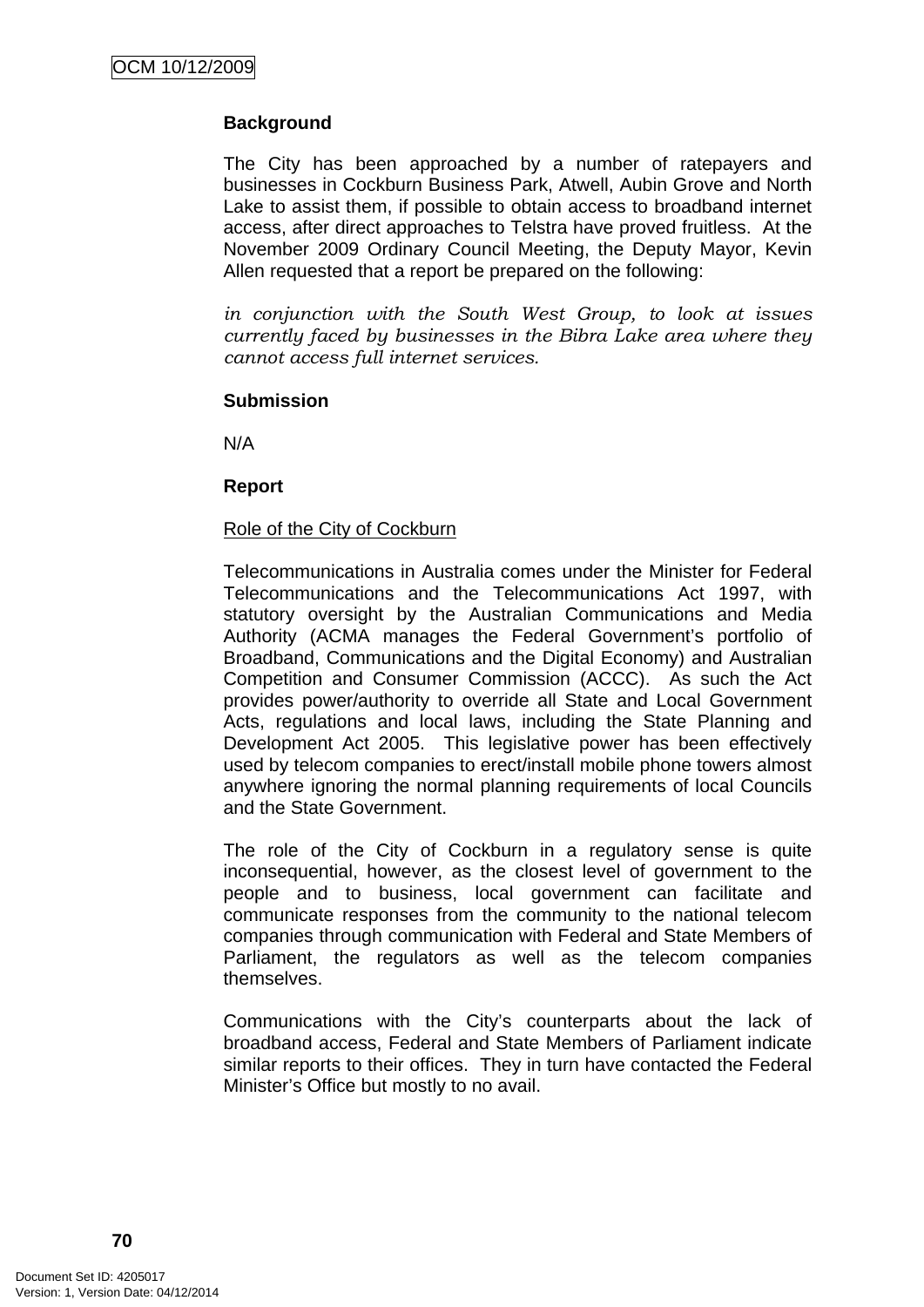#### **Accessibility**

The City has been approached by business proprietors of the Cockburn Commercial Park frustrated at the lack of high speed broadband internet with which to run their business. Without wired ADSL, businesses within the precinct have to use Telstra's mobile data network for the provision of internet and email services. The only service unavailable with this technology is the ability to create a point to point VPN link between an office in the precinct and an office in another location. Without a VPN service businesses cannot link back to a corporate system that is running on servers in another location.

Telstra control both the Rim and the Exchange that together provide an ADSL link into a business or home. Telstra has advised that both the RIM and Exchange are at capacity and that there is no forward plan to upgrade either in the near future.

In addition, the developer of the Estate did not roll optic fibre which would assist in any upgrade. This is different for Lattitude 32, where the developer, Landcorp has committed to a rollout of optic fibre as a competitive advantage over other industrial estates in the region.

Business proprietors have tried a number of solutions including wireless internet access but to no avail. The lack of broadband access through the provision of ADSL1 and ADSL2 prevents the business proprietors from accessing the necessary twenty first technologies to run their businesses. The City has been advised, but is yet to confirm, that high speed access was said to be available to prospective land purchases, but has subsequently been either withdrawn or the service has reached it capacity.

This problem has been in the Cockburn Commercial Park and would appear not to have impacted on the Phoenix Business Park (to the north). Apparently, this later land subdivision will access the exchange in the St. Paul's Estate where there is sufficient capacity for the provision of relevant high speed internet access.

### Planning Issues

One concern raised by the business proprietors is the City of Cockburn should have imposed the planning condition for the provision of high speed telecommunication internet access. The Council does not have the power to impose such a condition on a telecom company. Land subdivision is the sole responsibility of the WA Planning Commission. Under the State Planning Polices issued by the WA Planning Commission (WAPC), all land subdivisions must have water, sewage, drains, roads and power. This is because the State controls or can impose its will on the entity supplying these infrastructure services, such as Water Corporation, Western Power and Councils. The State Planning Policies does not have the legislative authority to impose its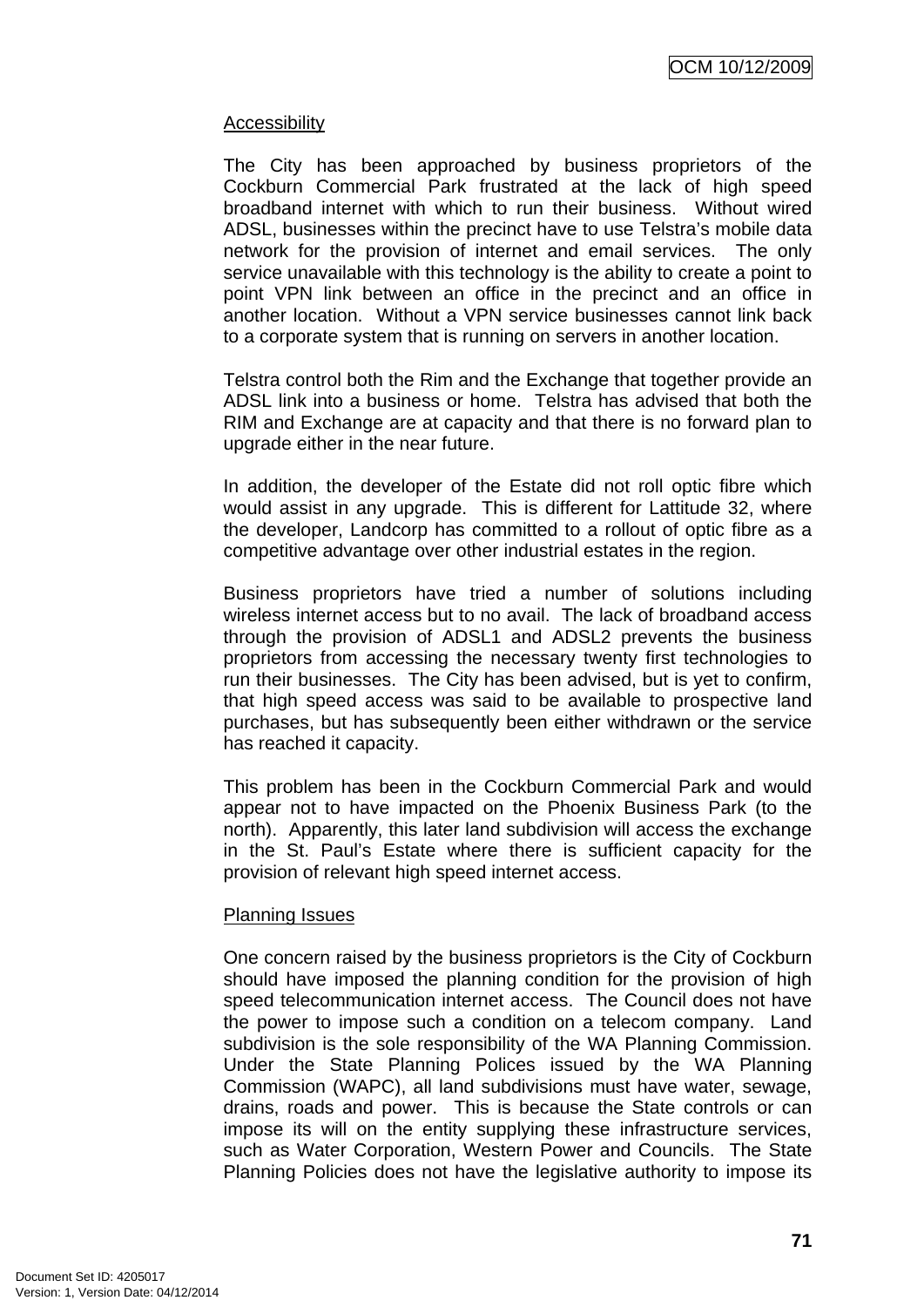will over the Federal Government and its Acts, in this case the Telecommunications Act. As such, it can only suggest a minimum standard. To date this standard has been the implementation of voice communications and data of up to 4800 bits per second (the old modem speed). If Council imposed a much higher standard, the relevant authority could and would appeal the condition through SAT, just as a State Authority would if a condition was imposed higher than the State Planning Policy. This is one reason why the National Broadband Network has become a major issue and the Federal Government has committed to spend \$43billion over the next ten years.

As part of the approval conditions for the subdivision of land in the Cockburn Commercial Park, the WAPC noted the following advice from Telstra:

*Telstra advises that there may be inadequate communications in services to the subject land and that a developer contribution to new infrastructure may be required. The applicant should liaise with Telstra on the provisions of trenches as part of the subdivisional works*.

#### NGAA Councils in the Eastern States

The City is a member of the National Growth Alliance, a body set up to lobby Federal Government for the provision of money and additional services for high growth Councils Australia wide. The issue raised by the City's business proprietors is not isolated to Cockburn or WA, but would appear linked to high growth areas nationally, where growth of population and businesses have exceeded the planning by the telecom companies. One example from the City of Whittlesea in Victoria is very similar to the Cockburn Commercial Park, where 800 businesses in a newly established business park could not get access to ADSL Broadband. They approached their local Council, who called a public meeting, invited the telecom companies, State and Federal MP's, the local media and of course the business proprietors. The outcome was the installation of technology which met the needs of 800 growing businesses. The overriding comment from the City of Whittlesea is that Telstra appears to change its mind, mostly for competitive reasons, in addition to the installation of alternative technology which retained their rim exchange and its exclusivity arrangements.

Communication with Telstra has indicated that there is no planned upgrade to the local rim exchange.

The City will undertake and facilitate a public meeting of Councillors, State and Federal Members of Parliament, affected ratepayers and residents, telecom companies and regulators in an attempt to improve the current level of infrastructure for the Cockburn Business Park and other such affected areas in the City of Cockburn.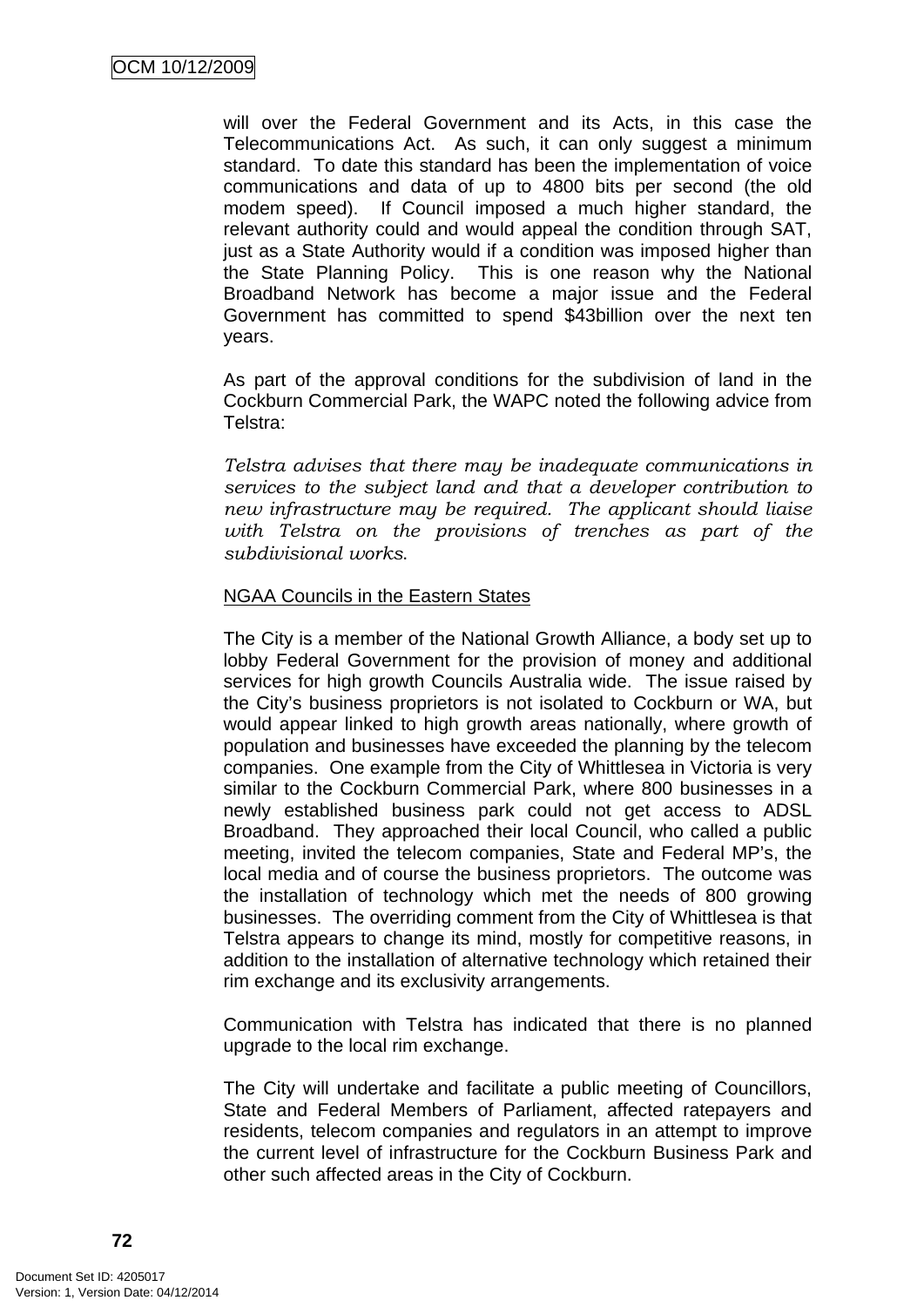# **Strategic Plan/Policy Implications**

# **Demographic Planning**

To ensure the planning of the City is based on an approach that has the potential to achieve high levels of convenience and prosperity for its citizens.

# **Budget/Financial Implications**

N/A

# **Legal Implications**

Sec. 142 and Sec. 143 of the Planning and Development Act 2005

### **Community Consultation**

N/A

**Attachment(s)**

N/A

# **Advice to Proponent(s)/Submissioners**

N/A

**Implications of Section 3.18(3) Local Government Act, 1995**

Nil.

# **16. ENGINEERING AND WORKS DIVISION ISSUES**

Nil

# **17. COMMUNITY SERVICES DIVISION ISSUES**

**17.1 (OCM 10/12/2009) - LEASE - PART OF RESERVE 41007 - SOUTH LAKE DRIVE, SOUTH LAKE - DEPARTMENT FOR COMMUNITIES (5515210) (B FREEMAN) (ATTACH)** 

# **RECOMMENDATION**

That Council enter an agreement with the Department for Communities to lease part of Reserve 41007, Location 2994, South Lake Drive, South Lake, as attached to the Agenda subject to the following conditions: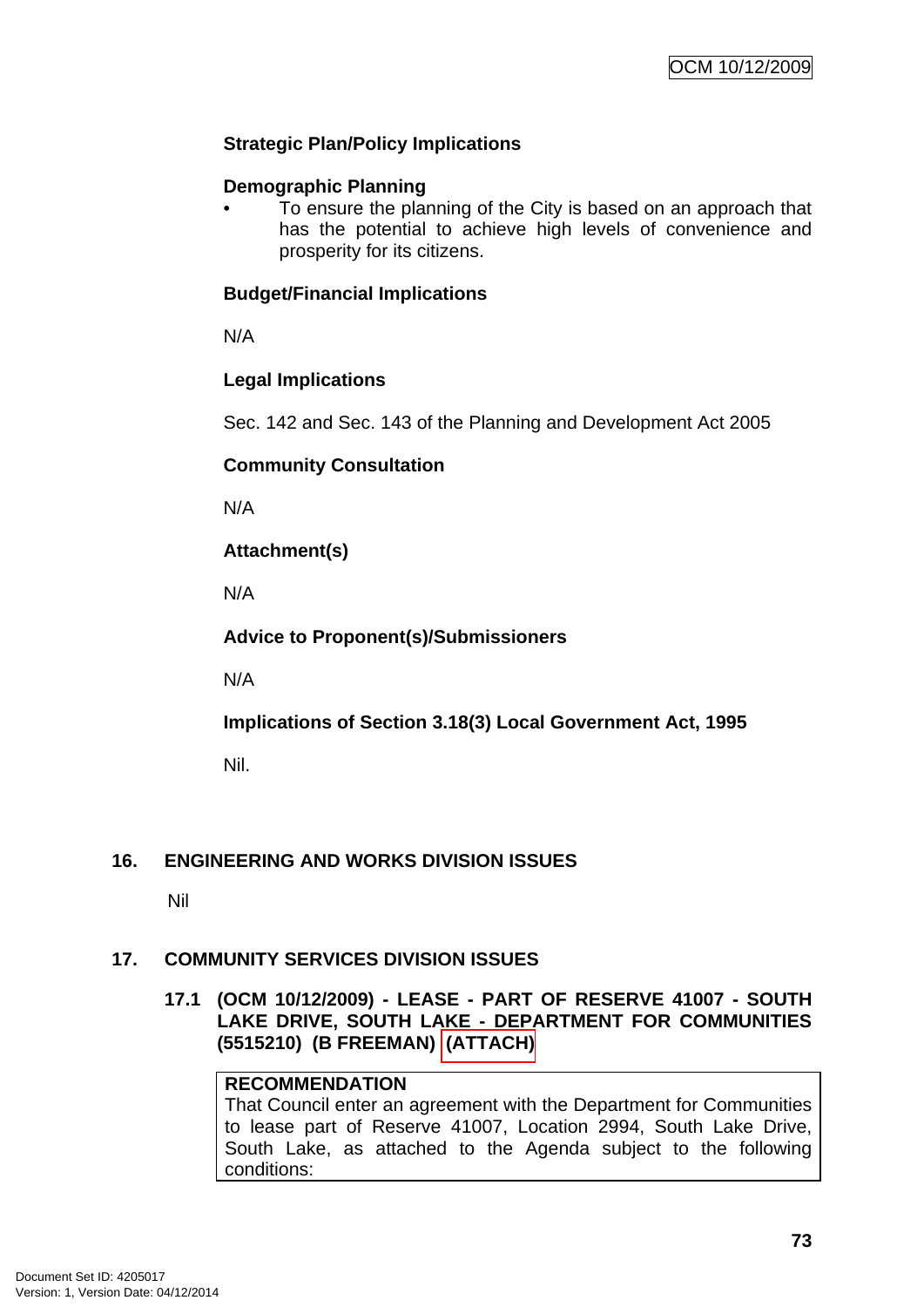- (1) a lease period of 10 years with an option for a further period of ten (10) years;
- (2) for a peppercorn rental annually and the payment of all outgoings and charges;
- (3) capacity to sub-let the premises or portions of the premises subject to the agreement with the City;
- (4) the Lessees or Assignees to maintain, repair and keep the premises in good and substantial repair (fair wear and tear accepted); and
- (5) other terms and conditions which may be required to protect the interests of the City.

### **COUNCIL DECISION**

#### **Background**

Reserve No. 41007, Location 2994, South Lake Drive, Southlake, is the property of the Crown with the care, control and management of the Reserve vested in the City of Cockburn. The purpose of the Vesting Order is for Child Care and Family Centre with the power to lease for a period of twenty one (21) years. The land area is 5891sq.m.

An agreement was made with the then Department of Community Welfare for the use of the land for a period of twenty-one (21) years, commencing on 20 November 1988. A lease was entered into between the City and the Minister for Community Welfare dated March 1996, effective 20 November 1988.

The Department of Community Welfare used this piece of land to build a Family Centre (South Lake Ottey Family and Neighbourhood Centre) and a Child Care Centre (South Lake Child Care Centre).

The South Lake Ottey Centre has been operating as a community centre since the official opening in October 1990, providing programs such as playgroup and parenting groups, counselling, craft groups, a number of services for Aboriginal families, health programs and community events. It is run by a Management Committee and is highly regarded in the community.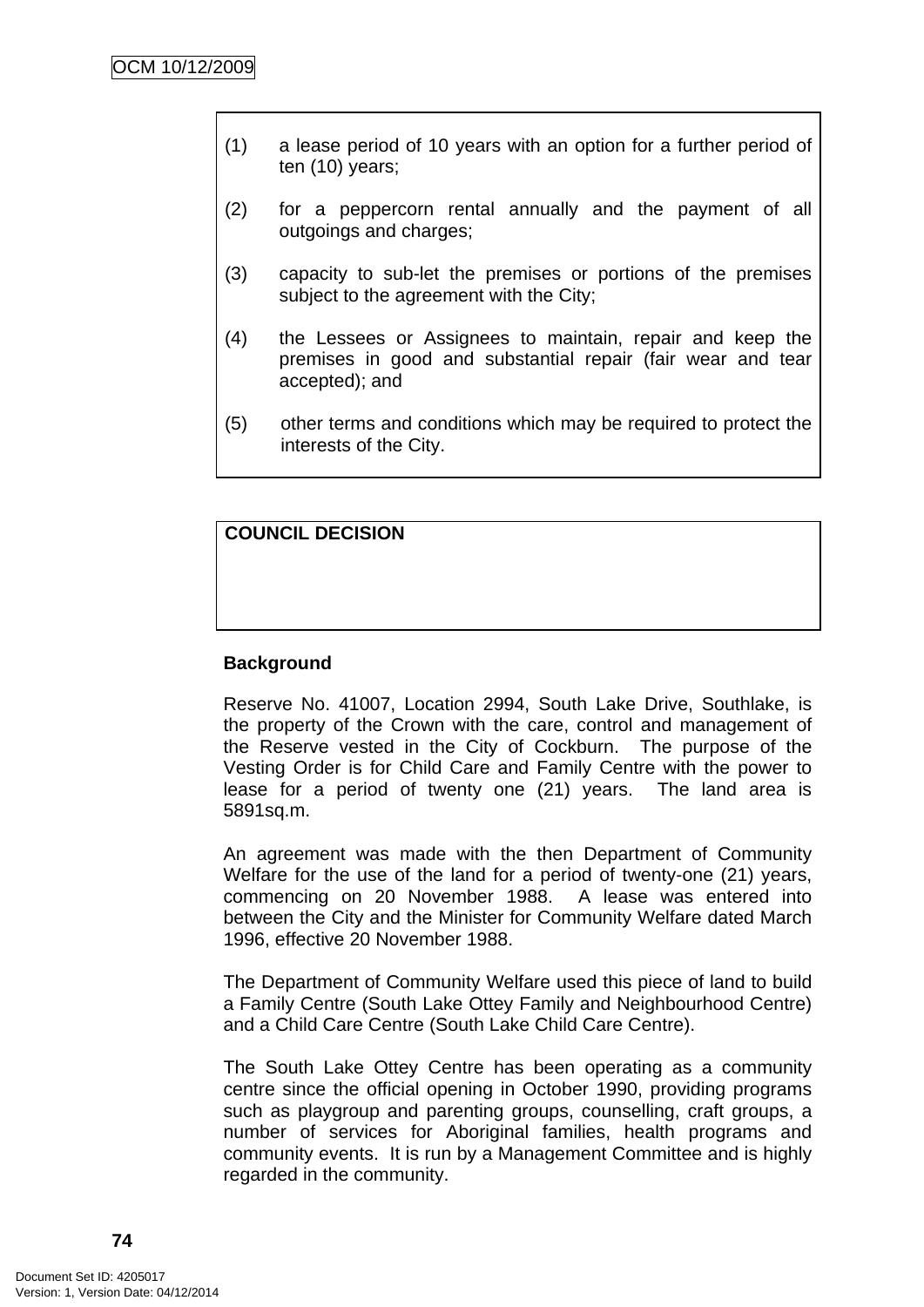The South Lake Child Care Centre is located next to the Ottey Centre and is an efficient and well-used centre.

### **Submission**

N/A

### **Report**

The current lease agreement expired on 20 November 2009 and the Department for Communities has requested the lease be renewed for a period of ten (10) years with an option for a further ten (10) years.

This proposed timeframe for the lease will allow the Ottey Family Centre the time required to plan and source funding for possible extensions to the current building. The Centre is basically operating at full capacity with a comprehensive range of programs, and has had a strong focus on services and programs for Aboriginal residents.

This timeframe will also provide stability for both the Ottey Family Centre and the South Lake Child Care Centre, both being successful services which are meeting identified needs within the City of Cockburn across a diverse population.

#### **Strategic Plan/Policy Implications**

#### **Infrastructure Development**

• To construct and maintain community facilities that meet community needs.

### **Budget/Financial Implications**

The lease arrangement will not result in any increase in costs for the City of Cockburn.

The costs for the preparation of the lease agreement will be borne by Department for Communities.

### **Legal Implications**

The Local Government is exempted from the requirements of Section 3.58 of the Local Government Act by way of the Clause under the Local Government (Functions and General regulations) 1996 Section 30 (b) (i) that the Department for Communities is deemed to be an organisation that has the *objects of which are of a charitable, benevolent, religious, cultural, educational, recreational, sporting or other like nature*.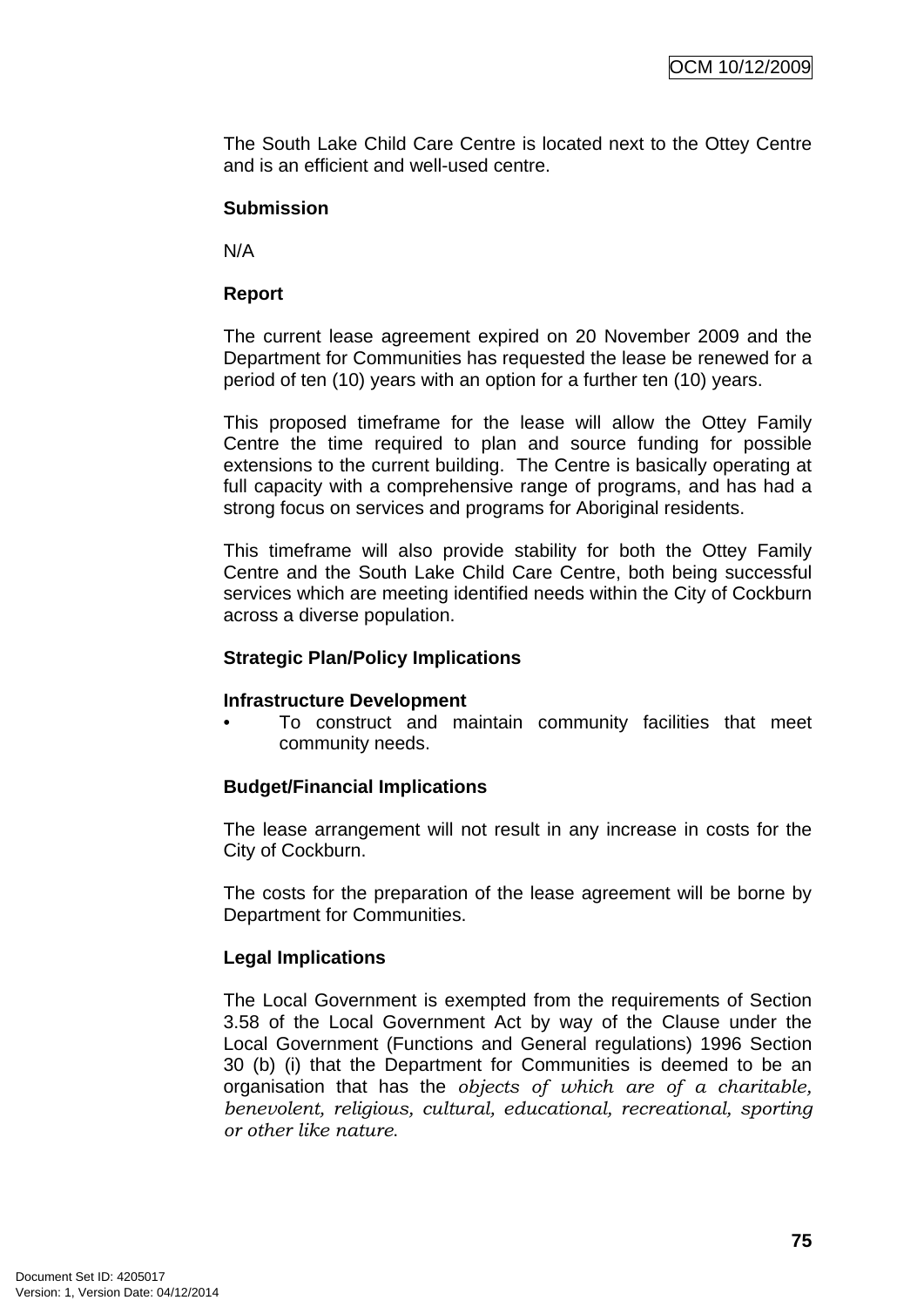## **Community Consultation**

N/A

### **Attachment(s)**

- 1. Site Plan.
- 2. Aerial map of property.

### **Advice to Proponent(s)/Submissioners**

The Proponent(s) have been advised that this matter is to be considered at the 10 December 2009 Council Meeting.

### **Implications of Section 3.18(3) Local Government Act, 1995**

Nil.

# **17.2 (OCM 10/12/2009) - REVISED SPORT AND RECREATION STRATEGIC PLAN 2009 (8163) (S HARRIS) (ATTACH) (File Size: 5MB)**

# **RECOMMENDATION**

That Council:

- (1) adopt the Sport and Recreation Strategic Plan 2009 (Revised) for the City of Cockburn, as attached to the Agenda;
- (2) undertake further consultation with the community and sporting clubs regarding the implementation of merger / relocation plans; and
- (3) update the Plan for the District to include items identified in the Sport and Recreation Strategic Plan 2009.

**COUNCIL DECISION** 

### **Background**

The Sport and Recreation Strategic Plan for the City of Cockburn was presented at the October 2009 Ordinary Council Meeting. With regard to the plan, Council resolved as follows: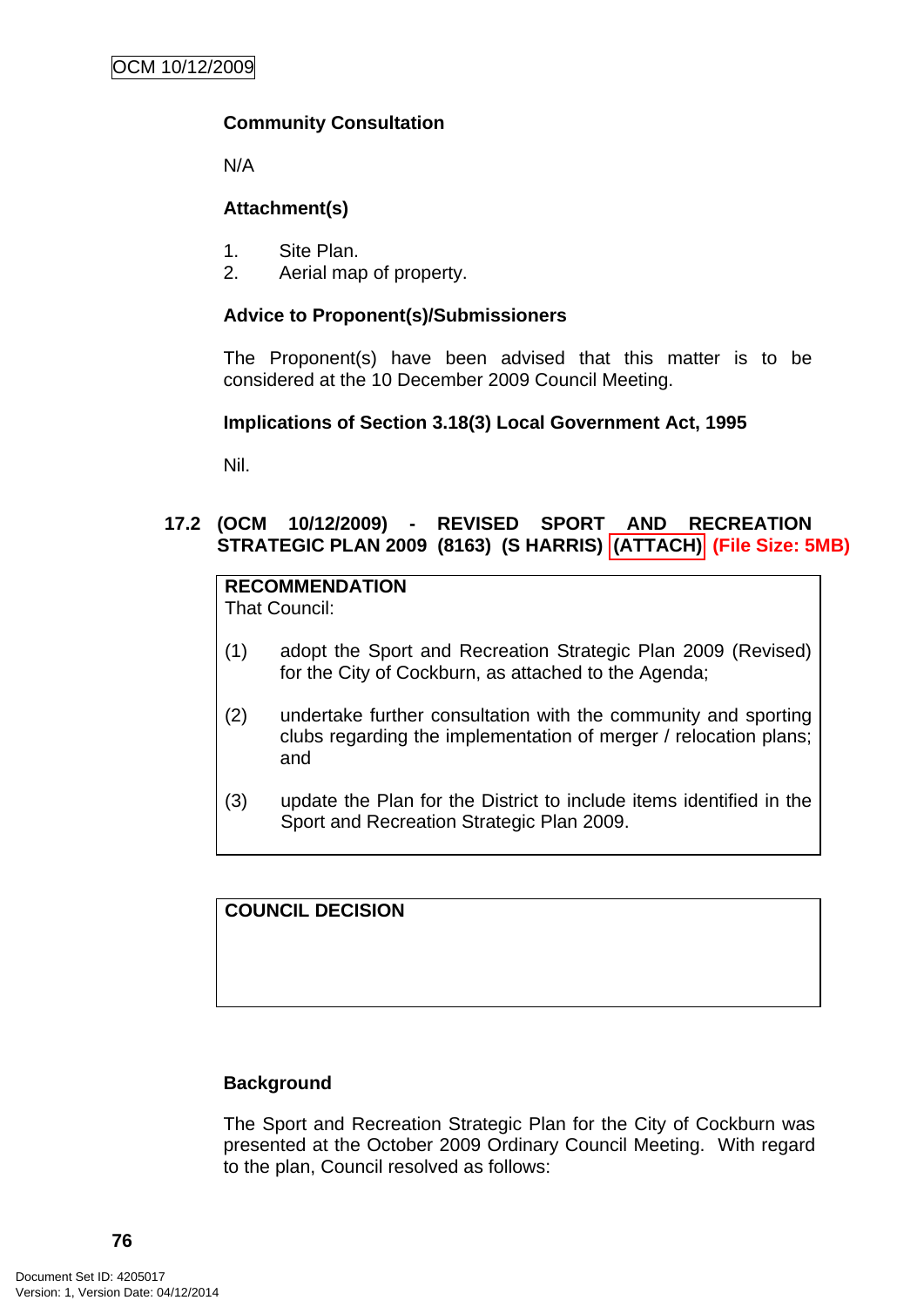- *(1) receive the Sport and Recreation Strategic Plan 2009 for the City of Cockburn, as attached to the Agenda;*
- *(2) advertise the Plan for public comment;*
- *(3) provide a copy of the Plan to all sporting clubs and associations which have participated in the preparation of the Plan, seeking feedback from these organisations; and*
- *(4) reconsider the Plan in December 2009, following the receipt of feedback and public comment.*

Accordingly, the Sport and Recreation Strategic Plan for the City of Cockburn was advertised for public comment. The plan was placed on the City's website and a notice was placed in the Cockburn City Update page of the Cockburn Community Gazette on 20 October 2009 advertising the plan and inviting feedback by 16 November 2009. Proponents were invited to download a copy of the plan or contact the City for a copy of the plan if required.

In addition to advertising the plan in the Community Gazette, sporting clubs and associations within the City of Cockburn were sent a letter advising of the consultation period, how to access the plan and inviting responses by 16 November 2009.

Officers from the City of Cockburn met with representatives of a number of sport clubs and sport associations to discuss the plan and encourage feedback. These clubs and the meeting dates are identified below.

| <b>Date</b> | <b>Club/Association</b>                                 | <b>Sport</b>               | Ground               |
|-------------|---------------------------------------------------------|----------------------------|----------------------|
| 15/10/09    | South Metro Cricket Assoc.                              | Cricket                    | N/A                  |
| 15/10/09    | Cockburn Lakes FC                                       | <b>AFL</b>                 | Anning Park          |
| 16/10/09    | South Fremantle District Council                        | <b>AFL</b>                 | N/A                  |
| 19/10/09    | Softball<br><b>Districts</b><br>Southern<br>Association | Softball                   | N/A                  |
| 19/10/09    | Lakes JFC                                               | AFL                        | Nicholson<br>Reserve |
| 20/10/09    | South West Metro Junior Cricket<br>Council              | Cricket                    | N/A                  |
| 21/10/09    | Cockburn Little Athletics Assoc.                        | Little<br><b>Athletics</b> | <b>Santich Park</b>  |
| 21/10/09    | Southern Spirit SC                                      | Soccer                     | Watsons<br>Reserve   |
| 22/10/09    | South Coogee JFC                                        | AFL                        | <b>Santich Park</b>  |
| 22/10/09    | <b>Bibra Lake JFC</b>                                   | AFL                        | <b>Mellor Park</b>   |

# **Submission**

N/A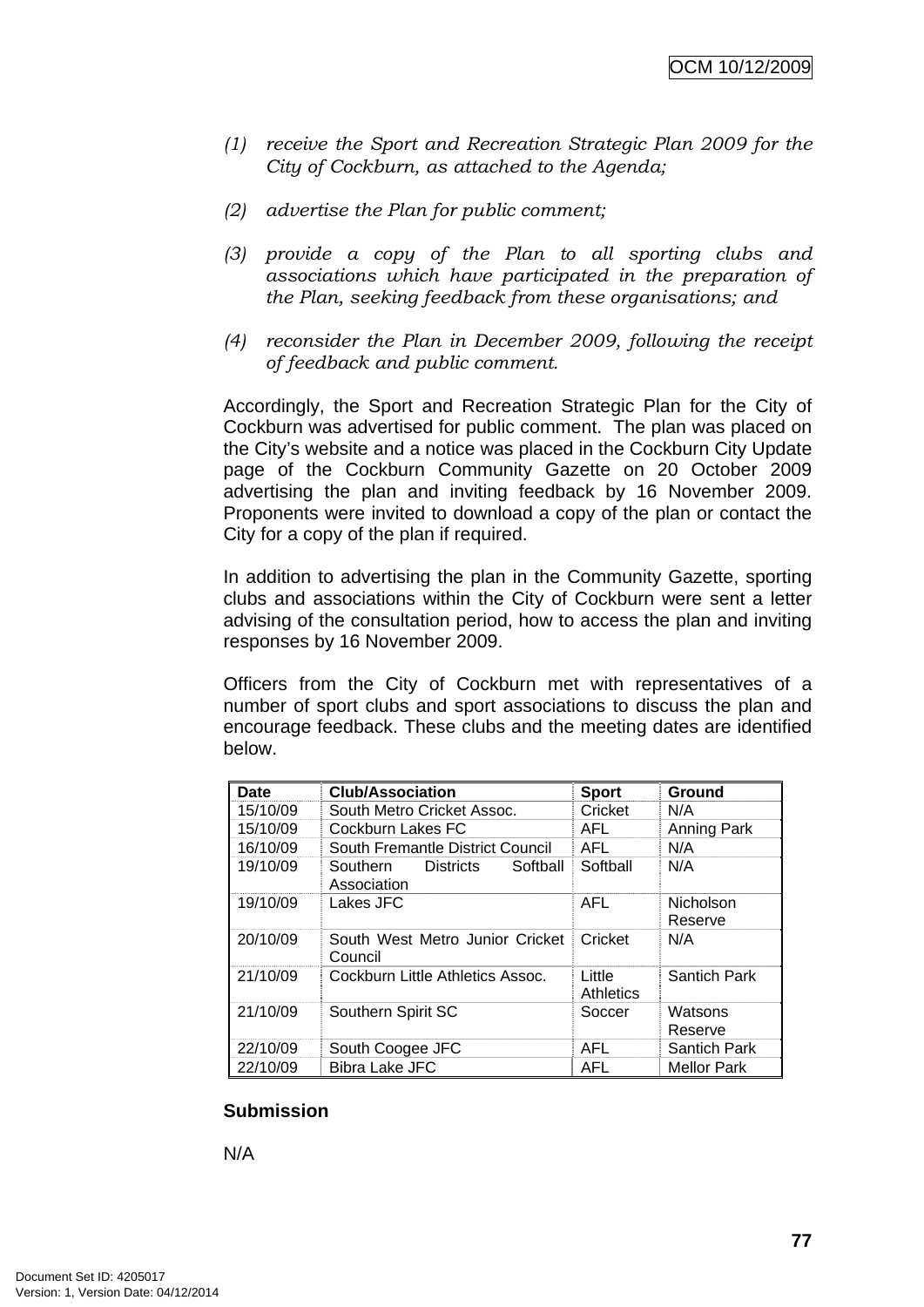### **Report**

At the close of the consultation and advertising, 13 submissions were received. Given the complexity of the plan and the wide ranging issues addressed in the plan, the responses were varied and focused only on those areas that affected the respondent. The Schedule of Submissions is attached and identifies the party making the submission, main issues raised and council response.

In general, respondents were supportive of the plan and the overall direction that the plan sets. Significant issues raised in the submission are identified by sport below.

### AFL

### *Recommendation*:

Consolidation of Lakes and Bibra Lakes Junior Clubs, to be located at Mellor Park (2012 – 2014)

The proposal was accepted by the Bibra Lake Junior Football Club, but not accepted by the Lakes JFC. The Bibra Lake JFC had concerns about the implementation costs of the merger, facility upgrades and the size of the facility.

The merging of these clubs was proposed due to the changing demographic in the catchment areas and declining numbers for both clubs. The merger was aimed at ensuring that the history of the clubs survive, with club numbers after the merger expected to be similar to the current club numbers currently at Mellor Park. As such, the facilities will not require major upgrades and the reserve size is suitable. The Strategic Plan has been updated to identify that the City of Cockburn will assist with non-capital implementation costs for club mergers and relocations.

The rejection of the proposal by the Lakes JFC has lead to this recommendation being modified. The City is still concerned that the two clubs are not sustainable into the future, with this view being supported by the South Fremantle District Football Development Council (SFDFDC). In order to encourage the sustainability of AFL in this area, and allow for the possible merger of these clubs, the recommendation has been modified so that the clubs are encouraged to develop a closer relationship, as has occurred previously with the clubs pooling players to form teams, and maintain a focus on long term club viability. In the event of one or both clubs becoming non-viable, it is anticipated that the relationship will result in the survival of at least one of the clubs. The City of Cockburn and SFDFDC will work with both clubs to promote long term club viability. The ongoing usage of Nicholson Reserve by the Lakes JFC is not expected to impact on other parts of the Strategic Plan.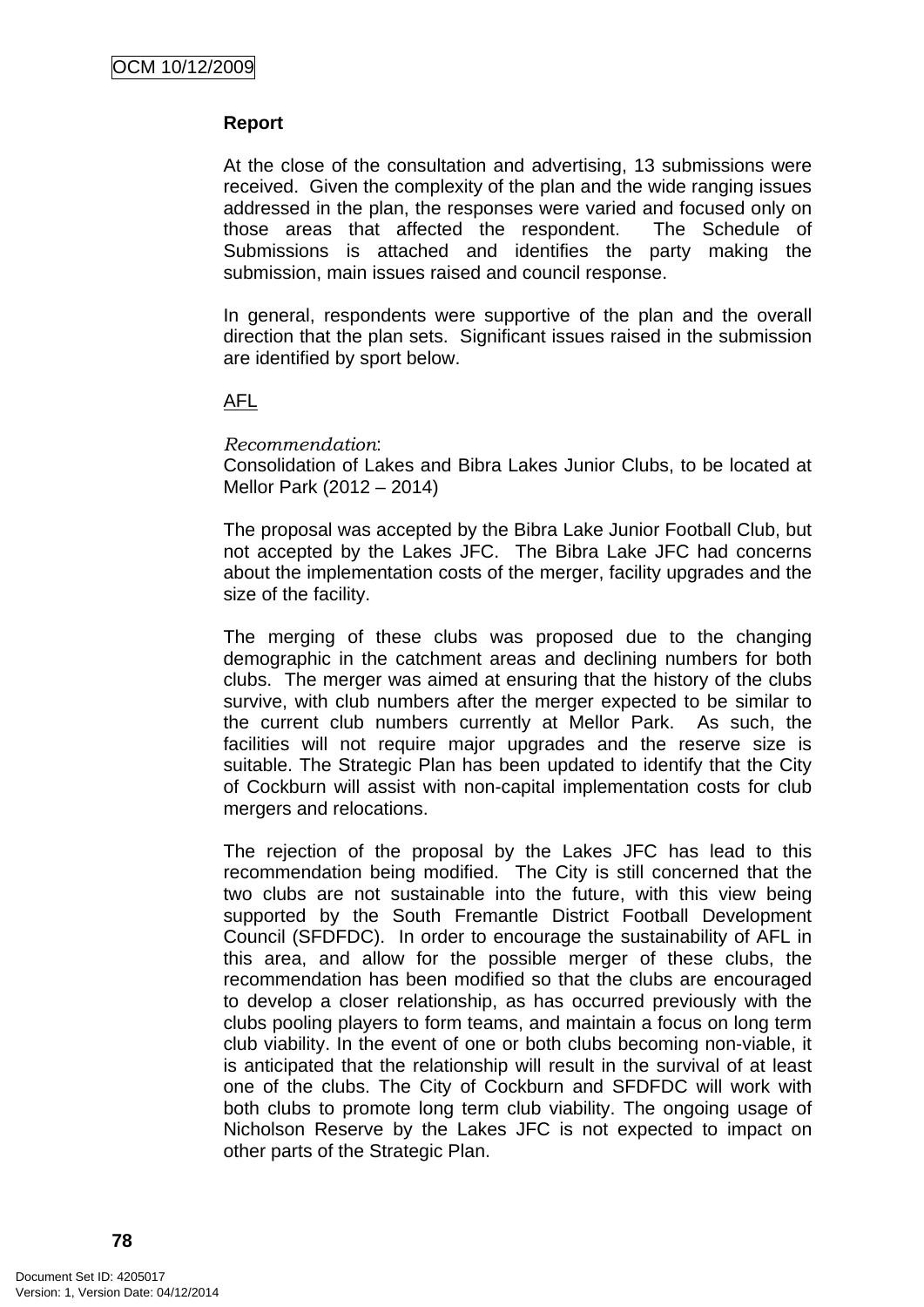#### *Recommendation:*

Relocation of Cockburn Lakes FC from Anning Park to Santich Reserve (2012 -2014).

The proposal was generally well received by Cockburn Lakes FC, South Coogee FC and the SFDFDC. The main issues identified revolved around costs for the move, the cultural differences of the clubs and the upgrade of facilities required. A local resident raised concerns about a licensed club being located at Santich Park.

The City of Cockburn and the SFDFDC have committed to working with both clubs to ensure that the collocation is mutually beneficial. Further consultation on the implementation of the move will be required as the plan is progressed and will address issues including club committees, facility usage and implementation costs. The issue of the liquor licence and behaviour will be addressed in the usage agreements for the facility and as per liquor licensing regulations. The facility upgrade requirements have been addressed in the plan and will be refined during the concept design phase for building upgrades.

In addition to these recommendations, reserve lighting has been identified by the SFDFDC as an integral part of the required infrastructure for AFL. The City has identified a number of reserves requiring upgrades to Australian Standards within the plan; however a more detailed review of lighting and costing will be required to implement these changes.

### Little Athletics

#### *Recommendation:*

Relocation of Phoenix Park LAC from Edwards Reserve to Santich Park

The Cockburn Little Athletics Association and Phoenix Park LAC are supportive of the move but have identified that additional storage space is required at Santich Park. Concerns were expressed over the increased usage of the reserve and the impact that would have on the condition of the reserve.

Given the size and current condition of the reserve, the City is confident that the increased usage from the AFL club relocation and Phoenix Park LAC training will not significantly impact on the reserve. The additional space required will be addressed in the facility upgrade at Santich Park.

#### *Recommendation:*

Merging East Hamilton Hill LAC and Spearwood LAC to Len Packham Reserve (2012).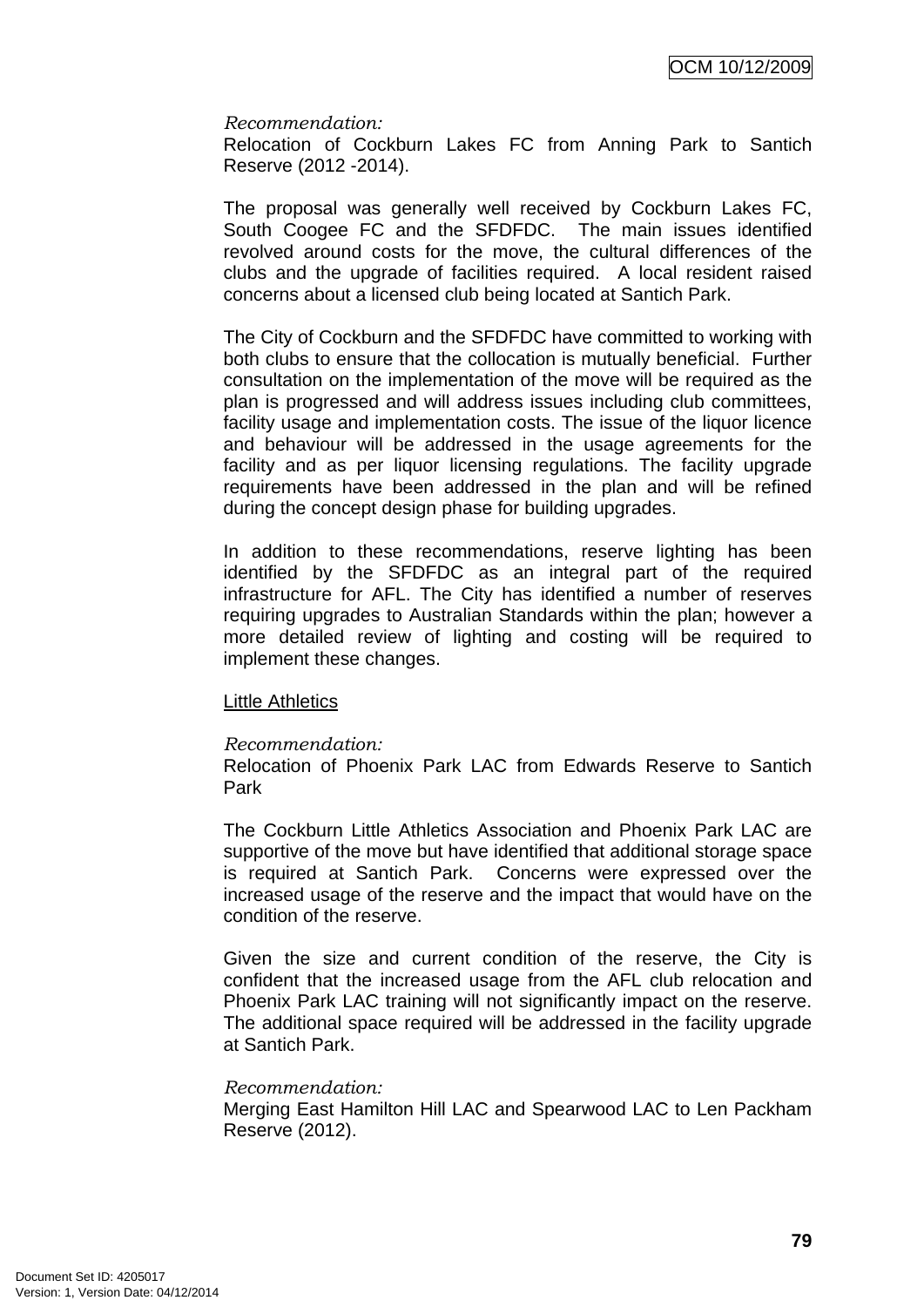The Cockburn Little Athletics Association identified that they can only close or force a club to merge if they have fewer than 10 members. Given the low number at these clubs, the City will work with the clubs to encourage a merger, in the interests of developing one sustainable club.

The Cockburn Little Athletics Association noted that there were no plans to introduce a new club in the East Ward. The plan has been modified to include the development of a new East Ward Club, with the site still to be determined.

#### **Cricket**

#### *Recommendation:*

Introduction of a senior cricket club in the East Ward (2011-2013)

Cockburn Cricket Club proposed an expansion of their club to the East Ward and relocation of the club in the future. At the same time, the club identified a number of minor capital items required at Davilak Reserve.

The City of Cockburn and South Metro Cricket Association have both identified that the introduction of a new club in the East Ward is the preferred option for the development of Cricket in the City of Cockburn. The Strategic Plan does not attempt to address minor capital items for all reserves and facilities across the City, such as those identified by the Cockburn Cricket Club.

#### **Hockey**

#### *Recommendation*:

Introduction of a Junior / Senior Club in the West Ward in the short term (2011-2013).

Hockey WA have supported the need for Hockey facilities in Cockburn due to the lack of provision. They are concerned that Watsons / Edwards reserves are too close to Fremantle and may better serve as an overflow facility.

The City of Cockburn's view is that the use of these reserves as overflow grounds is not inconsistent with the plan and may serve as a good start for hockey provision within the City of Cockburn as a short term measure.

#### *Recommendation:*

Development of dedicated Hockey facility in the East Ward (2017- 2019).

Hockey WA feels that this plan needs to be accelerated to meet the gap in provision in the area.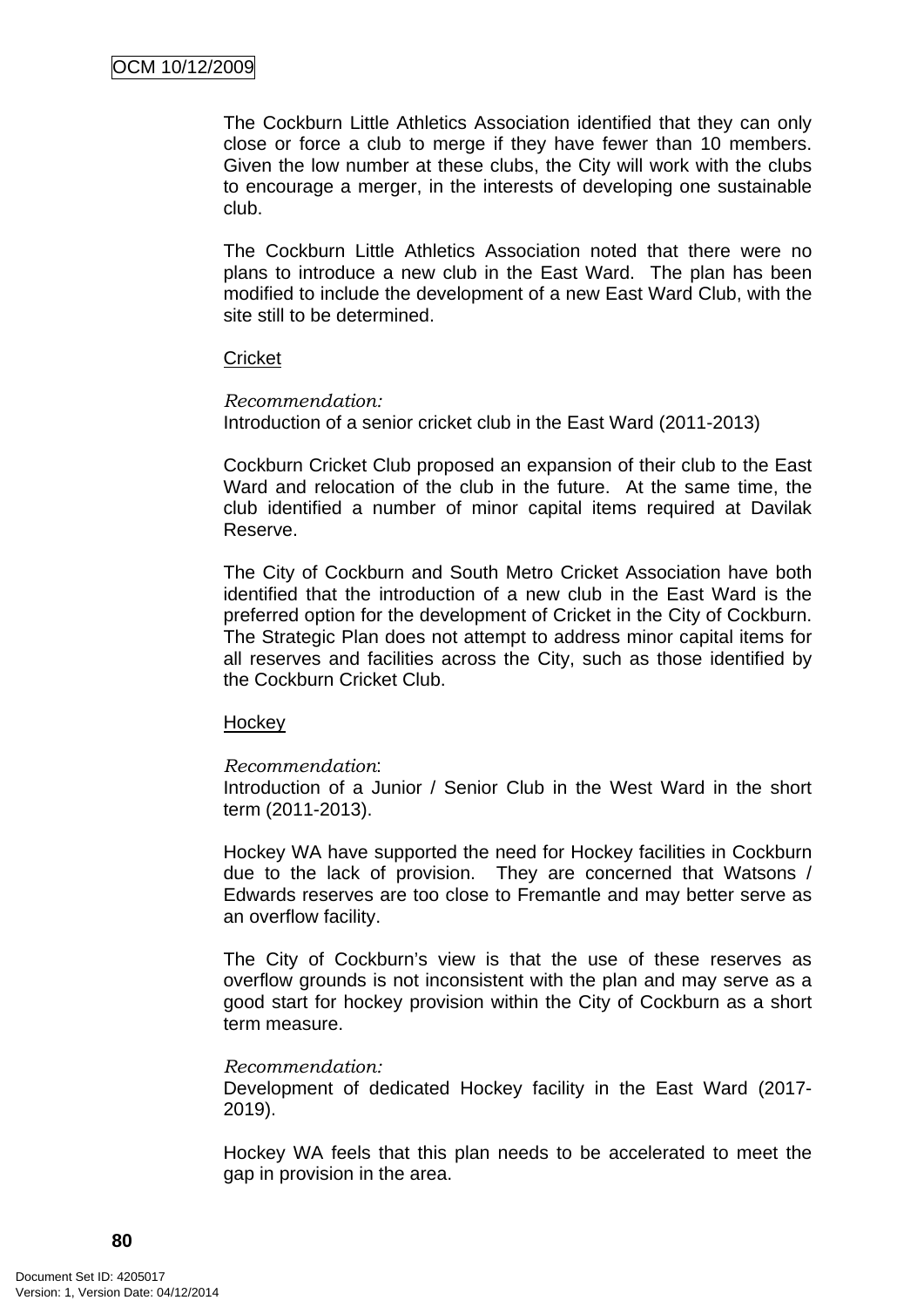The Hockey development is proposed for Atwell Reserve. The development of Hockey, including a turf pitch, has been identified for Atwell Reserve due to the collocation of the High School at the site, and the potential for the school to develop a specialist hockey program. Based on current usage, Atwell reserve will not be available for use by Hockey until the development of reserves at Cockburn Central. Given the size of the reserve and proposed facilities, it is anticipated that the site will become a regional hub for Hockey. Interim arrangements in the East Ward have not been identified given the lack of suitable available facilities.

### **Conclusion**

Based on the feedback received form the community consultation, a number of minor changes, as discussed, have been made to the Sport and Recreation Strategic Plan for the City of Cockburn. As identified within the plan, and supported by the feedback received, sport provision within the City is inadequate to meet the current needs of the community. Given the current inadequacies in sport and recreation provision, changing demographics and the considerable resources required to meet future needs, the City needs to adopt a proactive approach to recreation and sport provision. It is recommended that the revised Sport and Recreation Strategic Plan for the City of Cockburn be adopted by Council and that the Plan for the District be updated to reflect the capital items identified within the plan.

# **Strategic Plan/Policy Implications**

# **Infrastructure Development**

- To construct and maintain community facilities that meet community needs.
- To provide an appropriate range of recreation areas that meets the needs of all age groups within the community.

# **Lifestyle and Aspiration Achievement**

- To foster a sense of community spirit within the district generally and neighbourhoods in particular.
- To identify community needs, aspirations, expectations and priorities for services that are required to meet the changing demographics of the district.

# **Budget/Financial Implications**

The proposed capital works program identifies a number of capital items and significant financial commitment to the City of Cockburn over the next 15 years. The existing Plan for the District identifies \$56.4m in recreation projects for the period 2010 to 2018 (including \$12m for the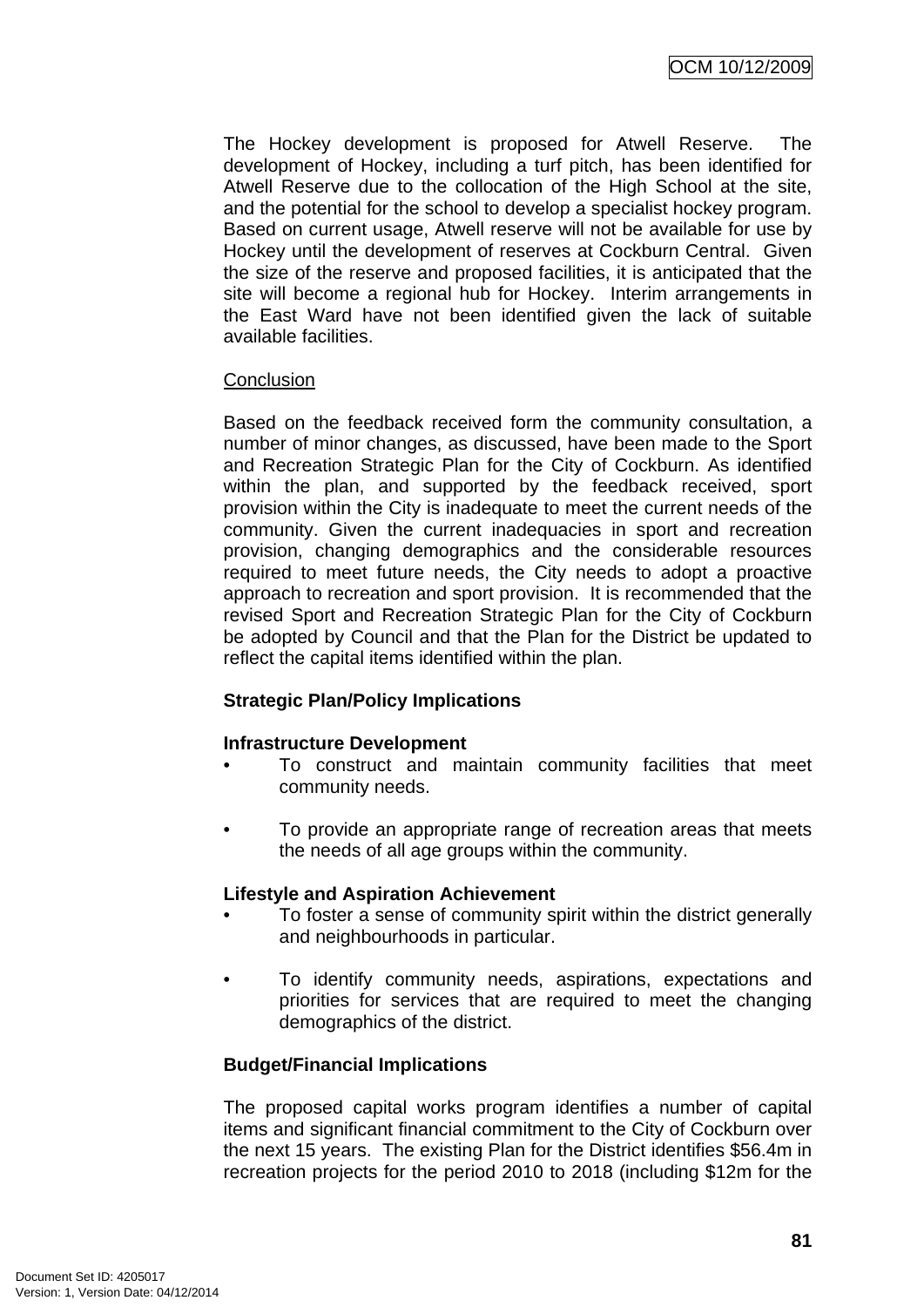golf course), whereas the new plan for the district has identified \$72.0m in recreation projects over the period 2010 to 2020. The increase includes an allocation of funds for refurbishment as well as \$12m for a golf course (of which \$6m will be spent in each of 2020 and 2021). Further funds totalling \$11.2m have been allocated for 2021 to 2023.

A cash flow of the works program has been included in the Plan. It is proposed that this is reviewed bi annually for inclusion in the Plan for the District.

### **Legal Implications**

N/A

### **Community Consultation**

Sport clubs throughout the City were surveyed in late 2008 and early 2009, with information derived from the survey included in the Sport and Recreation Strategic Plan.

The Plan was advertised for public comment with a notice in the Cockburn Community Gazette on October 20 2009 and via the City of Cockburn Website. Letters were sent to sporting clubs and meetings were held with a number of clubs directly affected by recommendations within the plan. The consultation period closed on Monday  $16<sup>th</sup>$ November 2009.

Additional community consultation with clubs, local residents and state sporting associations will be undertaken as part of the implementation of recommendations from the Plan.

### **Attachment(s)**

- 1. Sport and Recreation Strategic Plan 2009 (Revised)
- 2. Schedule of Submissions Sport and Recreation Strategic Plan 2009
- 3. Record of Club / Association Meetings

### **Advice to Proponent(s)/Submissioners**

The Proponent(s) and those who lodged a submission on the proposal have been advised that this matter is to be considered at the 10 December 2009 Council Meeting.

### **Implications of Section 3.18(3) Local Government Act, 1995**

Local Government traditionally provides the majority of sporting/leisure facilities in the community on a subsidised basis to the public. Some additional facilities are provided by the private sector.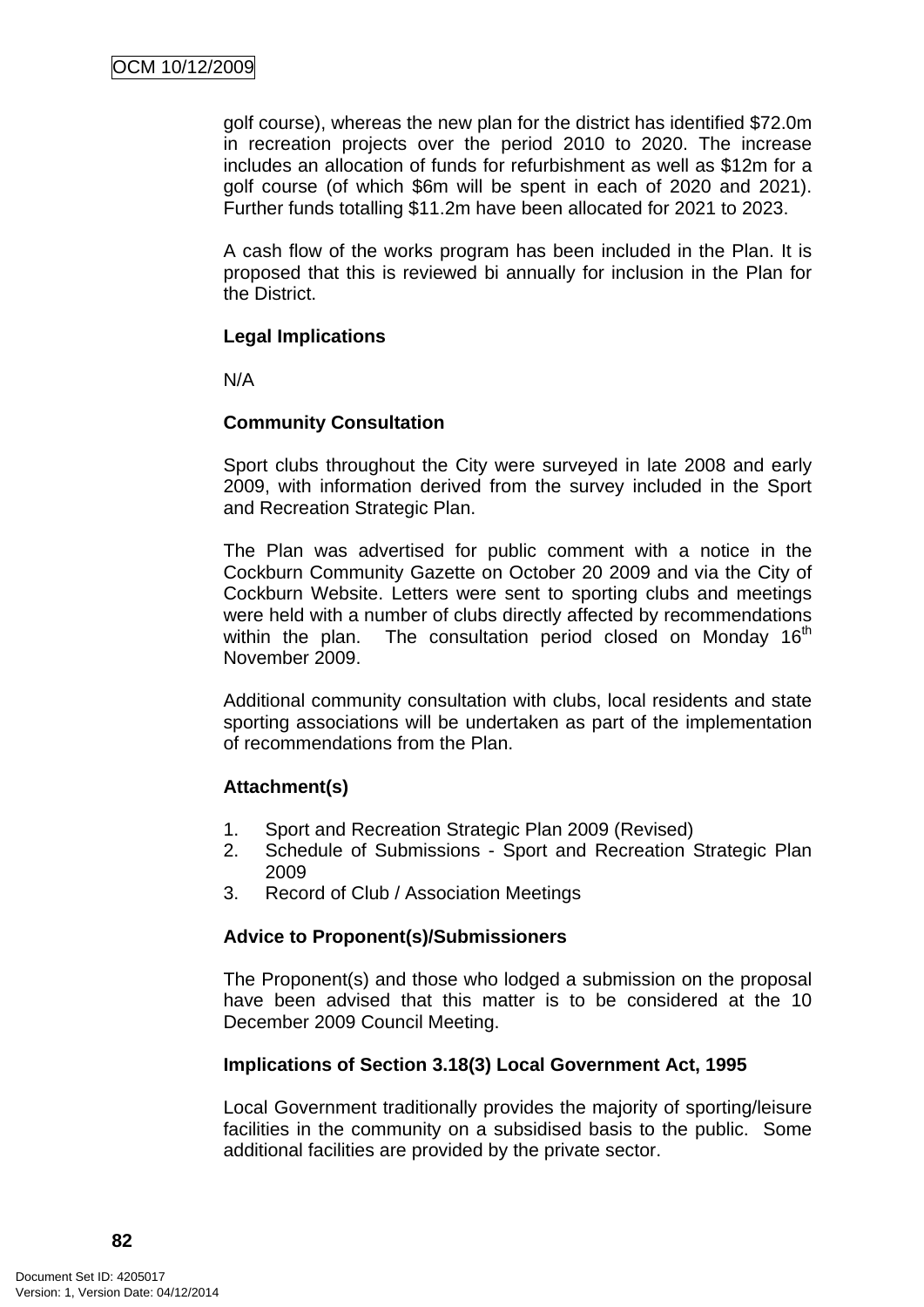The City of Cockburn has made a conscious decision to contribute to the ongoing cost of construction and maintenance of its sporting/leisure facilities and services.

### **18. EXECUTIVE DIVISION ISSUES**

Nil

### **19. MOTIONS OF WHICH PREVIOUS NOTICE HAS BEEN GIVEN**

### **19.1 (OCM 10/12/2009) - NOTICE OF MOTION - CLR O'BRIEN - LOT 9500 MAYOR ROAD MUNSTER - DANGEROUS EXCAVATION (134491) (J RADAICH) (ATTACH)**

#### **RECOMMENDATION**

That Council notes the officer's comments and actions to date in relation to the matters associated with the excavation of soil on private property located at Lot 9500 Mayor Road Munster.

### **COUNCIL DECISION**

### **Background**

Councillor O'Brien has provided notice of her intention to present the following motion at the Ordinary Meeting of Council on 10 December 2009:

*That Council take immediate action by covering two open wells and fill in the huge hole in the ground on the development site to the side and back of Lot 12 Mayor Road Munster.* 

Conditional planning and engineering approval has been given for the subdivisional development and civil road construction works of Lot 9500 Mayor Road Munster, which is located on the north side opposite the intersection with Fawcett Road.

Preliminary works have been undertaken by the property owners to remove contaminated soil from the site and stockpile sandfill, which resulted in an excavation and two uncovered wells being left.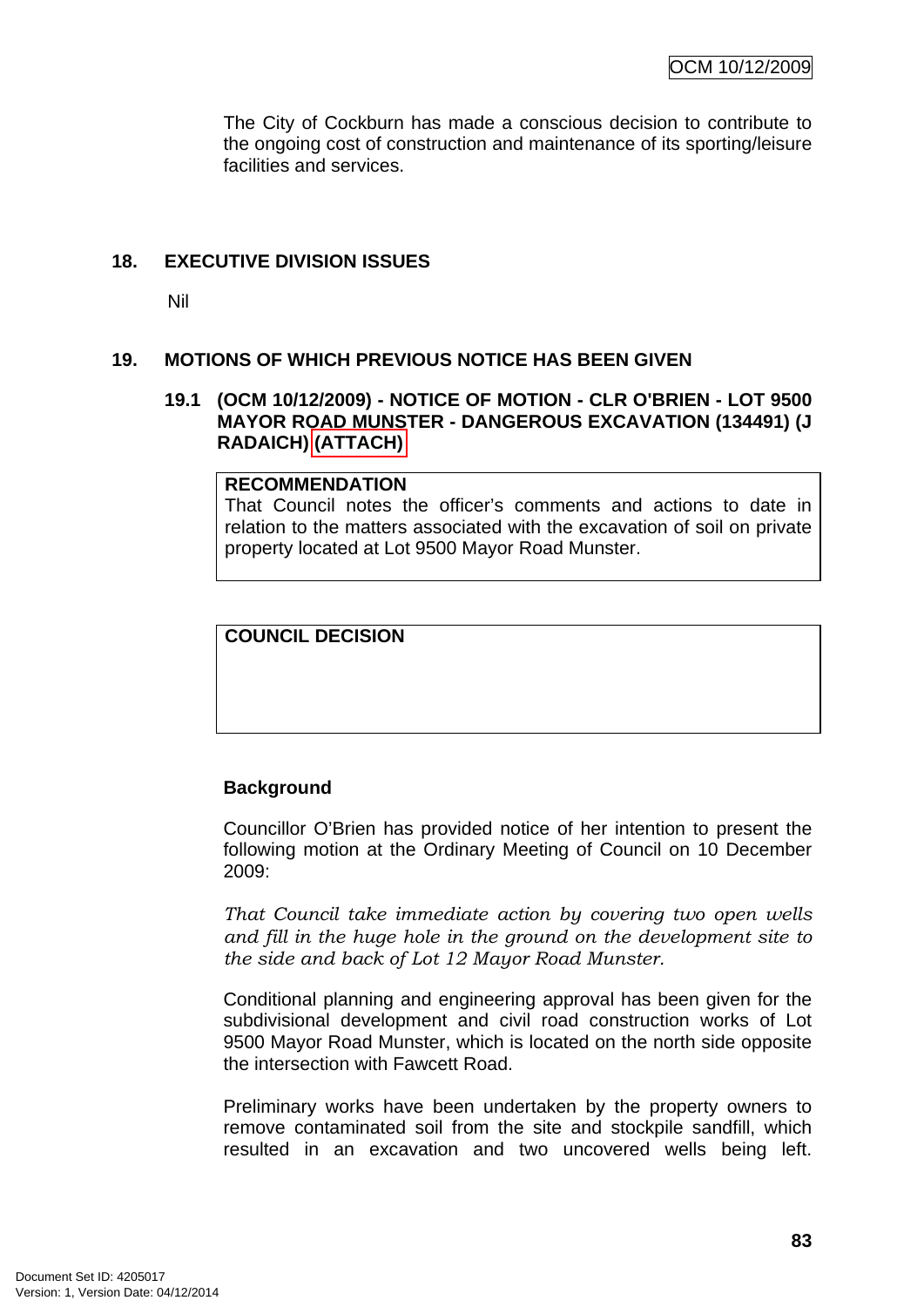Subsequently, the project has been put on hold pending sale of the property.

### **Submission**

N/A

### **Report**

Mr Daniel Mastaglia, a property owner adjacent to the development site, has been concerned over the past 12 months regarding the excavation, uncovered wells and stockpiles of sand fill on the site, and the potential hazards to the public, particularly children that wander onto the site.

The site has been visited numerous times by Council officers, and the complaints extensively addressed; however, as it is private property and any approved works had not commenced, there are no statutory avenues for the Council to require the property owner to remedy the potentially hazardous situation.

In reference to specific issues raised, the following comments have been the response:

1. Who is liable if any person or child is hurt through falling into the wells or large hole in the ground?

*The property owners are liable.* 

2. Were there development or building conditions put on the developer when Council gave approval for the Mayor Rd and Fawcett Rd subdivision and if so, were there any regarding the filling of land above the level of the land, or leaving the land in a certain condition?

> *It is the owner's responsibility to maintain the worksite during construction. Earthworks plans were submitted for information, but development works were never commenced. The excavation work undertaken was to remove contaminated soil.*

3. In the opinion of Council officers, who is responsible for covering the wells, putting up warning signs, securely fencing the land from trespassers, and remediating the site to Council's satisfaction?

*The property owners are responsible, and Council officers will continue to follow this matter up with the developer.*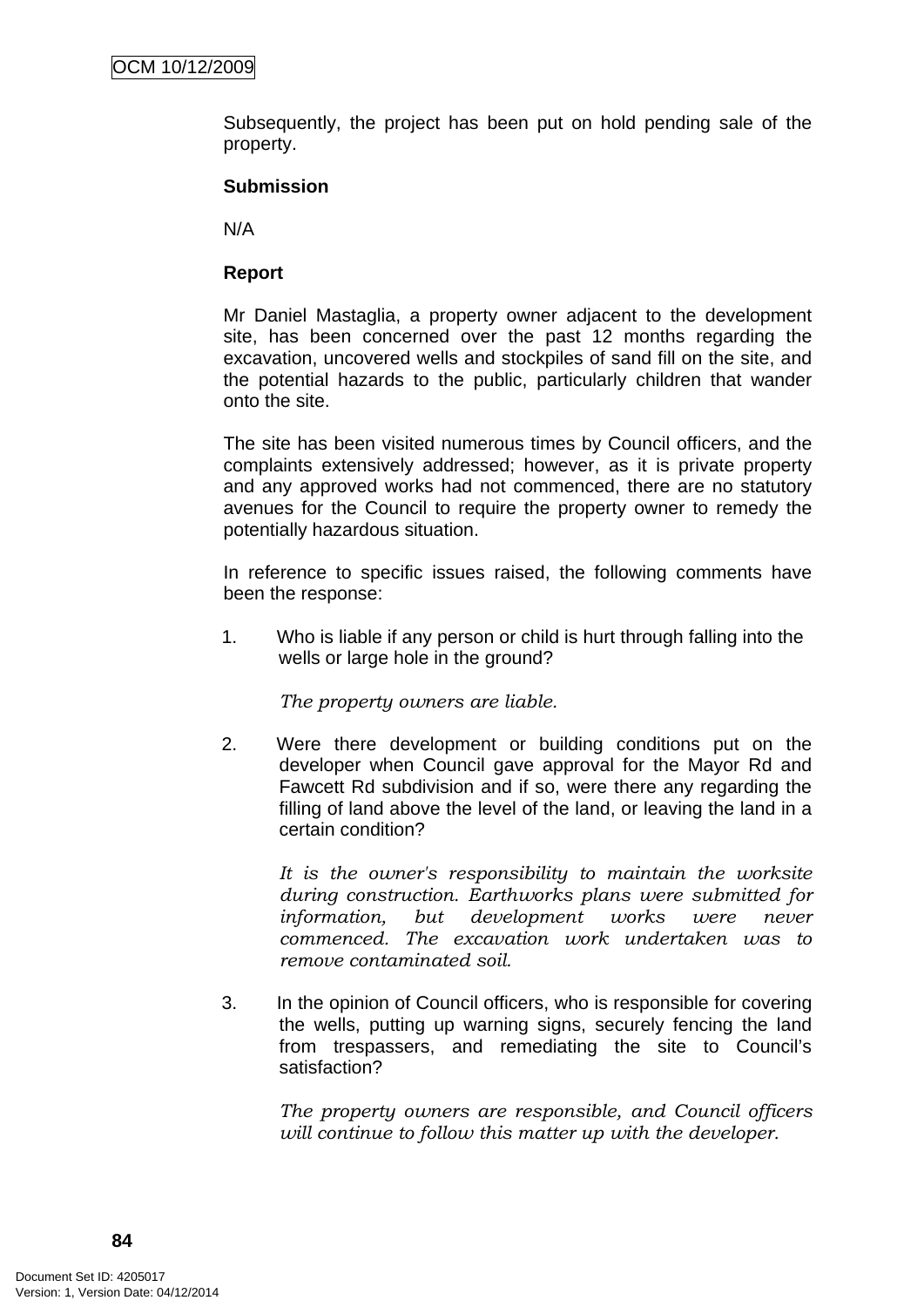4. What have the officers from Council who have attended the site in the last months done so far?

*This complaint was extensively addressed by the Health Dept and the Building Dept. The City's Development Engineer has also followed up the excavation issues with the developer at the request of Mr Mastaglia. All of the City's officers have responded to Mr Mastaglia directly on each occasion and he has been satisfied with the City's feedback (in that he understands that this is an issue for the owners of the land to address).* 

5. This has been an ongoing security issue with the potential for vandalism, theft and damage to adjacent property and the safety of children. Who is responsible for putting up a fence between the development land and Mr Mastaglia's parent's back yard?

*It is understood Mr Mastaglia had an agreement with the developer to erect the fence between his mother's house and the development. It is clearly a matter between the parties however legally it is covered under the Dividing Fences Act. It is assumed the damaged fence is the responsibility of the developer, and they have indicated that it will be repaired. In any case, it has been noted for inspection at the completion of the engineering subdivision works.* 

6. Mr Mastaglia has spoken with the developer, Phillip Grove of Citibond, who originally told him that they would fix the problems, but two weeks ago in another conversation he was told that nothing will now be done. DM Civil is doing the construction at Munster Phase Two, on West Churchill Ave and Coogee Rd. Can they be asked by Council to level the site behind Mayor Rd properties and cover and sign the wells and have any asbestos removed?

It is assumed that until the ownership and further *development of the land is resolved, very little works will proceed on the site. It is understood that the site will soon be presented for sale so the future development may be clearer at that time.* 

7. The piles of soil on the Mayor Rd land is very close and in some places over the pink tape on the surveyors pegs that looks like they are the line between the wetlands and swamp area and the boundary of the land. This looks like in some places the fill is in the wetland area or buffer to it that should not be touched. This may be an infringement of the Development Approval Plan?

*The City's Environmental Services Dept will check this out.*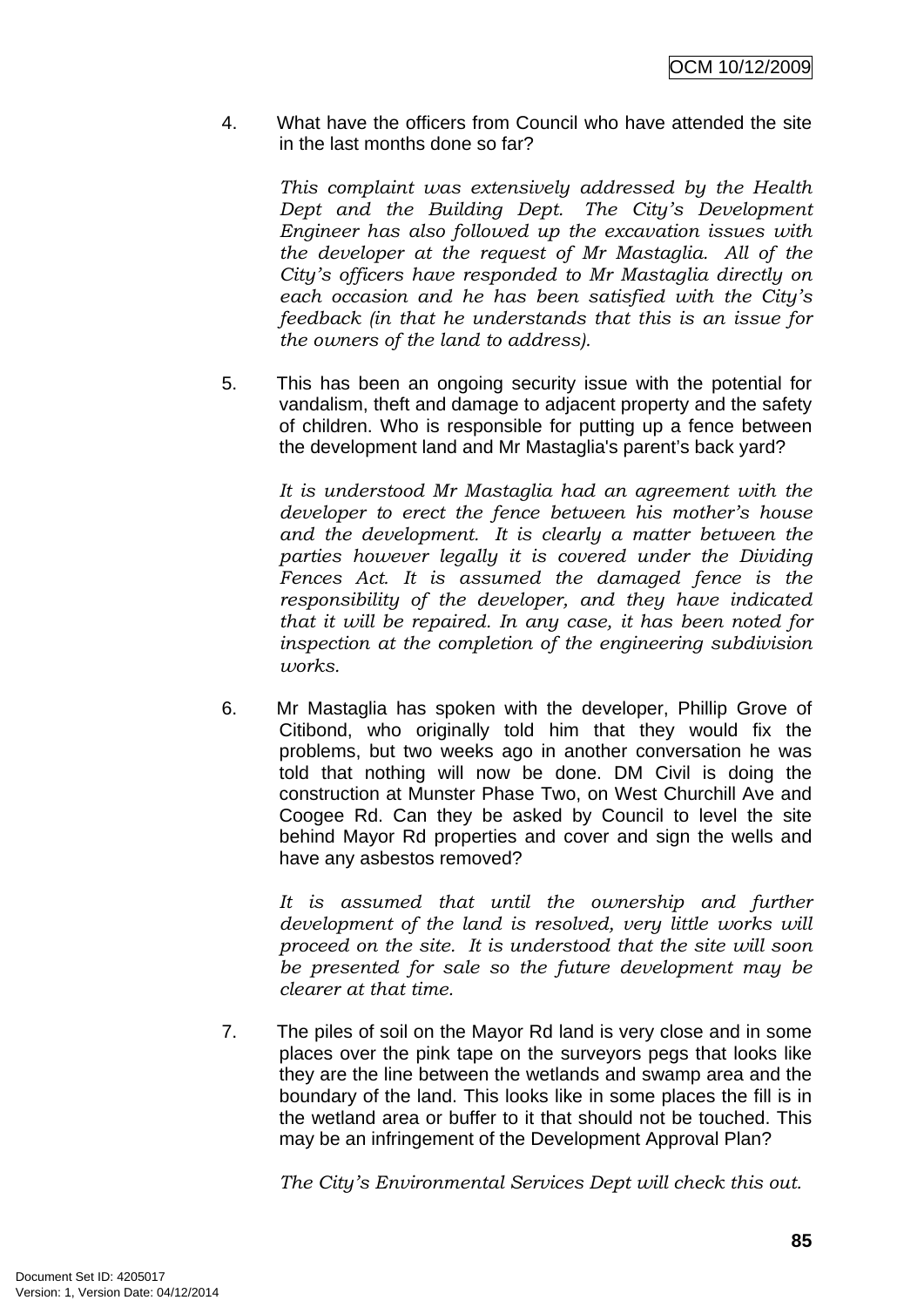8. What action, if any, can Council take? Who is responsible for taking the action, or is it Council plus the developer, DM Civil or Citibond?

> *The City has taken appropriate action, and officers will continue liaising with the developer. In the end it is the owner's responsibility.*

Of the issues identified, the potential danger presented by the uncovered wells was considered to be the highest priority. Council officers have tried on several occasions to make contact with the Project Manager, Mr Philip Grove, from Citibond. It was our hope that the matters referred to could be resolved amicably and in a timely manner. An email seeking action to cover the wells sent on the 13th November 2009 has not been acknowledged and efforts to make direct contact with Mr Grove have failed. In a further inspection of the site on the 1st December 2009 it was confirmed that one of the wells remained uncovered. The City has since covered that well with a gattic lid from its stores to overcome any potential or perceived hazard.

The current stockpile of rubble and fill (refer to aerial photograph) does not appear to represent a significant dust nuisance as the pile appears to be well covered by natural grasses and vegetation. If it becomes a nuisance and our officers can substantiate that fact, the complaint would be dealt with in the normal manner by issuing a notice to the landowner. No notice has been issued at this point in time. Our officers will be available to attend the site to substantiate any concerns at the request of Mr Mastaglia. Of course if the land ownership is in question (and that fact has not been substantiated), our ability to follow up the notice with prosecution may be impacted and the City may need to take legal advice at that time.

The excavation adjacent to Mr Mastaglia's property commenced some time before January 2009 (date of the aerial photograph) and appears to be destabilising his rear fence. Mr Mastaglia had spoken directly to the owners representatives regarding this matter and been given assurances that the matter would be addressed. The land ownership issues have created some uncertainty for Mr Mastaglia as he now does not know if they will honour their commitment. Mr Mastaglia is also seeking to sell his property and believes that the subsidence is impacting the sale. To date and on behalf of Mr Mastaglia, the City's officers have been endeavouring to negotiate an outcome which would see the excavation addressed. Given the lack of response received by Mr Grove, the City's next course of action will be to issue a formal notice to the land owner to rectify the destabilisation. The first course of action therefore is to confirm the status of the land ownership and issue a formal notice. Kevin Sim has been instructed to undertake a title search and confirm the status of the land. Once the owners have been identified, the City will formally advise them to stabilise the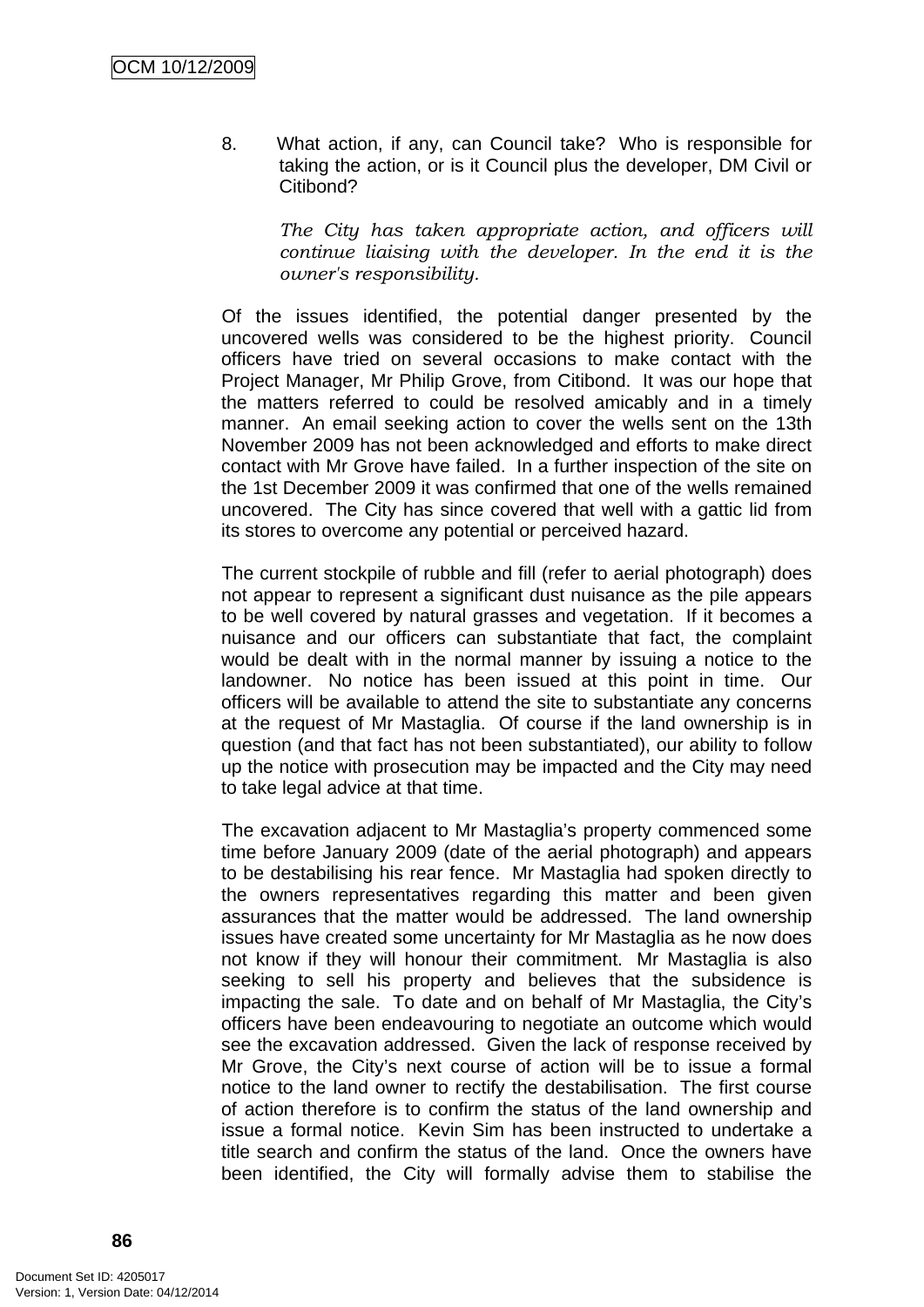excavation. Councils ability to litigate beyond the initial notice will be the subject of legal advice should it be necessary.

The fencing issues will be a matter for Mr Mastaglia to address with the owners of the land.

## **Strategic Plan/Policy Implications**

### **Demographic Planning**

To ensure development will enhance the levels of amenity currently enjoyed by the community.

### **Lifestyle and Aspiration Achievement**

• To conserve the character and historic value of the human and built environment.

### **Budget/Financial Implications**

N/A

### **Legal Implications**

Sec.3.21 (1) (a) (iii) refers.

### **Community Consultation**

Consultation was undertaken as detailed in the report above.

### **Attachment(s)**

- 1. Aerial Photos
- 2. Planning approval for the subdivision development.
- 3. File note on officer's attendance to the complaints.

### **Advice to Proponent(s)/Submissioners**

N/A

### **Implications of Section 3.18(3) Local Government Act, 1995**

Nil.

### **20. NOTICES OF MOTION GIVEN AT THE MEETING FOR CONSIDERATION AT NEXT MEETING**